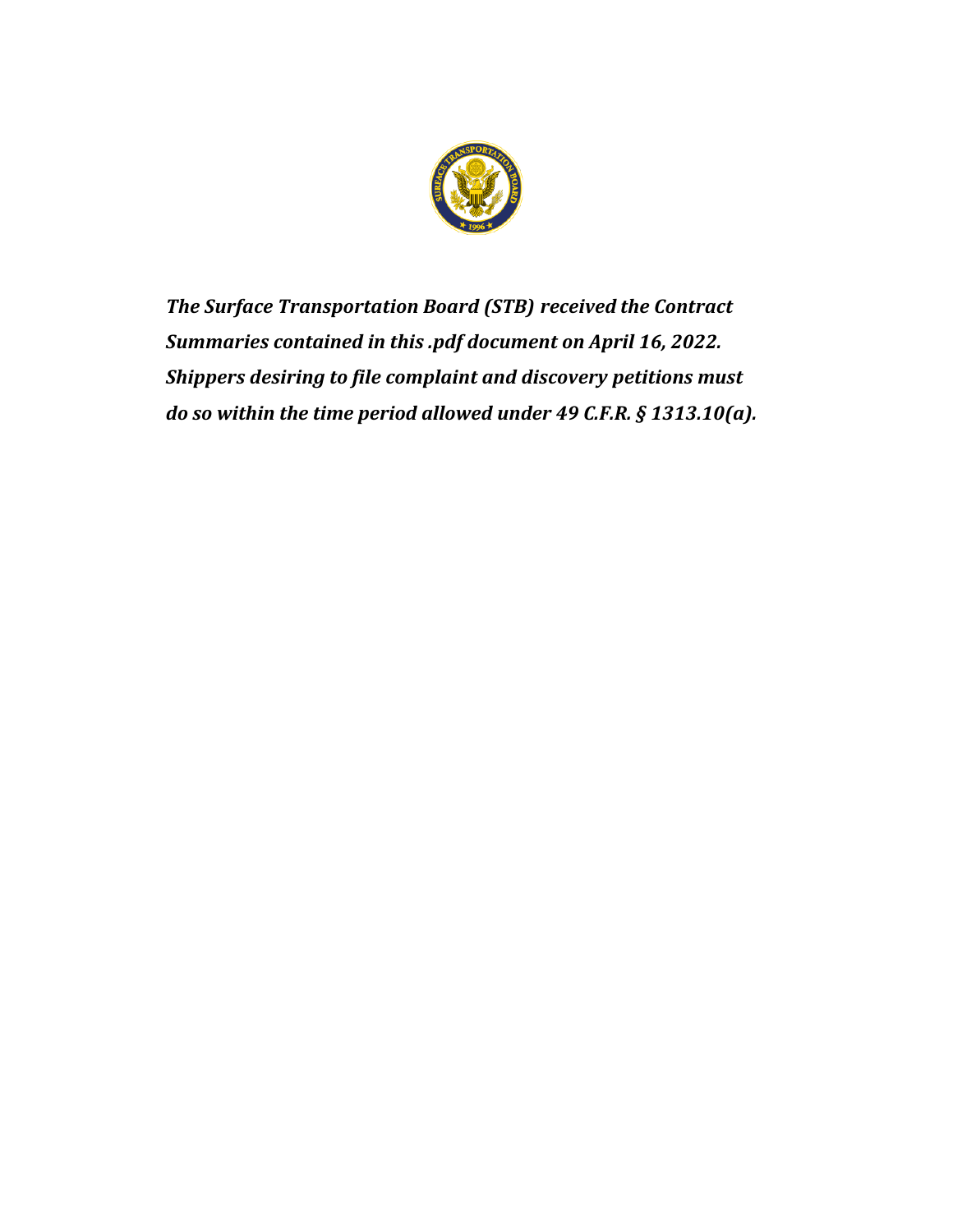

STB-UPOTMQ 159558-C

# **UNION PACIFIC RAILROAD COMPANY**

# **AMENDED CONTRACT SUMMARY**

**Issued:**  April 14, 2022

**Effective:** January 1, 2022

**Issued by:**  Rosa M. La Puente-Flowers Lead Price Applications 1400 Douglas Street Mail Stop 1340 OMAHA, NEBRASKA 68179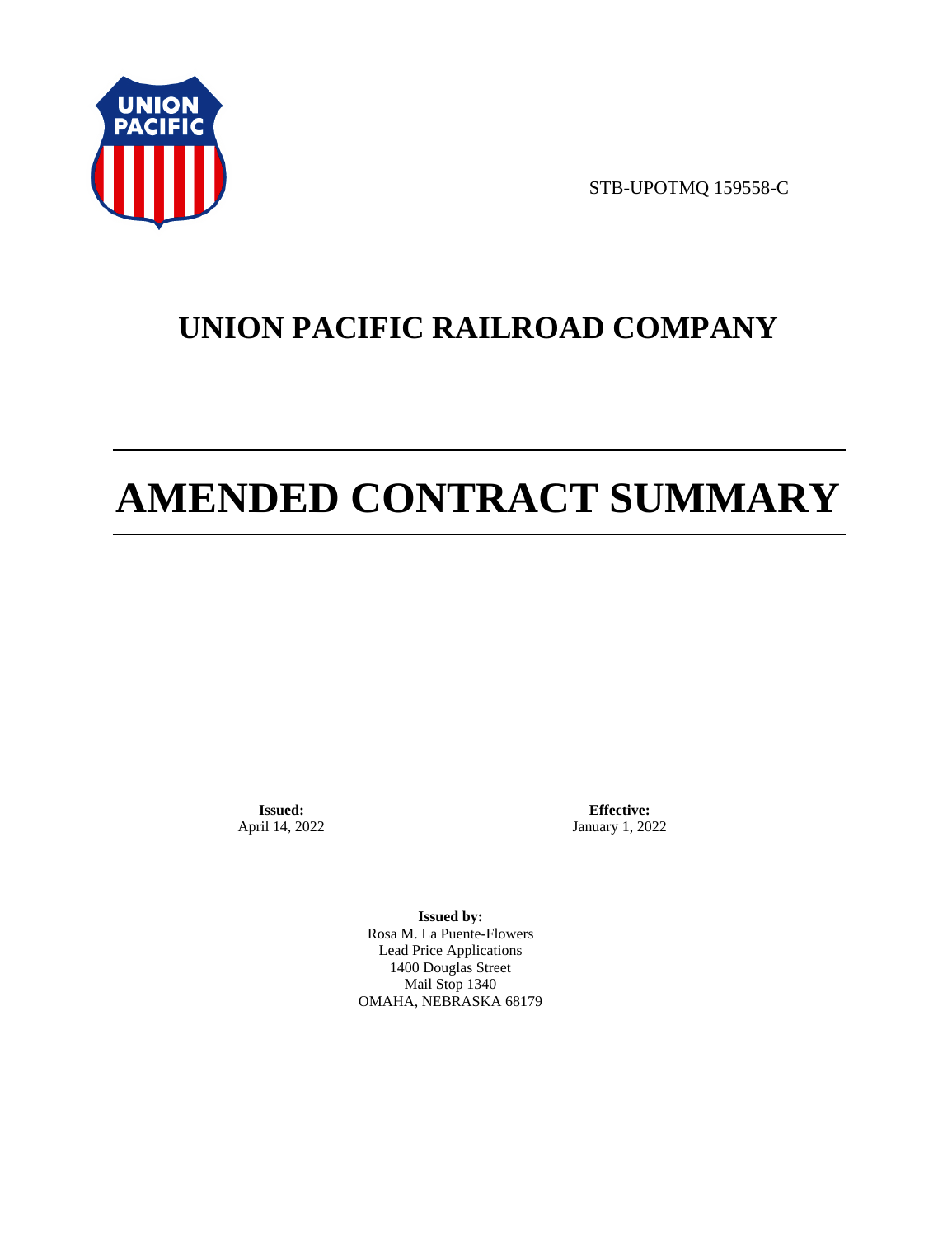# **PARTICIPATING CARRIERS:**

 UNION PACIFIC RAILROAD COMPANY 1400 Douglas St. Omaha, NE 68179

## **COMMODITY:**

Cake,Meal Or Screenings, Soybean,Not Fit For Human Consumption **ADDITION** 

## **SHIPPER:**

AG PROCESSING INCORPORATED A COOPERATIVE

## **ORIGIN(S):**

SERGEANT BLUFF, IA **ADDITION** 

# **DESTINATION(S):**

# AMARILLO, TX **ADDITION**

# **PORT(S):**

Not Applicable

# **DURATION:**

 Effective Date: January 1, 2016 Amendment Effective Date: January 1, 2022 **ADDITION**  Expiration Date: December 31, 2022 **EXTENSION** 

# **RAIL CAR DATA:**

No cars dedicated to service under this Contract. Cars are provided on a common carrier basis only.

### **RATES & CHARGES:**

Not applicable

# **VOLUME:**

Single Car Shipments **ADDITION** 

# **SPECIAL FEATURES:**

Special Switching Provision

# **SPECIAL NOTICE:**

Not applicable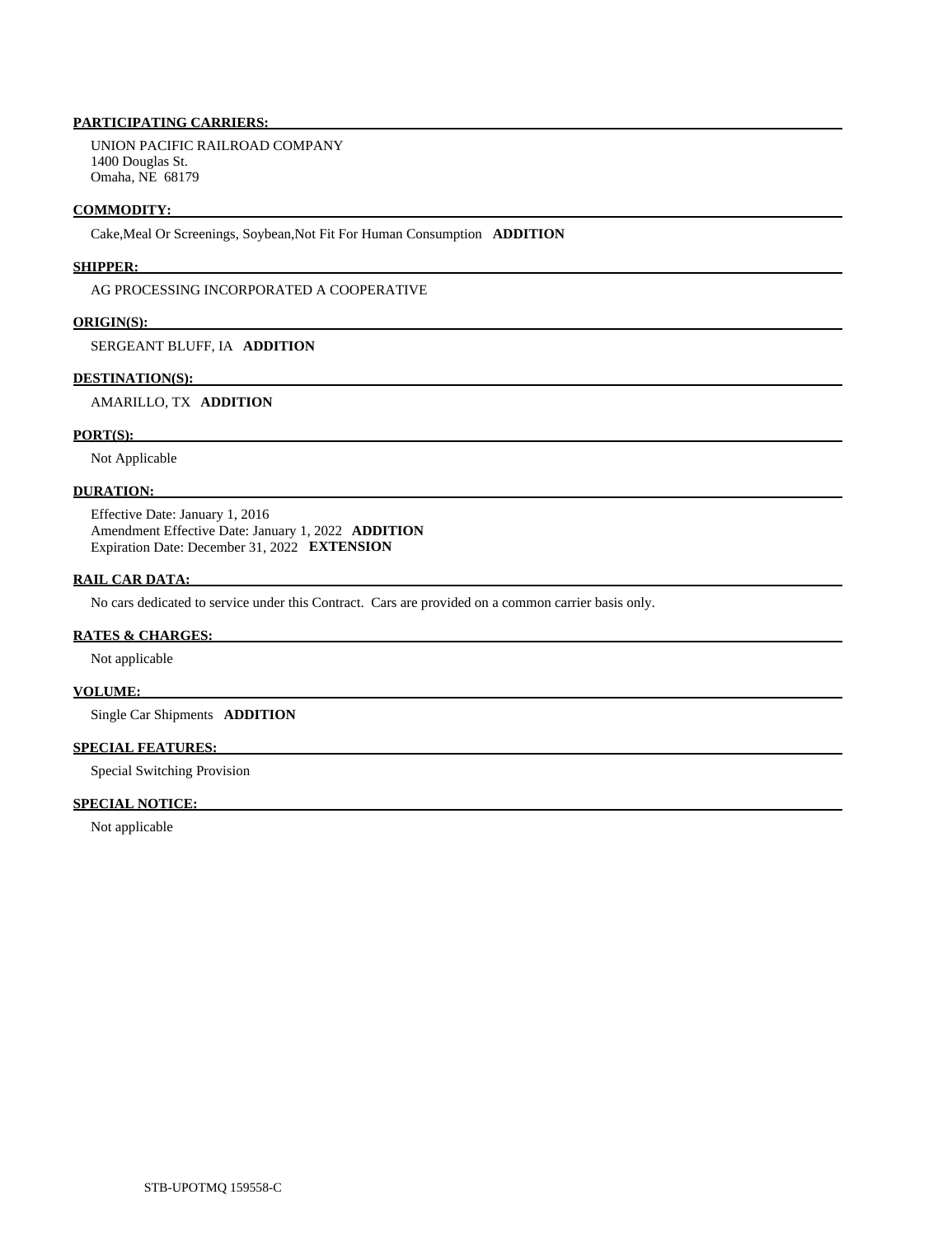

STB-UPOTMQ 163110-N

# **UNION PACIFIC RAILROAD COMPANY**

# **AMENDED CONTRACT SUMMARY**

**Issued:**  April 12, 2022

**Effective:** January 1, 2022

**Issued by:**  Rosa M. La Puente-Flowers Lead Price Applications 1400 Douglas Street Mail Stop 1340 OMAHA, NEBRASKA 68179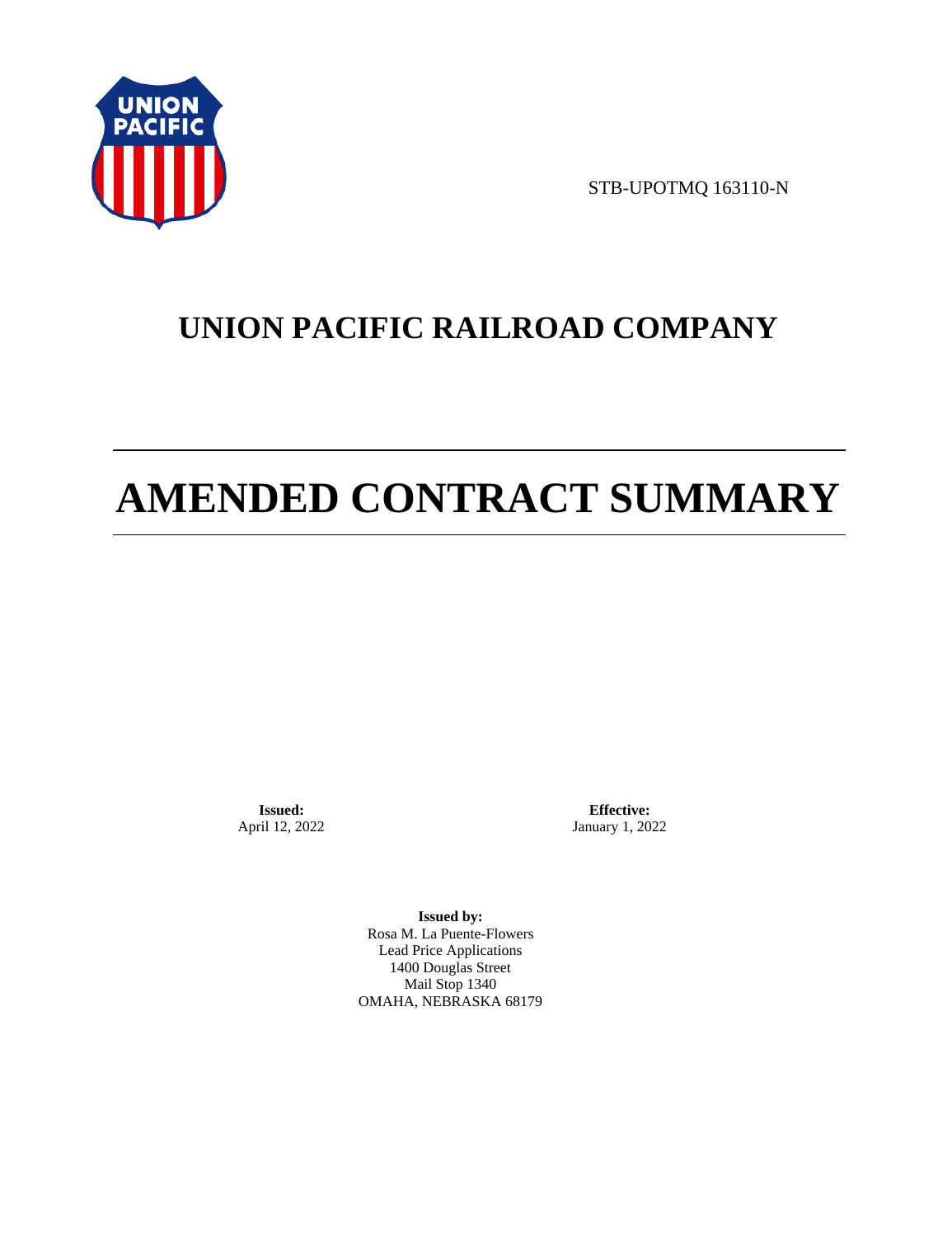# **PARTICIPATING CARRIERS:**

 UNION PACIFIC RAILROAD COMPANY 1400 Douglas St. Omaha, NE 68179

#### **COMMODITY:**

Corn Oil **ADDITION** 

#### **SHIPPER:**

GREEN PLAINS INC

### **ORIGIN(S):**

 LA - SOUTH AGS (See Exhibit Definition) WOOD RIVER, NE **DELETION**  CENTRAL CITY, NE **DELETION**  SUPERIOR, IA **DELETION**  FAIRMONT, MN **DELETION**  ORD, NE **DELETION** 

# **DESTINATION(S):**

 LA - SOUTH AGS (See Exhibit Definition) TEXAS CITY, TX **DELETION**  PHOENIX, AZ **DELETION**  PIPEOLA, AZ **DELETION**  BUDA, TX **DELETION**  GALVESTON, TX **DELETION**  PASADENA, TX **DELETION**  TUCSON, AZ **DELETION** 

#### **PORT(S):**

Not Applicable

# **DURATION:**

 Effective Date: January 1, 2018 Amendment Effective Date: January 1, 2022 **ADDITION**  Expiration Date: December 31, 2022 **EXTENSION** 

# **RAIL CAR DATA:**

No cars dedicated to service under this Contract. Cars are provided on a common carrier basis only.

# **RATES & CHARGES:**

Not applicable

#### **VOLUME:**

Single Car Shipments

# **SPECIAL FEATURES:**

Special Switching Provision

# **SPECIAL NOTICE:**

Not applicable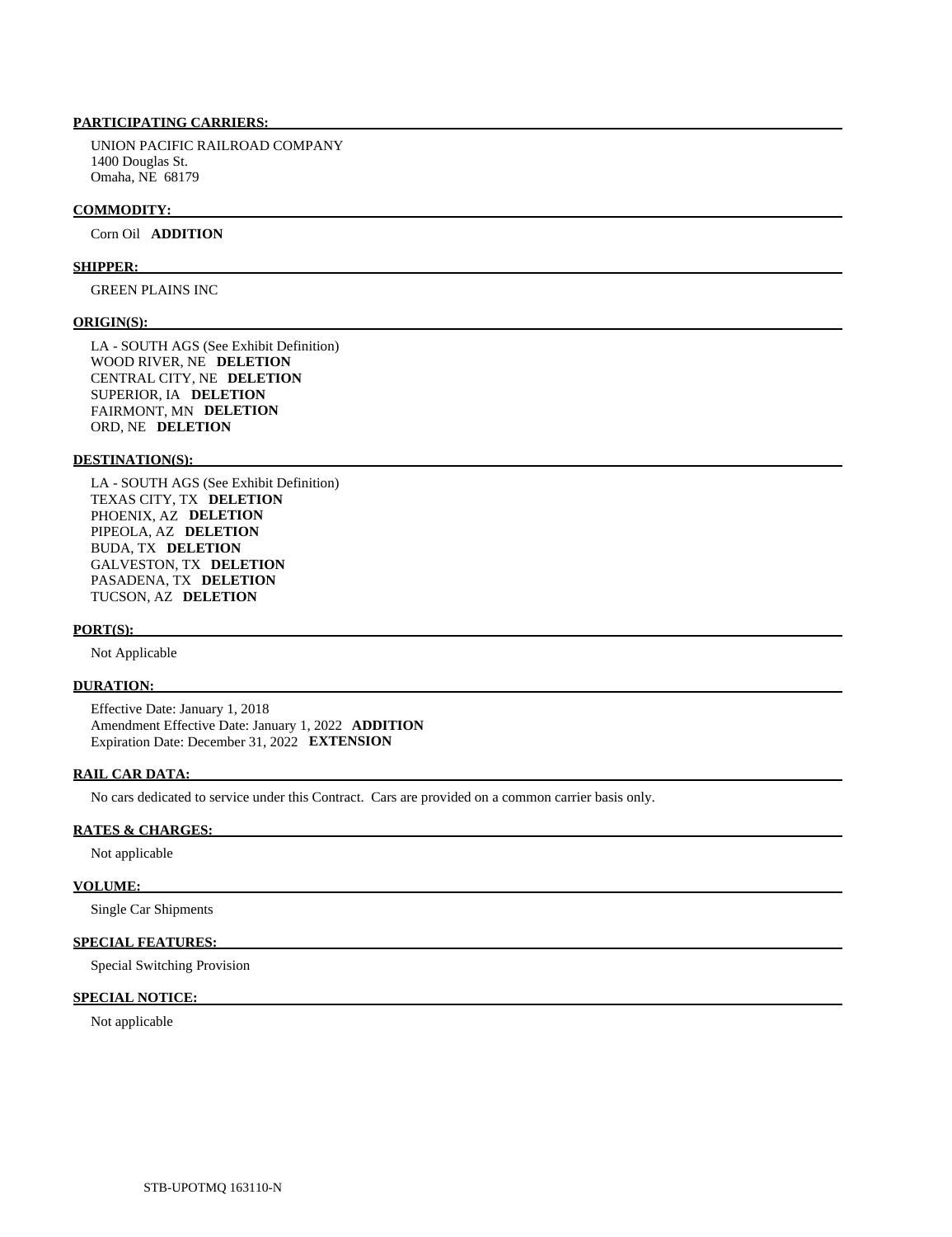# **EXHIBIT DEFINITIONS:**

 LA - SOUTH AGS consist of: ADDIS, LA **ADDITION**  ALEXANDRIA, LA **ADDITION**  ALLEMANIA, LA **ADDITION**  AMA, LA **ADDITION**  ANCHORAGE, LA **ADDITION**  ARMANT, LA **ADDITION**  AVONDALE, LA **ADDITION**  AVOYELLES PAR COOP, LA **ADDITION**  BARMEN, LA **ADDITION**  BASILE, LA **ADDITION**  BATCHELOR, LA **ADDITION**  BATON ROUGE, LA **ADDITION**  BERWICK, LA **ADDITION**  BOEUF, LA **ADDITION**  BOUDREAUX, LA **ADDITION**  BOUTTE, LA **ADDITION**  BRIMSTONE, LA **ADDITION**  BRINGHURST, LA **ADDITION**  BROOKLAWN, LA **ADDITION**  BUHLER, LA **ADDITION**  CADE, LA **ADDITION**  CAMP BEAUREGARD, LA **ADDITION**  CHAMBERS, LA **ADDITION**  CHENEYVILLE, LA **ADDITION**  CHOCTAW, LA **ADDITION**  COLUMBI, LA **ADDITION**  COTTON WAREHOUSE, LA **ADDITION**  CULLEN, LA **ADDITION**  DE QUINCY, LA **ADDITION**  DONALDSONVILLE, LA **ADDITION**  DUFRESNE, LA **ADDITION**  EDGARD, LA **ADDITION**  ELDER, LA **ADDITION**  ELTON, LA **ADDITION**  ERWINVILLE, LA **ADDITION**  ESSEN, LA **ADDITION**  FENTON, LA **ADDITION**  FONTENOT, LA **ADDITION**  FORDOCHE, LA **ADDITION**  FRANKLIN, LA **ADDITION**  FRELLSEN, LA **ADDITION**  FULTON, LA **ADDITION**  GLENMORA, LA **ADDITION**  GLYNN, LA **ADDITION**  GOOD HOPE, LA **ADDITION**  GORDON, LA **ADDITION**  GREEN ISLAND, LA **ADDITION**  GROSSE TETE, LA **ADDITION**  GUY, LA **ADDITION**  HAHNVILLE, LA **ADDITION**  HARBOR, LA **ADDITION**  HAZELWOOD, LA **ADDITION**  HELME, LA **ADDITION**  IOWA, LA **ADDITION**  IOWA JCT, LA **ADDITION**  IRENE, LA **ADDITION**  JENNINGS, LA **ADDITION**  JOHNSON, LA **ADDITION**  KELLER, LA **ADDITION**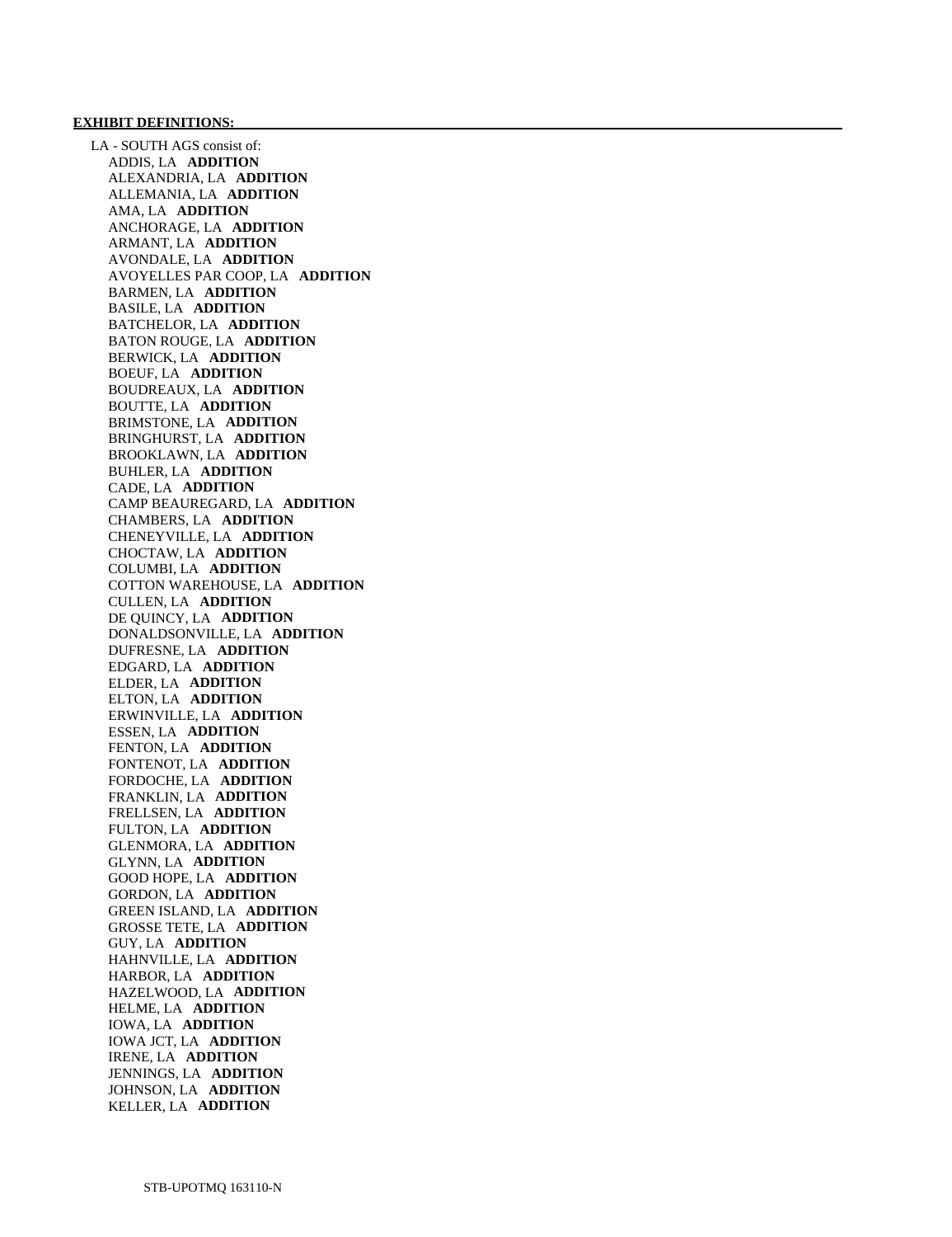KILLONA, LA **ADDITION**  KINDER, LA **ADDITION**  KLEINPETER, LA **ADDITION**  KROTZ SPRINGS, LA **ADDITION**  LACASSINE, LA **ADDITION**  LACOUR, LA **ADDITION**  LAWTELL, LA **ADDITION**  LE COMPTE, LA **ADDITION**  LE MOYEN, LA **ADDITION**  LEGONIER, LA **ADDITION**  LETTSWORTH, LA **ADDITION**  LIVONIA, LA **ADDITION**  LOBDELL, LA **ADDITION**  LOCKMOOR, LA **ADDITION**  LULA, LA **ADDITION**  LULING, LA **ADDITION**  MALLARD JCT, LA **ADDITION**  MARINGOUIN, LA **ADDITION**  MARRERO, LA **ADDITION**  MARYLAND, LA **ADDITION**  MARYLAND, LA **ADDITION**  MCCALL, LA **ADDITION**  MCELROY, LA **ADDITION**  MCKNEELEY, LA **ADDITION**  MCNARY, LA **ADDITION**  MEEKER, LA **ADDITION**  MELVILLE, LA **ADDITION**  MERMENTAU, LA **ADDITION**  MFC SPUR, LA **ADDITION**  MIDLAND, LA **ADDITION**  MORGAN CITY, LA **ADDITION**  MORGANZA, LA **ADDITION**  MORRISON, LA **ADDITION**  MORROW, LA **ADDITION**  MOSSVILLE, LA **ADDITION**  NEW ORLEANS, LA **ADDITION**  NEW ROADS, LA **ADDITION**  NORTH BATON ROUGE, LA **ADDITION**  NORTH MARYLAND, LA **ADDITION**  OAKDALE, LA **ADDITION**  OBERLIN, LA **ADDITION**  OLIVIER, LA **ADDITION**  PALMETTO, LA **ADDITION**  PARADIS, LA **ADDITION**  PAWNEE, LA **ADDITION**  PECAN SPUR, LA **ADDITION**  PINEVILLE, LA **ADDITION**  PLAQUEMINE, LA **ADDITION**  PORT ALLEN, LA **ADDITION**  PORT BARRE, LA **ADDITION**  PORT HUDSON, LA **ADDITION**  POWER HOUSE SPUR, LA **ADDITION**  RAMOS, LA **ADDITION**  REEVES, LA **ADDITION**  RESERVE, LA **ADDITION**  ROANOKE, LA **ADDITION**  ROSA, LA **ADDITION**  ROSE BLUFF, LA **ADDITION**  SCOTLAND, LA **ADDITION**  SELLERS, LA **ADDITION**  SHREWSBURY, LA **ADDITION**  SMITHFIELD, LA **ADDITION**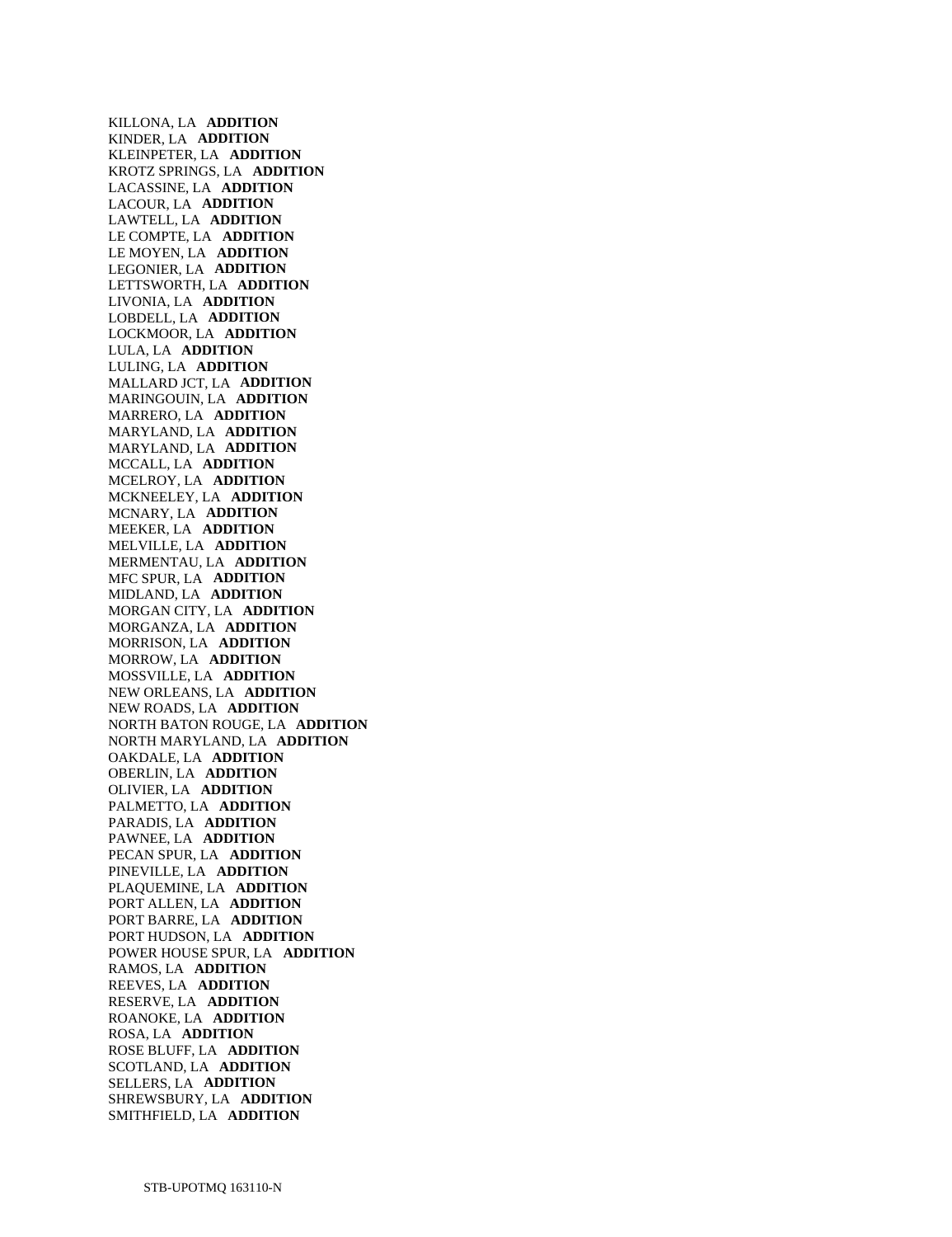SPRINGHILL, LA **ADDITION**  ST JAMES, LA **ADDITION**  STARKS, LA **ADDITION**  SULPHUR, LA **ADDITION**  TAFT, LA **ADDITION**  THIBODAU JCT, LA **ADDITION**  TIOGA, LA **ADDITION**  UNATEX, LA **ADDITION**  URSA, LA **ADDITION**  VACHERIE, LA **ADDITION**  VALLIER, LA **ADDITION**  WATERFORD SPUR, LA **ADDITION**  WEST LAKE, LA **ADDITION**  WEST LAKE CHARLES, LA **ADDITION**  WESTWEGO, LA **ADDITION**  WHITE CASTLE, LA **ADDITION**  WOODLAWN, LA **ADDITION**  WOODWORTH, LA **ADDITION**  ZACARTER, LA **ADDITION**  ZEE, LA **ADDITION**  LA - SOUTH AGS consist of: ADDIS, LA **ADDITION**  ALEXANDRIA, LA **ADDITION**  ALLEMANIA, LA **ADDITION**  AMA, LA **ADDITION**  ANCHORAGE, LA **ADDITION**  ARMANT, LA **ADDITION**  AVONDALE, LA **ADDITION**  AVOYELLES PAR COOP, LA **ADDITION**  BARMEN, LA **ADDITION**  BASILE, LA **ADDITION**  BATCHELOR, LA **ADDITION**  BATON ROUGE, LA **ADDITION**  BERWICK, LA **ADDITION**  BOEUF, LA **ADDITION**  BOUDREAUX, LA **ADDITION**  BOUTTE, LA **ADDITION**  BRIMSTONE, LA **ADDITION**  BRINGHURST, LA **ADDITION**  BROOKLAWN, LA **ADDITION**  BUHLER, LA **ADDITION**  CADE, LA **ADDITION**  CAMP BEAUREGARD, LA **ADDITION**  CHAMBERS, LA **ADDITION**  CHENEYVILLE, LA **ADDITION**  CHOCTAW, LA **ADDITION**  COLUMBI, LA **ADDITION**  COTTON WAREHOUSE, LA **ADDITION**  CULLEN, LA **ADDITION**  DE QUINCY, LA **ADDITION**  DONALDSONVILLE, LA **ADDITION**  DUFRESNE, LA **ADDITION**  EDGARD, LA **ADDITION**  ELDER, LA **ADDITION**  ELTON, LA **ADDITION**  ERWINVILLE, LA **ADDITION**  ESSEN, LA **ADDITION**  FENTON, LA **ADDITION**  FONTENOT, LA **ADDITION**  FORDOCHE, LA **ADDITION**  FRANKLIN, LA **ADDITION**  FRELLSEN, LA **ADDITION**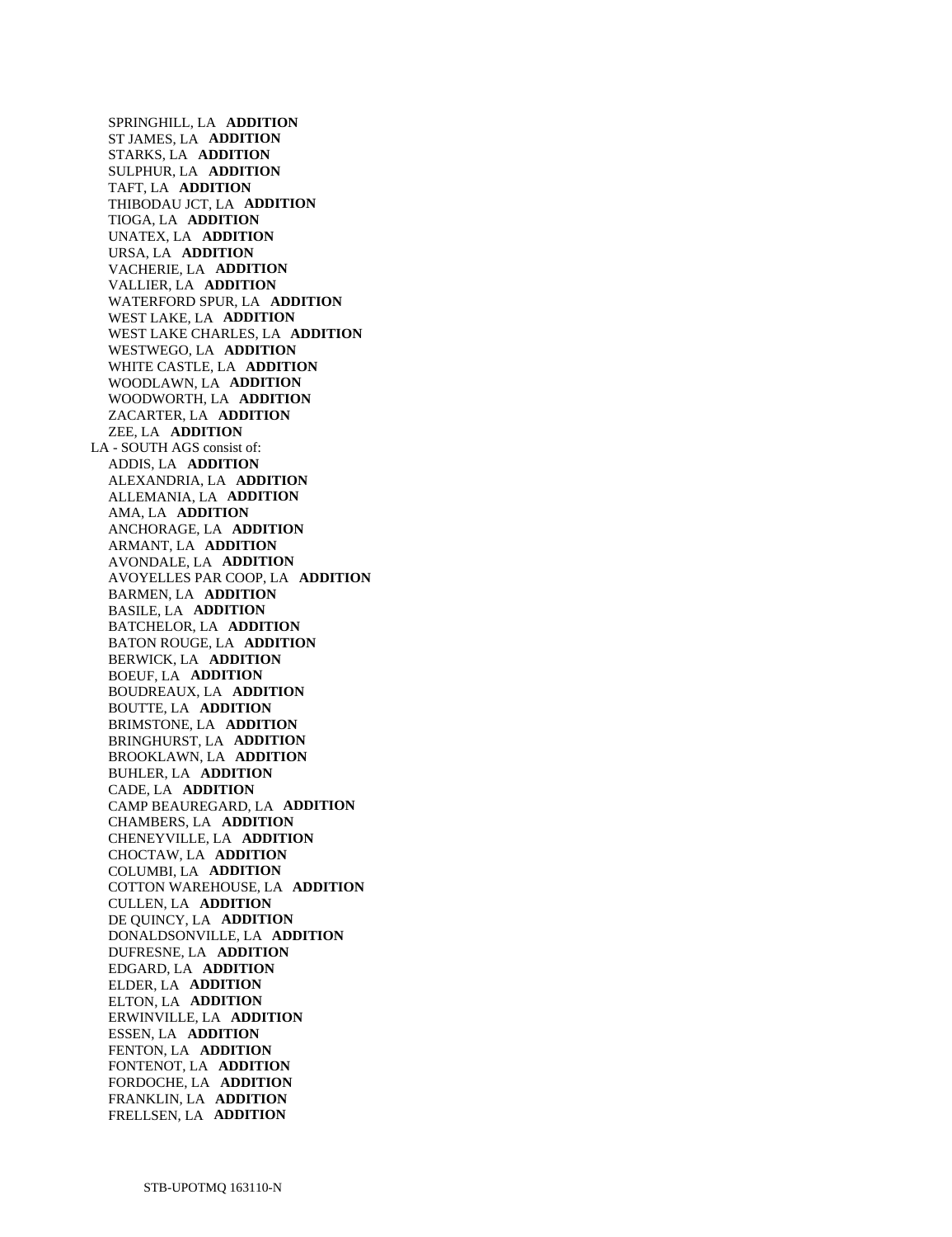FULTON, LA **ADDITION**  GLENMORA, LA **ADDITION**  GLYNN, LA **ADDITION**  GOOD HOPE, LA **ADDITION**  GORDON, LA **ADDITION**  GREEN ISLAND, LA **ADDITION**  GROSSE TETE, LA **ADDITION**  GUY, LA **ADDITION**  HAHNVILLE, LA **ADDITION**  HARBOR, LA **ADDITION**  HAZELWOOD, LA **ADDITION**  HELME, LA **ADDITION**  IOWA, LA **ADDITION**  IOWA JCT, LA **ADDITION**  IRENE, LA **ADDITION**  JENNINGS, LA **ADDITION**  JOHNSON, LA **ADDITION**  KELLER, LA **ADDITION**  KILLONA, LA **ADDITION**  KINDER, LA **ADDITION**  KLEINPETER, LA **ADDITION**  KROTZ SPRINGS, LA **ADDITION**  LACASSINE, LA **ADDITION**  LACOUR, LA **ADDITION**  LAWTELL, LA **ADDITION**  LE COMPTE, LA **ADDITION**  LE MOYEN, LA **ADDITION**  LEGONIER, LA **ADDITION**  LETTSWORTH, LA **ADDITION**  LIVONIA, LA **ADDITION**  LOBDELL, LA **ADDITION**  LOCKMOOR, LA **ADDITION**  LULA, LA **ADDITION**  LULING, LA **ADDITION**  MALLARD JCT, LA **ADDITION**  MARINGOUIN, LA **ADDITION**  MARRERO, LA **ADDITION**  MARYLAND, LA **ADDITION**  MARYLAND, LA **ADDITION**  MCCALL, LA **ADDITION**  MCELROY, LA **ADDITION**  MCKNEELEY, LA **ADDITION**  MCNARY, LA **ADDITION**  MEEKER, LA **ADDITION**  MELVILLE, LA **ADDITION**  MERMENTAU, LA **ADDITION**  MFC SPUR, LA **ADDITION**  MIDLAND, LA **ADDITION**  MORGAN CITY, LA **ADDITION**  MORGANZA, LA **ADDITION**  MORRISON, LA **ADDITION**  MORROW, LA **ADDITION**  MOSSVILLE, LA **ADDITION**  NEW ORLEANS, LA **ADDITION**  NEW ROADS, LA **ADDITION**  NORTH BATON ROUGE, LA **ADDITION**  NORTH MARYLAND, LA **ADDITION**  OAKDALE, LA **ADDITION**  OBERLIN, LA **ADDITION**  OLIVIER, LA **ADDITION**  PALMETTO, LA **ADDITION**  PARADIS, LA **ADDITION**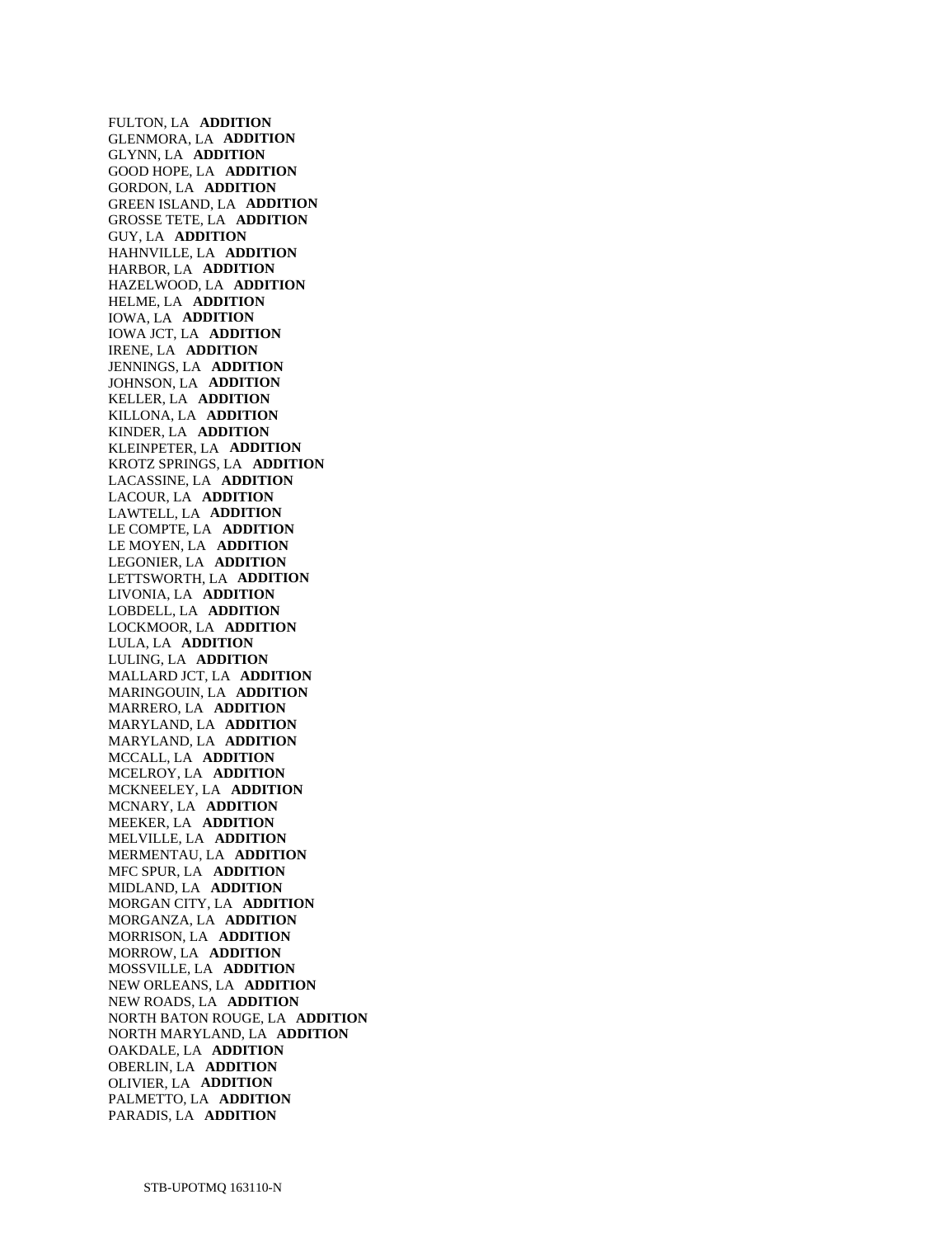PAWNEE, LA **ADDITION**  PECAN SPUR, LA **ADDITION**  PINEVILLE, LA **ADDITION**  PLAQUEMINE, LA **ADDITION**  PORT ALLEN, LA **ADDITION**  PORT BARRE, LA **ADDITION**  PORT HUDSON, LA **ADDITION**  POWER HOUSE SPUR, LA **ADDITION**  RAMOS, LA **ADDITION**  REEVES, LA **ADDITION**  RESERVE, LA **ADDITION**  ROANOKE, LA **ADDITION**  ROSA, LA **ADDITION**  ROSE BLUFF, LA **ADDITION**  SCOTLAND, LA **ADDITION**  SELLERS, LA **ADDITION**  SHREWSBURY, LA **ADDITION**  SMITHFIELD, LA **ADDITION**  SPRINGHILL, LA **ADDITION**  ST JAMES, LA **ADDITION**  STARKS, LA **ADDITION**  SULPHUR, LA **ADDITION**  TAFT, LA **ADDITION**  THIBODAU JCT, LA **ADDITION**  TIOGA, LA **ADDITION**  UNATEX, LA **ADDITION**  URSA, LA **ADDITION**  VACHERIE, LA **ADDITION**  VALLIER, LA **ADDITION**  WATERFORD SPUR, LA **ADDITION**  WEST LAKE, LA **ADDITION**  WEST LAKE CHARLES, LA **ADDITION**  WESTWEGO, LA **ADDITION**  WHITE CASTLE, LA **ADDITION**  WOODLAWN, LA **ADDITION**  WOODWORTH, LA **ADDITION**  ZACARTER, LA **ADDITION**  ZEE, LA **ADDITION**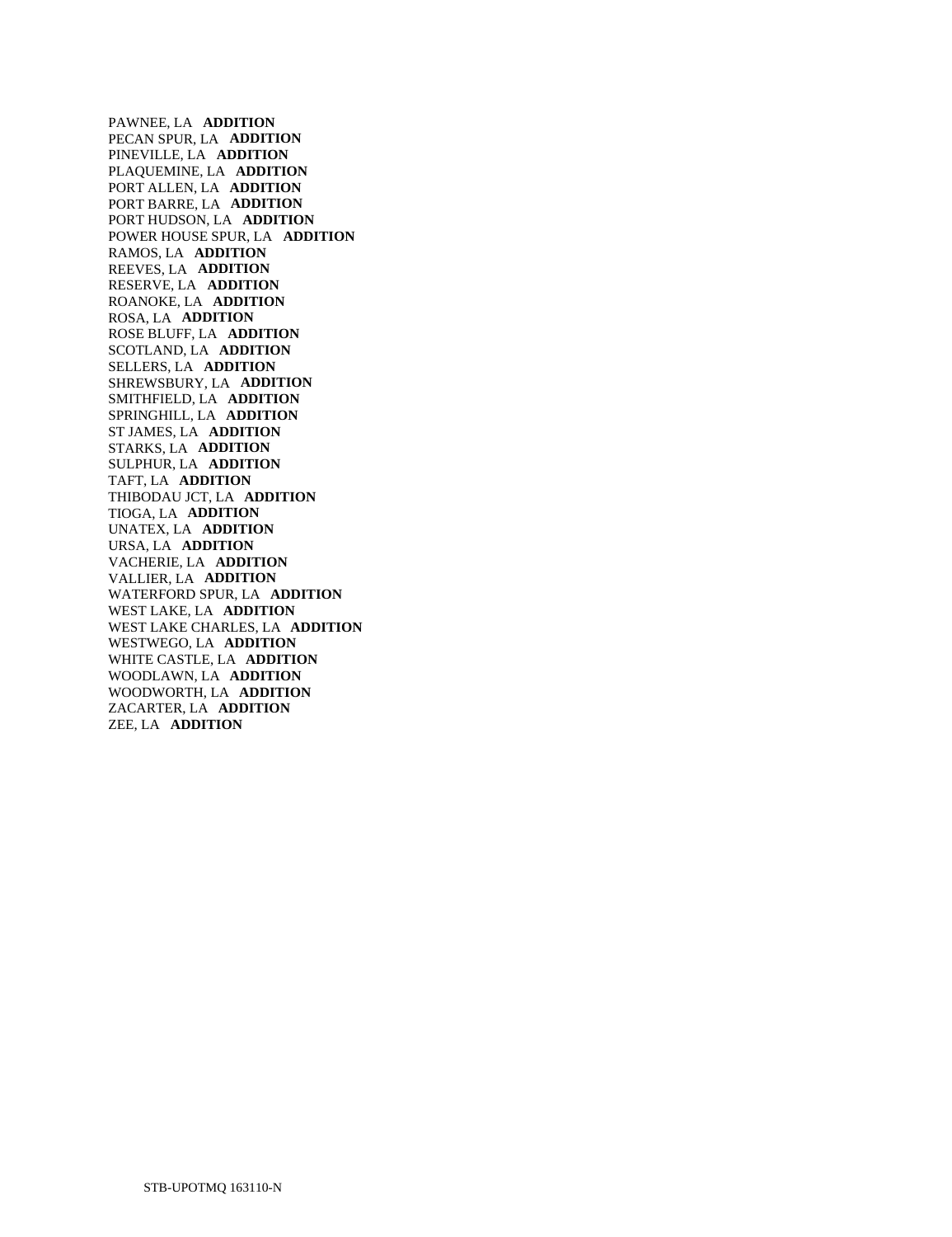

STB-UPOTMQ 163548-CE

# **UNION PACIFIC RAILROAD COMPANY**

# **AMENDED CONTRACT SUMMARY**

**Issued:**  April 14, 2022

**Effective:** January 1, 2021

**Issued by:**  Rosa M. La Puente-Flowers Lead Price Applications 1400 Douglas Street Mail Stop 1340 OMAHA, NEBRASKA 68179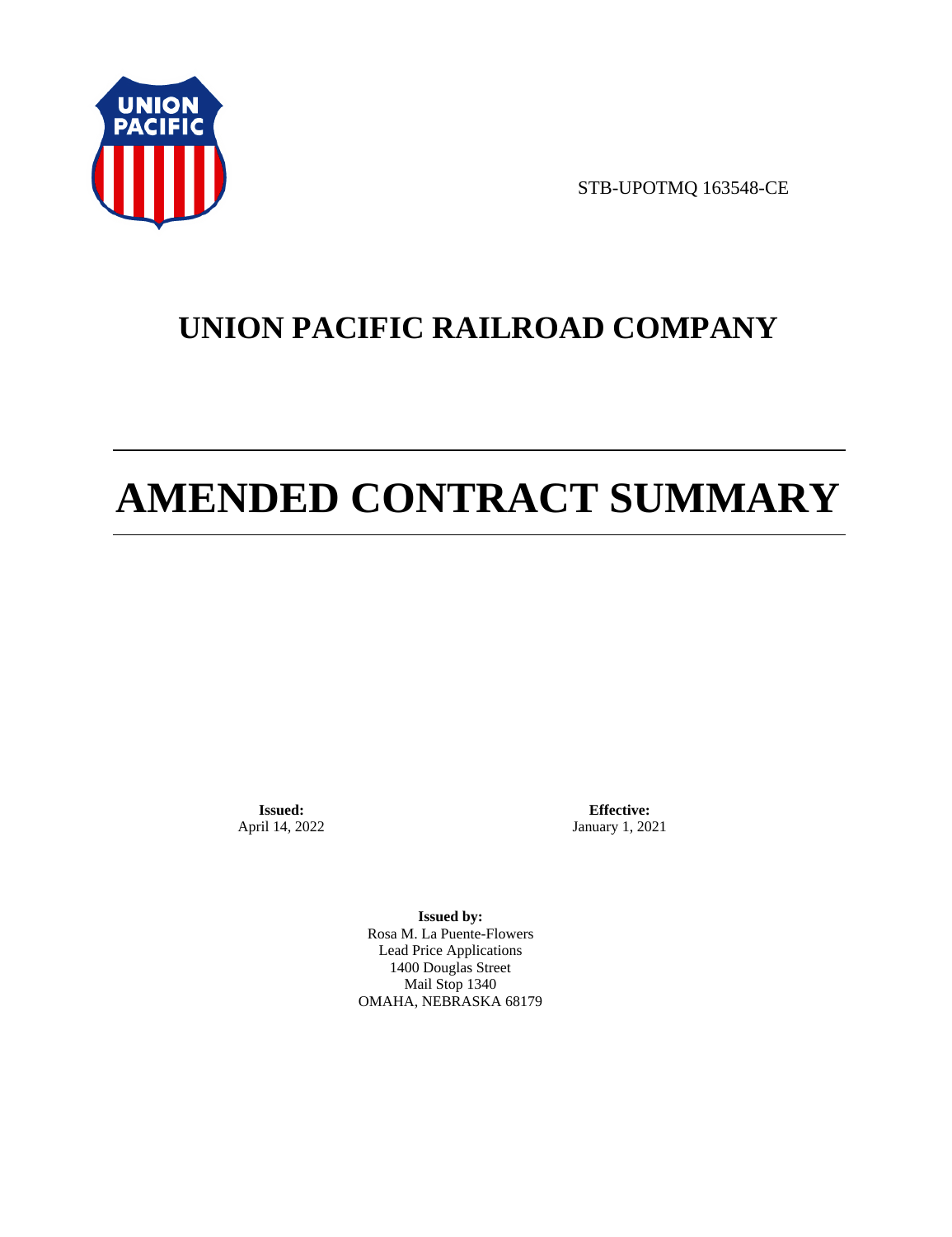### **PARTICIPATING CARRIERS:**

 AT & L RAILROAD CO INC **ADDITION**  P.o. Box 29 Watonga, OK 73772

 FERROCARRIL MEXICANO S A DE C V **ADDITION**  Col. Bosques De Las Lomas Mexico City, DF 11700

 KCSM **ADDITION**  Mexico City, DF 11700

 UNION PACIFIC RAILROAD COMPANY 1400 Douglas St. Omaha, NE 68179

# **COMMODITY:**

 Wheat Exc.Buckwheat See 01139 **ADDITION**  Corn Exc.Popcorn See 01152 **ADDITION**  Oats **ADDITION**  Sorghum Grains **ADDITION**  Soybeans (Soya Beans) **ADDITION** 

### **SHIPPER:**

THE ANDERSONS INC **ADDITION** 

#### **ORIGIN(S):**

 BLISS, ID **ADDITION**  AMERICAN FALLS, ID **ADDITION**  EDSON, KS **ADDITION**  PRATT, KS **ADDITION**  CORPUS CHRISTI, TX **ADDITION**  WICHITA, KS **ADDITION**  CAMAS, ID **ADDITION**  ST ANNE, IL **ADDITION**  ID - POCATELLO AGS (See Exhibit Definition) ID - IDAHO FALLS AGS (See Exhibit Definition) BELLAIRE, KS **ADDITION**  SEIBERT, CO **ADDITION**  ATHOL, KS **ADDITION**  ENGLEWOOD, TX **ADDITION**  CHAPMAN, NE **ADDITION**  GOTHENBURG, NE **ADDITION**  HAVILAND, KS **ADDITION**  WATONGA, OK **ADDITION**  PLATTEVILLE, CO **ADDITION**  LIMON, CO **ADDITION**  COLLYER, KS **ADDITION**  IDAHO FALLS, ID **ADDITION**  AVON, IA **ADDITION**  GALENA PARK, TX **ADDITION**  BREWSTER, KS **ADDITION**  HASTINGS, NE **ADDITION**  SAN ANTONIO, TX **ADDITION**  SALINA, KS **ADDITION**  JENNINGS, KS **ADDITION**  MINGO, KS **ADDITION**  OAKLEY, KS **ADDITION**  OSBORNE, KS **ADDITION**  QUINTER, KS **ADDITION**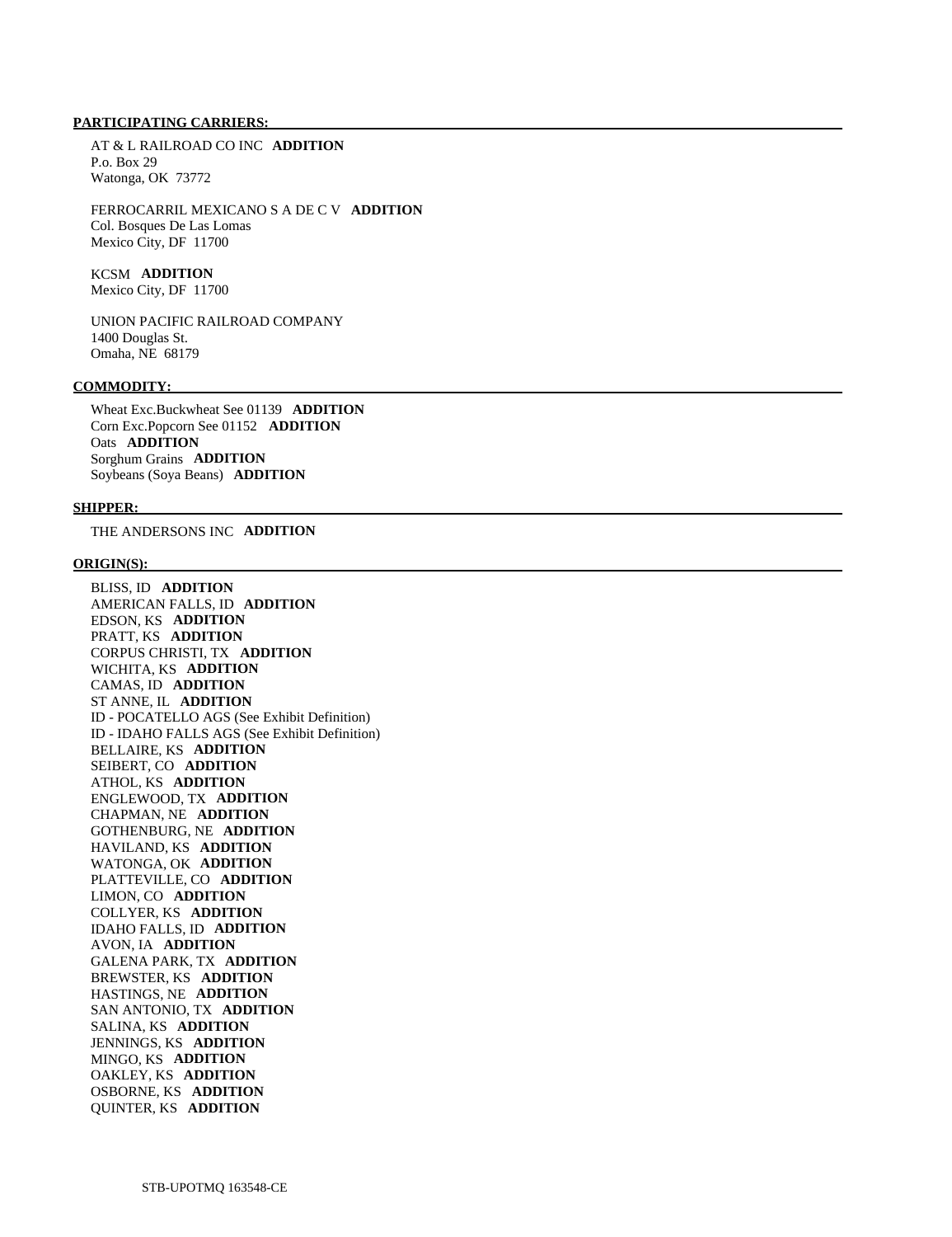VICTORIA, KS **ADDITION**  WAKEENEY, KS **ADDITION**  MEDFORD, OK **ADDITION**  ADRIAN, MO **ADDITION**  STRATFORD, TX **ADDITION**  CHICAGO, IL **ADDITION**  SMITH CENTER, KS **ADDITION**  GORHAM, KS **ADDITION**  LEBANON, KS **ADDITION**  LINCOLN, KS **ADDITION**  MANKATO, KS **ADDITION**  GLENNS FERRY, ID **ADDITION**  ASTOR, KS **ADDITION**  GRAINFIELD, KS **ADDITION**  GRINNELL, KS **ADDITION**  STRATTON, CO **ADDITION**  RIRIE, ID **ADDITION**  GOODWELL, OK **ADDITION**  HANOVER, KS **ADDITION**  MANLEY, NE **ADDITION**  MILWAUKEE, WI **ADDITION**  LINCOLN, ID **ADDITION**  REXFORD, KS **ADDITION**  KEARNEY, NE **ADDITION**  HAWARDEN, IA **ADDITION**  SWEETWATER, TX **ADDITION**  LINCOLN, NE **ADDITION**  SOUTH SIOUX CITY, NE **ADDITION**  GENOA, CO **ADDITION**  ARRIBA, CO **ADDITION**  FREDERICK, OK **ADDITION**  CANTON, KS **ADDITION** 

#### **DESTINATION(S):**

 OR - PORTLAND AGS (See Exhibit Definition) GALENA PARK, TX **ADDITION**  LAREDO, TX **ADDITION**  VANCOUVER, WA **ADDITION**  EAGLE PASS, TX **ADDITION**  KANSAS CITY, MO **ADDITION**  NEW BRAUNFELS, TX **ADDITION**  SAN ANTONIO, TX **ADDITION**  SHERMAN, TX **ADDITION**  TX - HOUSTON AGS (See Exhibit Definition) CLINTON, OK **ADDITION**  WA - WALLULA AGS (See Exhibit Definition) TOLLESON, AZ **ADDITION**  HARWOOD, TX **ADDITION**  BRYAN, TX **ADDITION**  MORALES, NL **ADDITION**  TORREON, CU **ADDITION**  GOMEZ PALACIO, DG **ADDITION**  VINEDO, DG **ADDITION**  COMMERCE CITY, CO **ADDITION**  HEBER, CA **ADDITION**  BRAWLEY, CA **ADDITION**  EL PASO, TX **ADDITION**  BLISS, ID **ADDITION**  WA - SEATTLE AGS (See Exhibit Definition) NOGALES, AZ **ADDITION**  CEDAR RAPIDS, IA **ADDITION**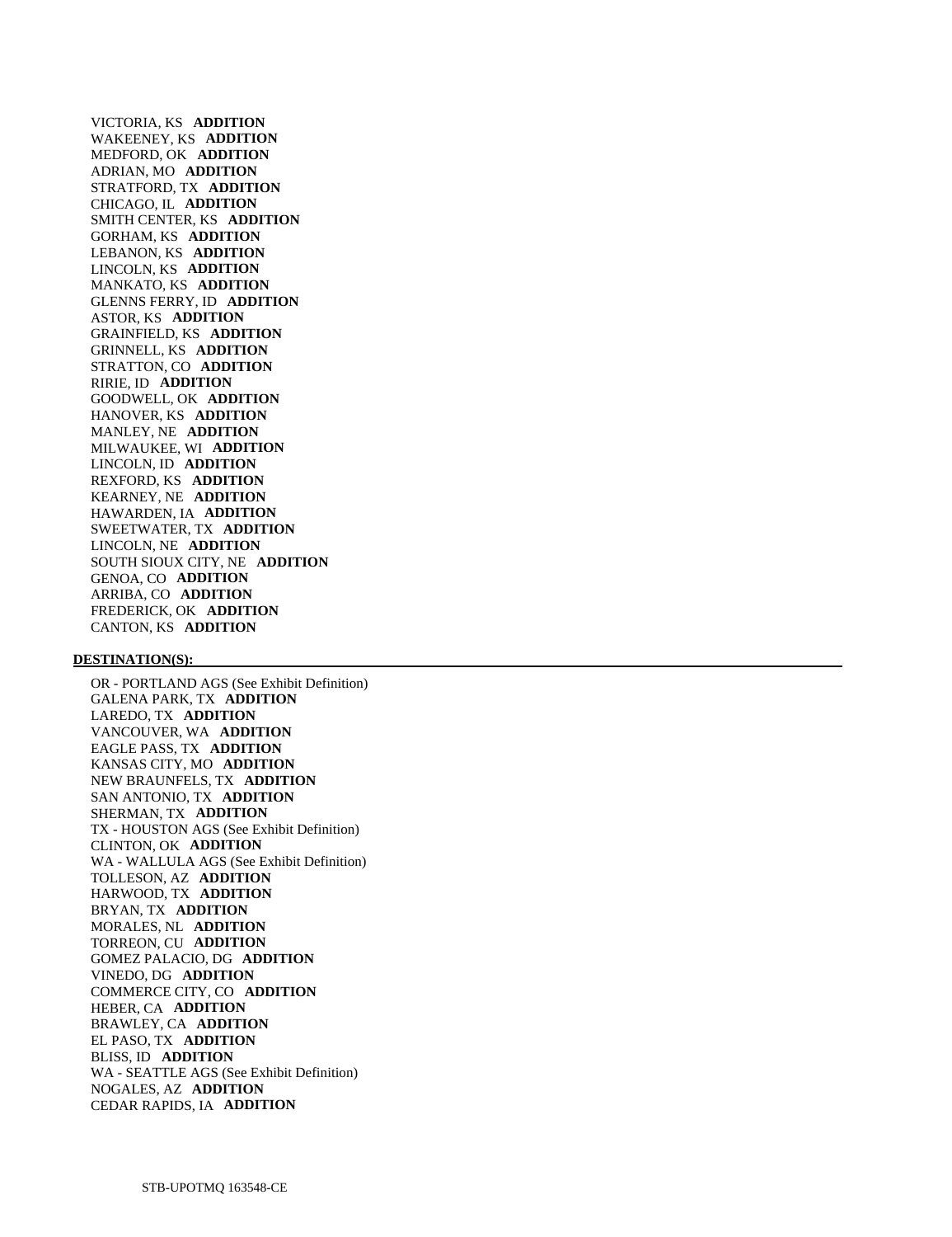CHICAGO, IL **ADDITION**  LE COMPTE, LA **ADDITION**  FT WORTH, TX **ADDITION**  SHREVEPORT, LA **ADDITION**  HOUSTON, TX **ADDITION**  WOODLAND, WA **ADDITION**  VILLAGRAN, GJ **ADDITION**  WALLULA, WA **ADDITION**  NACOGDOCHES, TX **ADDITION**  CALDWELL, ID **ADDITION**  OKLAHOMA CITY, OK **ADDITION**  ALEDO, TX **ADDITION**  ABILENE, TX **ADDITION**  DURANT, OK **ADDITION**  MOUNTAIN HOME, ID **ADDITION**  AMARILLO, TX **ADDITION**  MFC SPUR, LA **ADDITION** 

#### **PORT(S):**

Not Applicable

## **DURATION:**

 Effective Date: July 1, 2018 Amendment Effective Date: January 1, 2021 **ADDITION**  Expiration Date: October 15, 2021 **EXTENSION** 

# **RAIL CAR DATA:**

 Carrier Equipment not involved. **ADDITION**  No cars dedicated to service under this Contract. Cars are provided on a common carrier basis only. **DELETION** 

#### **RATES & CHARGES:**

Not applicable

#### **VOLUME:**

 Minimum shipment of 92 carloads. **ADDITION**  Multiple Car Shipments **ADDITION** 

#### **SPECIAL FEATURES:**

 Special Switching Provision Not Applicable. This change pertained only to confidential data. (Switching)

### **SPECIAL NOTICE:**

Not applicable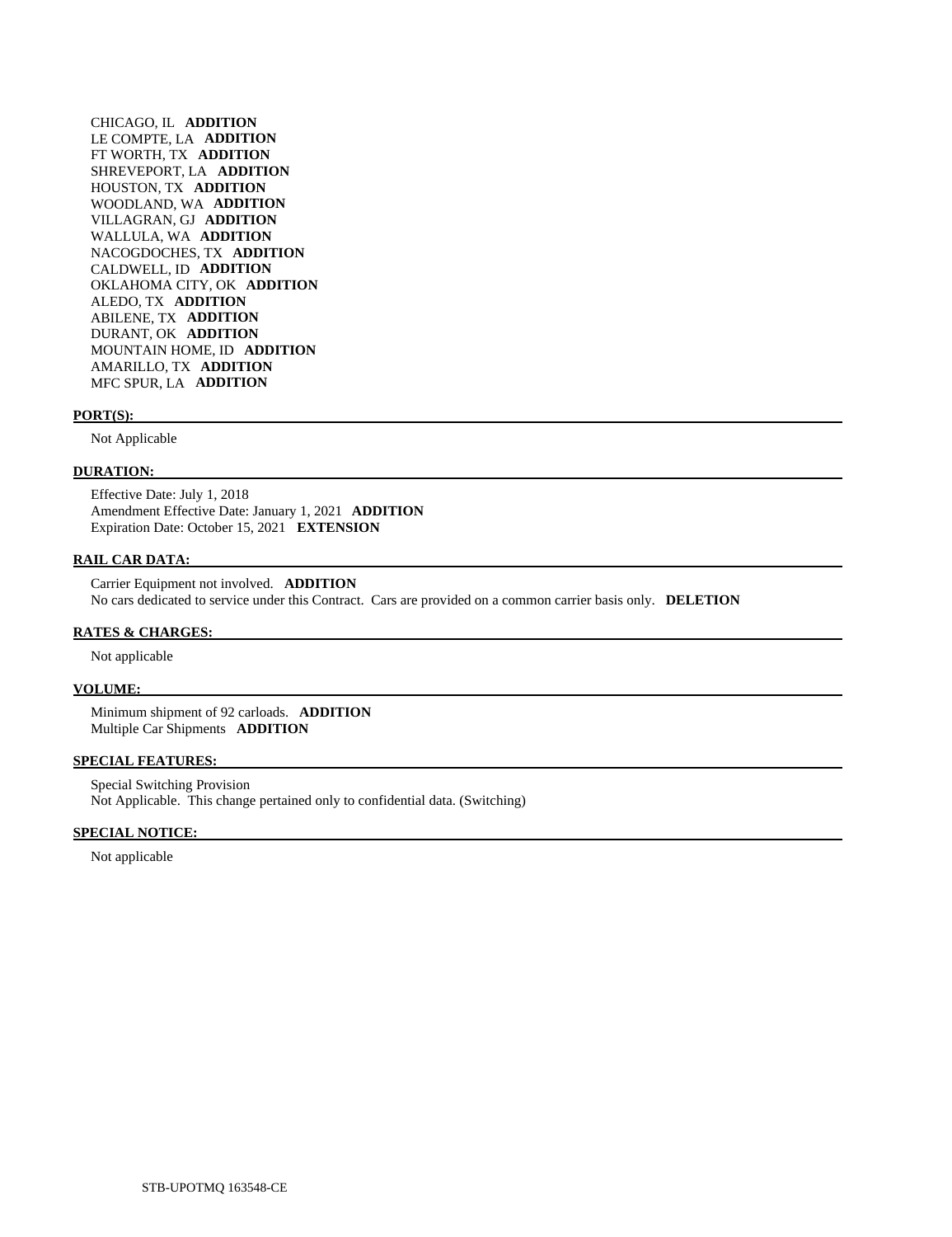#### **EXHIBIT DEFINITIONS:**

 ID - POCATELLO AGS consist of: ACEQUIA, ID **ADDITION**  ADELAIDE, ID **ADDITION**  ALEXANDER, ID **ADDITION**  AMERICAN FALLS, ID **ADDITION**  ARIMO, ID **ADDITION**  BANCROFT, ID **ADDITION**  BANNOCK, ID **ADDITION**  BEETVILLE, ID **ADDITION**  BEETVILLE, ID **ADDITION**  BLASER, ID **ADDITION**  BORAH, ID **ADDITION**  BURLEY, ID **ADDITION**  CHAUSSEE, ID **ADDITION**  CHUBBUCK, ID **ADDITION**  CONDA, ID **ADDITION**  COULAM, ID **ADDITION**  CRIPPEN, ID **ADDITION**  CRIPPEN, ID **ADDITION**  DAYTON, ID **ADDITION**  DECLO, ID **ADDITION**  DEWOFF, ID **ADDITION**  DINGLE, ID **ADDITION**  DON, ID **ADDITION**  DOWNEY, ID **ADDITION**  DRY VALLEY, ID **ADDITION**  ELCOCK, ID **ADDITION**  ELCOCK, ID **ADDITION**  EPCO, ID **ADDITION**  EVANS, ID **ADDITION**  EVANS, ID **ADDITION**  FRANKLIN, ID **ADDITION**  GEORGETOWN, ID **ADDITION**  HARER, ID **ADDITION**  HATCH, ID **ADDITION**  HATCH, ID **ADDITION**  HAWLEY, ID **ADDITION**  HEYBURN, ID **ADDITION**  HOBSON, ID **ADDITION**  HOBSON, ID **ADDITION**  HYNES, ID **ADDITION**  INKOM, ID **ADDITION**  KENYON, ID **ADDITION**  KENYON, ID **ADDITION**  KIMAMA, ID **ADDITION**  LAVA HOT SPRINGS, ID **ADDITION**  LIBERTY, ID **ADDITION**  MALAD, ID **ADDITION**  MANSON, ID **ADDITION**  MARTIN, ID **ADDITION**  MARTIN, ID **ADDITION**  MAX, ID **ADDITION**  MCCAMMON, ID **ADDITION**  MICHAUD, ID **ADDITION**  MILNER, ID **ADDITION**  MINIDOKA, ID **ADDITION**  MONSANTO, ID **ADDITION**  MONTANA JCT, ID **ADDITION**  MONTPELIER, ID **ADDITION**  MYERS, ID **ADDITION**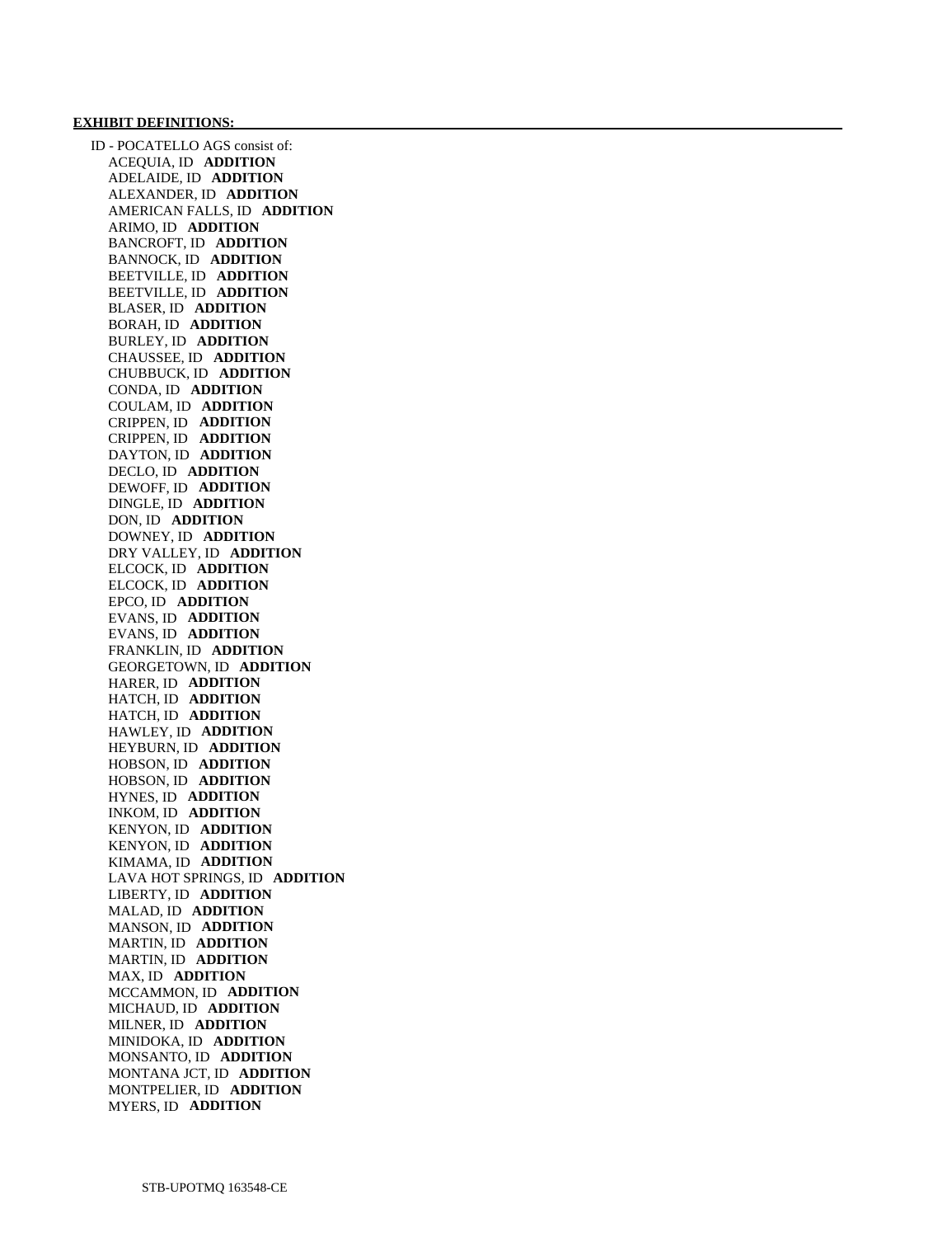MYERS, ID **ADDITION**  NORTH KENYON, ID **ADDITION**  NORTH KENYON, ID **ADDITION**  OWINZA, ID **ADDITION**  PAUL, ID **ADDITION**  PEBBLE, ID **ADDITION**  PEGRAM, ID **ADDITION**  PELLA, ID **ADDITION**  PELLA, ID **ADDITION**  PESCADERO, ID **ADDITION**  POCATELLO, ID **ADDITION**  PRESTON, ID **ADDITION**  QUIGLEY, ID **ADDITION**  RUBY, ID **ADDITION**  RUBY, ID **ADDITION**  RUPERT, ID **ADDITION**  SCHILLER, ID **ADDITION**  SCHOW, ID **ADDITION**  SCHOW, ID **ADDITION**  SENTER, ID **ADDITION**  SODA SPRINGS, ID **ADDITION**  SPRINGDALE, ID **ADDITION**  SPRINGDALE, ID **ADDITION**  STARRHS FERRY, ID **ADDITION**  STARRHS FERRY, ID **ADDITION**  SWAN LAKE, ID **ADDITION**  TALMAGE, ID **ADDITION**  TRAVERS, ID **ADDITION**  TRAVERS, ID **ADDITION**  TYHEE, ID **ADDITION**  UNITY, ID **ADDITION**  UNITY, ID **ADDITION**  VIRGINIA, ID **ADDITION**  WAPI, ID **ADDITION**  WASCO, ID **ADDITION**  WESTON, ID **ADDITION**  WHITNEY, ID **ADDITION**  WOODRUFF, ID **ADDITION**  WOOLEY VALLEY, ID **ADDITION**  ID - IDAHO FALLS AGS consist of: ABERDEEN, ID **ADDITION**  ABERDEEN JCT, ID **ADDITION**  AIKEN, ID **ADDITION**  AMMON, ID **ADDITION**  ASHTON, ID **ADDITION**  BASSETT, ID **ADDITION**  BLACKFOOT, ID **ADDITION**  BONDED SIDING, ID **ADDITION**  BYRNE, ID **ADDITION**  BYRNE, ID **ADDITION**  CAMAS, ID **ADDITION**  CHESTER, ID **ADDITION**  CLARKSON, ID **ADDITION**  COLLINS, ID **ADDITION**  COLTMAN, ID **ADDITION**  COLTMAN, ID **ADDITION**  COTTON, ID **ADDITION**  DUBOIS, ID **ADDITION**  EGIN, ID **ADDITION**  EGIN, ID **ADDITION**  FIBRE, ID **ADDITION**  FIRTH, ID **ADDITION**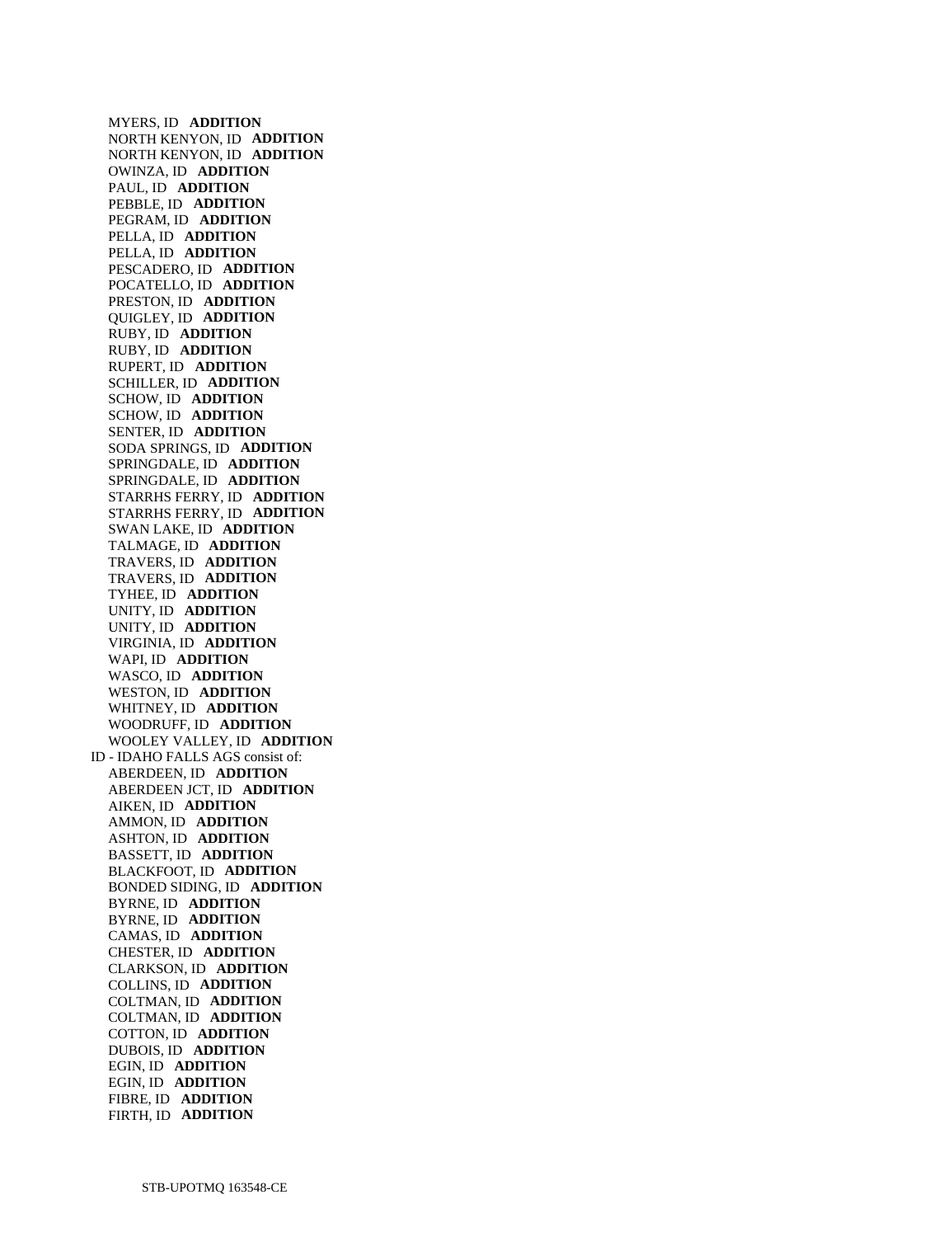FT HALL, ID **ADDITION**  FULLMER, ID **ADDITION**  GALE, ID **ADDITION**  GARRY, ID **ADDITION**  GARRY, ID **ADDITION**  GIBSON, ID **ADDITION**  GOLDEN VALLEY, ID **ADDITION**  GRANT, ID **ADDITION**  GRANT, ID **ADDITION**  HAMER, ID **ADDITION**  HART, ID **ADDITION**  HART, ID **ADDITION**  HUMPHREY, ID **ADDITION**  IDAHO FALLS, ID **ADDITION**  IONA, ID **ADDITION**  JENSON, ID **ADDITION**  JENSON, ID **ADDITION**  JOLLEY, ID **ADDITION**  JOLLEY, ID **ADDITION**  KEN, ID **ADDITION**  KEN, ID **ADDITION**  LEWISVILLE, ID **ADDITION**  LINCOLN, ID **ADDITION**  LINCOLN, ID **ADDITION**  LINCOLN JCT, ID **ADDITION**  LINCOLN JCT, ID **ADDITION**  LORENZO, ID **ADDITION**  LORENZO, ID **ADDITION**  MENAN, ID **ADDITION**  MIDWAY, ID **ADDITION**  MIDWAY, ID **ADDITION**  MITCHELL, ID **ADDITION**  MOODY, ID **ADDITION**  MOODY, ID **ADDITION**  MORELAND, ID **ADDITION**  NEWDALE, ID **ADDITION**  OLSEN, ID **ADDITION**  ORVIN, ID **ADDITION**  ORVIN, ID **ADDITION**  OSGOOD, ID **ADDITION**  PARKER, ID **ADDITION**  PARKINSON, ID **ADDITION**  PARKINSON, ID **ADDITION**  PAYNE, ID **ADDITION**  PINGREE, ID **ADDITION**  REXBURG, ID **ADDITION**  RIGBY, ID **ADDITION**  RIRIE, ID **ADDITION**  ROBERTS, ID **ADDITION**  ROCKFORD, ID **ADDITION**  ROUSE, ID **ADDITION**  SCOVILLE, ID **ADDITION**  SHELLEY, ID **ADDITION**  SPENCER, ID **ADDITION**  SPUD, ID **ADDITION**  ST ANTHONY, ID **ADDITION**  ST LEON, ID **ADDITION**  ST LEON, ID **ADDITION**  SUGAR CITY, ID **ADDITION**  TABER, ID **ADDITION**  THORNTON, ID **ADDITION**  THORNTON, ID **ADDITION**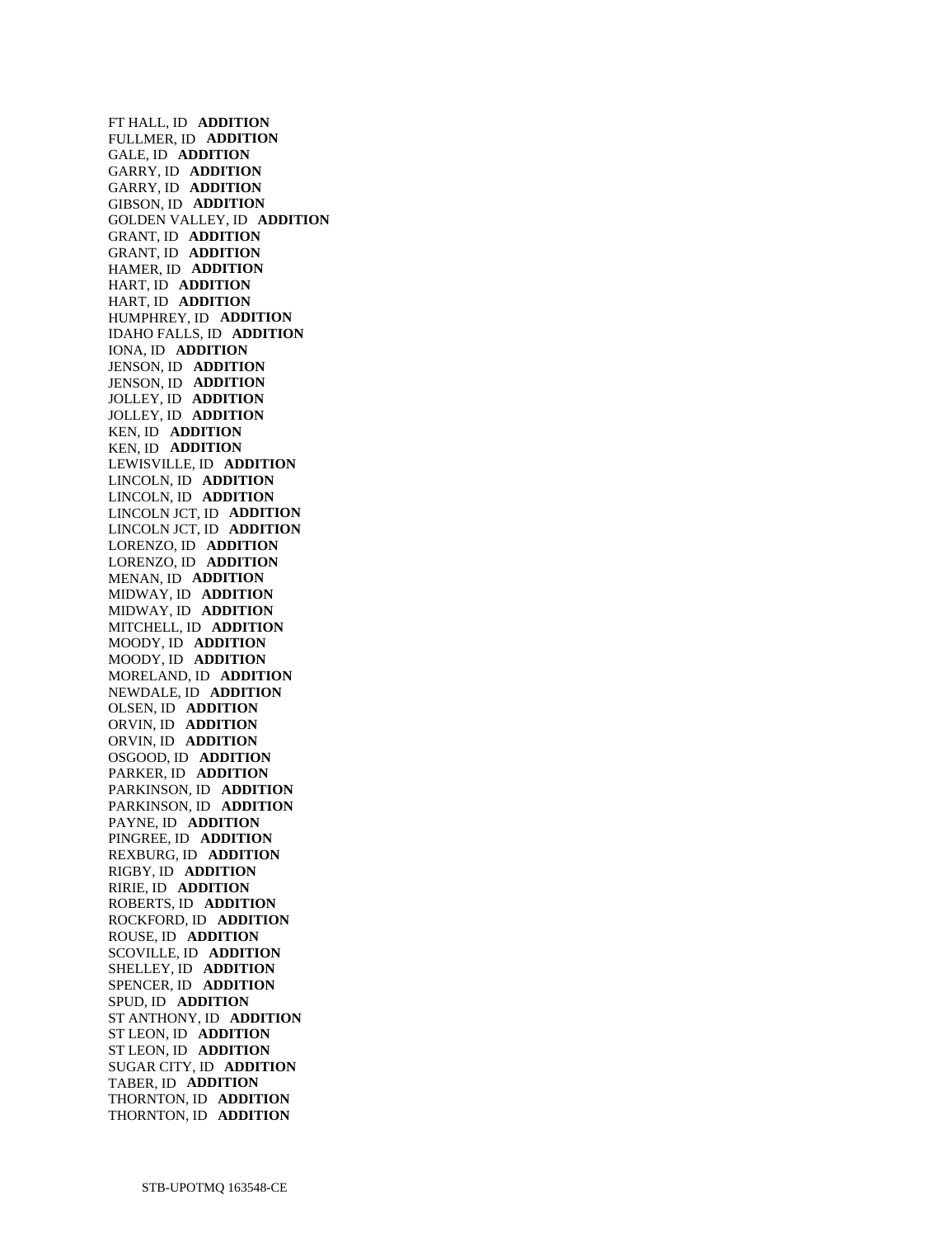UCON, ID **ADDITION**  WACO, ID **ADDITION**  WADA, ID **ADDITION**  WALKER, ID **ADDITION**  WALKER, ID **ADDITION**  WAMAR, ID **ADDITION**  WAMAR, ID **ADDITION**  WAPELLO, ID **ADDITION**  OR - PORTLAND AGS consist of: ALBINA, OR **ADDITION**  ASTORIA, OR **ADDITION**  AUMSVILLE, OR **ADDITION**  AURORA, OR **ADDITION**  BARNES YARD, OR **ADDITION**  BATTERSON, OR **ADDITION**  BONNEVILLE, OR **ADDITION**  BRIDAL VEIL, OR **ADDITION**  BROOKS, OR **ADDITION**  BUXTON, OR **ADDITION**  CANBY, OR **ADDITION**  CLACKAMAS, OR **ADDITION**  COALCA, OR **ADDITION**  COCHRAN, OR **ADDITION**  DODSON, OR **ADDITION**  EAST MILWAUKIE, OR **ADDITION**  EAST PORTLAND, OR **ADDITION**  FIR, OR **ADDITION**  GARBALDI, OR **ADDITION**  GARIBALDI, OR **ADDITION**  GEER, OR **ADDITION**  GERVAIS, OR **ADDITION**  HEMLOCK, OR **ADDITION**  HITO, OR **ADDITION**  HUBBARD, OR **ADDITION**  KENTON, OR **ADDITION**  LAKE YARD, OR **ADDITION**  LIBERAL, OR **ADDITION**  MILWAUKIE, OR **ADDITION**  MOHLER, OR **ADDITION**  MT ANGEL, OR **ADDITION**  NORTH PORTLAND, OR **ADDITION**  OREGON CITY, OR **ADDITION**  OSWEGO, OR **ADDITION**  PORTLAND, OR **ADDITION**  PRATUM, OR **ADDITION**  PULP, OR **ADDITION**  RENARD, OR **ADDITION**  RIVER GATE, OR **ADDITION**  ROCKWOOD, OR **ADDITION**  SHAW, OR **ADDITION**  SILVERTON, OR **ADDITION**  ST JOHNS, OR **ADDITION**  STAYTON, OR **ADDITION**  TILLAMOOK, OR **ADDITION**  TROUTDALE, OR **ADDITION**  WARRENTON, OR **ADDITION**  WEST LINN, OR **ADDITION**  WHEELER, OR **ADDITION**  WOODBURN, OR **ADDITION**  AMPERE, WA **ADDITION**  BARBERTON, WA **ADDITION**  BATTLE GROUND, WA **ADDITION**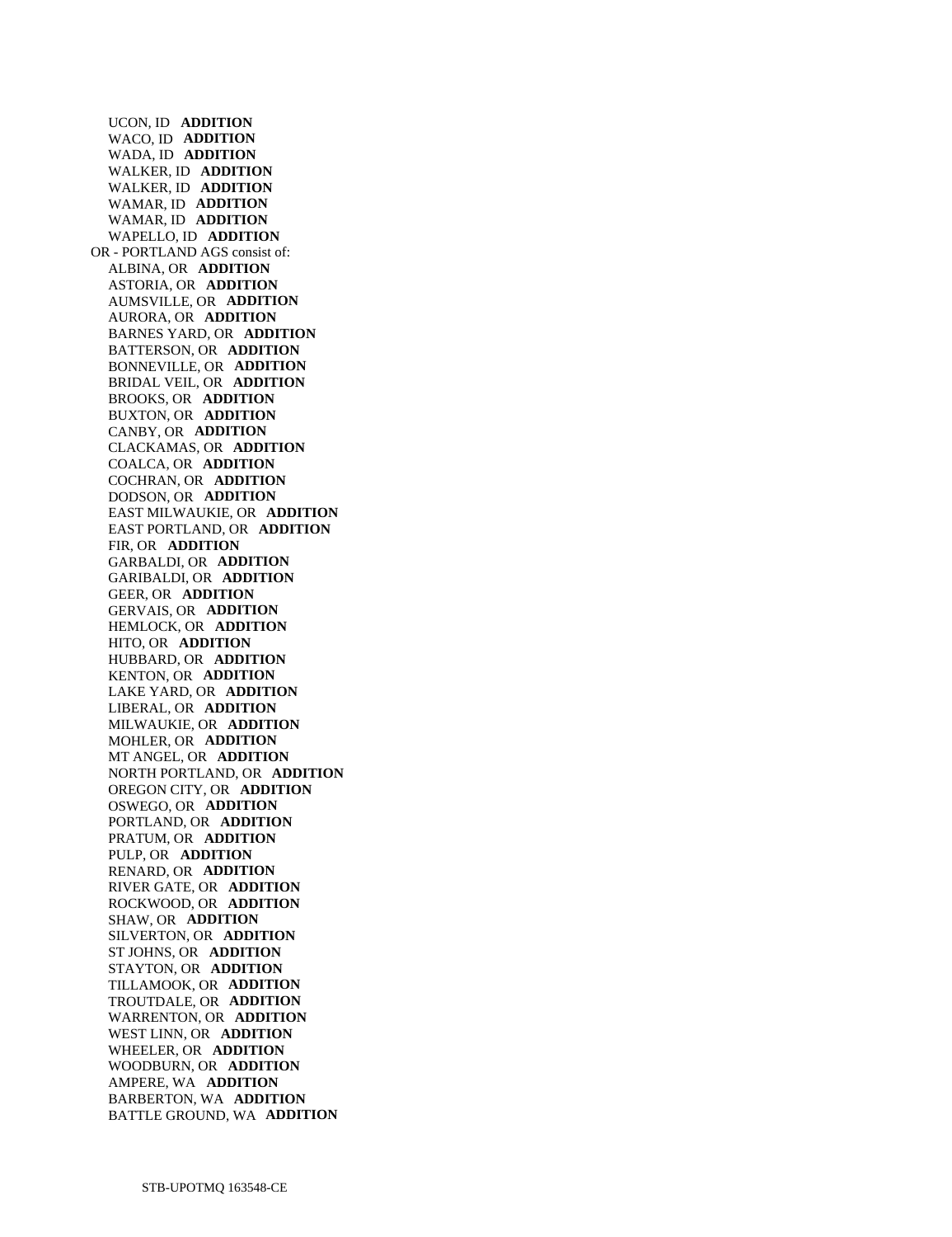BRUSH PRAIRIE, WA **ADDITION**  CAMAS, WA **ADDITION**  CASTLE ROCK, WA **ADDITION**  CATHLAMET, WA **ADDITION**  CHELATCHIE, WA **ADDITION**  COLUMBIA JCT, WA **ADDITION**  HEISON, WA **ADDITION**  HOMAN, WA **ADDITION**  KALAMA, WA **ADDITION**  KELSO, WA **ADDITION**  LONGVIEW, WA **ADDITION**  OSTRANDER, WA **ADDITION**  RIDGEFIELD, WA **ADDITION**  ROCKY POINT, WA **ADDITION**  RYE JCT, WA **ADDITION**  VANCOUVER, WA **ADDITION**  VANCOUVER JCT, WA **ADDITION**  WASHOUGAL, WA **ADDITION**  WOODLAND, WA **ADDITION**  YACOLT, WA **ADDITION**  TX - HOUSTON AGS consist of: AB CHANCE, TX **ADDITION**  ALDINE, TX **ADDITION**  ALGOA, TX **ADDITION**  ALLENHURST, TX **ADDITION**  ALMEDA, TX **ADDITION**  ALVIN, TX **ADDITION**  AMELBULK, TX **ADDITION**  AMELIA, TX **ADDITION**  AMES, TX **ADDITION**  ANGLETON, TX **ADDITION**  ARCOLA, TX **ADDITION**  ARENAL, TX **ADDITION**  ARMCO, TX **ADDITION**  ATRECO, TX **ADDITION**  AUDREY, TX **ADDITION**  BANCROFT, TX **ADDITION**  BARBOURS CUT, TX **ADDITION**  BASIN YARD, TX **ADDITION**  BAY CITY, TX **ADDITION**  BAYPORT, TX **ADDITION**  BAYTOWN, TX **ADDITION**  BEAUMONT, TX **ADDITION**  BENDER, TX **ADDITION**  BESSMAY, TX **ADDITION**  BILLPARK, TX **ADDITION**  BLESSING, TX **ADDITION**  BOBSHER, TX **ADDITION**  BOOTH YARD, TX **ADDITION**  BRAZORIA, TX **ADDITION**  BROOKSHIRE, TX **ADDITION**  BUCKEYE, TX **ADDITION**  CAMP STRAKE, TX **ADDITION**  CANDLERIDGE, TX **ADDITION**  CARDIFF, TX **ADDITION**  CAT SPRING, TX **ADDITION**  CHAISON, TX **ADDITION**  CHANNELVIEW, TX **ADDITION**  CHINA, TX **ADDITION**  CHOCOLATE BAYOU, TX **ADDITION**  CLEVELAND, TX **ADDITION**  CLUTE, TX **ADDITION**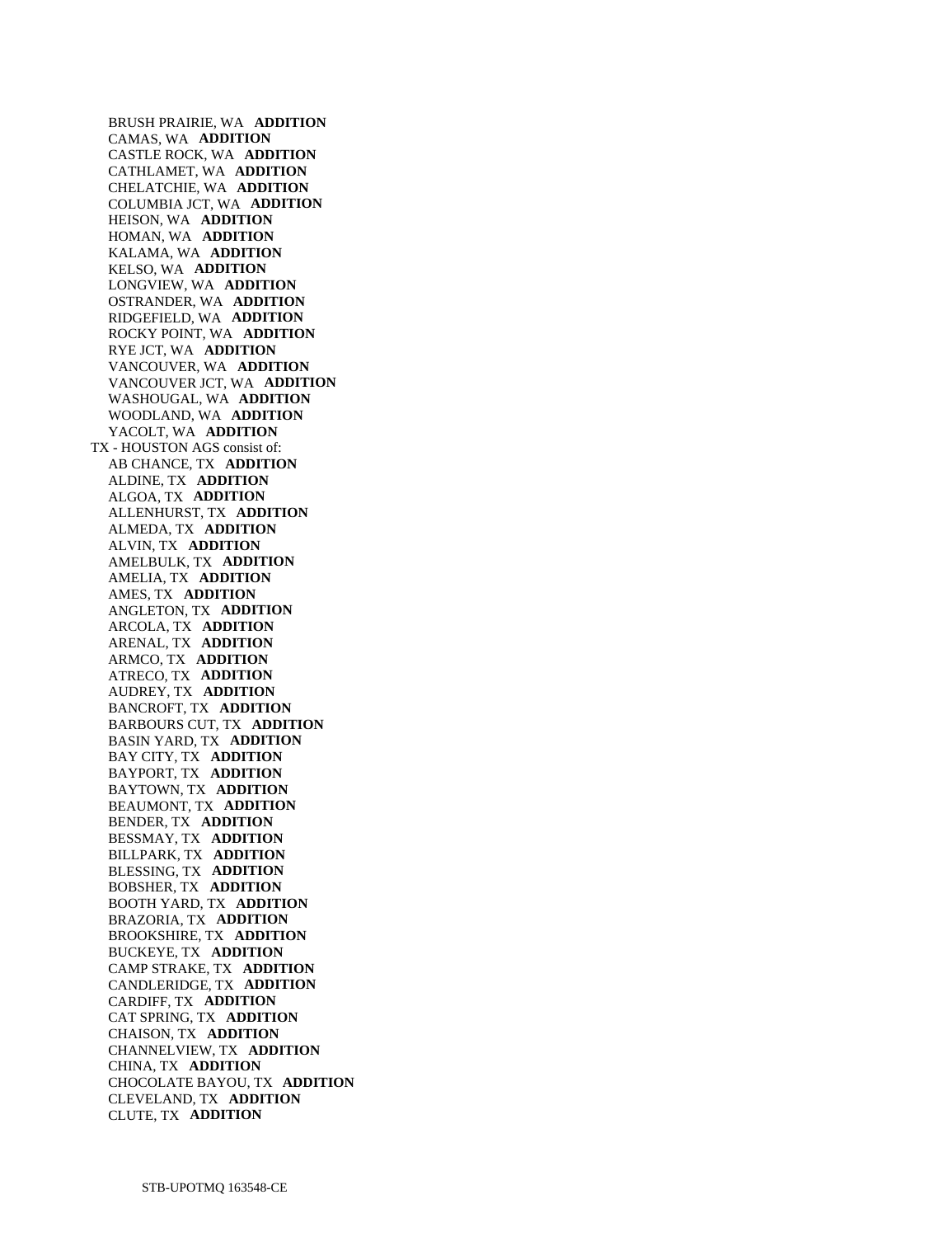COADY, TX **ADDITION**  CONNELL, TX **ADDITION**  CONROE, TX **ADDITION**  COTTON CREEK, TX **ADDITION**  CROSBY, TX **ADDITION**  CYPRESS, TX **ADDITION**  DANBURY, TX **ADDITION**  DAWES, TX **ADDITION**  DAYTON, TX **ADDITION**  DAYTON STORAGE, TX **ADDITION**  DEER PARK, TX **ADDITION**  DEVERS, TX **ADDITION**  DICKINSON, TX **ADDITION**  DIXICO, TX **ADDITION**  DODGE, TX **ADDITION**  DOWLING, TX **ADDITION**  DYERSDALE, TX **ADDITION**  E BAYTOWN STORAGE, TX **ADDITION**  EAGLE LAKE, TX **ADDITION**  EAST BAYTOWN, TX **ADDITION**  EAST BERNARD, TX **ADDITION**  ELDON, TX **ADDITION**  ELDON JCT, TX **ADDITION**  ELIZABETH, TX **ADDITION**  ELMATON, TX **ADDITION**  ENGLEWOOD, TX **ADDITION**  FAIRBANKS, TX **ADDITION**  FAUNA, TX **ADDITION**  FELICIA, TX **ADDITION**  FERN, TX **ADDITION**  FONDREN, TX **ADDITION**  FORMOSA, TX **ADDITION**  FRANCIS, TX **ADDITION**  FREEPORT, TX **ADDITION**  FRESNO, TX **ADDITION**  GALENA PARK, TX **ADDITION**  GALVESTON, TX **ADDITION**  GENOA, TX **ADDITION**  GISH, TX **ADDITION**  GOODRICH, TX **ADDITION**  GRAYBURG, TX **ADDITION**  GROVES, TX **ADDITION**  GUFFEY, TX **ADDITION**  HARDIN, TX **ADDITION**  HARDY, TX **ADDITION**  HASTINGS, TX **ADDITION**  HEACKER, TX **ADDITION**  HEMPSTEAD, TX **ADDITION**  HIGHLANDS, TX **ADDITION**  HOCKLEY, TX **ADDITION**  HOSKINS JCT, TX **ADDITION**  HOUSTON, TX **ADDITION**  HUFFMAN, TX **ADDITION**  HUFSMITH, TX **ADDITION**  HULL, TX **ADDITION**  HUMBLE, TX **ADDITION**  IGLOO SPUR, TX **ADDITION**  JETERO, TX **ADDITION**  JOYCE, TX **ADDITION**  KATY, TX **ADDITION**  KENEFICK, TX **ADDITION**  KILOWATT, TX **ADDITION**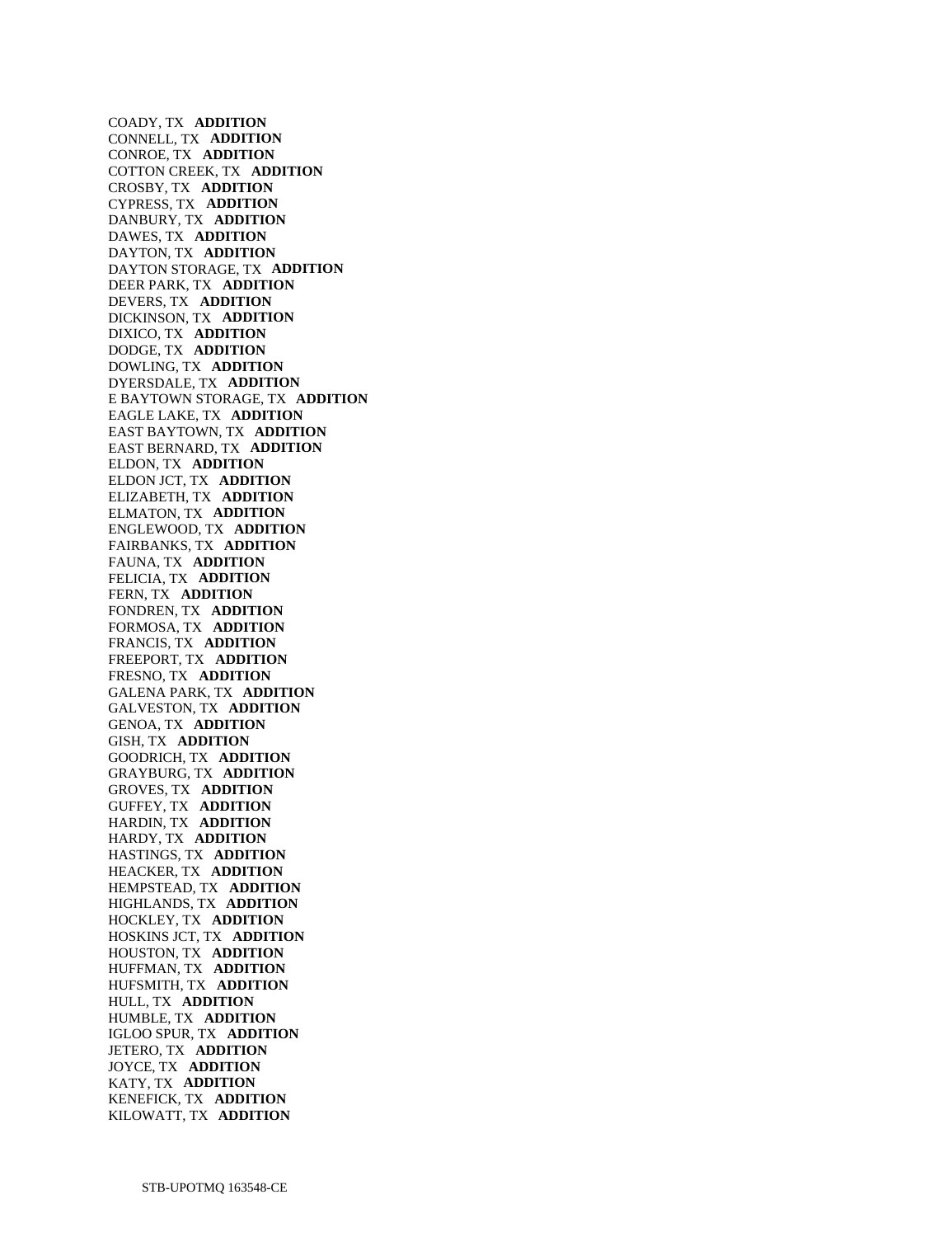KORF, TX **ADDITION**  LA MARQUE, TX **ADDITION**  LA PORTE, TX **ADDITION**  LA WARD, TX **ADDITION**  LAPACIFIC, TX **ADDITION**  LEAGUE CITY, TX **ADDITION**  LIBERTY, TX **ADDITION**  LISSIE, TX **ADDITION**  LIVERPOOL, TX **ADDITION**  LIVINGSTON, TX **ADDITION**  LOCKWOOD, TX **ADDITION**  LOIS, TX **ADDITION**  MAGNOLIA, TX **ADDITION**  MANTU, TX **ADDITION**  MARKET ST YARD, TX **ADDITION**  MARTHA, TX **ADDITION**  MCDONOUGH, TX **ADDITION**  MCHATTIE, TX **ADDITION**  MEDIO, TX **ADDITION**  MELENDY, TX **ADDITION**  MIMS, TX **ADDITION**  MISSOURI CITY, TX **ADDITION**  MONT BELVIEU, TX **ADDITION**  MYKAWA, TX **ADDITION**  NADEAU, TX **ADDITION**  NEDERLAND, TX **ADDITION**  NEW WAVERLY, TX **ADDITION**  NOME, TX **ADDITION**  OLCOTT, TX **ADDITION**  OLD OCEAN, TX **ADDITION**  ORANGE, TX **ADDITION**  PASADENA, TX **ADDITION**  PEARLAND, TX **ADDITION**  PEDECO, TX **ADDITION**  PEVETO, TX **ADDITION**  PHELPS, TX **ADDITION**  PIERCE JCT, TX **ADDITION**  PINEHURST, TX **ADDITION**  PORT ACRES, TX **ADDITION**  PORT ARTHUR, TX **ADDITION**  PORT NECHES, TX **ADDITION**  PRAIRIE VIEW, TX **ADDITION**  RAMSEY, TX **ADDITION**  RAYWOOD, TX **ADDITION**  RESCAR, TX **ADDITION**  RICHMOND, TX **ADDITION**  ROSENBERG, TX **ADDITION**  RULIFF, TX **ADDITION**  SALT MINE SPUR, TX **ADDITION**  SAN JACINTO, TX **ADDITION**  SAN LEON, TX **ADDITION**  SANDUNE, TX **ADDITION**  SCHINDLER, TX **ADDITION**  SEABROOK, TX **ADDITION**  SEALY, TX **ADDITION**  SHELDON, TX **ADDITION**  SINCO, TX **ADDITION**  SKULL CREEK, TX **ADDITION**  SMITHERS LAKE, TX **ADDITION**  SMITHS BLUFF, TX **ADDITION**  SOUTH BAY CITY, TX **ADDITION**  SPENCE, TX **ADDITION**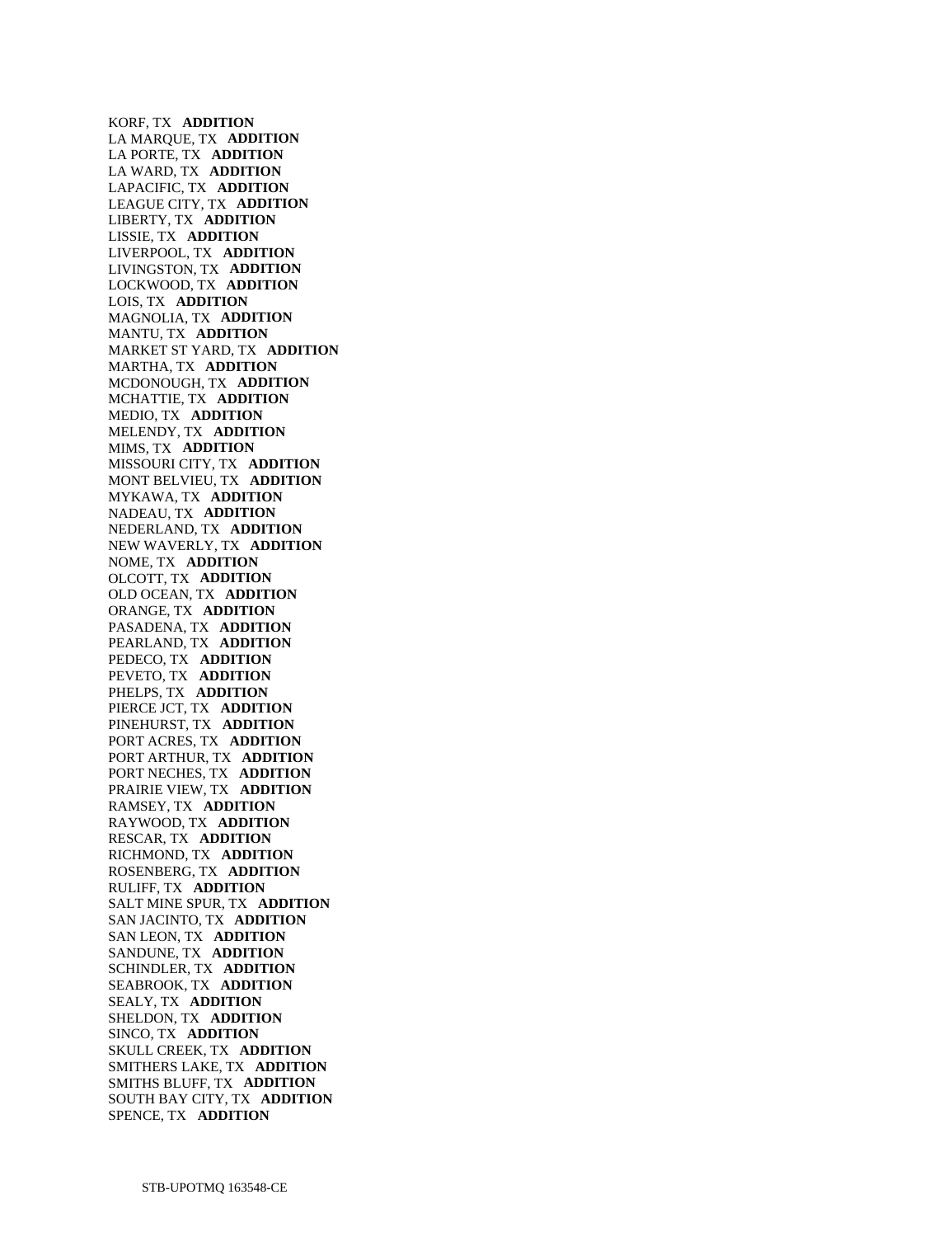SPINDLETOP, TX **ADDITION**  SPLENDORA, TX **ADDITION**  SPRING, TX **ADDITION**  STAFFORD, TX **ADDITION**  STALLINGS, TX **ADDITION**  STEELTOWN, TX **ADDITION**  STELLA, TX **ADDITION**  STRANG, TX **ADDITION**  SUGAR LAND, TX **ADDITION**  SWEENY, TX **ADDITION**  TAMINA, TX **ADDITION**  TEXAS CITY, TX **ADDITION**  TEXAS CITY JCT, TX **ADDITION**  TOWNLEY, TX **ADDITION**  VIDOR, TX **ADDITION**  VIRGINIA POINT, TX **ADDITION**  VITERBO, TX **ADDITION**  WALLER, TX **ADDITION**  WEBSTER, TX **ADDITION**  WEST JUNCTION, TX **ADDITION**  WEST PORT ARTHUR, TX **ADDITION**  WESTFIELD, TX **ADDITION**  WILLIAMS, TX **ADDITION**  WILLIS, TX **ADDITION**  ZUMMO, TX **ADDITION**  WA - WALLULA AGS consist of: ARLINGTON, OR **ADDITION**  BIGGS, OR **ADDITION**  BLALOCK, OR **ADDITION**  BOARDMAN, OR **ADDITION**  CASCADE LOCKS, OR **ADDITION**  CASTLE, OR **ADDITION**  CLARKE, OR **ADDITION**  COLD SPRINGS, OR **ADDITION**  CRATES, OR **ADDITION**  DEE, OR **ADDITION**  GILLIAM, OR **ADDITION**  HEPPNER JCT, OR **ADDITION**  HOOD RIVER, OR **ADDITION**  JUNIPER, OR **ADDITION**  LOCKIT, OR **ADDITION**  MENO, OR **ADDITION**  MOSIER, OR **ADDITION**  MUNLEY, OR **ADDITION**  ODELL, OR **ADDITION**  ORDNANCE, OR **ADDITION**  OREGON TRUNK JCT, OR **ADDITION**  PARKDALE, OR **ADDITION**  PINE GROVE, OR **ADDITION**  QUINTON, OR **ADDITION**  ROWENA, OR **ADDITION**  RUFUS, OR **ADDITION**  SEUFERTS, OR **ADDITION**  SHUTLER, OR **ADDITION**  THE DALLES, OR **ADDITION**  UMATILLA, OR **ADDITION**  WYETH, OR **ADDITION**  ALBION, WA **ADDITION**  ALMOTA, WA **ADDITION**  ANKENY, WA **ADDITION**  ASH, WA **ADDITION**  ASHUE, WA **ADDITION**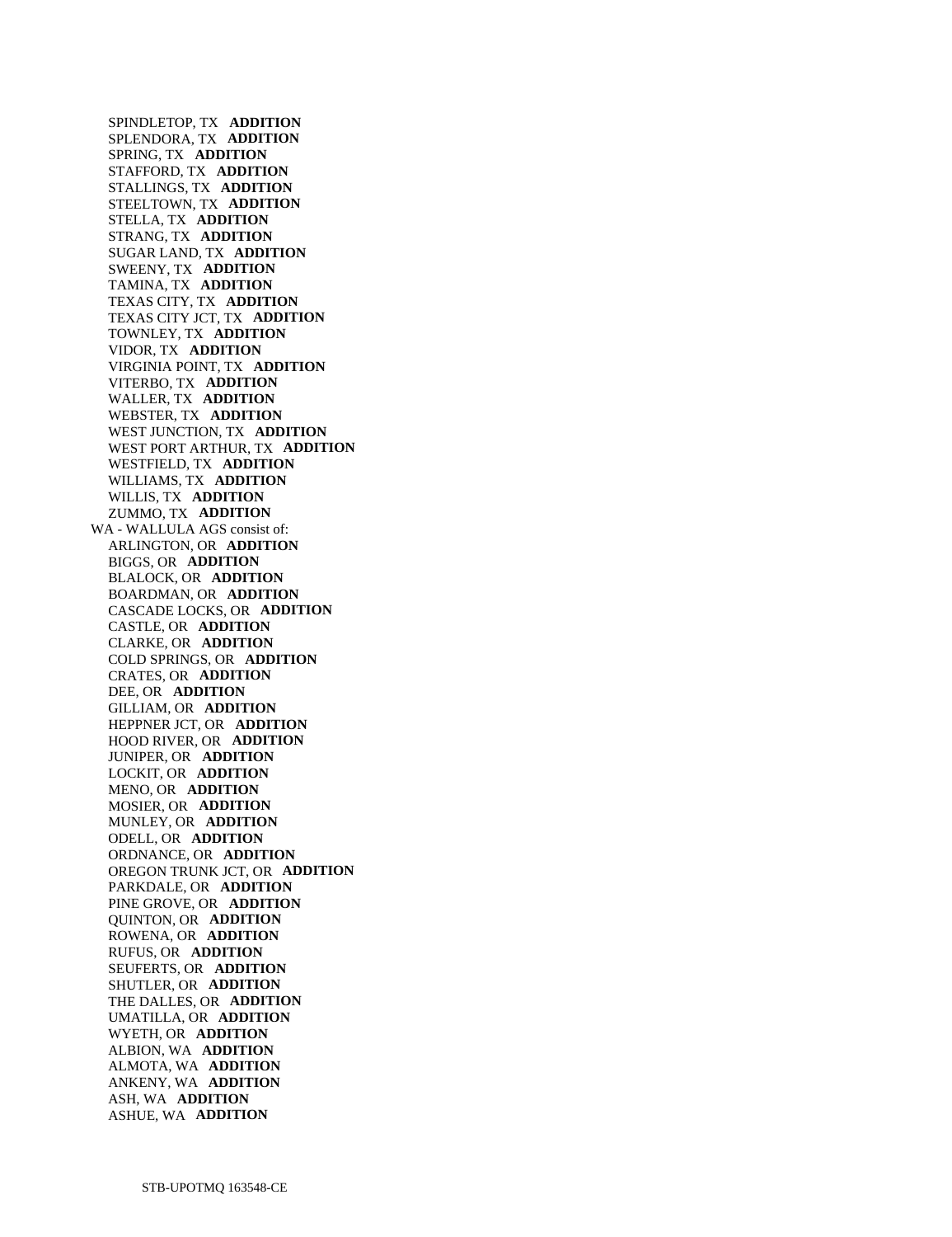ATTALIA, WA **ADDITION**  AYER, WA **ADDITION**  BERRYMAN, WA **ADDITION**  BIGGAM, WA **ADDITION**  BINGEN WHITE SALMON, WA **ADDITION**  BOLLES, WA **ADDITION**  BURBANK, WA **ADDITION**  CENTRAL FERRY, WA **ADDITION**  COLFAX, WA **ADDITION**  COLLEGE PLACE, WA **ADDITION**  CREST, WA **ADDITION**  CROSKEY, WA **ADDITION**  CRUM, WA **ADDITION**  DAYTON, WA **ADDITION**  DIAMOND, WA **ADDITION**  DUMAS, WA **ADDITION**  EASTWAY SPUR, WA **ADDITION**  ENDICOTT, WA **ADDITION**  ENNIS, WA **ADDITION**  EPHRATA, WA **ADDITION**  FARRON, WA **ADDITION**  FRUITVALE, WA **ADDITION**  GARRETT, WA **ADDITION**  GIBBON, WA **ADDITION**  GLEED, WA **ADDITION**  GORDON, WA **ADDITION**  GRANDVIEW, WA **ADDITION**  GRANGER, WA **ADDITION**  GRAVEL PIT, WA **ADDITION**  HADLEY, WA **ADDITION**  HANFORD WORKS, WA **ADDITION**  HARRAH, WA **ADDITION**  HEDGES, WA **ADDITION**  HOOPER, WA **ADDITION**  HOOPER JCT, WA **ADDITION**  HUMORIST, WA **ADDITION**  HUNTLEY, WA **ADDITION**  HUNTSVILLE, WA **ADDITION**  JOSO, WA **ADDITION**  JUNO, WA **ADDITION**  KENNEWICK, WA **ADDITION**  LA CROSSE, WA **ADDITION**  LANGDON, WA **ADDITION**  LONG, WA **ADDITION**  LOWDEN, WA **ADDITION**  MARENGO, WA **ADDITION**  MATTHEW, WA **ADDITION**  MESA, WA **ADDITION**  MIDVALE, WA **ADDITION**  MOCKONEMA, WA **ADDITION**  MOSES LAKE, WA **ADDITION**  MOXEE CITY, WA **ADDITION**  NACHES, WA **ADDITION**  NASS, WA **ADDITION**  NORTH PROSSER, WA **ADDITION**  OTHELLO, WA **ADDITION**  OUTLOOK, WA **ADDITION**  PAGE, WA **ADDITION**  PAMPA, WA **ADDITION**  PARK, WA **ADDITION**  PARVIN, WA **ADDITION**  PASCO, WA **ADDITION**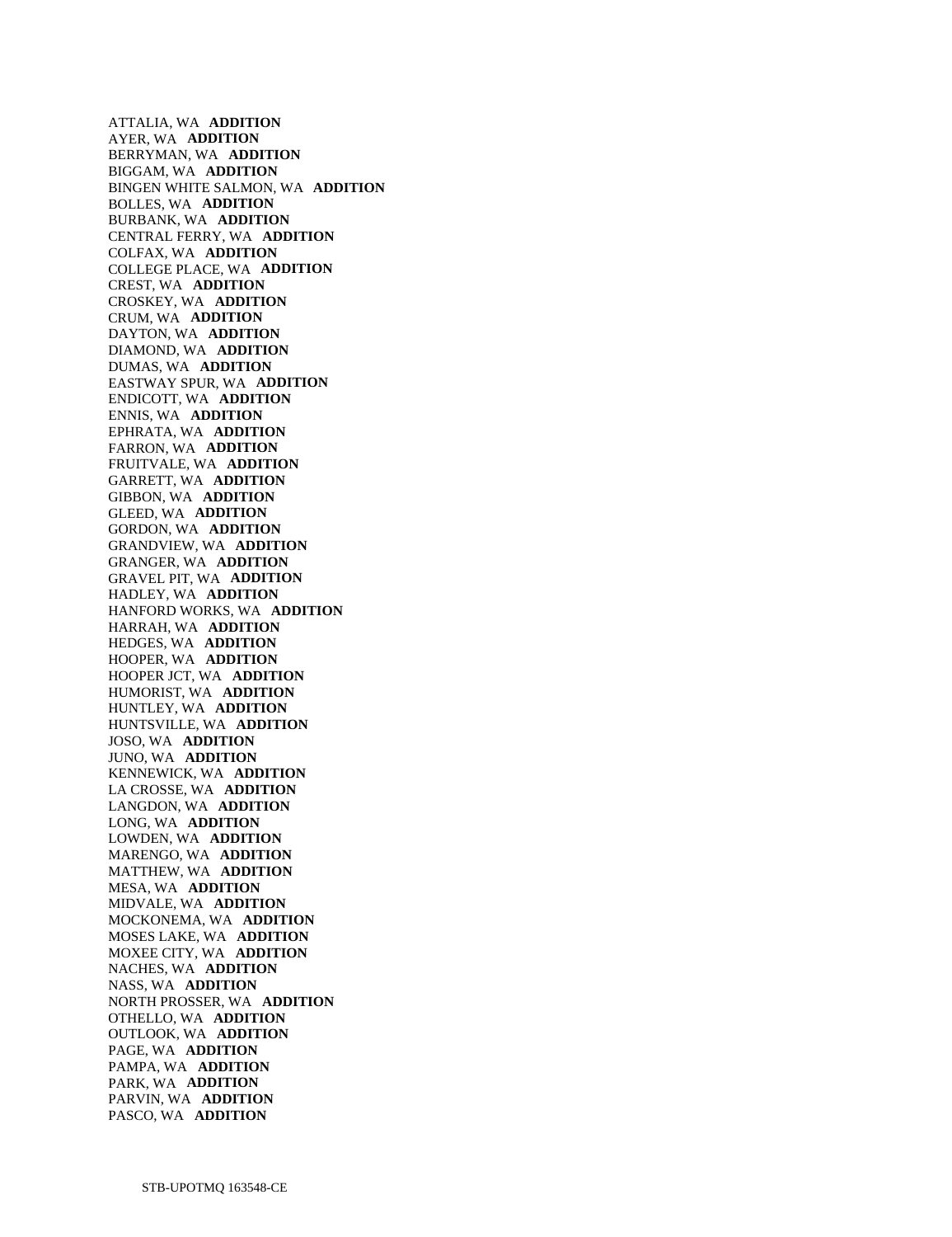PENAWAWA, WA **ADDITION**  PLYMOUTH, WA **ADDITION**  PORT OF WILMA, WA **ADDITION**  PRESCOTT, WA **ADDITION**  PROSSER, WA **ADDITION**  PULLMAN, WA **ADDITION**  PULLMAN JCT, WA **ADDITION**  QUINCY, WA **ADDITION**  REESE, WA **ADDITION**  RICHLAND, WA **ADDITION**  RICHLAND IND PARK, WA **ADDITION**  RICHLAND JCT, WA **ADDITION**  RICHLAND JUNCTION, WA **ADDITION**  RIPARIA, WA **ADDITION**  RISBECK, WA **ADDITION**  ROYAL CITY, WA **ADDITION**  RUSSELL, WA **ADDITION**  SHAWNEE, WA **ADDITION**  ST JOHN, WA **ADDITION**  SUN HARBOR, WA **ADDITION**  SUNNY ROZA, WA **ADDITION**  SUNNYSIDE, WA **ADDITION**  SUNSET, WA **ADDITION**  SUTTON, WA **ADDITION**  TERRACE HGTS, WA **ADDITION**  TESKE, WA **ADDITION**  THERA, WA **ADDITION**  THORNTON, WA **ADDITION**  TOPPENISH, WA **ADDITION**  TOPPENISH (WESLEY JCT), WA **ADDITION**  TOUCHET, WA **ADDITION**  UNION GAP, WA **ADDITION**  VALLEY GROVE, WA **ADDITION**  VENNER, WA **ADDITION**  VILLARD JCT, WA **ADDITION**  WAITSBURG, WA **ADDITION**  WALKER, WA **ADDITION**  WALLA WALLA, WA **ADDITION**  WALLULA, WA **ADDITION**  WALLULA HEIGHTS, WA **ADDITION**  WARDEN, WA **ADDITION**  WELLS, WA **ADDITION**  WHITE SWAN, WA **ADDITION**  WHITLOW, WA **ADDITION**  WHITMAN, WA **ADDITION**  WHITSTRAN, WA **ADDITION**  WILLADA, WA **ADDITION**  WILLSON, WA **ADDITION**  WINONA, WA **ADDITION**  WISHRAM, WA **ADDITION**  YAKIMA, WA **ADDITION**  ZANGAR JCT, WA **ADDITION**  ZILLAH, WA **ADDITION**  WA - SEATTLE AGS consist of: ABERDEEN, WA **ADDITION**  ABERDEEN JCT, WA **ADDITION**  ALDERTON, WA **ADDITION**  ALLISON, WA **ADDITION**  ANDOVER, WA **ADDITION**  ARGO, WA **ADDITION**  AUBURN, WA **ADDITION**  BALLARD, WA **ADDITION**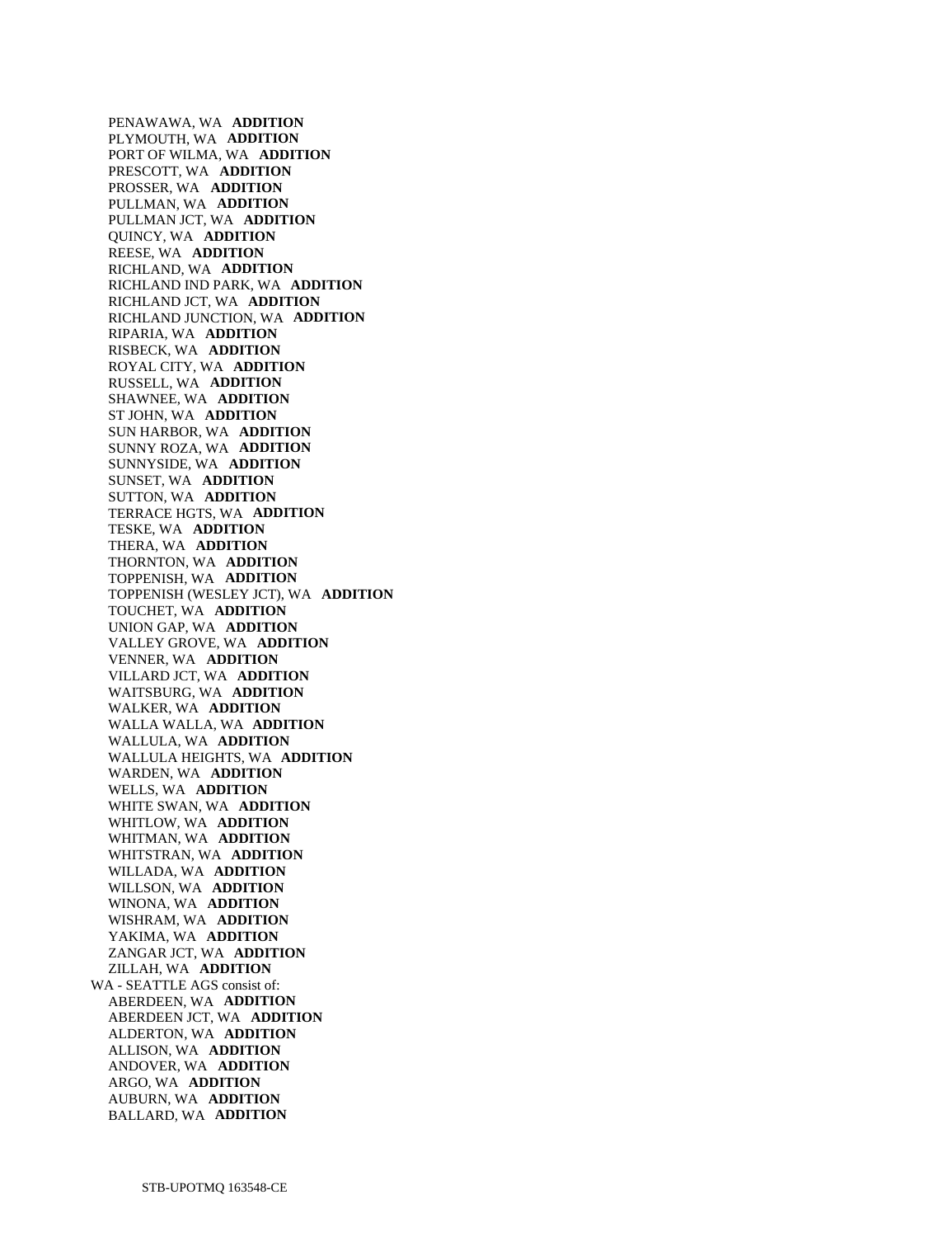BALLARD JCT, WA **ADDITION**  BANGOR, WA **ADDITION**  BAY SHORE, WA **ADDITION**  BELFAIR, WA **ADDITION**  BELLINGHAM, WA **ADDITION**  BELMORE, WA **ADDITION**  BLACK RIVER, WA **ADDITION**  BLAJCT, WA **ADDITION**  BLAKESLEE JCT, WA **ADDITION**  BREMERTON, WA **ADDITION**  BRIARWOOD, WA **ADDITION**  BUCODA, WA **ADDITION**  BURLINGTON, WA **ADDITION**  CAMP MURRAY, WA **ADDITION**  CAPITOL, WA **ADDITION**  CENPARK, WA **ADDITION**  CENTRALIA, WA **ADDITION**  CHEHALIS, WA **ADDITION**  CLAY CITY, WA **ADDITION**  CONCORA, WA **ADDITION**  DIVIDE, WA **ADDITION**  DUPONT, WA **ADDITION**  EAST OLYMPIA, WA **ADDITION**  EAST PUYALLUP, WA **ADDITION**  EATONVILLE JCT, WA **ADDITION**  EDMOND, WA **ADDITION**  EDMONDS, WA **ADDITION**  ELBE, WA **ADDITION**  ELMA, WA **ADDITION**  ESSEX, WA **ADDITION**  EVERETT, WA **ADDITION**  EVERETT, WA **ADDITION**  FERNDALE, WA **ADDITION**  FIFE, WA **ADDITION**  FREDERICKSON, WA **ADDITION**  FT LEWIS, WA **ADDITION**  GATE, WA **ADDITION**  GLOBAL GATEWAY NO, WA **ADDITION**  GRAHAM, WA **ADDITION**  GRAND MOUND, WA **ADDITION**  GREENDALE, WA **ADDITION**  HARBOR ISLAND, WA **ADDITION**  HILLSDALE, WA **ADDITION**  HOQUIAM, WA **ADDITION**  INTERBAY, WA **ADDITION**  JUNCTION CITY, WA **ADDITION**  KAPOWSIN, WA **ADDITION**  KENT, WA **ADDITION**  KETRON, WA **ADDITION**  KYRO, WA **ADDITION**  LAKESIDE, WA **ADDITION**  LAKEVIEW, WA **ADDITION**  LOVELAND, WA **ADDITION**  LYNCH CREEK, WA **ADDITION**  LYNDEN, WA **ADDITION**  MALTBY, WA **ADDITION**  MARMAC, WA **ADDITION**  MAYTOWN, WA **ADDITION**  MCCLEARY, WA **ADDITION**  MCKENNA, WA **ADDITION**  MCMILLIN, WA **ADDITION**  MEEKER, WA **ADDITION**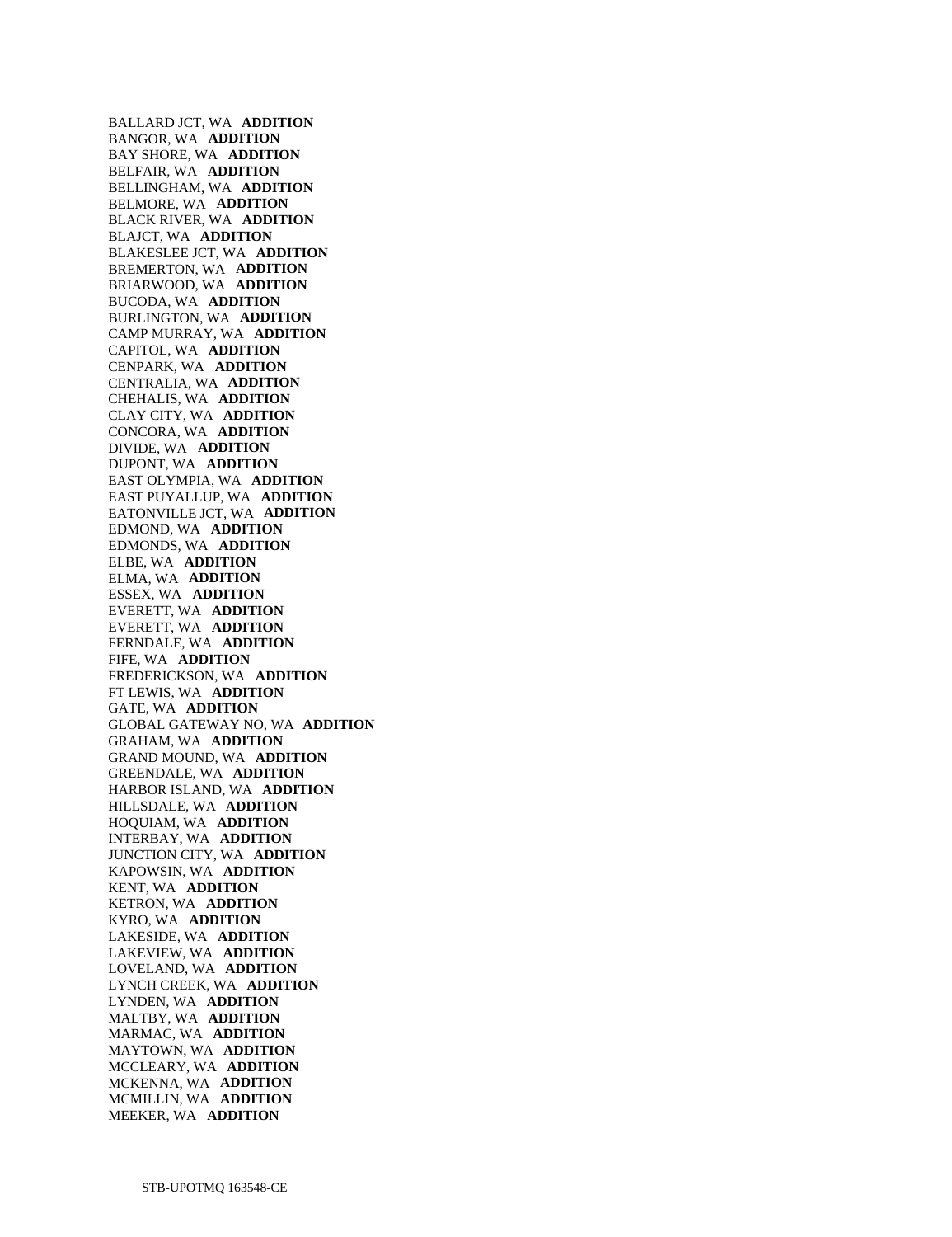MIDLAND, WA **ADDITION**  MINERAL, WA **ADDITION**  MONROE, WA **ADDITION**  MONTESANO, WA **ADDITION**  MORTON, WA **ADDITION**  MOUNT VERNON, WA **ADDITION**  MT VERNON, WA **ADDITION**  NAD JCT, WA **ADDITION**  NAPAVINE, WA **ADDITION**  NEW RELIANCE, WA **ADDITION**  NISQUALLY, WA **ADDITION**  NORTH PUYALLUP, WA **ADDITION**  OAKVILLE, WA **ADDITION**  OFFLAKE, WA **ADDITION**  OFFUTT LAKE, WA **ADDITION**  OHOP, WA **ADDITION**  OLYMPIA, WA **ADDITION**  PARK JCT, WA **ADDITION**  PIONEER, WA **ADDITION**  PORT TOWNSEND, WA **ADDITION**  PUYALLUP, WA **ADDITION**  RAINIER, WA **ADDITION**  RAISH, WA **ADDITION**  RESERVATION, WA **ADDITION**  ROCHESTER, WA **ADDITION**  ROY, WA **ADDITION**  SEATTLE, WA **ADDITION**  SEATTLE PIER, WA **ADDITION**  SHELTON, WA **ADDITION**  SILVERDALE, WA **ADDITION**  SKOOKUMCH, WA **ADDITION**  SKOOKUMCHUCK, WA **ADDITION**  SOUTH BELFAIR, WA **ADDITION**  SOUTH TACOMA, WA **ADDITION**  ST CLAIR, WA **ADDITION**  STEILACOOM, WA **ADDITION**  STIMSON, WA **ADDITION**  SUMNER, WA **ADDITION**  TACOMA, WA **ADDITION**  TACOMA EXP, WA **ADDITION**  TACOMA EXPORT, WA **ADDITION**  TACOMA JCT, WA **ADDITION**  TACOMA PCT, WA **ADDITION**  TAYLOR WAY, WA **ADDITION**  TENINO, WA **ADDITION**  THRIFT, WA **ADDITION**  TITLOW, WA **ADDITION**  TUKWILA, WA **ADDITION**  TUMWATER, WA **ADDITION**  VADER, WA **ADDITION**  WABASH, WA **ADDITION**  WESCO, WA **ADDITION**  WEST BLAIR, WA **ADDITION**  WEST HILLSDALE, WA **ADDITION**  WEST TACOMA, WA **ADDITION**  WESTERN JCT, WA **ADDITION**  WHITES, WA **ADDITION**  WINLOCK, WA **ADDITION**  WJCT, WA **ADDITION**  WOODINVILLE, WA **ADDITION**  YELM, WA **ADDITION**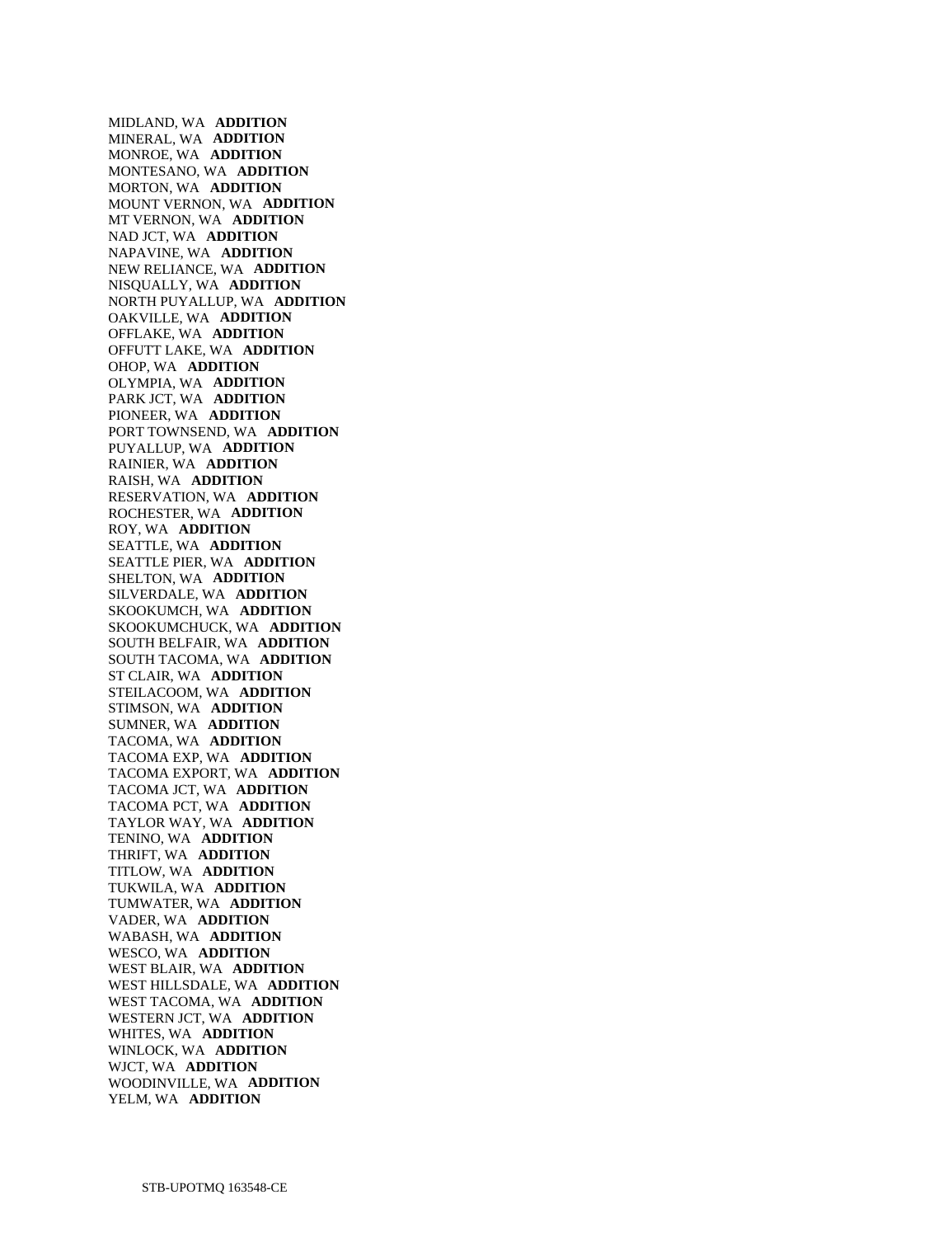

STB-UPOTMQ 168010-G

# **UNION PACIFIC RAILROAD COMPANY**

# **AMENDED CONTRACT SUMMARY**

**Issued:**  April 11, 2022

**Effective:** January 1, 2022

**Issued by:**  Rosa M. La Puente-Flowers Lead Price Applications 1400 Douglas Street Mail Stop 1340 OMAHA, NEBRASKA 68179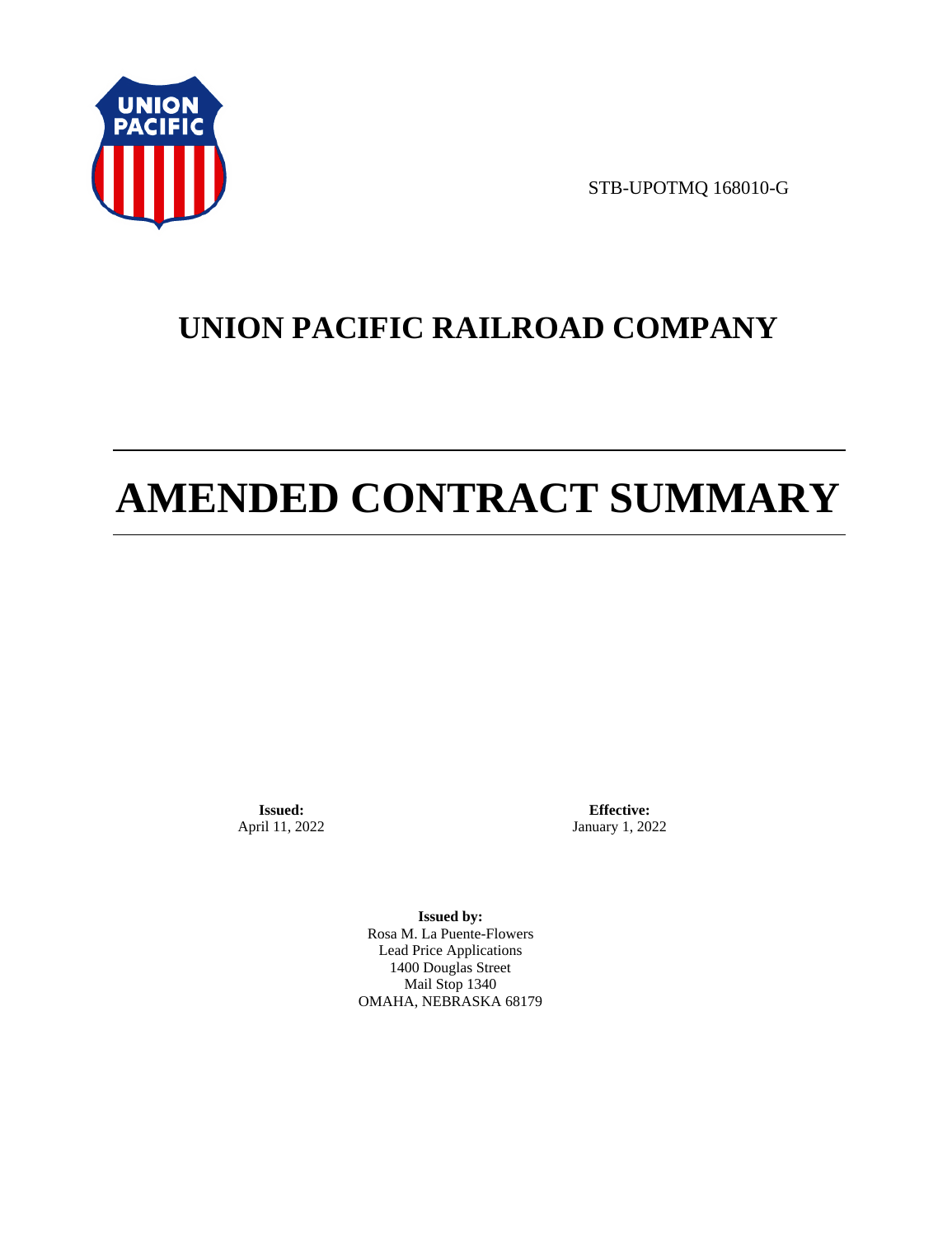# **PARTICIPATING CARRIERS:**

 UNION PACIFIC RAILROAD COMPANY 1400 Douglas St. Omaha, NE 68179

#### **COMMODITY:**

Wheat Exc.Buckwheat See 01139 **ADDITION** 

#### **SHIPPER:**

FARMERS COOP EQUITY CO **ADDITION** 

#### **ORIGIN(S):**

 ISABEL, KS **ADDITION**  NASHVILLE, KS **ADDITION**  SAWYER, KS **ADDITION**  ZENDA, KS **ADDITION** 

#### **DESTINATION(S):**

 LOS ANGELES, CA **ADDITION**  KANSAS CITY, MO **ADDITION** 

#### **PORT(S):**

Not Applicable

### **DURATION:**

 Effective Date: January 1, 2022 Amendment Effective Date: January 1, 2022 **ADDITION**  Expiration Date: December 31, 2022 **EXTENSION** 

# **RAIL CAR DATA:**

No cars dedicated to service under this Contract. Cars are provided on a common carrier basis only.

# **RATES & CHARGES:**

Subject to increases.

#### **VOLUME:**

Single Car Shipments **ADDITION** 

# **SPECIAL FEATURES:**

 Special Switching Provision Not Applicable. This change pertained only to confidential data. (Switching)

# **SPECIAL NOTICE:**

Not applicable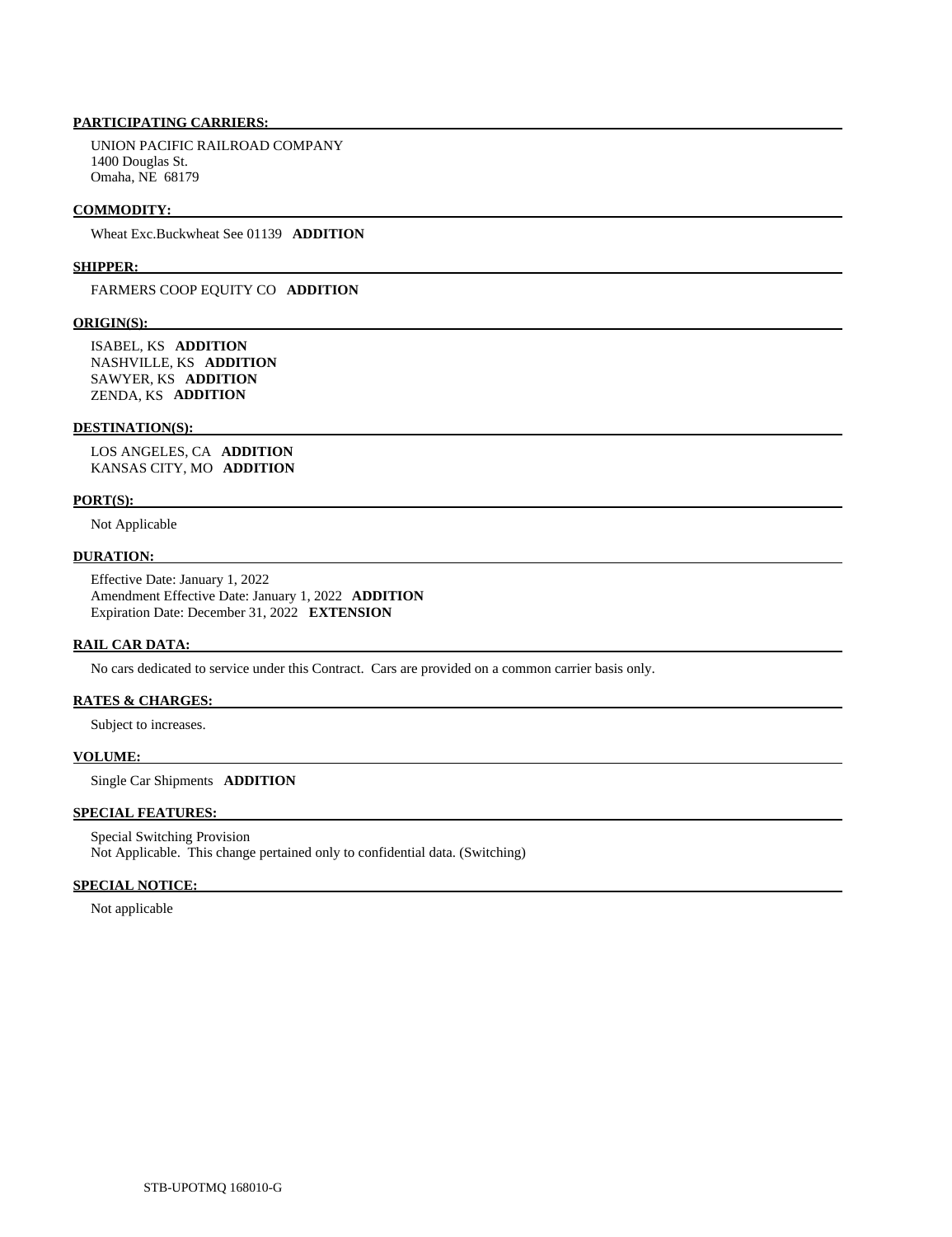

STB-UPOTMQ 168055-G

# **UNION PACIFIC RAILROAD COMPANY**

# **AMENDED CONTRACT SUMMARY**

**Issued:**  April 12, 2022

**Effective:** January 1, 2022

**Issued by:**  Rosa M. La Puente-Flowers Lead Price Applications 1400 Douglas Street Mail Stop 1340 OMAHA, NEBRASKA 68179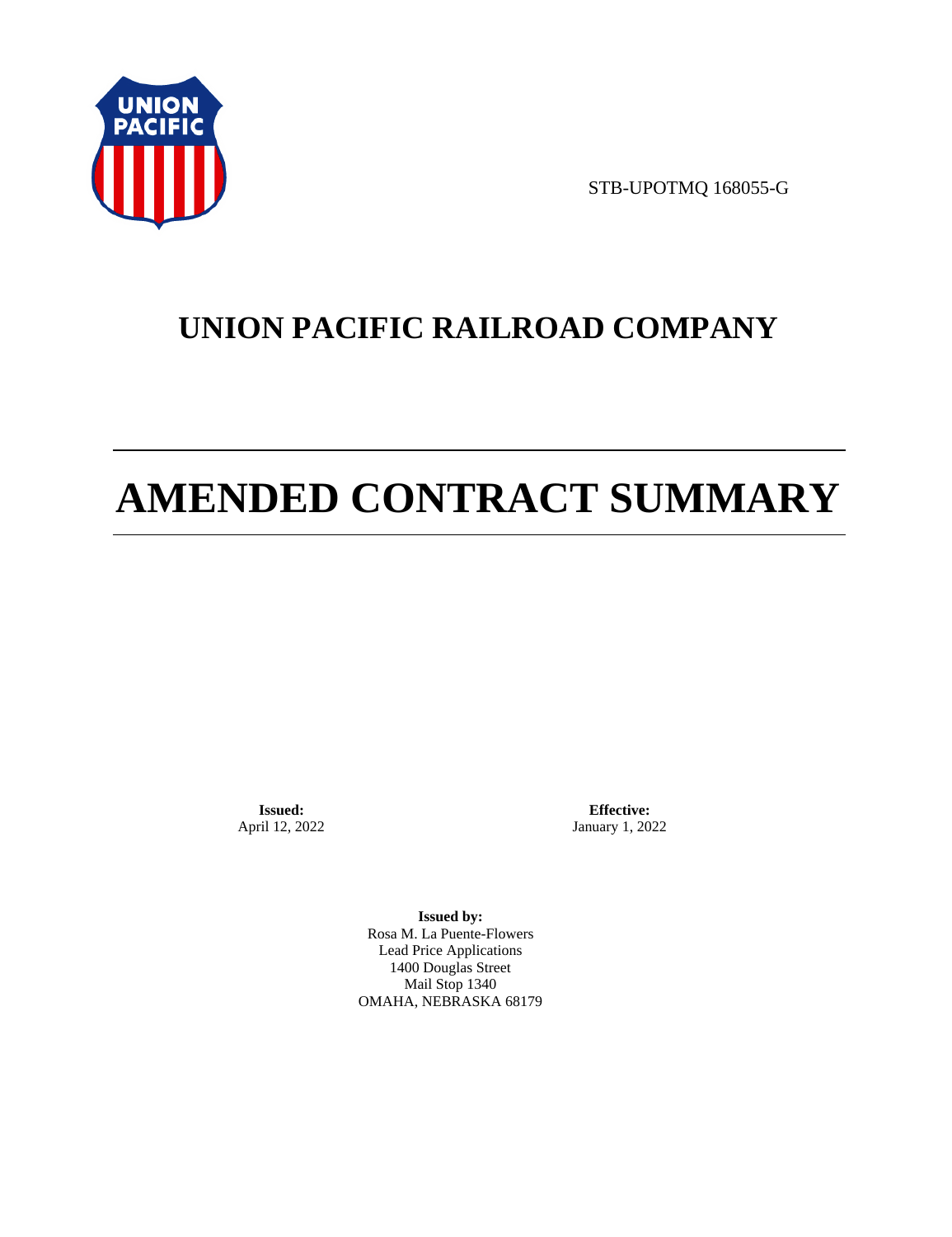# **PARTICIPATING CARRIERS:**

 UNION PACIFIC RAILROAD COMPANY 1400 Douglas St. Omaha, NE 68179

#### **COMMODITY:**

 Corn Exc.Popcorn See 01152 **ADDITION**  Wheat Exc.Buckwheat See 01139 **ADDITION** 

### **SHIPPER:**

THE SCOULAR COMPANY **ADDITION** 

#### **ORIGIN(S):**

 SALINA, KS **ADDITION**  PRATT, KS **ADDITION**  STRATFORD, TX **ADDITION**  SEDAN, NE **ADDITION**  GOODLAND, KS **ADDITION**  DOWNS, KS **ADDITION** 

### **DESTINATION(S):**

 CHICAGO, IL **ADDITION**  GOSHEN JCT, CA **ADDITION**  FAMOSO, CA **ADDITION**  SHERMAN, TX **ADDITION**  MINNEAPOLIS, MN **ADDITION**  BRAWLEY, CA **ADDITION**  CITY OF COMMERCE, CA **ADDITION**  COLTON, CA **ADDITION**  LOS ANGELES, CA **ADDITION**  OAKLAND, CA **ADDITION**  STOCKTON, CA **ADDITION**  VERDEMONT, CA **ADDITION**  PRATT, KS **ADDITION**  NEW BRAUNFELS, TX **ADDITION**  DOWNEY, CA **ADDITION** 

#### **PORT(S):**

Not Applicable

#### **DURATION:**

 Effective Date: January 1, 2022 Amendment Effective Date: January 1, 2022 **ADDITION**  Expiration Date: December 31, 2022 **EXTENSION** 

# **RAIL CAR DATA:**

No cars dedicated to service under this Contract. Cars are provided on a common carrier basis only.

# **RATES & CHARGES:**

Not applicable

#### **VOLUME:**

 Minimum shipment of 107 carloads. **ADDITION**  Multiple Car Shipments **ADDITION** 

# **SPECIAL FEATURES:**

Special Switching Provision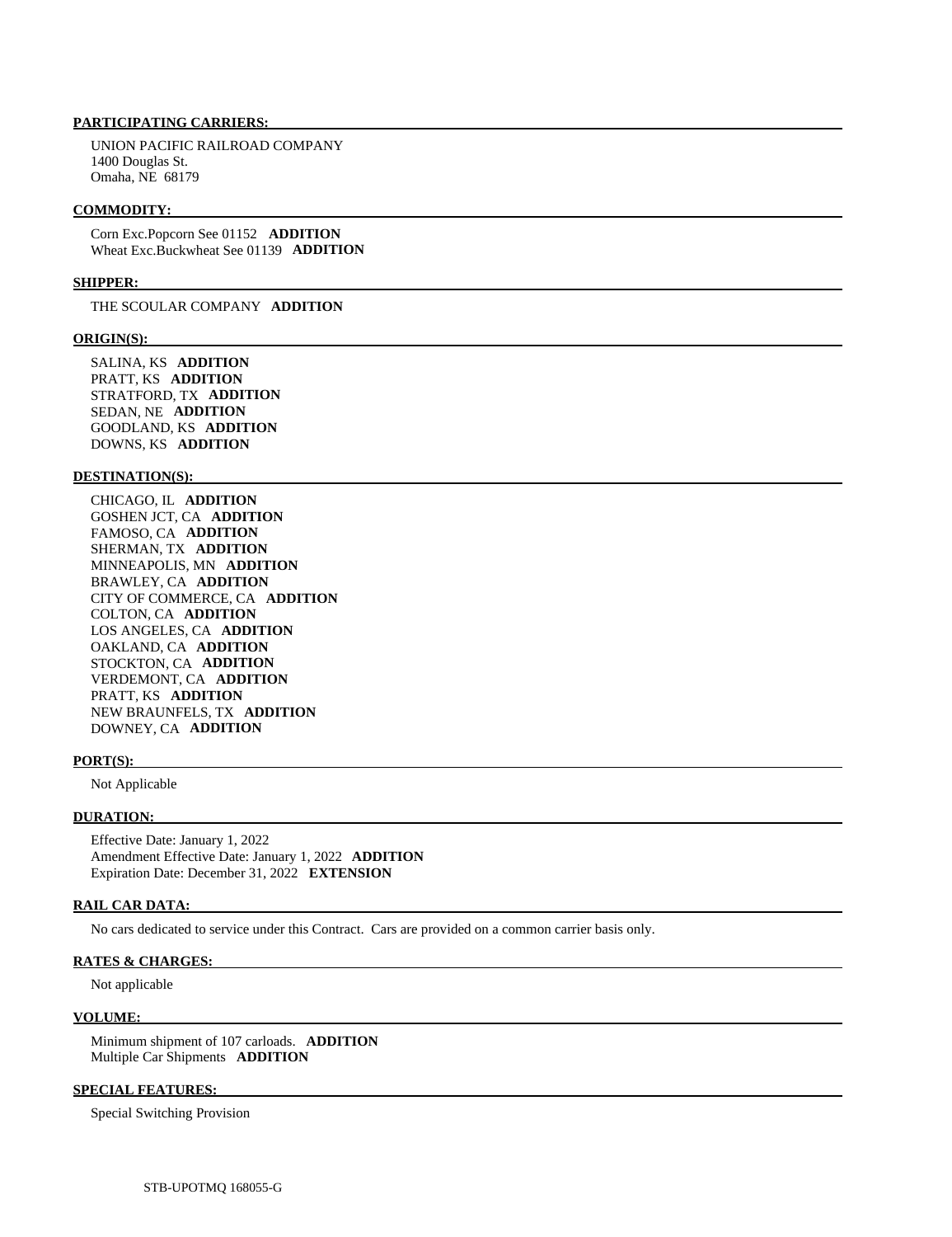Not Applicable. This change pertained only to confidential data. (Switching)

# **SPECIAL NOTICE:**

Not applicable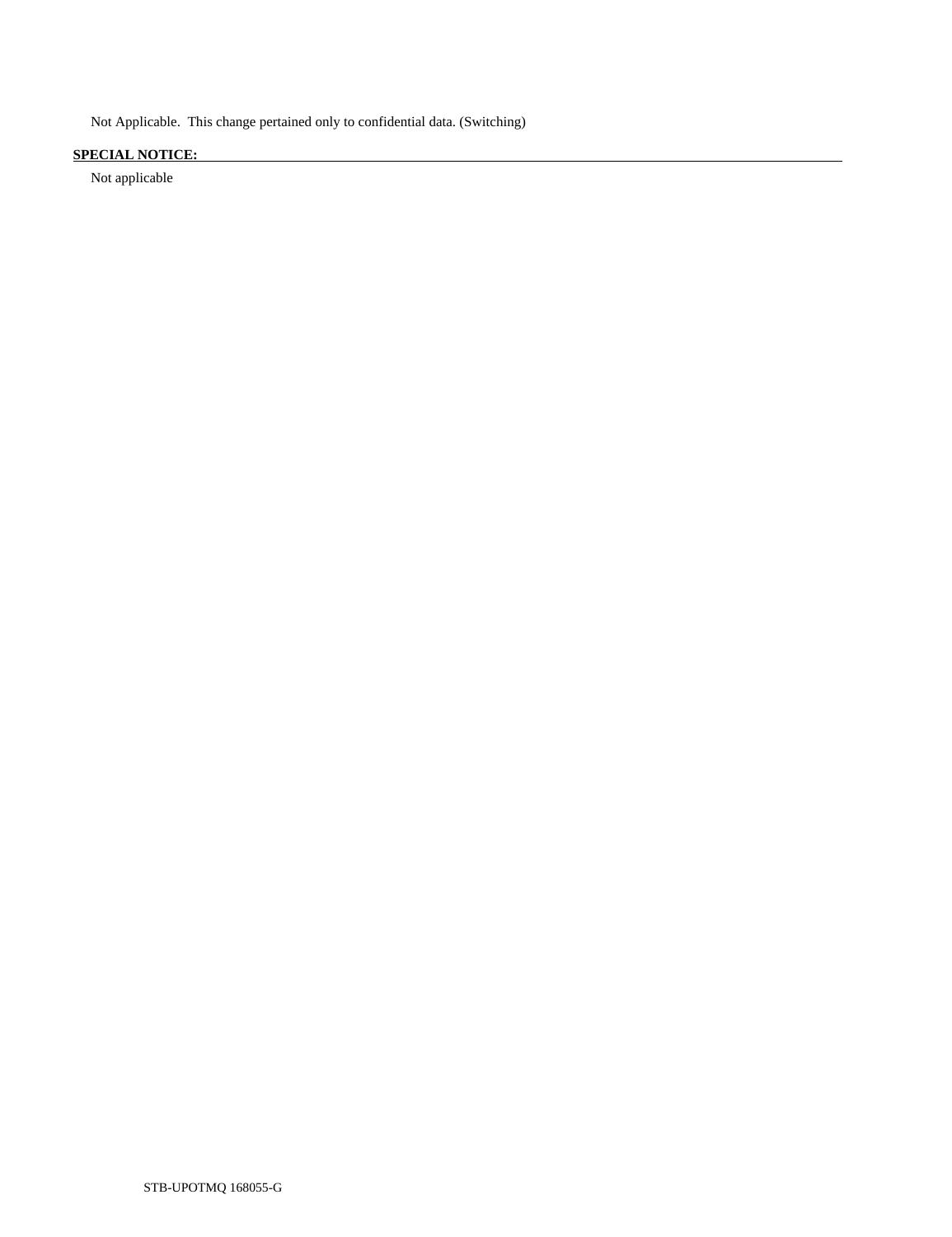

STB-UPOTMQ 168075-G

# **UNION PACIFIC RAILROAD COMPANY**

# **AMENDED CONTRACT SUMMARY**

**Issued:**  April 13, 2022

**Effective:** January 1, 2022

**Issued by:**  Rosa M. La Puente-Flowers Lead Price Applications 1400 Douglas Street Mail Stop 1340 OMAHA, NEBRASKA 68179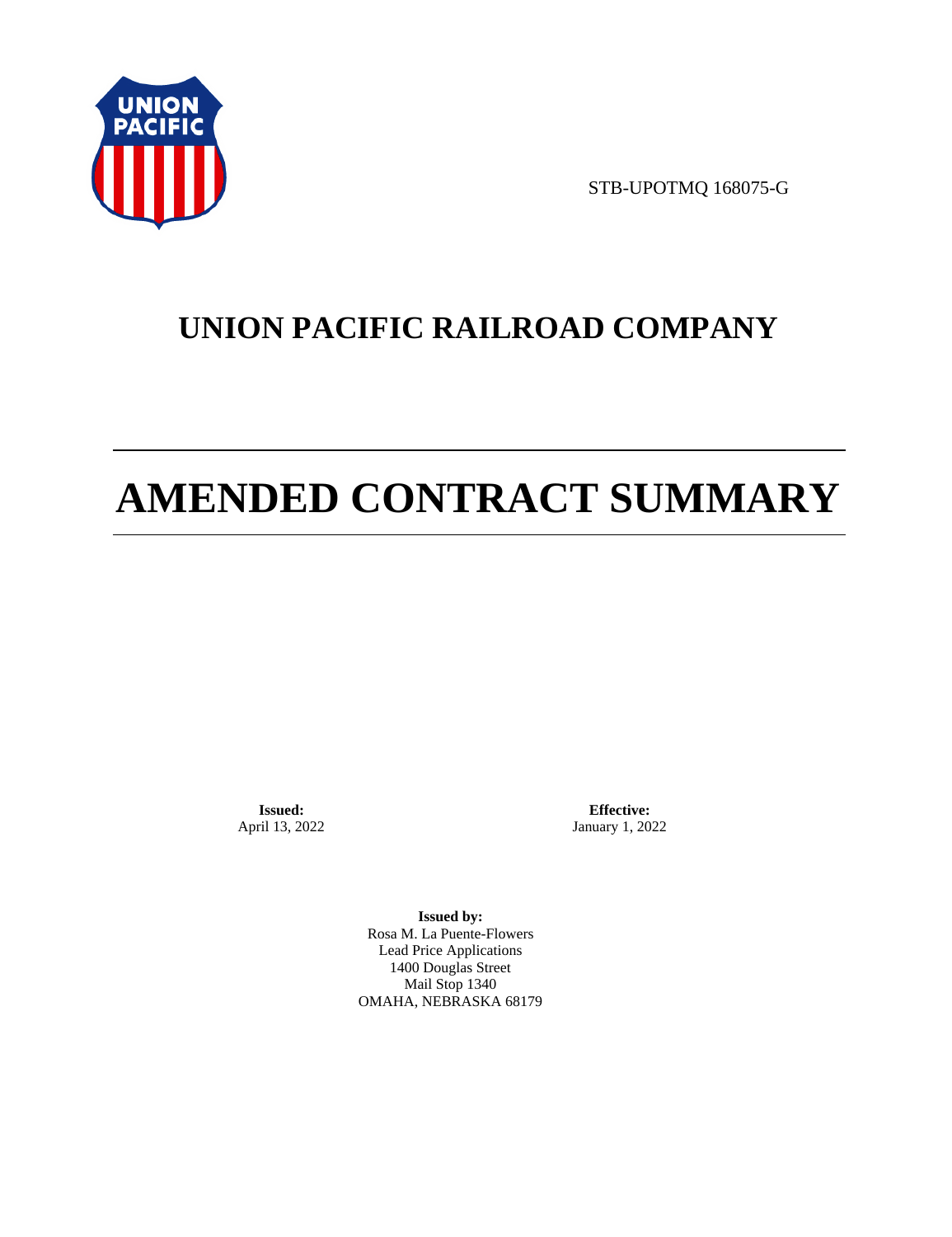# **PARTICIPATING CARRIERS:**

 UNION PACIFIC RAILROAD COMPANY 1400 Douglas St. Omaha, NE 68179

#### **COMMODITY:**

 Wheat Flour Exc.Blended Or Prepared See 20451- 20452 **ADDITION**  Wheat Exc.Buckwheat See 01139 **ADDITION** 

## **SHIPPER:**

GRAIN CRAFT INC **ADDITION** 

#### **ORIGIN(S):**

 ELMENDORF, TX **ADDITION**  TACOMA, WA **ADDITION**  DILLON, MT **ADDITION**  SILVER BOW, MT **ADDITION**  KANSAS CITY, KS **ADDITION**  HENDERSON, NV **ADDITION**  TOPEKA, KS **ADDITION** 

## **DESTINATION(S):**

 OGDEN, UT **ADDITION**  BLACKFOOT, ID **ADDITION**  COLLINS, ID **ADDITION**  WICHITA, KS **ADDITION** 

#### **PORT(S):**

Not Applicable

### **DURATION:**

 Effective Date: January 1, 2022 Amendment Effective Date: January 1, 2022 **ADDITION**  Expiration Date: December 31, 2022 **EXTENSION** 

# **RAIL CAR DATA:**

No cars dedicated to service under this Contract. Cars are provided on a common carrier basis only.

#### **RATES & CHARGES:**

Subject to increases.

# **VOLUME:**

Single Car Shipments **ADDITION** 

# **SPECIAL FEATURES:**

 Special Switching Provision Not Applicable. This change pertained only to confidential data. (Switching)

# **SPECIAL NOTICE:**

Not applicable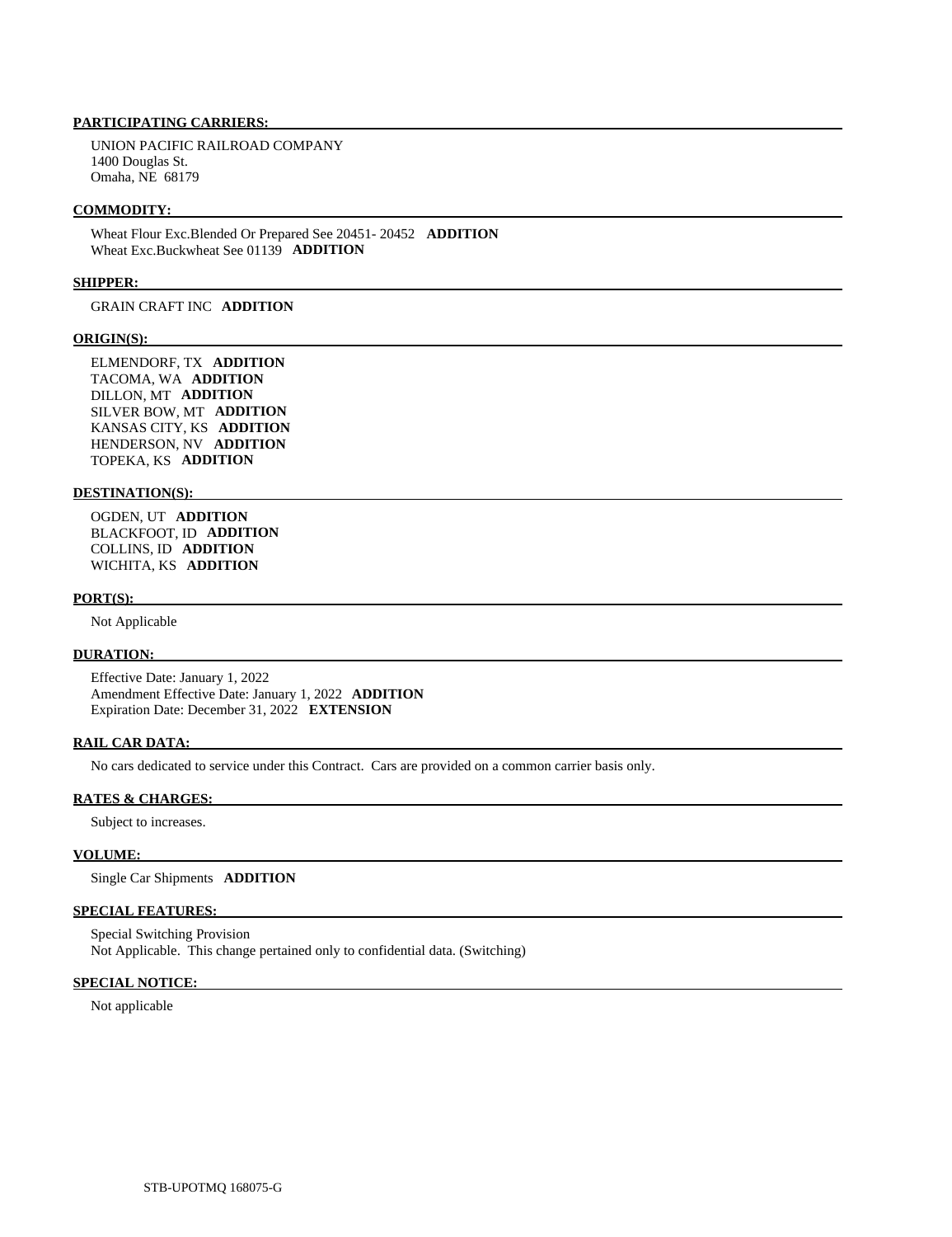

STB-UP-C-53760-42

# **UNION PACIFIC RAILROAD COMPANY**

# **AMENDED CONTRACT SUMMARY**

**Issued:**  April 13, 2022

**Effective:** March 1, 2022

**Issued by:**  Rosa M. La Puente-Flowers Lead Price Applications 1400 Douglas Street Mail Stop 1340 OMAHA, NEBRASKA 68179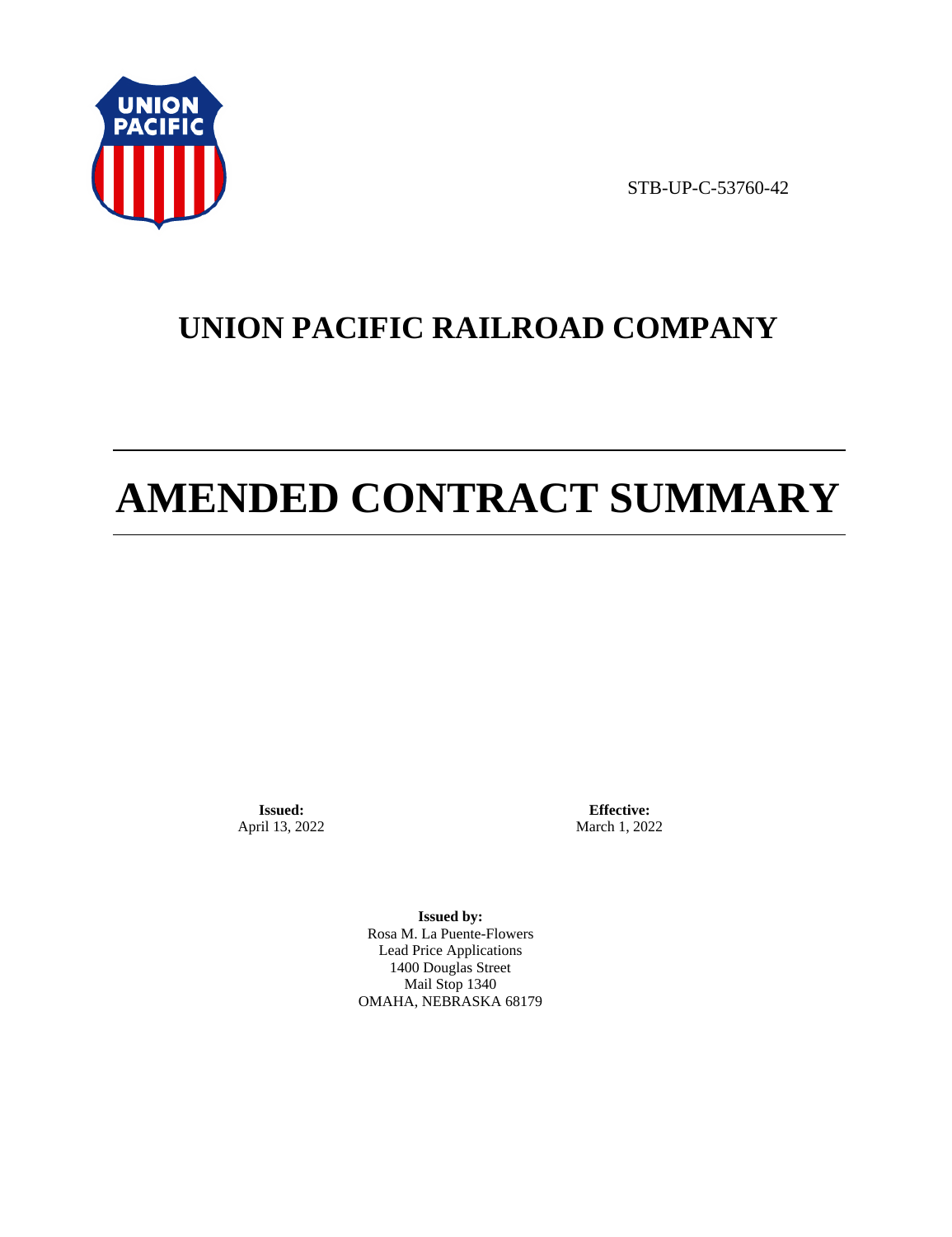# **PARTICIPATING CARRIERS:**

 UNION PACIFIC RAILROAD COMPANY 1400 Douglas St. Omaha, NE 68179

# **COMMODITY:**

 Soybeans (Soya Beans) Corn Exc.Popcorn See 01152 Wheat Exc.Buckwheat See 01139 Sorghum Grains Corn, Cracked

# **SHIPPER:**

GAVILON GRAIN LLC

# **ORIGIN(S):**

 AMARILLO/WICHITA GROUP (See Exhibit Definition) APPROVED SHUTTLE ORIGINS (See Exhibit Definition)

#### **DESTINATION(S):**

APPROVED SHUTTLE DESTINATIONS (See Exhibit Definition)

# **PORT(S):**

Not Applicable

# **DURATION:**

 Effective Date: October 1, 2009 Amendment Effective Date: March 1, 2022 **ADDITION**  Expiration Date: September 30, 2023 **EXTENSION** 

# **RAIL CAR DATA:**

No cars dedicated to service under this Contract. Cars are provided on a common carrier basis only.

# **RATES & CHARGES:**

Not applicable

#### **VOLUME:**

 Minimum shipment of 92 carloads. Multiple Car Shipments Single Car Shipments **DELETION** 

# **SPECIAL FEATURES:**

Not applicable

# **SPECIAL NOTICE:**

Not applicable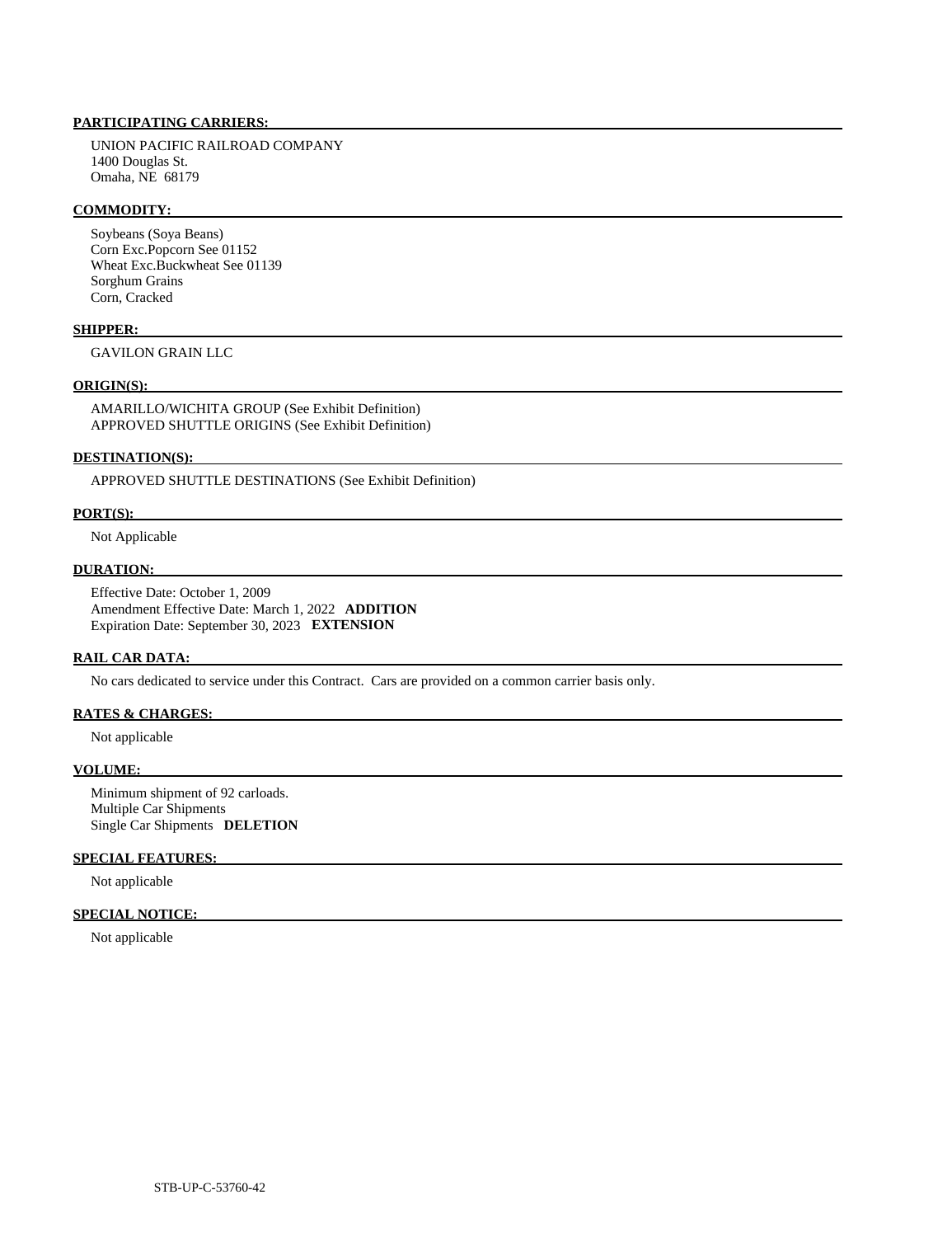# **EXHIBIT DEFINITIONS:**

 AMARILLO/WICHITA GROUP consist of: WICHITA, KS AMARILLO, TX APPROVED SHUTTLE ORIGINS consist of: BYERS, CO CHEYENNE WELLS, CO ALBERT CITY, IA ALTON, IA ASHTON, IA AVON, IA BELMOND, IA BRADFORD, IA BURT, IA CHAPIN, IA CLARE, IA CLARION, IA COUNCIL BLUFFS, IA DOWS, IA EMMETSBURG, IA FARNHAMVILLE, IA GARDEN CITY, IA GOWRIE, IA GRUVER, IA HANCOCK, IA HARTLEY, IA HAVELOCK, IA HINTON, IA JEFFERSON, IA JOICE, IA JORDAN, IA MALLARD, IA MARATHON, IA NEVADA, IA NORTHWOOD, IA PICKERING, IA RAKE, IA RALSTON, IA ROELYN, IA ROLFE, IA SLOAN, IA SUPERIOR, IA VINCENT, IA WEST BEND, IA BLISS, ID ALLEN, IL BLOOMINGTON, IL ELKHART, IL HARVARD, IL PONTIAC, IL ROYAL, IL SOUTH BELOIT, IL STERLING, IL TUSCOLA, IL ABILENE, KS ATCHISON, KS CANTON, KS COLBY, KS DOWNS, KS FRANKFORT, KS GLEN ELDER, KS GREAT BEND, KS HANOVER, KS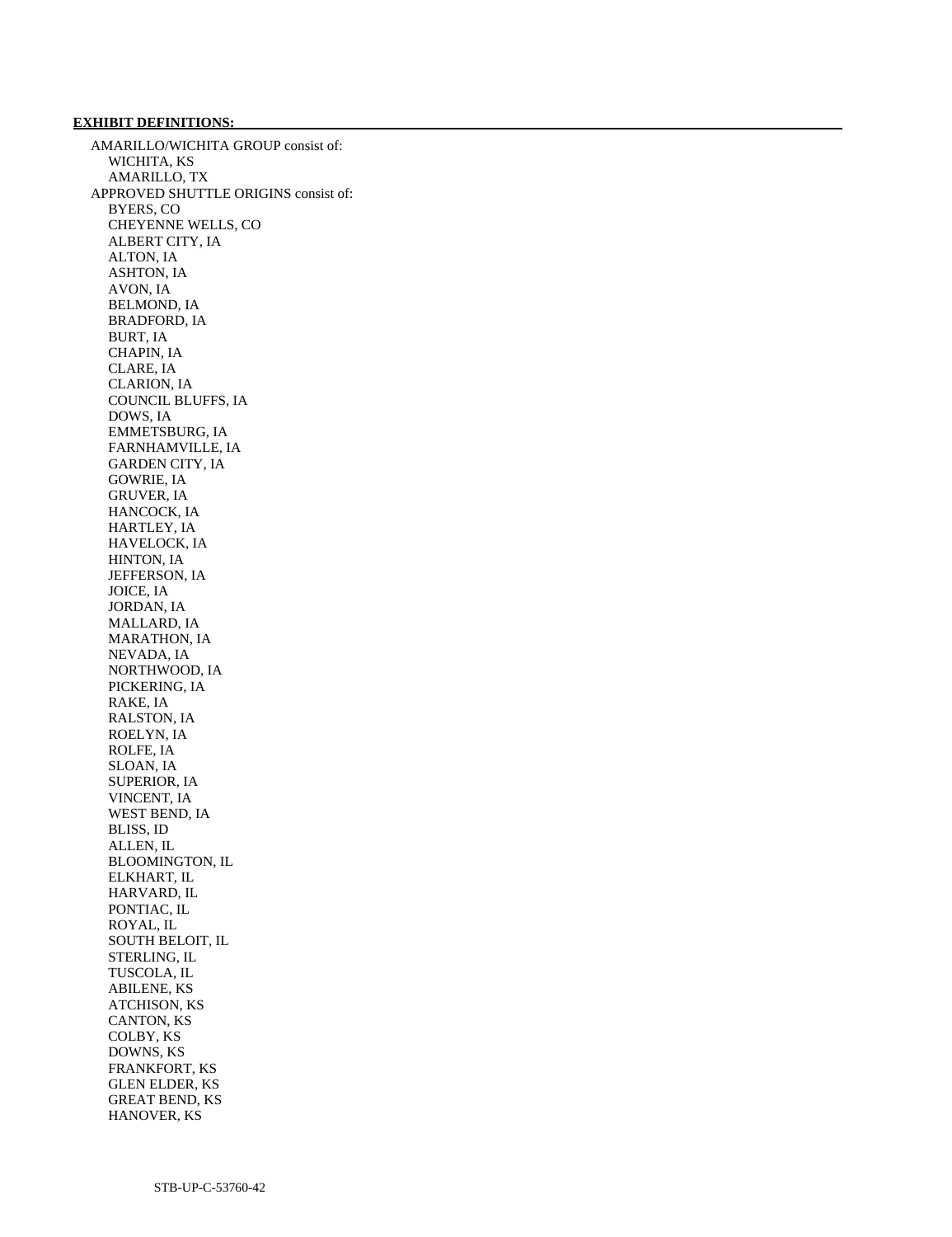HAVILAND, KS HUTCHINSON, KS KANSAS CITY, KS LIBERAL, KS NEW CAMBRIA, KS OGALLAH, KS PLAINS, KS PRATT, KS SALINA, KS SHARON SPRINGS, KS TOPEKA, KS WAKEENEY, KS WICHITA, KS APPLETON, MN BREWSTER, MN BROWNTON, MN BUFFALO LAKE, MN DANUBE, MN DELAVAN, MN DULUTH, MN FAIRMONT, MN HERON LAKE, MN HOPE, MN LAMBERTON, MN MADELIA, MN MARNA, MN MILOMA, MN MONTEVIDEO, MN MOUNTAIN LAKE, MN NEW ULM, MN RANDOLPH, MN SAVAGE, MN SPRINGFIELD, MN ST JAMES, MN WALNUT GROVE, MN WELCOME, MN ADRIAN, MO ESSEX, MO SANDSTONE, MO ST JOSEPH, MO ALBION, NE BRAINARD, NE BROWNSON, NE CARLETON, NE CHAPPELL, NE COZAD, NE ELM CREEK, NE ENOLA, NE FREMONT, NE GIBBON, NE GOTHENBURG, NE GRAND ISLAND, NE HASTINGS, NE HAYLAND, NE JANSEN, NE KEARNEY, NE KIMBALL, NE LEXINGTON, NE LINCOLN, NE MEAD, NE MONROE, NE NEBRASKA CITY, NE NORTH BEND, NE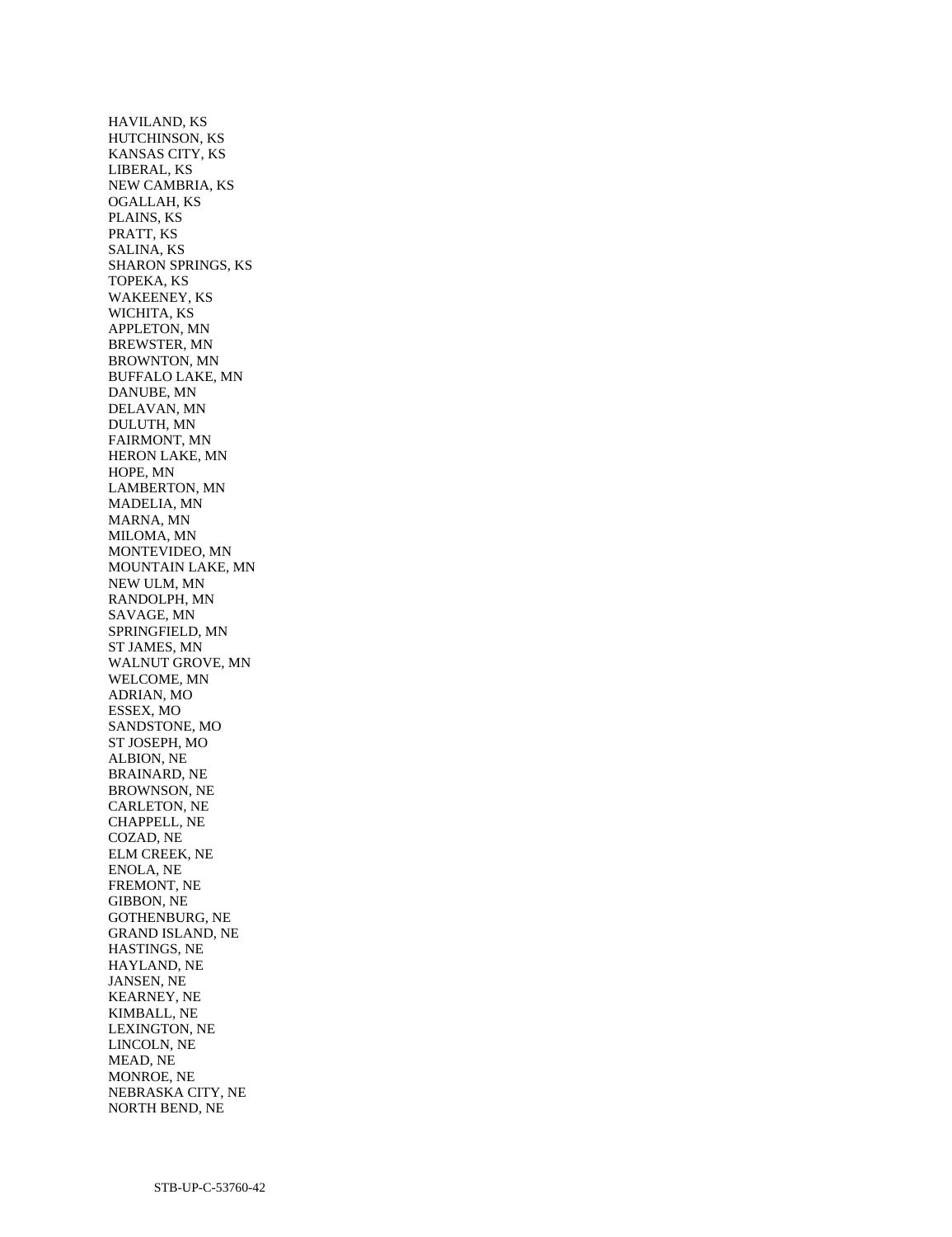NORTH PLATTE, NE ORD, NE OVERTON, NE PLYMOUTH, NE POLK, NE SCHAFER, NE SEDAN, NE SHELBY, NE SHELTON, NE ST EDWARD, NE STROMSBURG, NE SUPERIOR, NE SYRACUSE, NE THUMEL, NE WOOD RIVER, NE YANKA, NE KINGFISHER, OK MEDFORD, OK OPTIMA, OK AMARILLO, TX AVALON, WI EVANSVILLE, WI SUPERIOR, WI APPROVED SHUTTLE DESTINATIONS consist of: CHICALOTE, AG EL TULE, AG BERGMAN, AR BUTTERFIELD, AR EL DORADO, AR NASHVILLE, AR PERKINS, AR RUSSELLVILLE, AR SPADRA, AR SPRINGDALE, AR BUCKEYE, AZ DIXIE, AZ MARICOPA, AZ ROLL, AZ WELLTON, AZ CALIPATRIA, CA DELHI, CA FAMOSO, CA GOSHEN JCT, CA KAISER, CA KEYES, CA PIXLEY, CA STOCKTON, CA TRAVER, CA TULARE, CA TURLOCK, CA TABALAOPA, CI WINDSOR, CO TORREON, CU GOMEZ PALACIO, DG VINEDO, DG CUAUTITLAN, EM TLALNEPANTLA, EM APASEO, GJ CELAYA, GJ JOAQUIN, GJ BOJAY, HG CEDAR RAPIDS, IA CLINTON, IA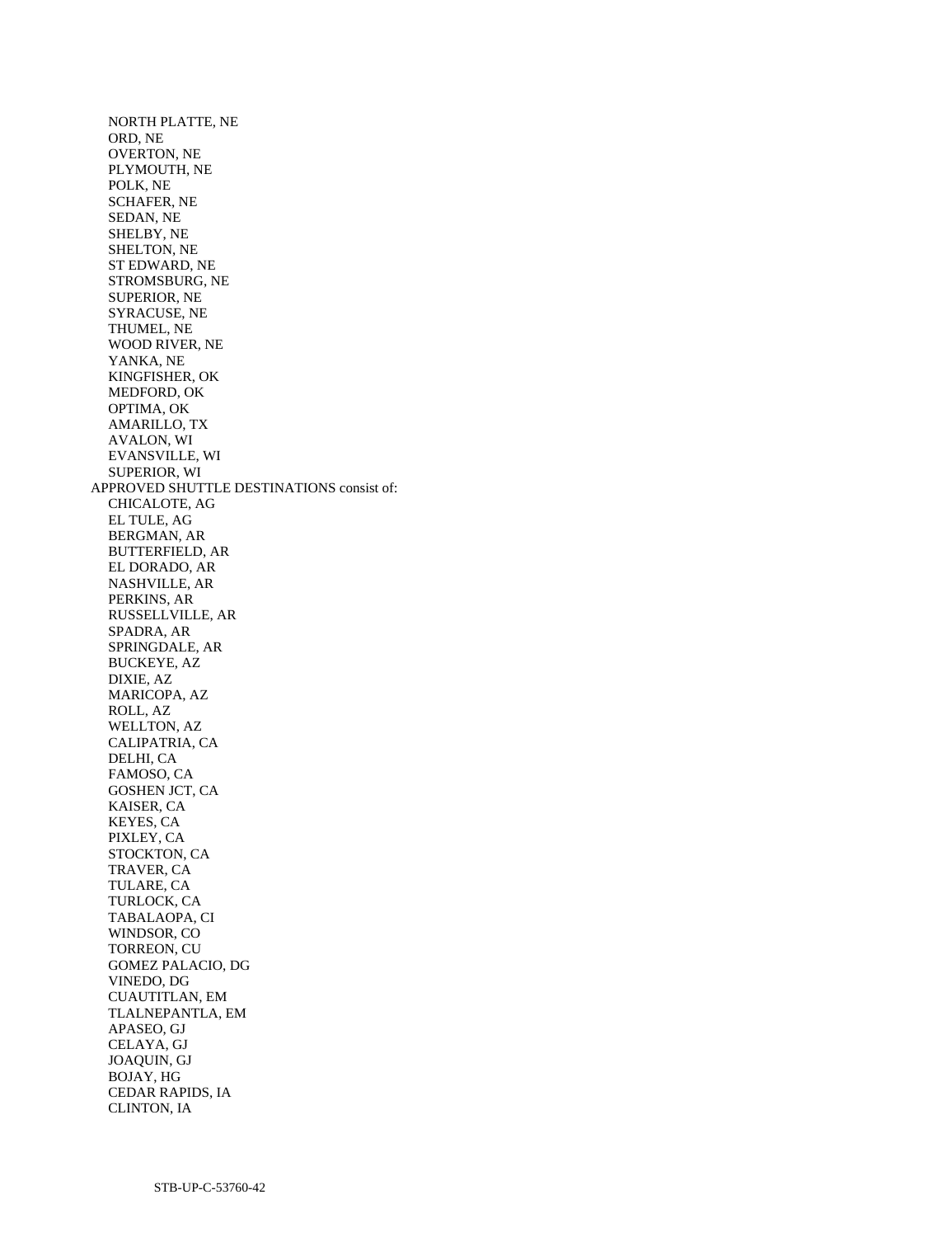DES MOINES, IA FAIRFAX, IA BLISS, ID BURLEY, ID GOODING, ID JEROME, ID MOUNTAIN HOME, ID CAHOKIA, IL EAST ST LOUIS, IL FAIRMONT CITY, IL BEECH GROVE, IN EL CASTILLO, JA ENCARNACION, JA GUADALAJARA, JA LA BARCA, JA LA JUNTA, JA SAN JUAN DE LOS LAG, JA ATCHISON, KS LIBERAL, KS SHAMROCK, KS AMA, LA LAKE CHARLES, LA MYRTLE GROVE, LA NATCHITOCHES, LA WESTWEGO, LA AYER, MA PATTI, MH AURORA, MO EVE, MO ST LOUIS, MO COLUMBUS, NE DOULOM, NE CADEREYTA JIMENEZ, NL MONTERREY, NL MORALES, NL SALINAS VICTORIA, NL ALBANY, NY OPTIMA, OK BOARDMAN, OR RIVER GATE, OR MARTINS CREEK, PA AHORCADO, QA QUERETARO, QA SAN JUAN DEL RIO, QA VIBORILLAS, QA SAN RAFAEL, SI VITARUTO, SI SAN LUIS POTOSI, SL CIUDAD INDUSTRIAL, SO CIUDAD OBREGON, SO MATAMOROS, TM AMARILLO, TX BEAUMONT, TX BROWNSVILLE, TX CORPUS CHRISTI, TX EASTERLY, TX GALENA PARK, TX GALVESTON, TX HOUSTON, TX MINEOLA, TX NACOGDOCHES, TX OAKWOOD, TX PITTSBURG, TX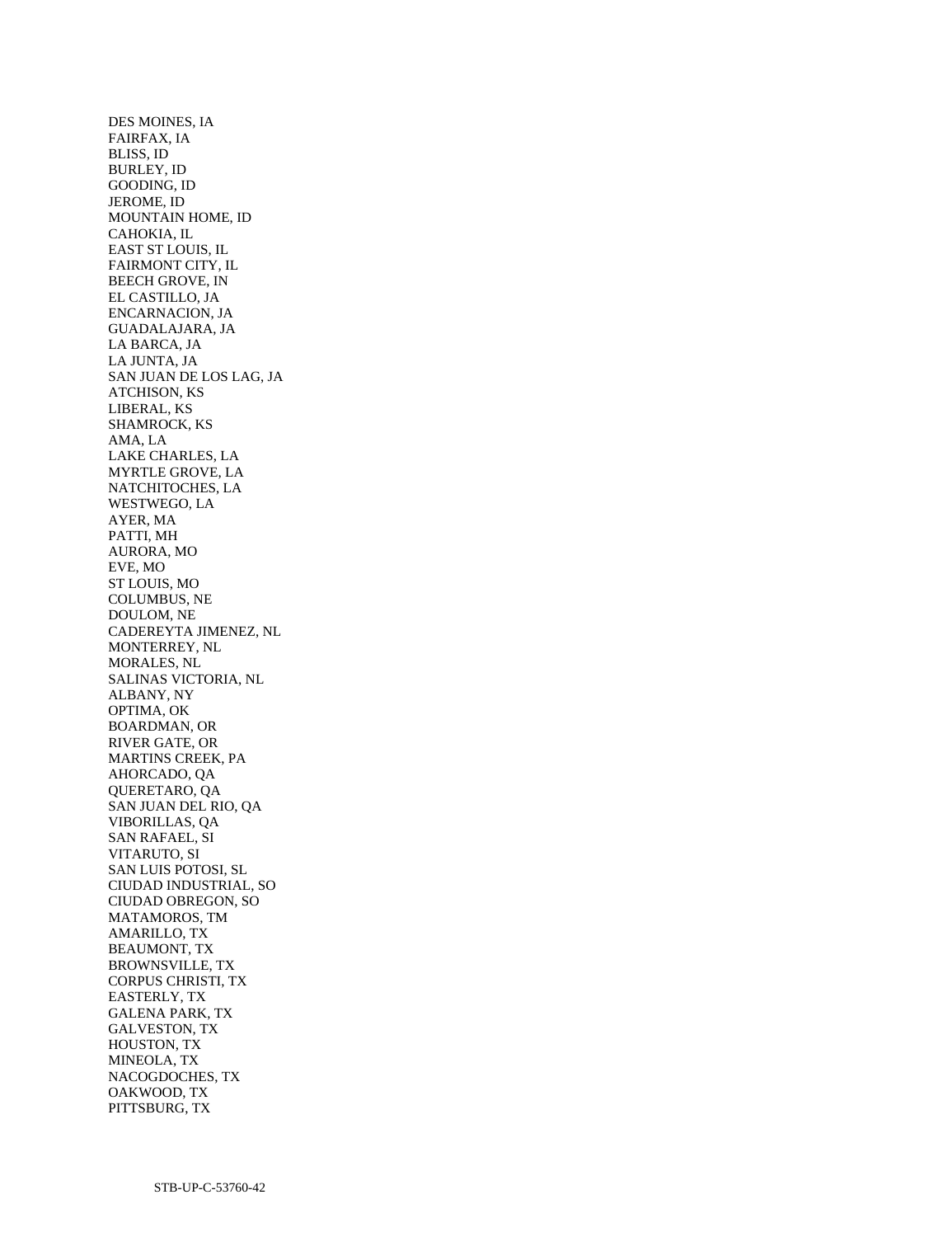TENAHA, TX MILFORD, UT NEPHI, UT OGDEN, UT SHARP, UT WINCHESTER, VA ABERDEEN, WA KALAMA, WA LONGVIEW, WA RICHLAND, WA SEATTLE, WA TACOMA, WA VANCOUVER, WA WALLULA HEIGHTS, WA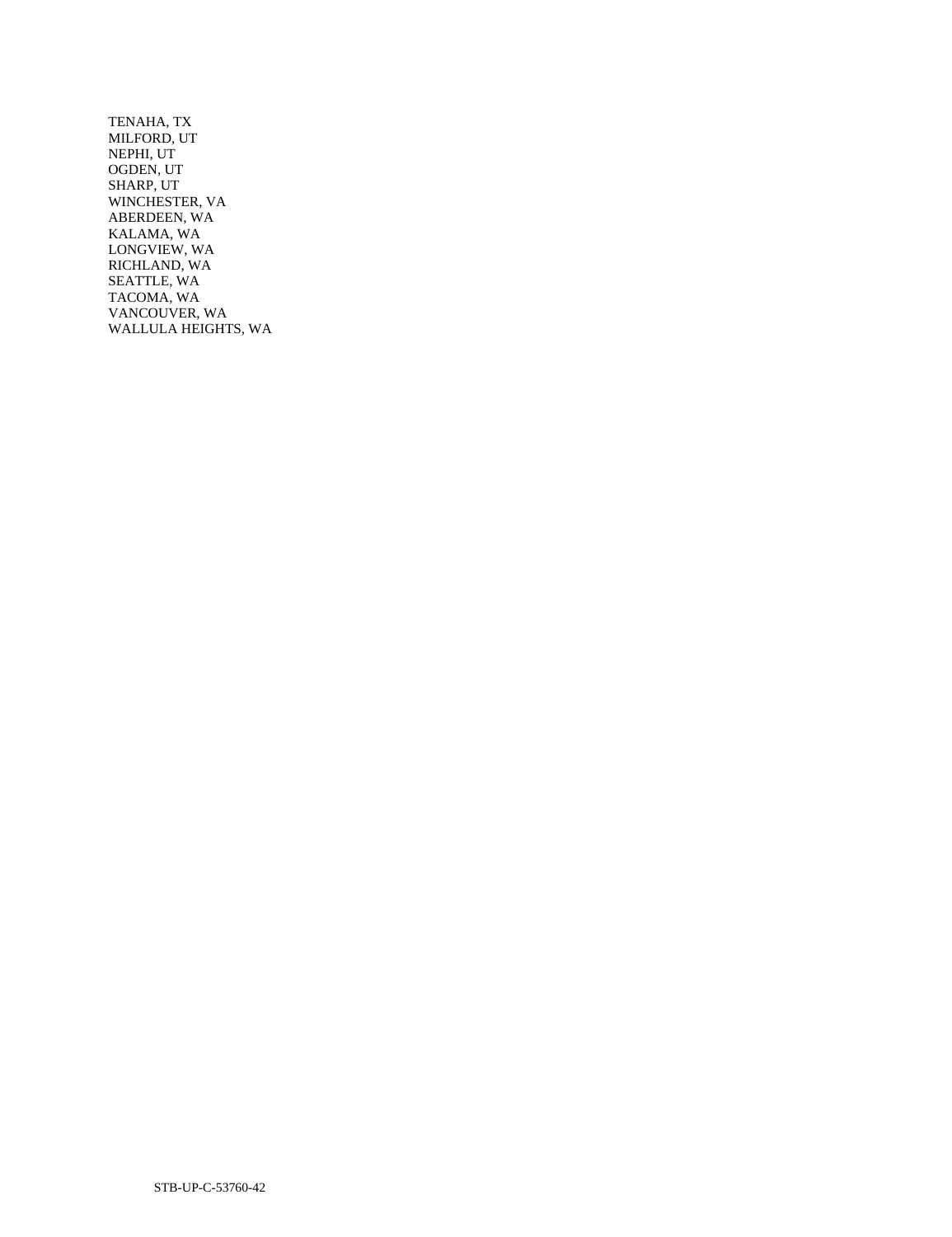

STB-UP-C-54109-15

# **UNION PACIFIC RAILROAD COMPANY**

# **AMENDED CONTRACT SUMMARY**

**Issued:**  April 14, 2022

**Effective:** October 1, 2021

**Issued by:**  Rosa M. La Puente-Flowers Lead Price Applications 1400 Douglas Street Mail Stop 1340 OMAHA, NEBRASKA 68179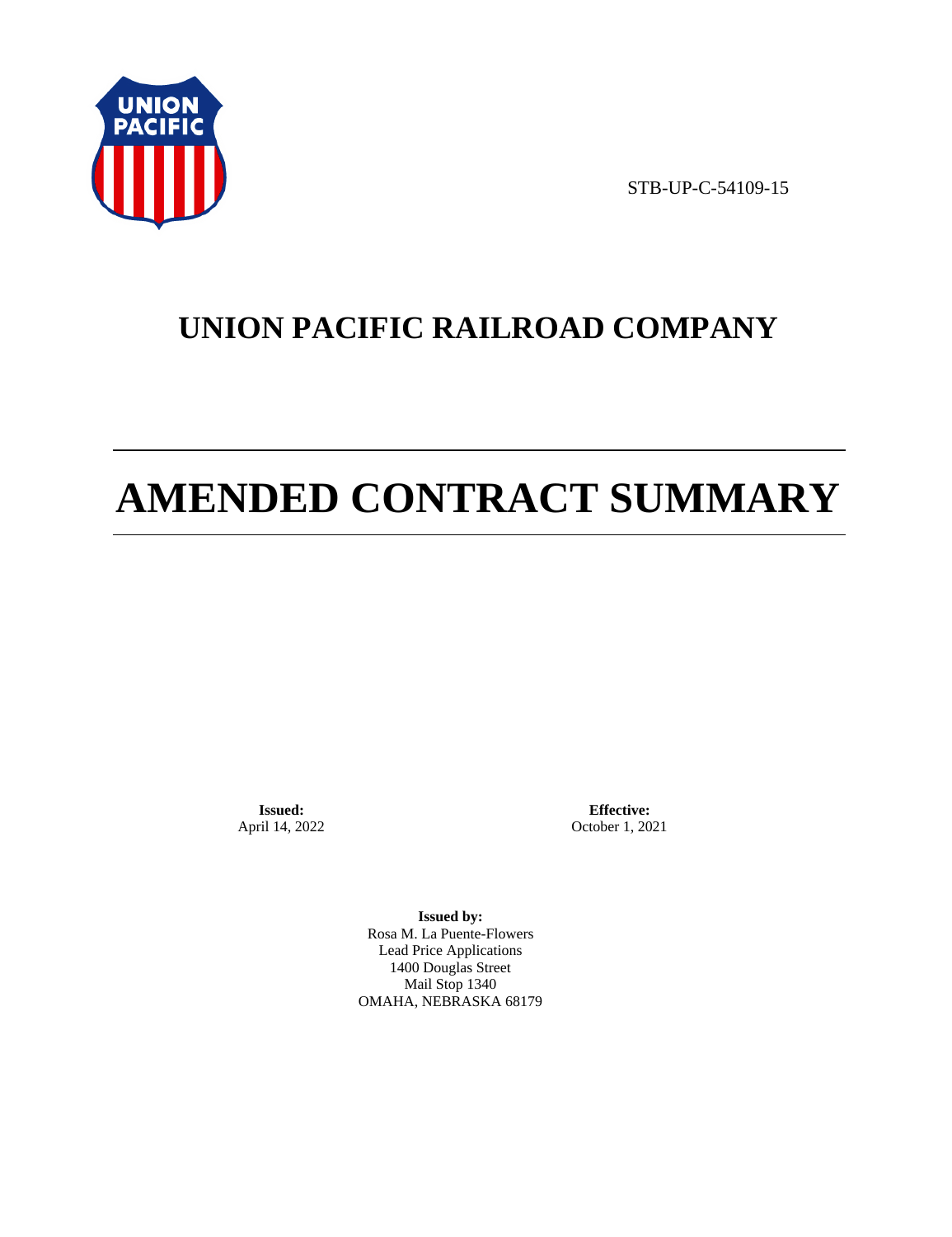# **PARTICIPATING CARRIERS:**

 UNION PACIFIC RAILROAD COMPANY 1400 Douglas St. Stop 1310 Omaha, NE 68179

#### **COMMODITY:**

Soybean Cake,Flour,Grits,Meal Or Other By-Products Exc.Fatty Acids See 28994

## **SHIPPER:**

TYSON CHICKEN INC

#### **ORIGIN(S):**

 KANSAS CITY, MO ALL LOCATIONS MINUS KCITY (See Exhibit Definition) ALL LOCATIONS (See Exhibit Definition)

# **DESTINATION(S):**

 CRAIG, OK AR DESTINATIONS (See Exhibit Definition) MCNAB / FULTON (See Exhibit Definition)

#### **PORT(S):**

Not Applicable

# **DURATION:**

 Effective Date: April 20, 2010 Amendment Effective Date: October 1, 2021 **ADDITION**  Expiration Date: September 30, 2022 **EXTENSION** 

# **RAIL CAR DATA:**

No cars dedicated to service under this Contract. Cars are provided on a common carrier basis only.

# **RATES & CHARGES:**

Not applicable

#### **VOLUME:**

Single Car Shipments

## **SPECIAL FEATURES:**

Not applicable

# **SPECIAL NOTICE:**

Not applicable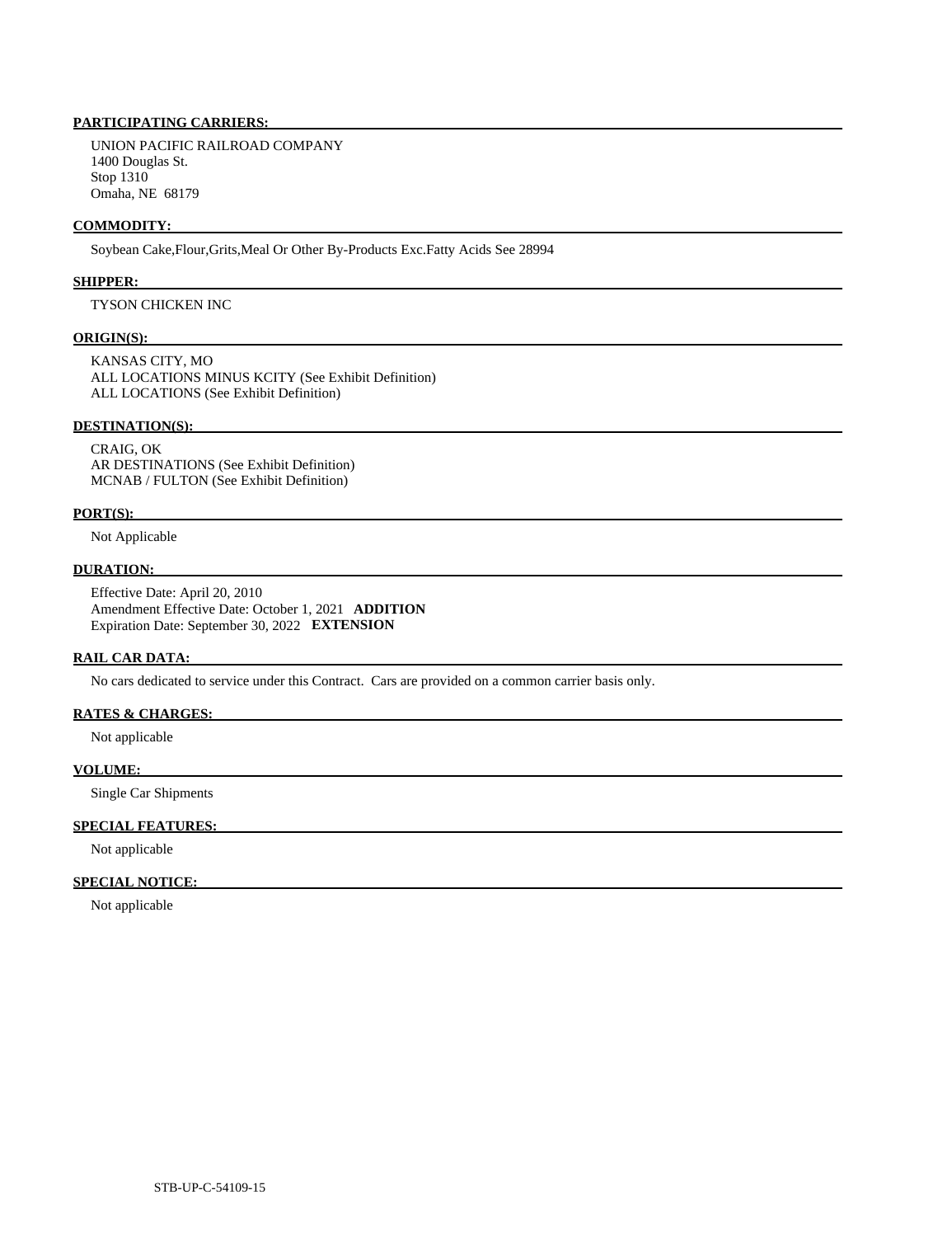## **EXHIBIT DEFINITIONS:**

 ALL LOCATIONS MINUS KCITY consist of: All railpoints in the state of Alabama as published in OPSL 6000-Series. All railpoints in the state of Arkansas as published in OPSL 6000-Series. All railpoints in the state of Georgia as published in OPSL 6000-Series. All railpoints in the state of Iowa as published in OPSL 6000-Series. All railpoints in the state of Illinois as published in OPSL 6000-Series. All railpoints in the state of Indiana as published in OPSL 6000-Series. All railpoints in the state of Kansas as published in OPSL 6000-Series. All railpoints in the state of Kentucky as published in OPSL 6000-Series. All railpoints in the state of Louisiana as published in OPSL 6000-Series. All railpoints in the state of Maryland as published in OPSL 6000-Series. All railpoints in the state of Minnesota as published in OPSL 6000-Series. All railpoints in the state of Missouri as published in OPSL 6000-Series. All railpoints in the state of Mississippi as published in OPSL 6000-Series. All railpoints in the state of North Carolina as published in OPSL 6000-Series. All railpoints in the state of North Dakota as published in OPSL 6000-Series. All railpoints in the state of Nebraska as published in OPSL 6000-Series. All railpoints in the state of Ohio as published in OPSL 6000-Series. All railpoints in the state of South Carolina as published in OPSL 6000-Series. All railpoints in the state of South Dakota as published in OPSL 6000-Series. All railpoints in the state of Virginia as published in OPSL 6000-Series. KANSAS CITY, MO ALL LOCATIONS consist of: All railpoints in the state of Alberta as published in OPSL 6000-Series. All railpoints in the state of Aguascalientes as published in OPSL 6000-Series. All railpoints in the state of Alaska as published in OPSL 6000-Series. All railpoints in the state of Alabama as published in OPSL 6000-Series. All railpoints in the state of Arkansas as published in OPSL 6000-Series. All railpoints in the state of Arizona as published in OPSL 6000-Series. All railpoints in the state of British Columbia as published in OPSL 6000-Series. All railpoints in the state of Baja California as published in OPSL 6000-Series. All railpoints in the state of California as published in OPSL 6000-Series. All railpoints in the state of Chiapas as published in OPSL 6000-Series. All railpoints in the state of Chihuahua as published in OPSL 6000-Series. All railpoints in the state of Colima as published in OPSL 6000-Series. All railpoints in the state of Colorado as published in OPSL 6000-Series. All railpoints in the state of Connecticut as published in OPSL 6000-Series. All railpoints in the state of Coahuila as published in OPSL 6000-Series. All railpoints in the state of District of Columbia as published in OPSL 6000-Series. All railpoints in the state of Delaware as published in OPSL 6000-Series. All railpoints in the state of Distrito Federal as published in OPSL 6000-Series. All railpoints in the state of Durango as published in OPSL 6000-Series. All railpoints in the state of Estado de Mexico as published in OPSL 6000-Series. All railpoints in the state of Florida as published in OPSL 6000-Series. All railpoints in the state of Georgia as published in OPSL 6000-Series. All railpoints in the state of Guanajuato as published in OPSL 6000-Series. All railpoints in the state of Guerrero as published in OPSL 6000-Series. All railpoints in the state of Hidalgo as published in OPSL 6000-Series. All railpoints in the state of Hawaii as published in OPSL 6000-Series. All railpoints in the state of Iowa as published in OPSL 6000-Series. All railpoints in the state of Idaho as published in OPSL 6000-Series. All railpoints in the state of Illinois as published in OPSL 6000-Series. All railpoints in the state of Indiana as published in OPSL 6000-Series. All railpoints in the state of Jalisco as published in OPSL 6000-Series. All railpoints in the state of Kansas as published in OPSL 6000-Series. All railpoints in the state of Kentucky as published in OPSL 6000-Series. All railpoints in the state of Louisiana as published in OPSL 6000-Series. All railpoints in the state of Massachusets as published in OPSL 6000-Series. All railpoints in the state of Manitoba as published in OPSL 6000-Series. All railpoints in the state of Maryland as published in OPSL 6000-Series. All railpoints in the state of Maine as published in OPSL 6000-Series. All railpoints in the state of Michoacan as published in OPSL 6000-Series.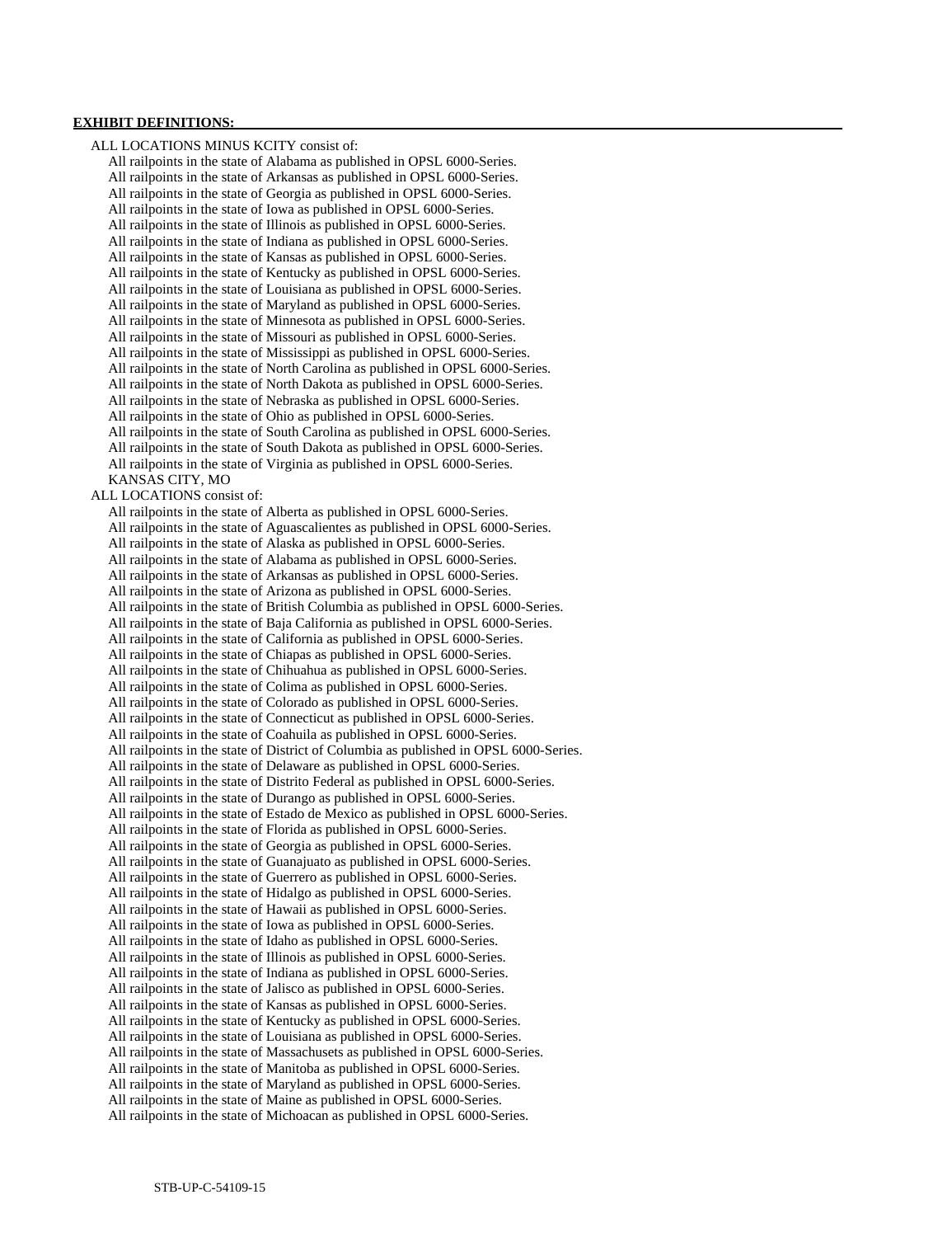All railpoints in the state of Michigan as published in OPSL 6000-Series. All railpoints in the state of Minnesota as published in OPSL 6000-Series. All railpoints in the state of Missouri as published in OPSL 6000-Series. All railpoints in the state of Morelos as published in OPSL 6000-Series. All railpoints in the state of Mississippi as published in OPSL 6000-Series. All railpoints in the state of Montana as published in OPSL 6000-Series. All railpoints in the state of Nayarit as published in OPSL 6000-Series. All railpoints in the state of New Brunswick as published in OPSL 6000-Series. All railpoints in the state of North Carolina as published in OPSL 6000-Series. All railpoints in the state of North Dakota as published in OPSL 6000-Series. All railpoints in the state of Nebraska as published in OPSL 6000-Series. All railpoints in the state of Newfoundland as published in OPSL 6000-Series. All railpoints in the state of New Hampshire as published in OPSL 6000-Series. All railpoints in the state of New Jersey as published in OPSL 6000-Series. All railpoints in the state of Nuevo Leon as published in OPSL 6000-Series. All railpoints in the state of New Mexico as published in OPSL 6000-Series. All railpoints in the state of Nova Scotia as published in OPSL 6000-Series. All railpoints in the state of Northwest Territories as published in OPSL 6000-Series. All railpoints in the state of Nevada as published in OPSL 6000-Series. All railpoints in the state of New York as published in OPSL 6000-Series. All railpoints in the state of Oaxaca as published in OPSL 6000-Series. All railpoints in the state of Ohio as published in OPSL 6000-Series. All railpoints in the state of Oklahoma as published in OPSL 6000-Series. All railpoints in the state of Ontario as published in OPSL 6000-Series. All railpoints in the state of Oregon as published in OPSL 6000-Series. All railpoints in the state of Pennsylvania as published in OPSL 6000-Series. All railpoints in the state of Prince Edward Island as published in OPSL 6000-Series. All railpoints in the state of Quebec as published in OPSL 6000-Series. All railpoints in the state of Puerto Rico as published in OPSL 6000-Series. All railpoints in the state of Puebla as published in OPSL 6000-Series. All railpoints in the state of Queretaro as published in OPSL 6000-Series. All railpoints in the state of Quintana Roo as published in OPSL 6000-Series. All railpoints in the state of Rhode Island as published in OPSL 6000-Series. All railpoints in the state of South Carolina as published in OPSL 6000-Series. All railpoints in the state of South Dakota as published in OPSL 6000-Series. All railpoints in the state of Sinaloa as published in OPSL 6000-Series. All railpoints in the state of Saskatchewan as published in OPSL 6000-Series. All railpoints in the state of San Luis Potosi as published in OPSL 6000-Series. All railpoints in the state of Sonora as published in OPSL 6000-Series. All railpoints in the state of Tlaxcala as published in OPSL 6000-Series. All railpoints in the state of Tamaulipas as published in OPSL 6000-Series. All railpoints in the state of Tennessee as published in OPSL 6000-Series. All railpoints in the state of Texas as published in OPSL 6000-Series. All railpoints in the state of Utah as published in OPSL 6000-Series. All railpoints in the state of Virginia as published in OPSL 6000-Series. All railpoints in the state of Veracruz as published in OPSL 6000-Series. All railpoints in the state of Vermont as published in OPSL 6000-Series. All railpoints in the state of Washington as published in OPSL 6000-Series. All railpoints in the state of Wisconsin as published in OPSL 6000-Series. All railpoints in the state of West Virginia as published in OPSL 6000-Series. All railpoints in the state of Wyoming as published in OPSL 6000-Series. All railpoints in the state of Zacatecas as published in OPSL 6000-Series. AR DESTINATIONS consist of: HOPE, AR NORTH HOPE, AR RUSSELLVILLE, AR MCNAB / FULTON consist of: FULTON, AR **ADDITION**  FULTON, AR **ADDITION**  MCNAB, AR **ADDITION**  MCNAB, AR **ADDITION**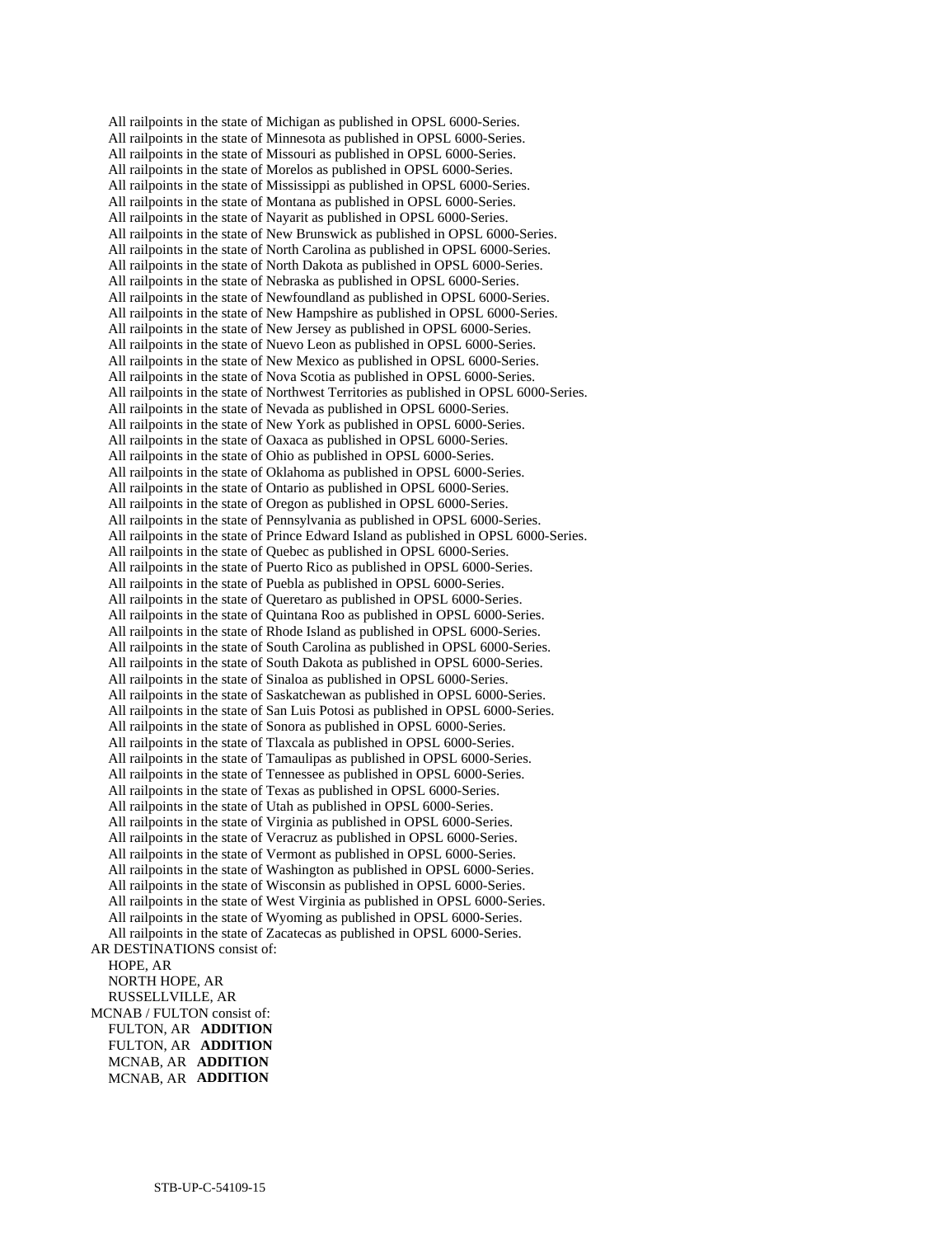

STB-UPUPCQ 100719-CN

# **UNION PACIFIC RAILROAD COMPANY**

# **AMENDED CONTRACT SUMMARY**

**Issued:**  April 12, 2022

**Effective:** June 1, 2021

**Issued by:**  Rosa M. La Puente-Flowers Lead Price Applications 1400 Douglas Street Mail Stop 1340 OMAHA, NEBRASKA 68179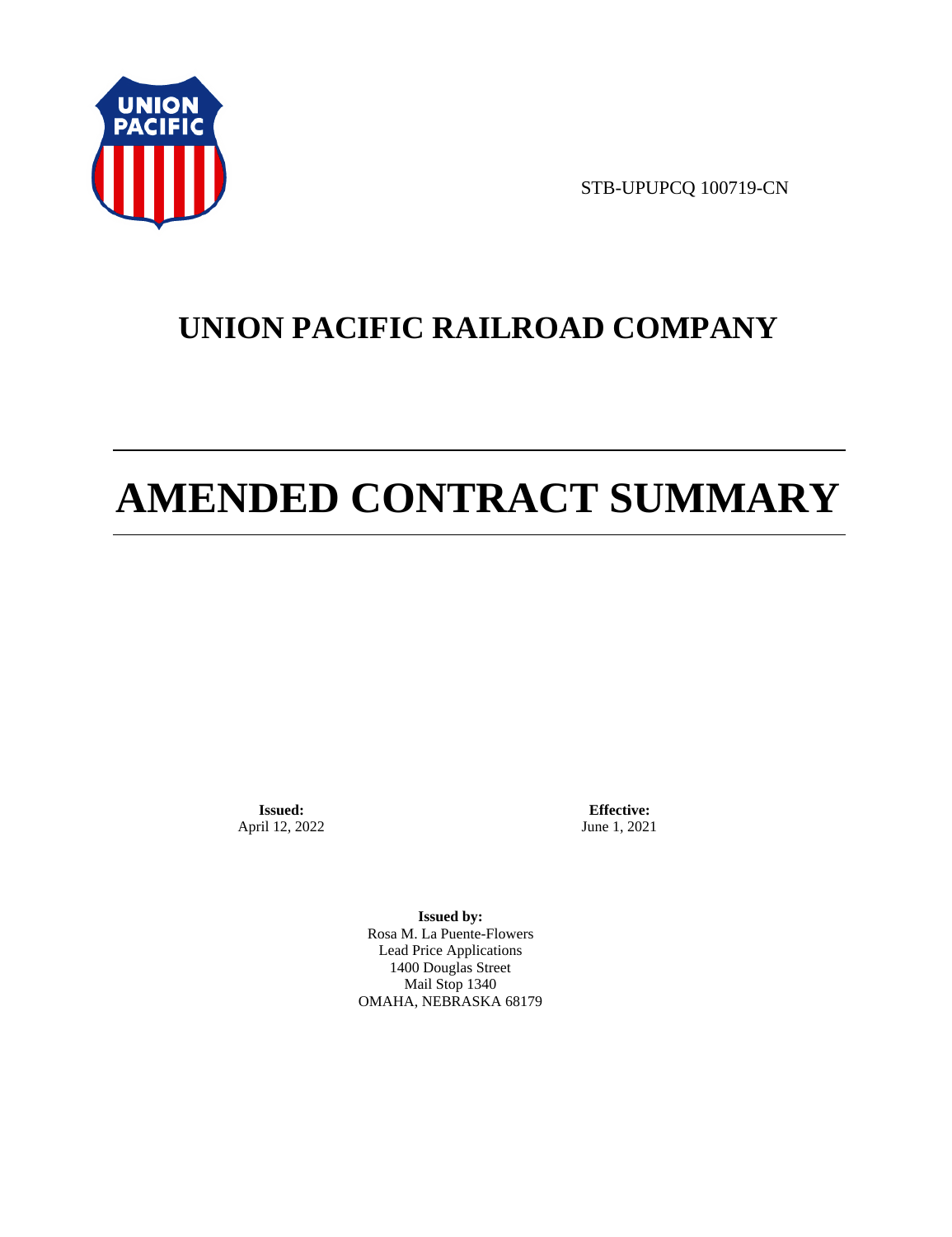### **PARTICIPATING CARRIERS:**

 SAN LUIS CENTRAL RAILROAD COMPANY 9501 West Devon Ave Suite 505 Rosemont, IL 60018

 UNION PACIFIC RAILROAD COMPANY 1400 Douglas St. Omaha, NE 68179

# **COMMODITY:**

 Wheat Exc.Buckwheat See 01139 Wheat, Not Organically Grown Free Of Fertilizer And Or Pesticide Applications Grain,Nec **ADDITION**  Corn Exc.Popcorn See 01152 **ADDITION**  Barley **ADDITION** 

#### **SHIPPER:**

ARDENT MILLS HDQRS

#### **ORIGIN(S):**

 SOUTH BEAVER DAM, WI WORDEN, OR BLOOMINGTON, IL CAPTAIN MINE, IL MILWAUKEE, WI LEWISTON, ID EVANSVILLE, WI COMMERCE CITY, CO DENVER, CO GRANVILLE, WI **ADDITION**  NEWDALE, ID PINE BLUFFS, WY **ADDITION**  CHAPPELL, NE KIMBALL, NE **ADDITION**  MEMPHIS, TN NORTH PLATTE, NE **ADDITION**  ID - POCATELLO AGS (See Exhibit Definition) CHICAGO, IL EAST ST LOUIS, IL KANSAS CITY, MO TYHEE, ID ID - IDAHO FALLS AGS (See Exhibit Definition) LAMAR, MO **ADDITION**  RIRIE, ID ST PAUL, MN ID - GOODING AGS (See Exhibit Definition) LINDBERGH, WY **ADDITION**  BRULE, NE **ADDITION**  JANESVILLE, WI **ADDITION**  KS - KYLE WEST AGS (See Exhibit Definition) COLBY, KS **ADDITION**  DOWNS, KS **ADDITION**  SALINA, KS **ADDITION**  SHARON SPRINGS, KS **ADDITION**  WAKEENEY, KS **ADDITION**  ESSEX, MO **ADDITION**  WATKINS, CO **ADDITION**  FRUITA, CO SAGINAW, TX **ADDITION**  SIDNEY, NE **ADDITION**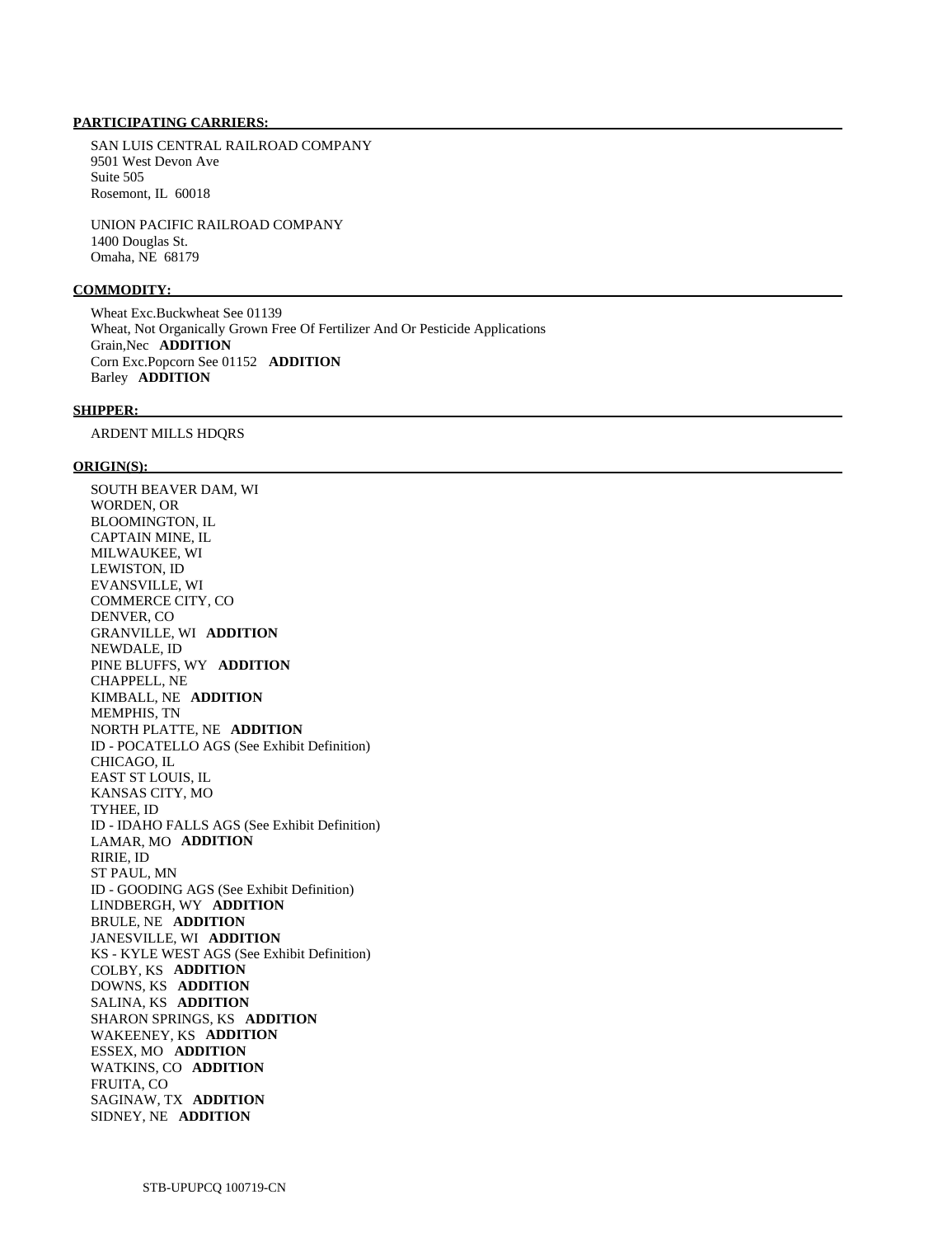#### **DESTINATION(S):**

 CHESTER, IL DENVER, CO STOCKTON, CA ALTON, IL EAST ST LOUIS, IL COMMERCE CITY, CO OGDEN, UT MANKATO, MN VERDEMONT, CA WORDEN, OR COLTON, CA MEMPHIS, TN CHICAGO, IL OMAHA, NE **ADDITION**  EDEN, ID MORELAND, ID **ADDITION**  MONTE VISTA, CO VANCOUVER, WA SAGINAW, TX PETALUMA, CA PORT ALLEN, LA BAIN, WI **ADDITION**  KENOSHA, WI CENTER, CO SUGAR FACTORY, CO VASTINE, CO

#### **PORT(S):**

Not Applicable

### **DURATION:**

 Effective Date: April 1, 2016 Amendment Effective Date: June 1, 2021 **ADDITION**  Expiration Date: May 31, 2022 **EXTENSION** 

#### **RAIL CAR DATA:**

No cars dedicated to service under this Contract. Cars are provided on a common carrier basis only.

## **RATES & CHARGES:**

 As published in Tariff(s) 4052 Subject to increases.

#### **VOLUME:**

Single Car Shipments

# **SPECIAL FEATURES:**

Special Switching Provision

# **SPECIAL NOTICE:**

Not applicable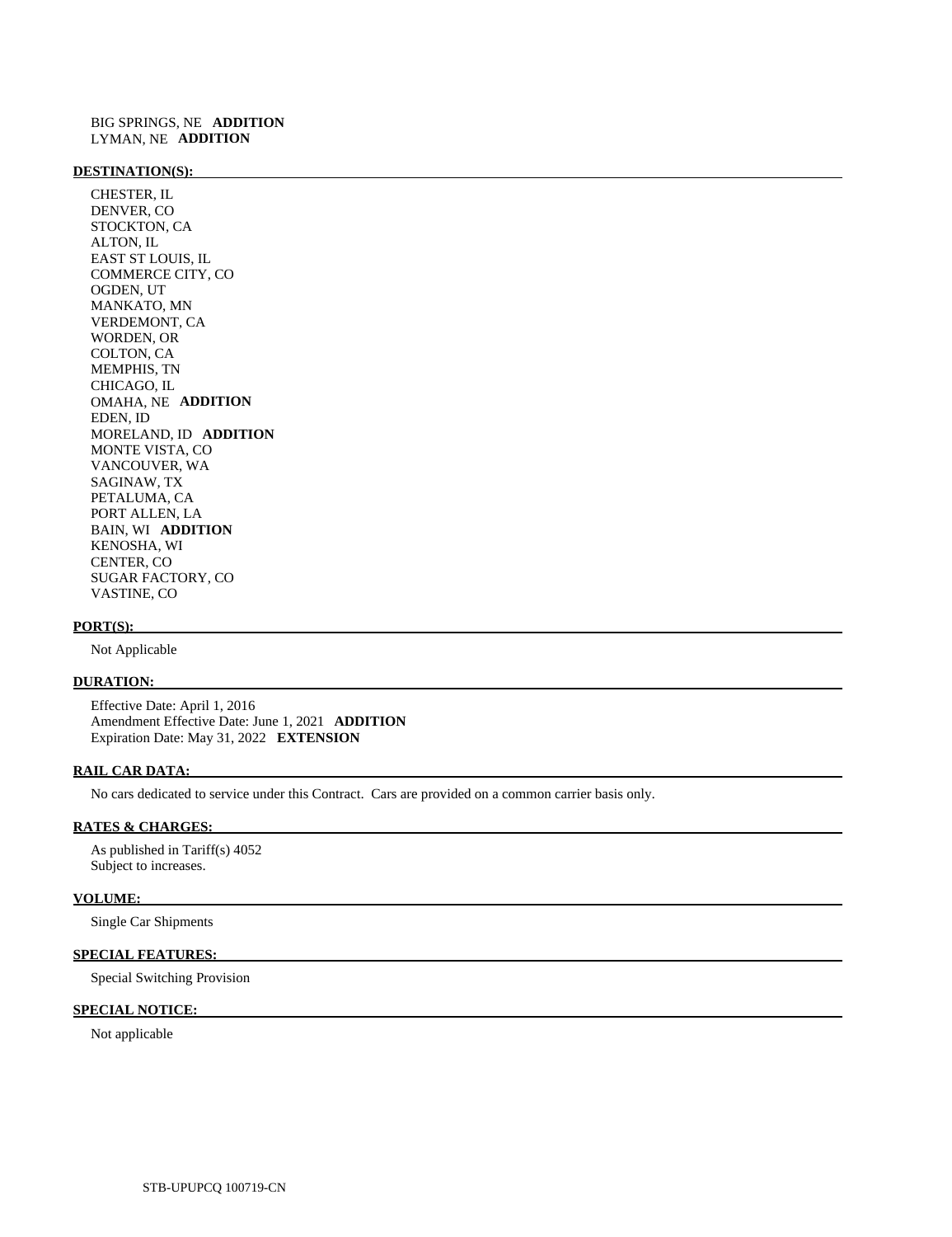### **EXHIBIT DEFINITIONS:**

 ID - POCATELLO AGS consist of: ACEQUIA, ID ADELAIDE, ID ALEXANDER, ID AMERICAN FALLS, ID ARIMO, ID BANCROFT, ID BANNOCK, ID BEETVILLE, ID BEETVILLE, ID BLASER, ID BORAH, ID BURLEY, ID CHAUSSEE, ID CHUBBUCK, ID CONDA, ID COULAM, ID CRIPPEN, ID CRIPPEN, ID DAYTON, ID DECLO, ID DEWOFF, ID DINGLE, ID DON, ID DOWNEY, ID DRY VALLEY, ID ELCOCK, ID ELCOCK, ID EPCO, ID EVANS, ID EVANS, ID FRANKLIN, ID GEORGETOWN, ID HARER, ID HATCH, ID HATCH, ID HAWLEY, ID HEYBURN, ID HOBSON, ID HOBSON, ID HYNES, ID INKOM, ID KENYON, ID KENYON, ID KIMAMA, ID LAVA HOT SPRINGS, ID LIBERTY, ID MALAD, ID MANSON, ID MARTIN, ID MARTIN, ID MAX, ID MCCAMMON, ID MICHAUD, ID MILNER, ID MINIDOKA, ID MONSANTO, ID MONTANA JCT, ID MONTPELIER, ID MYERS, ID MYERS, ID NORTH KENYON, ID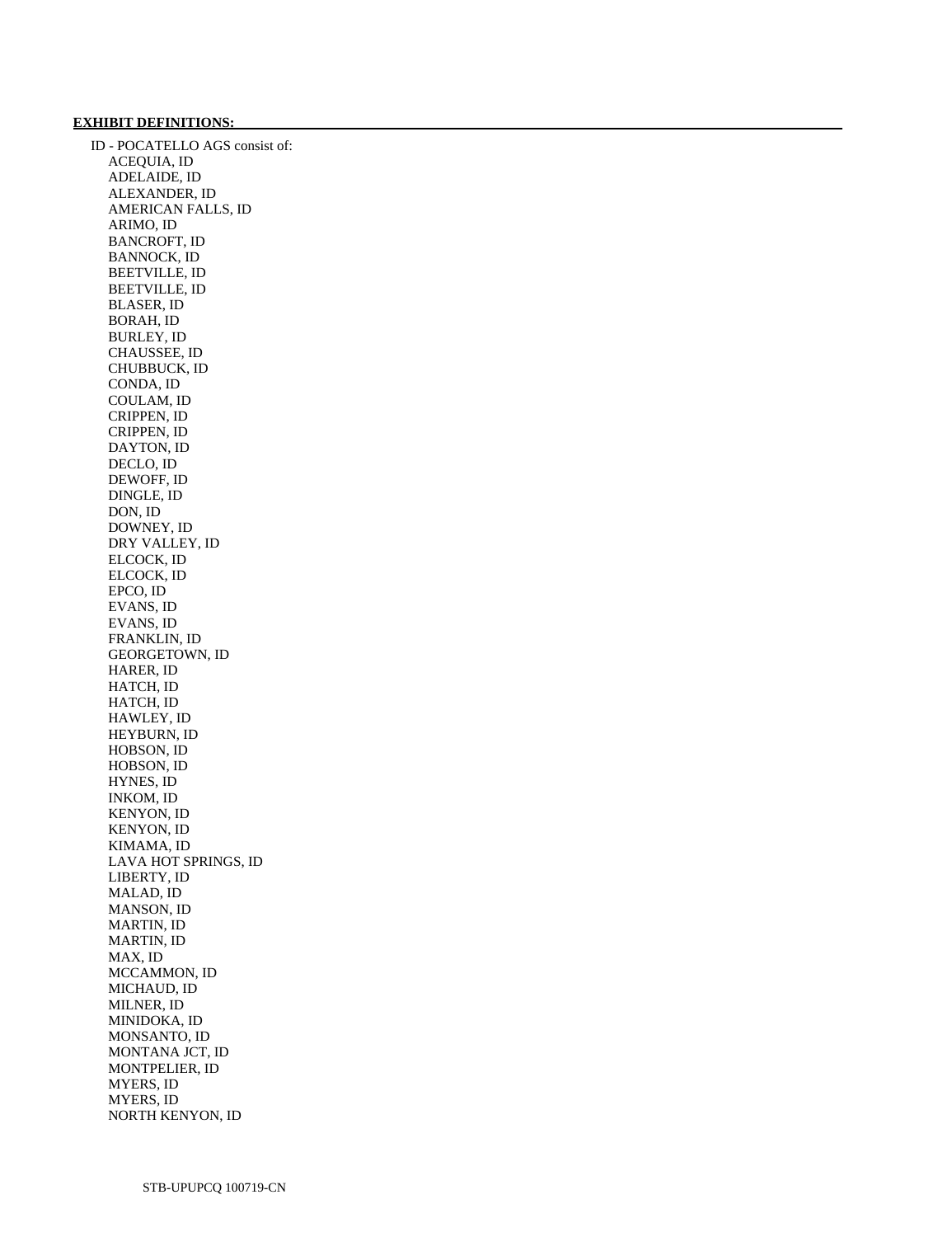NORTH KENYON, ID OWINZA, ID PAUL, ID PEBBLE, ID PEGRAM, ID PELLA, ID PELLA, ID PESCADERO, ID POCATELLO, ID PRESTON, ID QUIGLEY, ID RUBY, ID RUBY, ID RUPERT, ID SCHILLER, ID SCHOW, ID SCHOW, ID SENTER, ID SODA SPRINGS, ID SPRINGDALE, ID SPRINGDALE, ID STARRHS FERRY, ID STARRHS FERRY, ID SWAN LAKE, ID TALMAGE, ID TRAVERS, ID TRAVERS, ID TYHEE, ID UNITY, ID UNITY, ID VIRGINIA, ID WAPI, ID WASCO, ID WESTON, ID WHITNEY, ID WOODRUFF, ID WOOLEY VALLEY, ID ID - IDAHO FALLS AGS consist of: ABERDEEN, ID ABERDEEN JCT, ID AIKEN, ID AMMON, ID ASHTON, ID BASSETT, ID BLACKFOOT, ID BONDED SIDING, ID BYRNE, ID BYRNE, ID CAMAS, ID CHESTER, ID CLARKSON, ID COLLINS, ID COLTMAN, ID COLTMAN, ID COTTON, ID DUBOIS, ID EGIN, ID EGIN, ID FIBRE, ID FIRTH, ID FT HALL, ID FULLMER, ID GALE, ID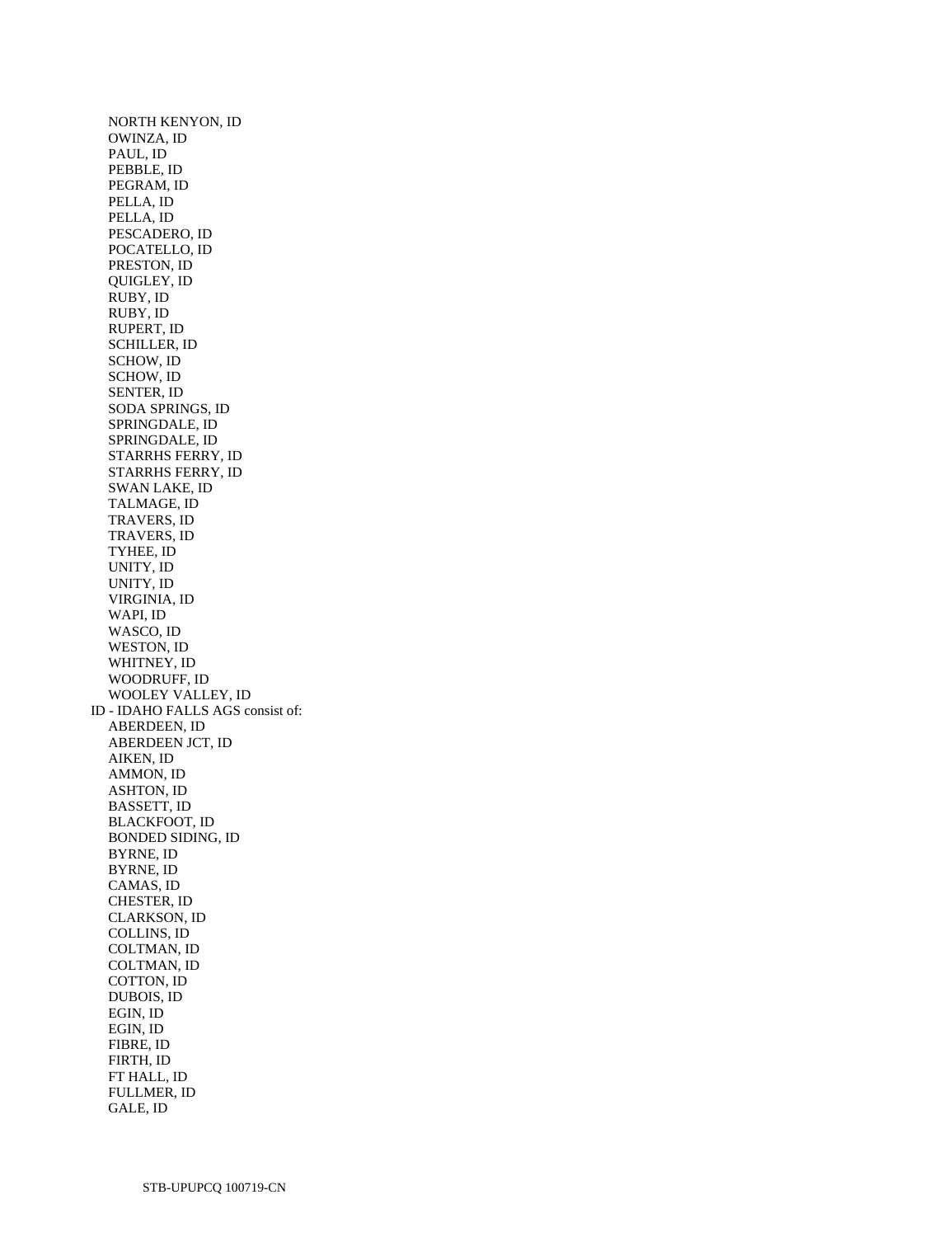GARRY, ID GARRY, ID GIBSON, ID GOLDEN VALLEY, ID GRANT, ID GRANT, ID HAMER, ID HART, ID HART, ID HUMPHREY, ID IDAHO FALLS, ID IONA, ID JENSON, ID JENSON, ID JOLLEY, ID JOLLEY, ID KEN, ID KEN, ID LEWISVILLE, ID LINCOLN, ID LINCOLN, ID LINCOLN JCT, ID LINCOLN JCT, ID LORENZO, ID LORENZO, ID MENAN, ID MIDWAY, ID MIDWAY, ID MITCHELL, ID MOODY, ID MOODY, ID MORELAND, ID NEWDALE, ID OLSEN, ID ORVIN, ID ORVIN, ID OSGOOD, ID PARKER, ID PARKINSON, ID PARKINSON, ID PAYNE, ID PINGREE, ID REXBURG, ID RIGBY, ID RIRIE, ID ROBERTS, ID ROCKFORD, ID ROUSE, ID SCOVILLE, ID SHELLEY, ID SPENCER, ID SPUD, ID ST ANTHONY, ID ST LEON, ID ST LEON, ID SUGAR CITY, ID TABER, ID THORNTON, ID THORNTON, ID UCON, ID WACO, ID WADA, ID WALKER, ID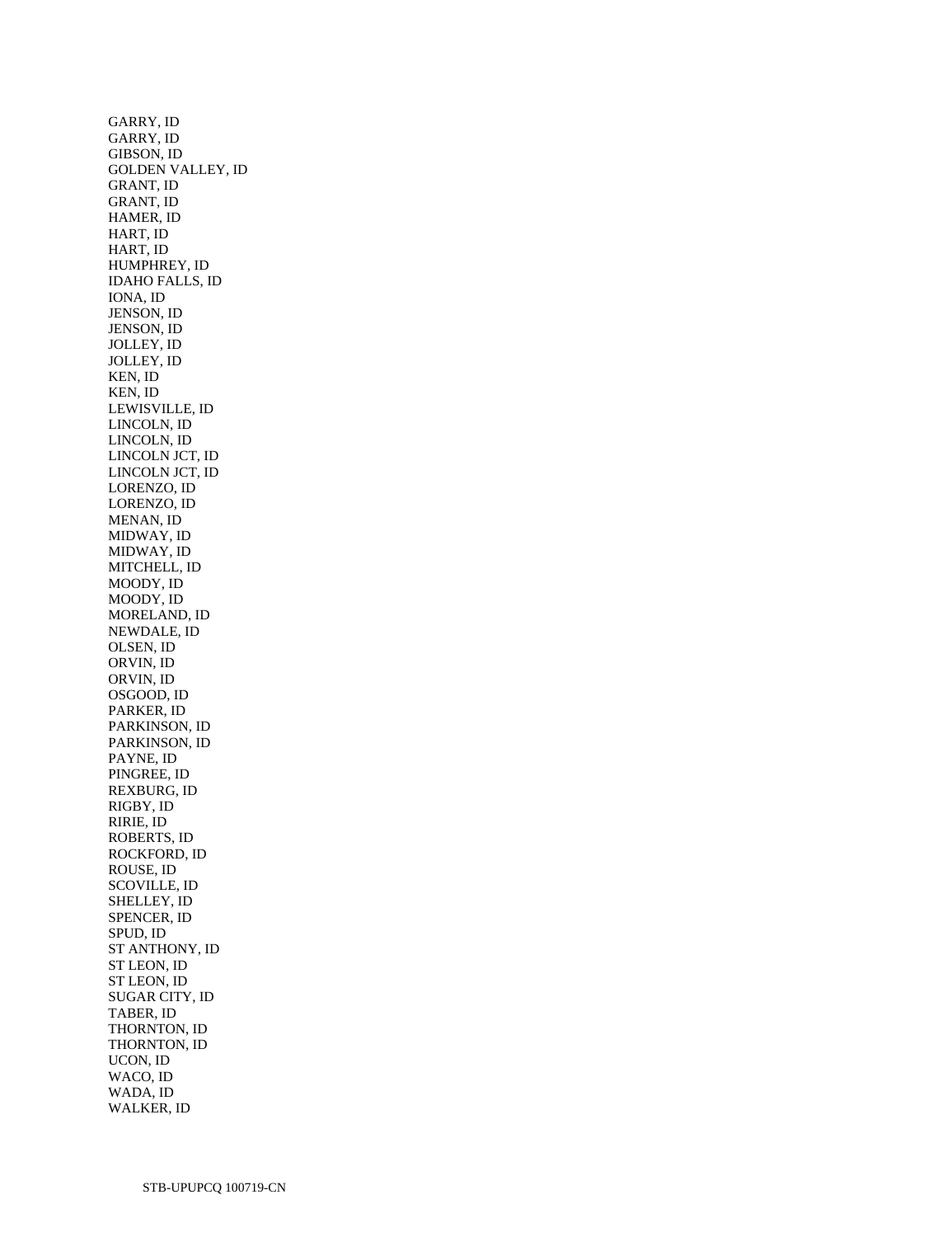WALKER, ID WAMAR, ID WAMAR, ID WAPELLO, ID ID - GOODING AGS consist of: BARRYMORE, ID BARRYMORE, ID BICKEL, ID BICKEL, ID BILLS, ID BILLS, ID BLISS, ID BUHL, ID CEDAR, ID CEDAR, ID CURRY, ID CURRY, ID DIETRICH, ID EDEN, ID FALLS CITY, ID FALLS CITY, ID FILER, ID FULLER, ID GLENNS FERRY, ID GOODING, ID HAMMETT, ID HANSEN, ID HAZELTON, ID HYDRA, ID HYDRA, ID JEROME, ID KIMBERLY, ID KING HILL, ID MCMILLAN, ID MCMILLAN, ID MOUNTAIN HOME, ID MURTAUGH, ID PEAVEY, ID PEAVEY, ID REVERSE, ID SHOSHONE, ID TICESKA, ID TUNUPA, ID TWIN FALLS, ID WENDELL, ID KS - KYLE WEST AGS consist of: ARRIBA, CO **ADDITION**  BETHUNE, CO **ADDITION**  BURLINGTON, CO **ADDITION**  FLAGLER, CO **ADDITION**  GENOA, CO **ADDITION**  LIMON, CO **ADDITION**  PECONIC, CO **ADDITION**  SEIBERT, CO **ADDITION**  STRATTON, CO **ADDITION**  VONA, CO **ADDITION**  BREWSTER, KS **ADDITION**  CARUSO, KS **ADDITION**  EDSON, KS **ADDITION**  GOODLAND, KS **ADDITION**  KANORADO, KS **ADDITION**  LEVANT, KS **ADDITION**  RULETON, KS **ADDITION**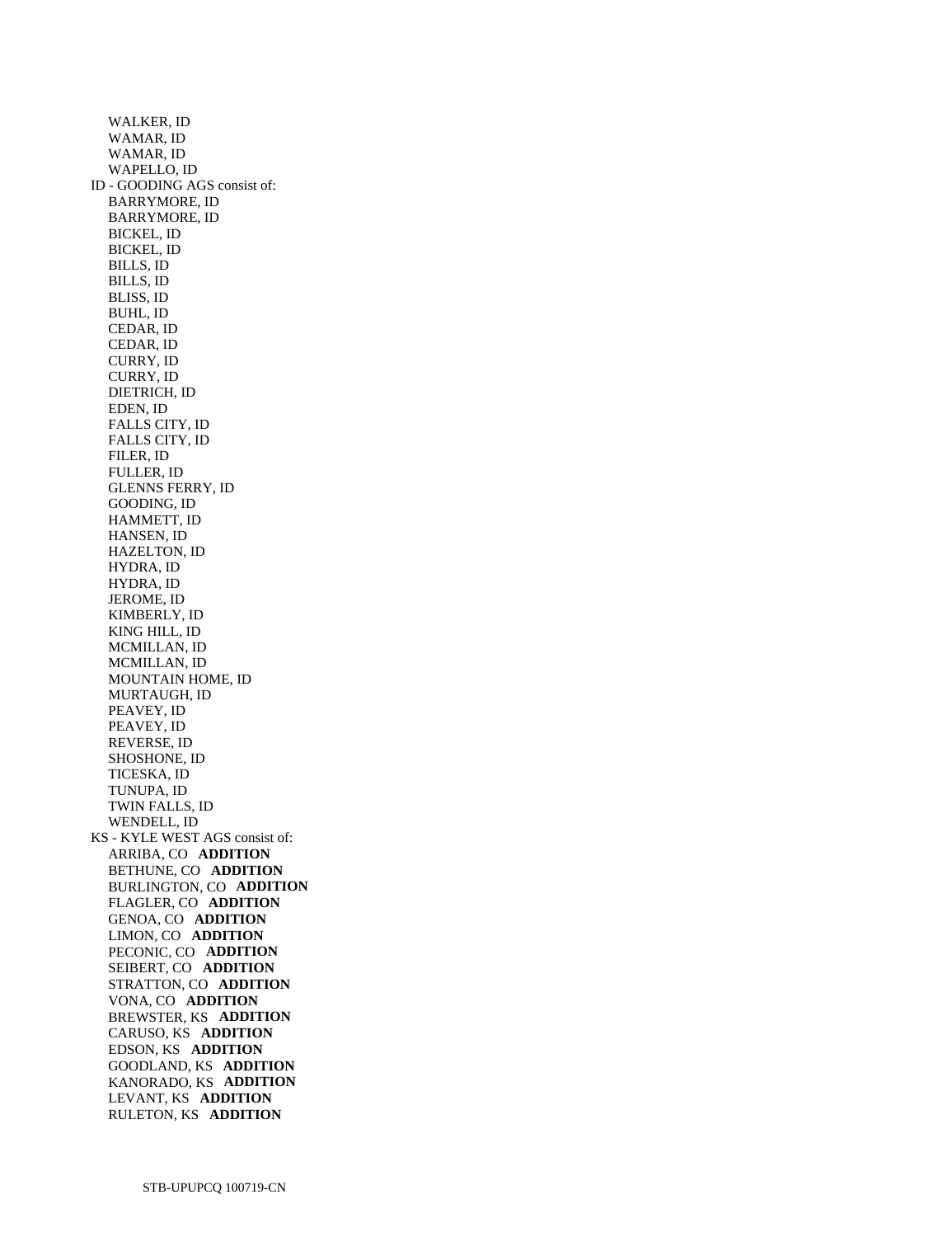

STB-UPUPCQ 101030-AW

# **UNION PACIFIC RAILROAD COMPANY**

# **AMENDED CONTRACT SUMMARY**

**Issued:**  April 12, 2022

**Effective:** June 1, 2021

**Issued by:**  Rosa M. La Puente-Flowers Lead Price Applications 1400 Douglas Street Mail Stop 1340 OMAHA, NEBRASKA 68179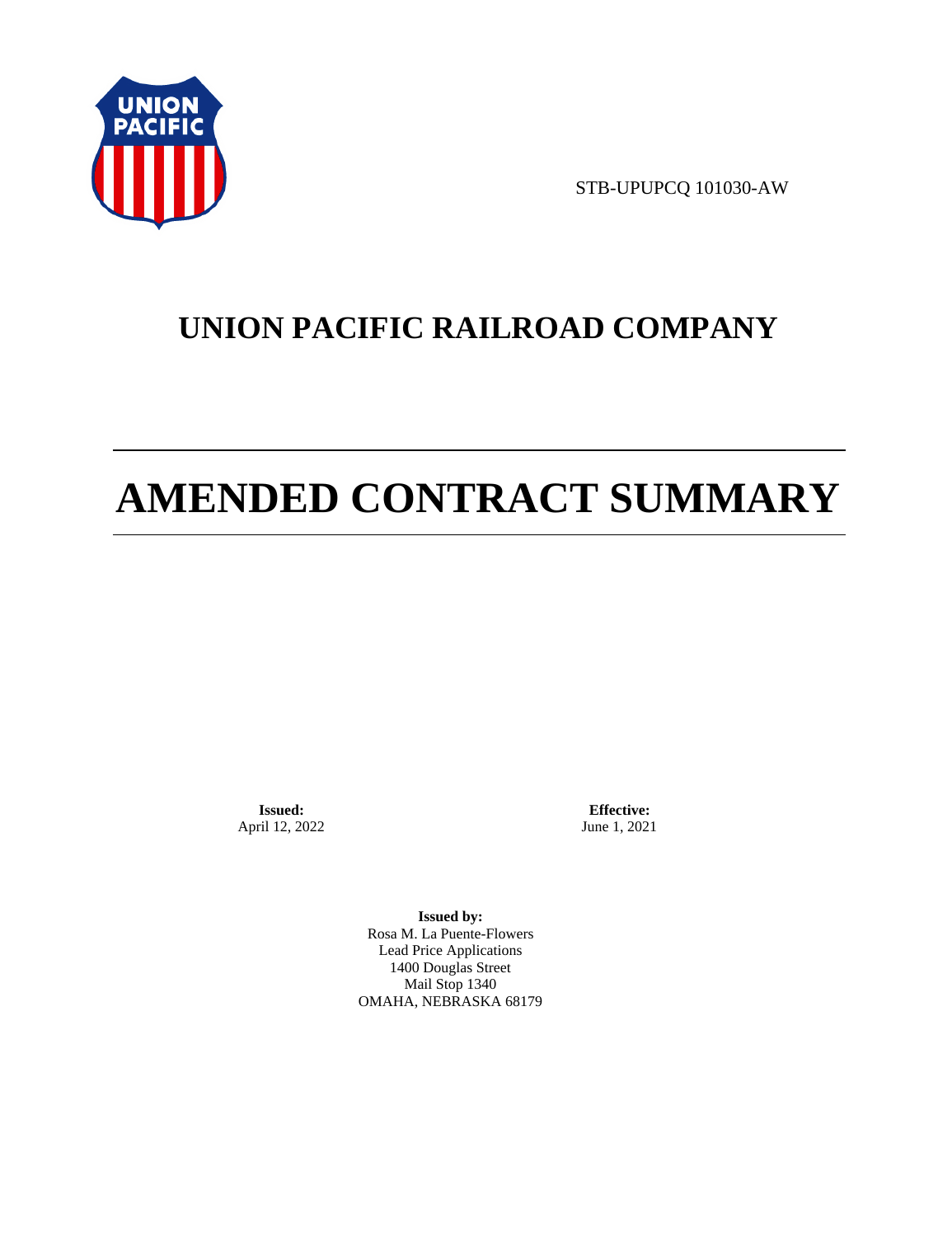## **PARTICIPATING CARRIERS:**

 UNION PACIFIC RAILROAD COMPANY 1400 Douglas St. Omaha, NE 68179

#### **COMMODITY:**

 Wheat Flour Exc.Blended Or Prepared See 20451- 20452 Wheat Flour Clears, Not A Cereal Preparation, Not For Human Consumption Wheat Middlings Or Shorts,Pelletized Wheat Middlings Or Shorts,Non- Pelletized

#### **SHIPPER:**

ITALGRANI USA INC

#### **ORIGIN(S):**

 ST LOUIS, MO LEES SUMMIT, MO IVORY, MO **ADDITION** 

#### **DESTINATION(S):**

 GORMAN, TX CHICAGO, IL OKLAHOMA CITY, OK OGDEN, UT KANSAS CITY, MO KANSAS CITY, KS LEES SUMMIT, MO ST LOUIS, MO CALEXICO, CA ARROWHEAD, NV **ADDITION**  ALTUS, OK CHICKASHA, OK **ADDITION**  SAGINAW, TX **ADDITION**  MFC SPUR, LA LINCOLN, NE PARIS, TX EL PASO, TX VAN BUREN, AR NACOGDOCHES, TX DURANT, OK WENDELL, ID **ADDITION**  GOODING, ID **ADDITION**  VALLA, CA **ADDITION**  AMES, IA **ADDITION**  SANTA FE SPRINGS, CA **ADDITION**  LE COMPTE, LA ABILENE, TX GIDDINGS, TX SEGUIN, TX TEMPLE, TX VANCOUVER, WA GONZALES, TX **ADDITION**  COMMERCE CITY, CO **ADDITION**  SECO, AZ SHREVEPORT, LA **ADDITION**  PLEASANTON, TX **ADDITION** 

#### **PORT(S):**

Not Applicable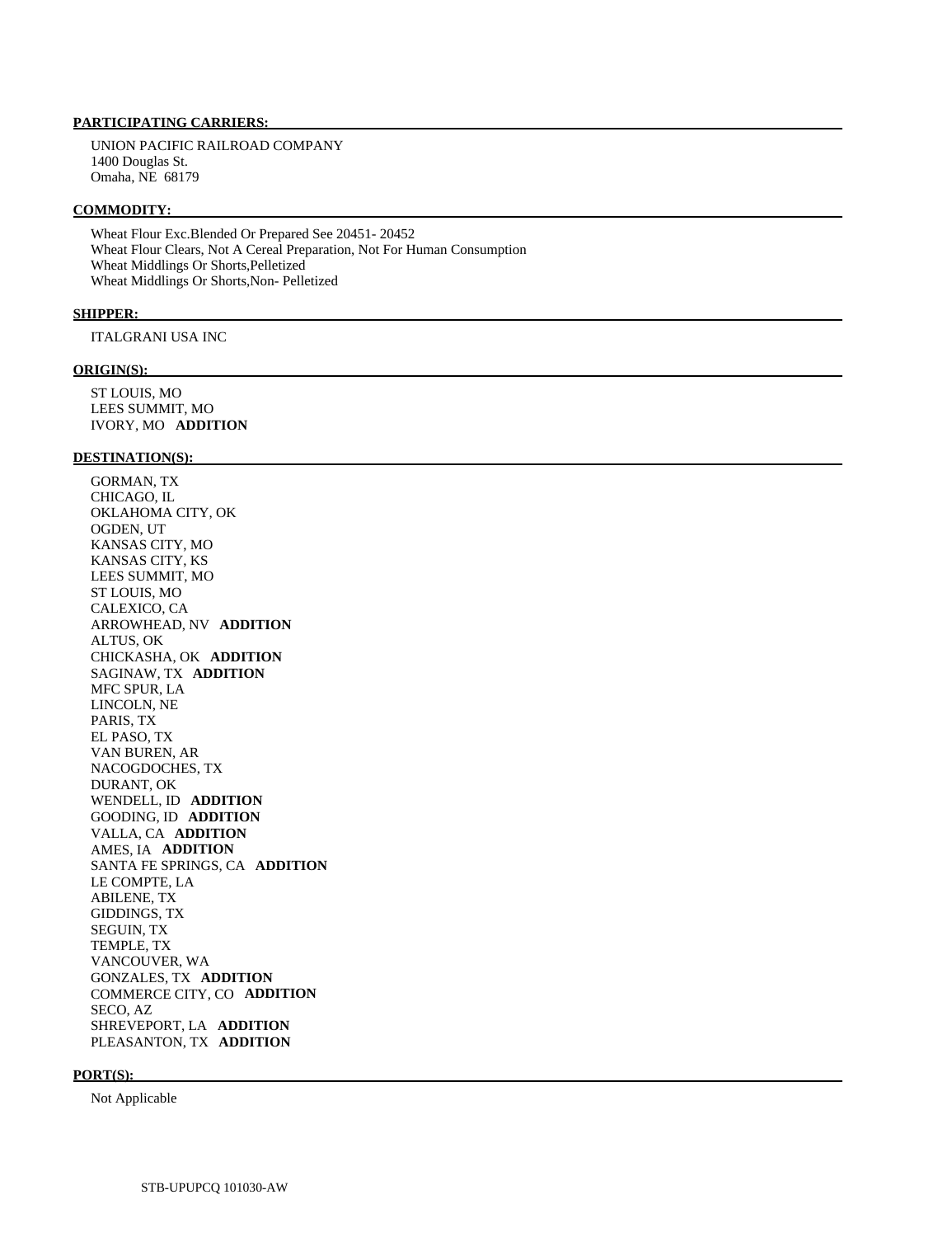# **DURATION:**

 Effective Date: October 1, 2016 Amendment Effective Date: June 1, 2021 **ADDITION**  Expiration Date: May 31, 2022 **EXTENSION** 

# **RAIL CAR DATA:**

No cars dedicated to service under this Contract. Cars are provided on a common carrier basis only.

# **RATES & CHARGES:**

 As published in Tariff(s) 4050 Subject to increases.

# **VOLUME:**

Single Car Shipments

# **SPECIAL FEATURES:**

Special Switching Provision

## **SPECIAL NOTICE:**

Not applicable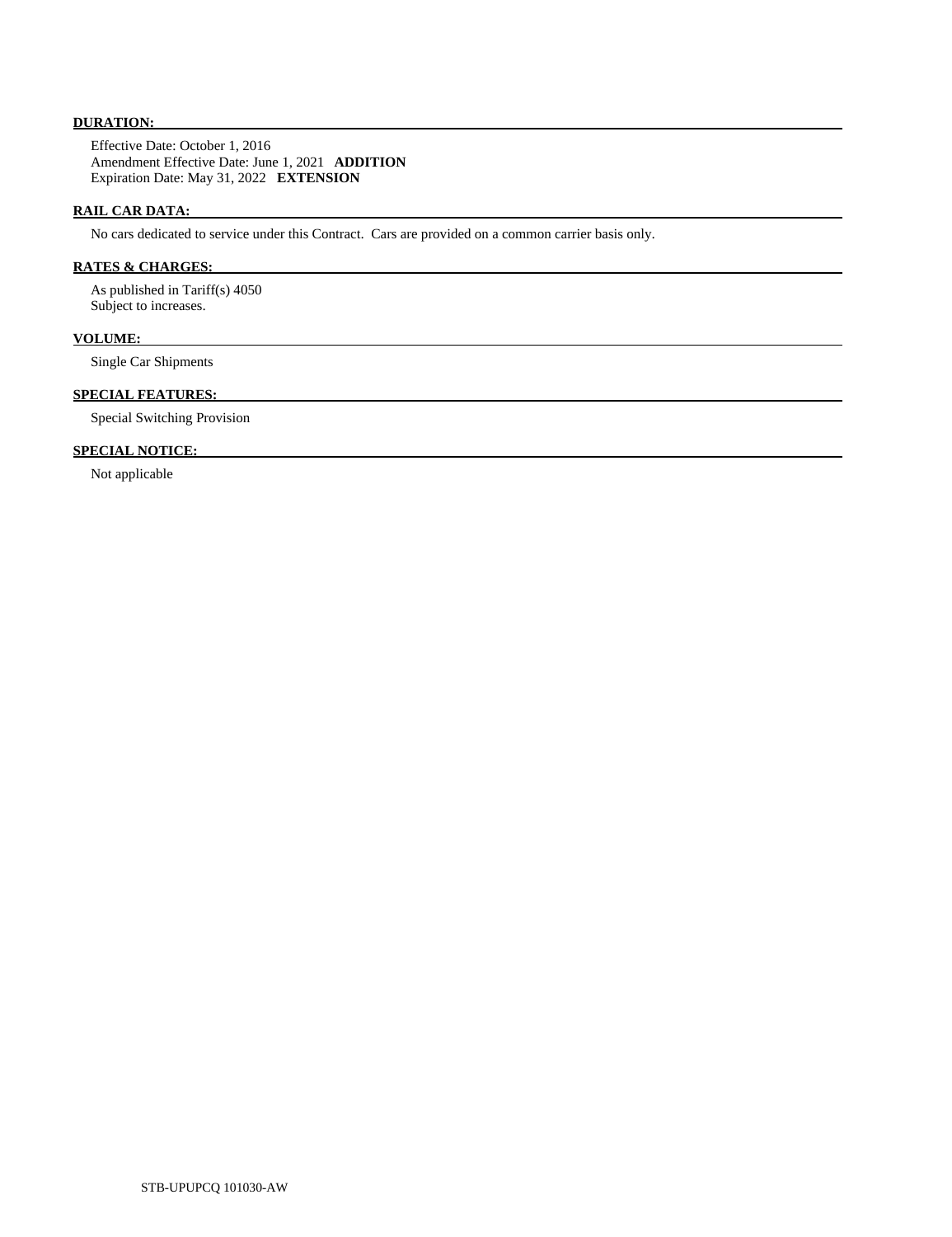

STB-UPUPCQ 101813-DJ

# **UNION PACIFIC RAILROAD COMPANY**

# **AMENDED CONTRACT SUMMARY**

**Issued:**  April 13, 2022

**Effective:** June 1, 2021

**Issued by:**  Rosa M. La Puente-Flowers Lead Price Applications 1400 Douglas Street Mail Stop 1340 OMAHA, NEBRASKA 68179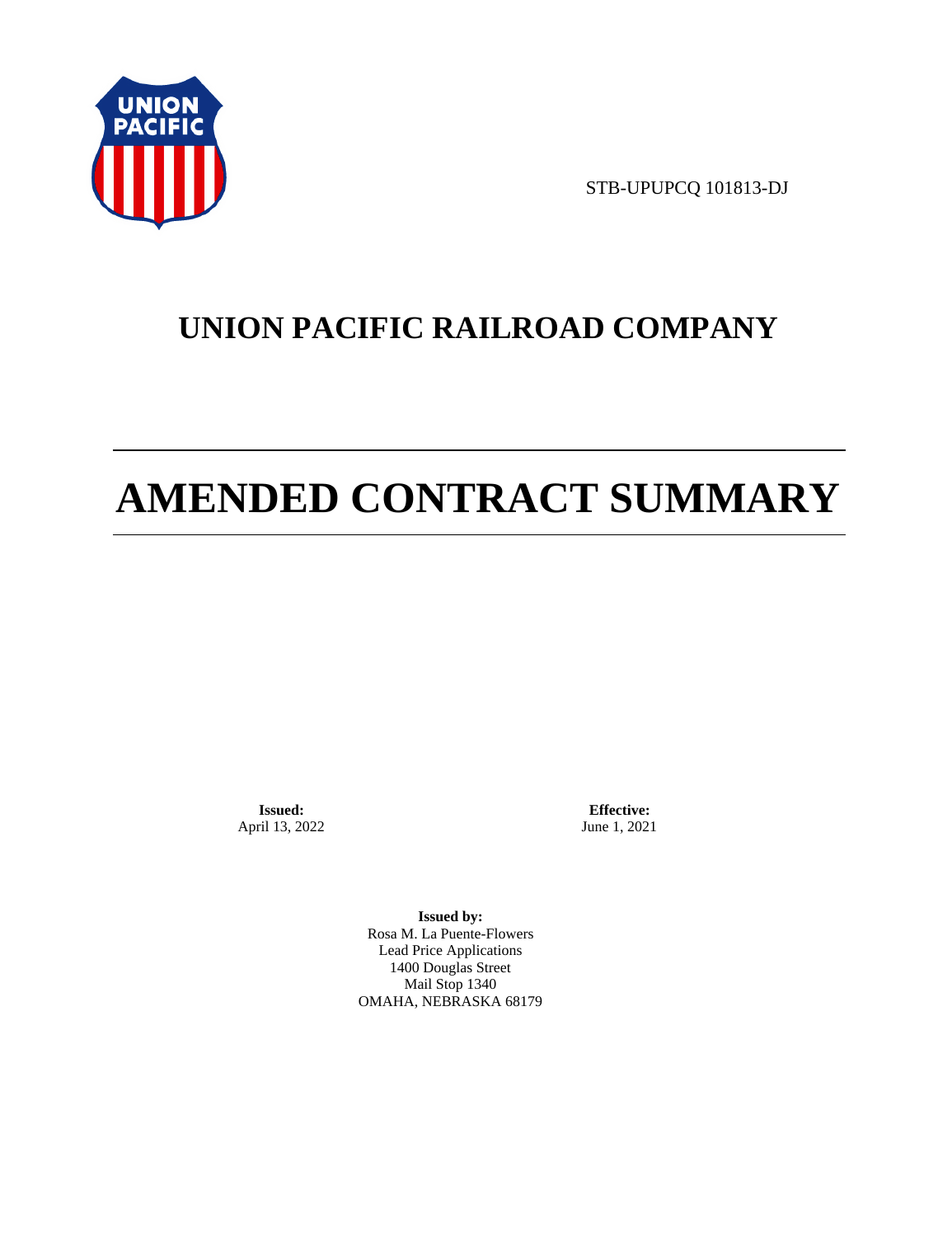# **PARTICIPATING CARRIERS:**

 UNION PACIFIC RAILROAD COMPANY 1400 Douglas St. Omaha, NE 68179

#### **COMMODITY:**

 Wheat Exc.Buckwheat See 01139 Barley **ADDITION** 

#### **SHIPPER:**

THE SCOULAR COMPANY

#### **ORIGIN(S):**

 DOWNS, KS GOODLAND, KS SIDNEY, NE GRAINFIELD, KS BUFFALO PARK, KS GORHAM, KS HAYS, KS HOISINGTON, KS TOULON, KS VICTORIA, KS WALKER, KS YOCEMENTO, KS DENMARK, KS LINCOLN, KS WINONA, KS BUCKLIN, KS PRATT, KS FREMONT, NE BROWNSON, NE SALINA, KS LEVANT, KS PITTSBURG, KS ADRIAN, MO SEIBERT, CO BAZINE, KS **ADDITION**  BISON, KS ALBERT, KS **ADDITION**  AMY, KS **ADDITION**  DIGHTON, KS **ADDITION**  BEELER, KS **ADDITION**  HANSTON, KS **ADDITION**  MARIENTHAL, KS **ADDITION**  TEXHOMA, OK **ADDITION**  JEROME, ID **ADDITION**  HERSHEY, NE PINE BLUFFS, WY LINDBERGH, WY HOOKER, OK TYHEE, ID BANCROFT, ID MICHAUD, ID RIRIE, ID REXBURG, ID OGDEN, UT LINCOLN, ID **ADDITION**  KANSAS CITY, MO **ADDITION**  STRATTON, CO **ADDITION**  FREDERICK, OK **ADDITION**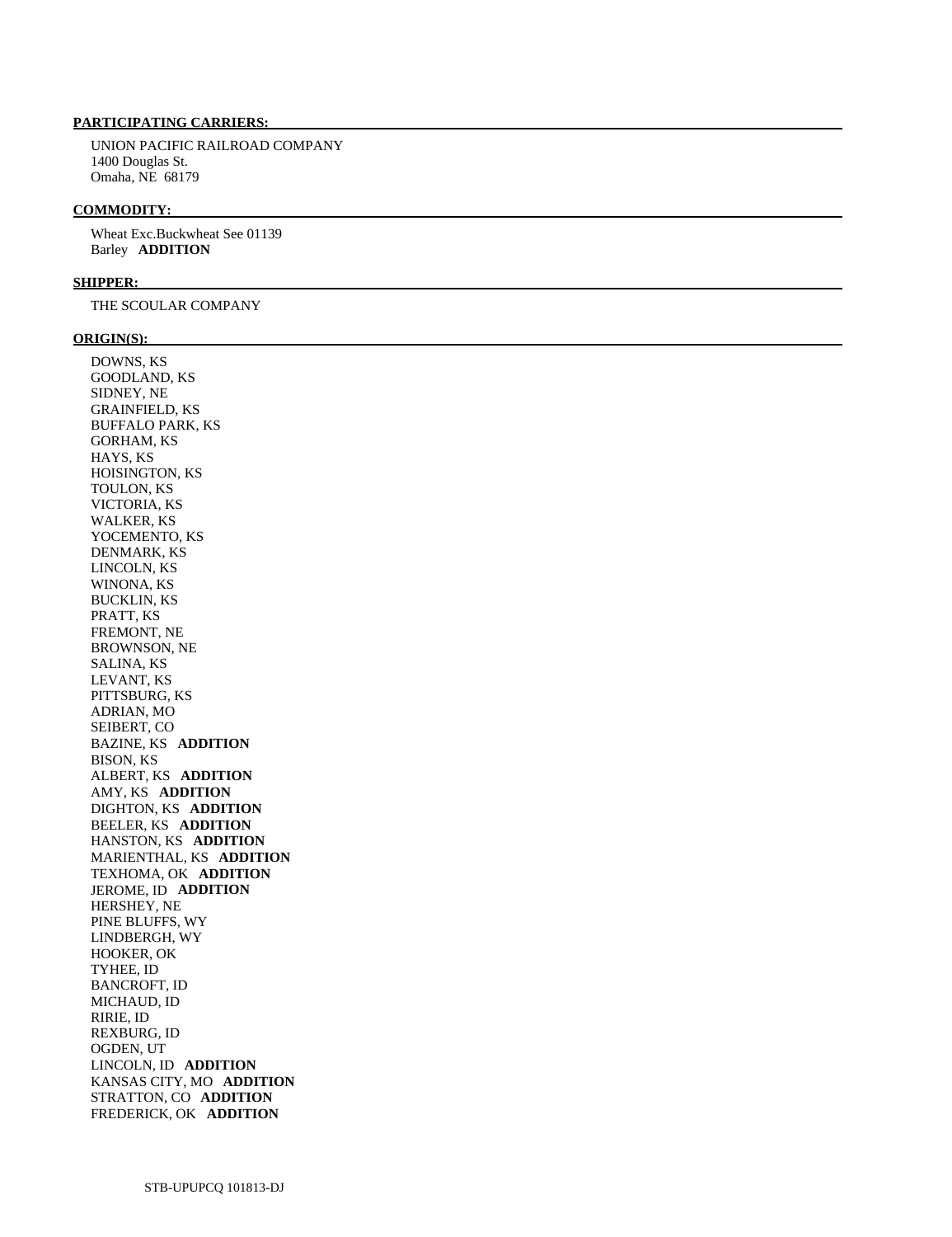HOLLISTER, OK **ADDITION**  GRANDFIELD, OK **ADDITION**  AVON, IA **ADDITION**  DRESDEN, KS **ADDITION**  SELDEN, KS **ADDITION**  TALMAGE, ID

# **DESTINATION(S):**

 CHICAGO, IL DENVER, CO STOCKTON, CA AVON, IA KANSAS CITY, MO ALTON, IL EAST ST LOUIS, IL MT VERNON, IL ST LOUIS, MO MEMPHIS, TN KENOSHA, WI PENDLETON, OR PORT ALLEN, LA TRAVER, CA MODESTO, CA PETALUMA, CA TOLLESON, AZ COLTON, CA LOS ANGELES, CA SAN BERNARDINO, CA FAMOSO, CA FRESNO, CA GOSHEN JCT, CA OAKLAND, CA TAGUS, CA CITY OF COMMERCE, CA PHOENIX, AZ **ADDITION**  PNW GROUP (See Exhibit Definition) EAGLE PASS, TX EL PASO, TX LAREDO, TX NOGALES, AZ CARLISLE, IA KEARNEY, CA WINONA, MN MILFORD, UT **ADDITION**  MANKATO, MN **ADDITION**  MINNEAPOLIS, MN **ADDITION**  BAIN, WI **ADDITION**  WA - SEATTLE AGS (See Exhibit Definition) OR - PORTLAND AGS (See Exhibit Definition) HATCH, CA PORTLAND, OR SEATTLE, WA WILLIAMS, CA BUCKEYE, AZ VERDEMONT, CA ADRIAN, MO **ADDITION**  NEW BRAUNFELS, TX SAN ANTONIO, TX TURLOCK, CA

#### **PORT(S):**

Not Applicable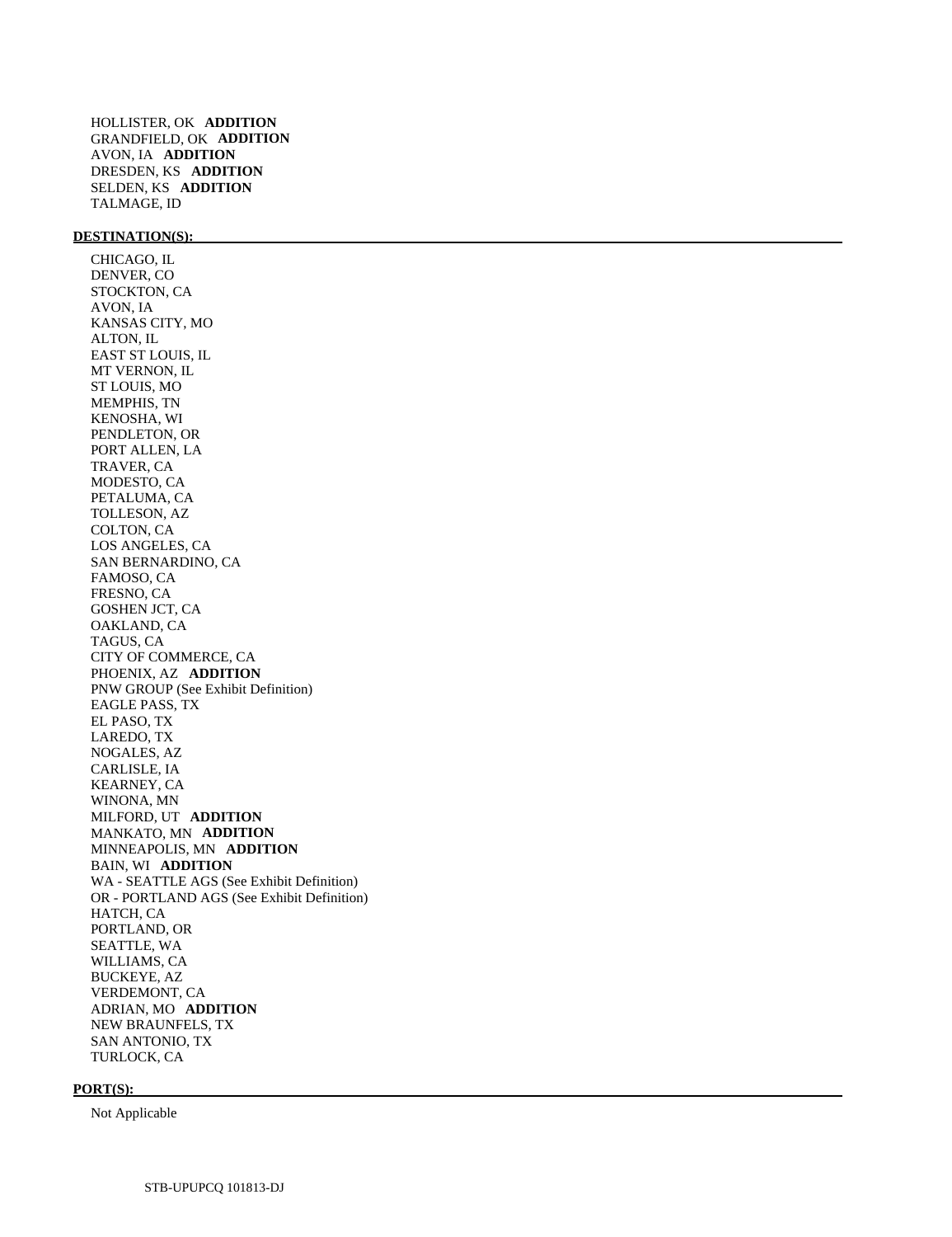## **DURATION:**

 Effective Date: January 1, 2018 Amendment Effective Date: June 1, 2021 **ADDITION**  Expiration Date: May 31, 2022 **EXTENSION** 

## **RAIL CAR DATA:**

 Carrier Equipment not involved. **ADDITION**  No cars dedicated to service under this Contract. Cars are provided on a common carrier basis only. **DELETION** 

# **RATES & CHARGES:**

Not applicable

#### **VOLUME:**

 Minimum shipment of 107 carloads. Multiple Car Shipments Single Car Shipments **DELETION** 

# **SPECIAL FEATURES:**

Special Switching Provision

# **SPECIAL NOTICE:**

Not applicable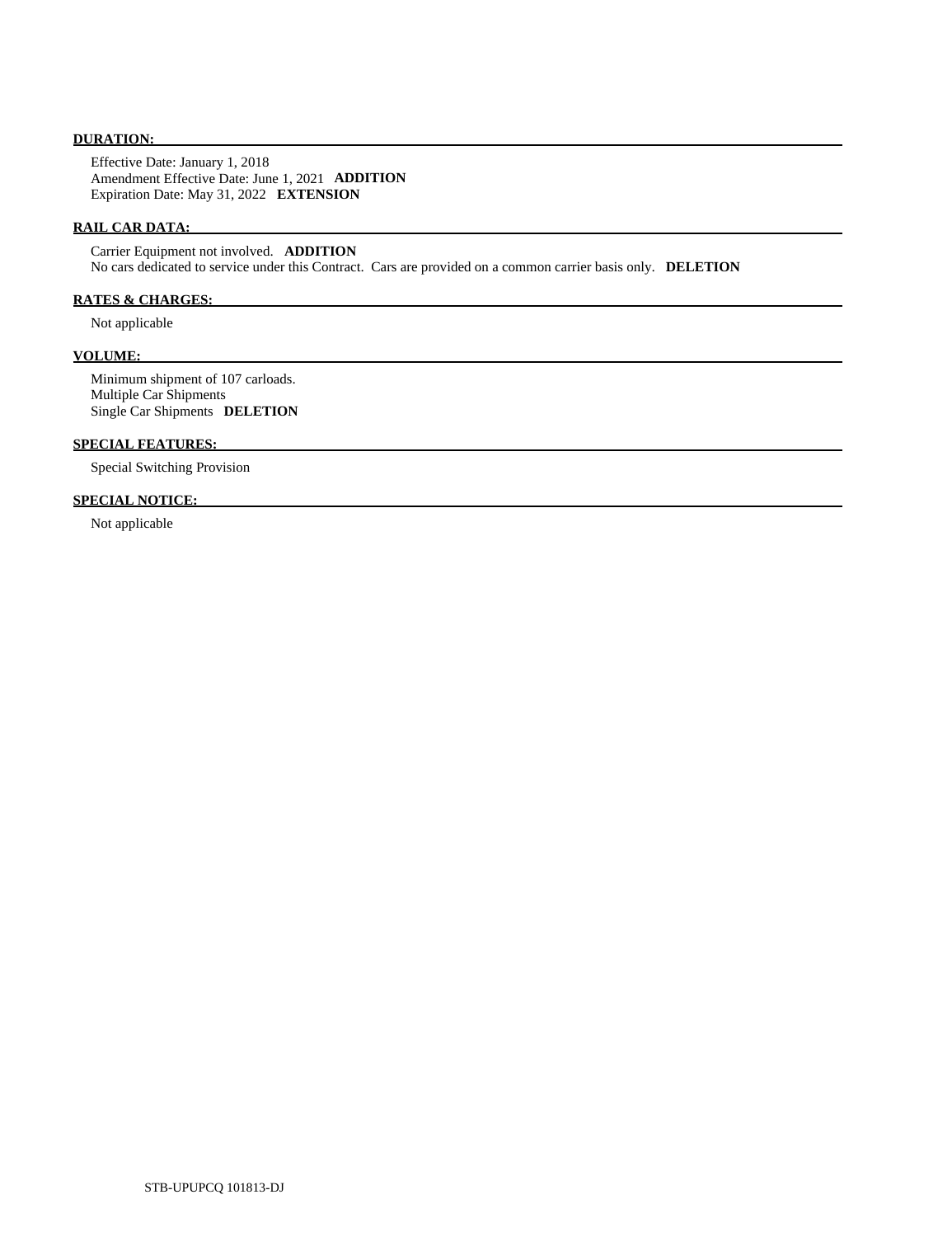PNW GROUP consist of: PORTLAND, OR RIVER GATE, OR KALAMA, WA LONGVIEW, WA WA - SEATTLE AGS consist of: ABERDEEN, WA ABERDEEN JCT, WA ALDERTON, WA ALLISON, WA ANDOVER, WA ARGO, WA AUBURN, WA BALLARD, WA BALLARD JCT, WA BANGOR, WA BAY SHORE, WA BELFAIR, WA BELLINGHAM, WA BELMORE, WA BLACK RIVER, WA BLAJCT, WA BLAKESLEE JCT, WA BREMERTON, WA BRIARWOOD, WA BUCODA, WA BURLINGTON, WA CAMP MURRAY, WA CAPITOL, WA CENPARK, WA CENTRALIA, WA CHEHALIS, WA CLAY CITY, WA CONCORA, WA DIVIDE, WA DUPONT, WA EAST OLYMPIA, WA EAST PUYALLUP, WA EATONVILLE JCT, WA EDMOND, WA EDMONDS, WA ELBE, WA ELMA, WA ESSEX, WA EVERETT, WA EVERETT, WA FERNDALE, WA FIFE, WA FREDERICKSON, WA FT LEWIS, WA GATE, WA GLOBAL GATEWAY NO, WA GRAHAM, WA GRAND MOUND, WA GREENDALE, WA HARBOR ISLAND, WA HILLSDALE, WA HOQUIAM, WA INTERBAY, WA JUNCTION CITY, WA KAPOWSIN, WA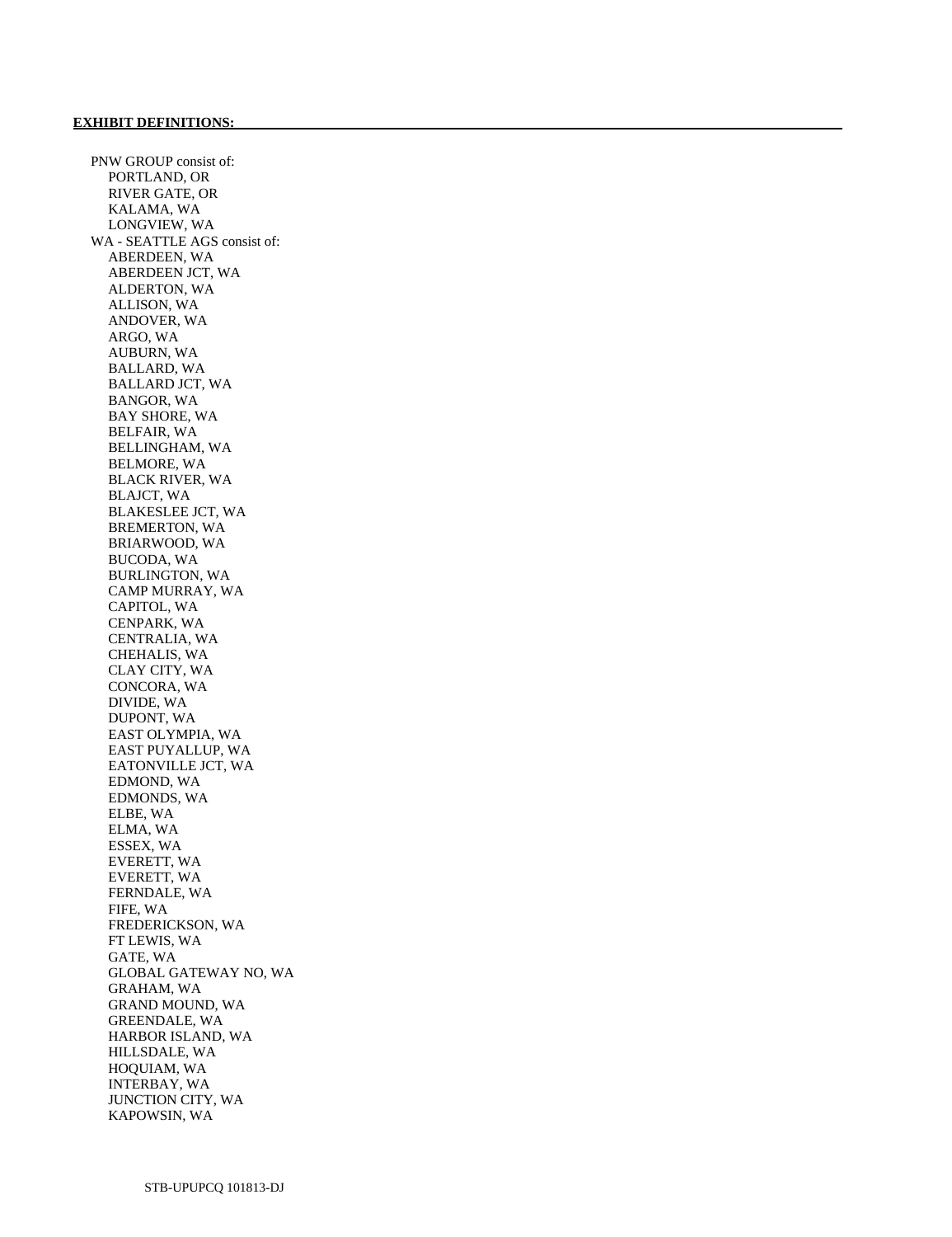KENT, WA KETRON, WA KYRO, WA LAKESIDE, WA LAKEVIEW, WA LOVELAND, WA LYNCH CREEK, WA LYNDEN, WA MALTBY, WA MARMAC, WA MAYTOWN, WA MCCLEARY, WA MCKENNA, WA MCMILLIN, WA MEEKER, WA MIDLAND, WA MINERAL, WA MONROE, WA MONTESANO, WA MORTON, WA MOUNT VERNON, WA MT VERNON, WA NAD JCT, WA NAPAVINE, WA NEW RELIANCE, WA NISQUALLY, WA NORTH PUYALLUP, WA OAKVILLE, WA OFFLAKE, WA OFFUTT LAKE, WA OHOP, WA OLYMPIA, WA PARK JCT, WA PIONEER, WA PORT TOWNSEND, WA PUYALLUP, WA RAINIER, WA RAISH, WA RESERVATION, WA ROCHESTER, WA ROY, WA SEATTLE, WA SEATTLE PIER, WA SHELTON, WA SILVERDALE, WA SKOOKUMCH, WA SKOOKUMCHUCK, WA SOUTH BELFAIR, WA SOUTH TACOMA, WA ST CLAIR, WA STEILACOOM, WA STIMSON, WA SUMNER, WA TACOMA, WA TACOMA EXP, WA TACOMA EXPORT, WA TACOMA JCT, WA TACOMA PCT, WA TAYLOR WAY, WA TENINO, WA THRIFT, WA TITLOW, WA TUKWILA, WA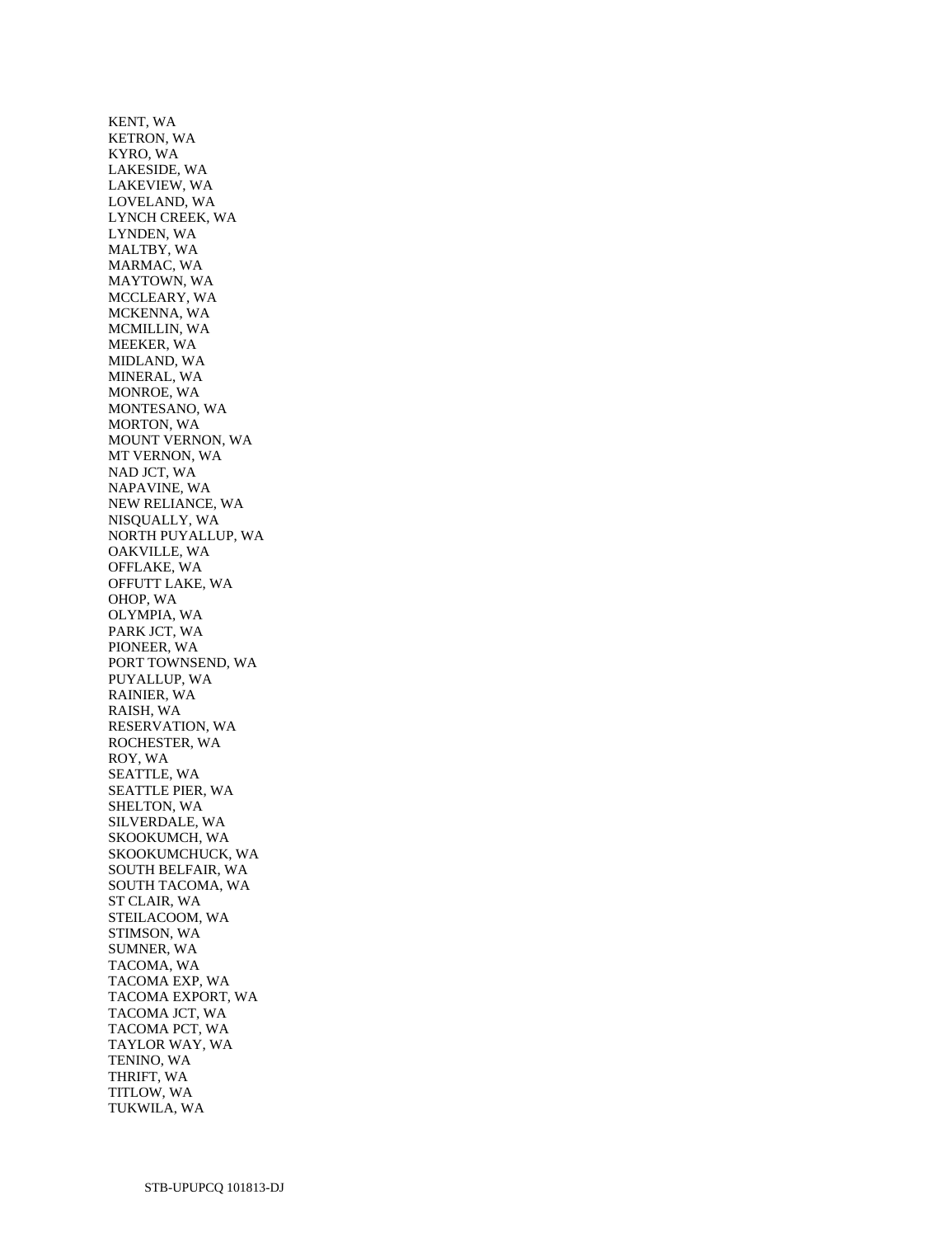TUMWATER, WA VADER, WA WABASH, WA WESCO, WA WEST BLAIR, WA WEST HILLSDALE, WA WEST TACOMA, WA WESTERN JCT, WA WHITES, WA WINLOCK, WA WJCT, WA WOODINVILLE, WA YELM, WA OR - PORTLAND AGS consist of: ALBINA, OR ASTORIA, OR AUMSVILLE, OR AURORA, OR BARNES YARD, OR BATTERSON, OR BONNEVILLE, OR BRIDAL VEIL, OR BROOKS, OR BUXTON, OR CANBY, OR CLACKAMAS, OR COALCA, OR COCHRAN, OR DODSON, OR EAST MILWAUKIE, OR EAST PORTLAND, OR FIR, OR GARBALDI, OR GARIBALDI, OR GEER, OR GERVAIS, OR HEMLOCK, OR HITO, OR HUBBARD, OR KENTON, OR LAKE YARD, OR LIBERAL, OR MILWAUKIE, OR MOHLER, OR MT ANGEL, OR NORTH PORTLAND, OR OREGON CITY, OR OSWEGO, OR PORTLAND, OR PRATUM, OR PULP, OR RENARD, OR RIVER GATE, OR ROCKWOOD, OR SHAW, OR SILVERTON, OR ST JOHNS, OR STAYTON, OR TILLAMOOK, OR TROUTDALE, OR WARRENTON, OR WEST LINN, OR WHEELER, OR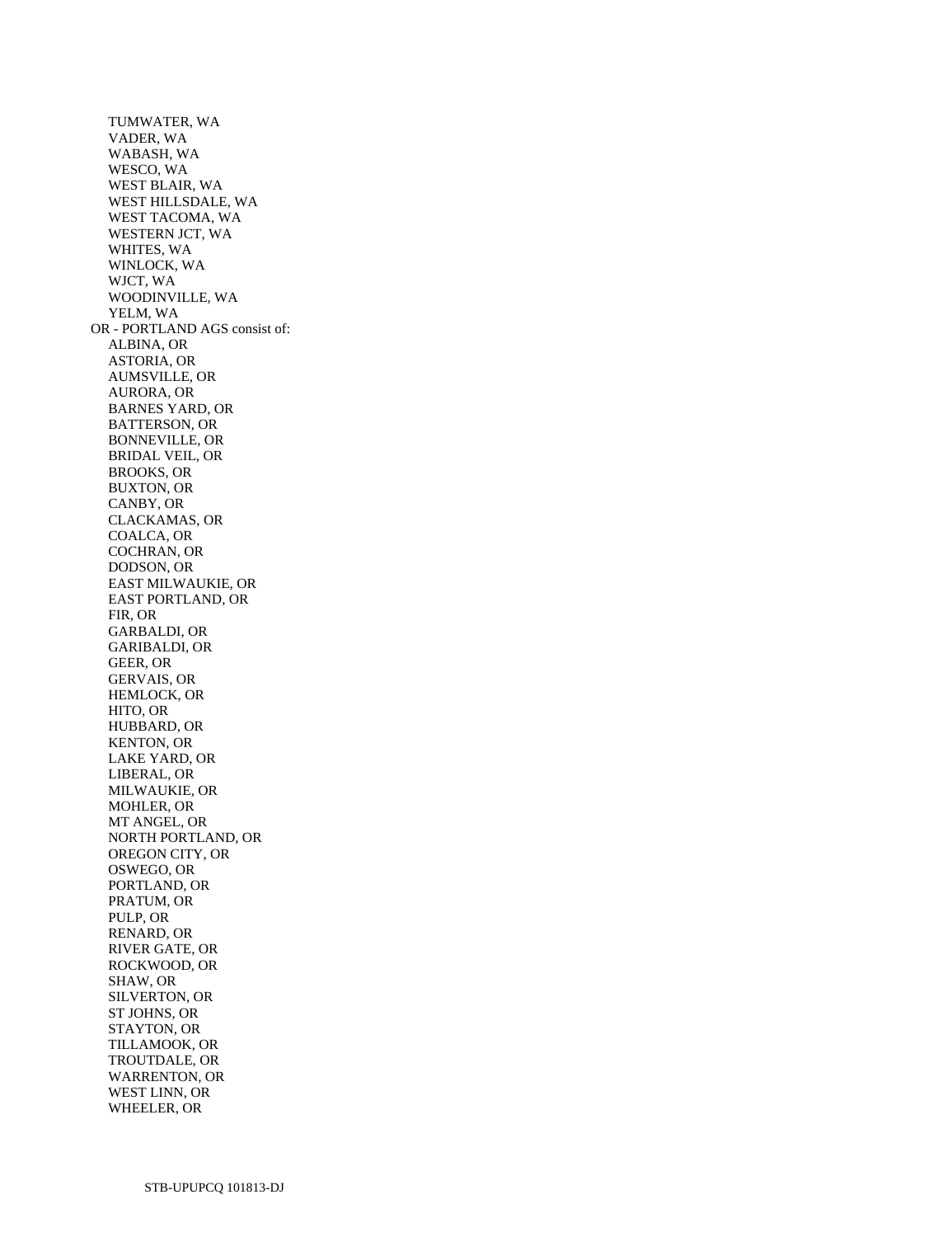WOODBURN, OR AMPERE, WA BARBERTON, WA BATTLE GROUND, WA BRUSH PRAIRIE, WA CAMAS, WA CASTLE ROCK, WA CATHLAMET, WA CHELATCHIE, WA COLUMBIA JCT, WA HEISON, WA HOMAN, WA KALAMA, WA KELSO, WA LONGVIEW, WA OSTRANDER, WA RIDGEFIELD, WA ROCKY POINT, WA RYE JCT, WA VANCOUVER, WA VANCOUVER JCT, WA WASHOUGAL, WA WOODLAND, WA YACOLT, WA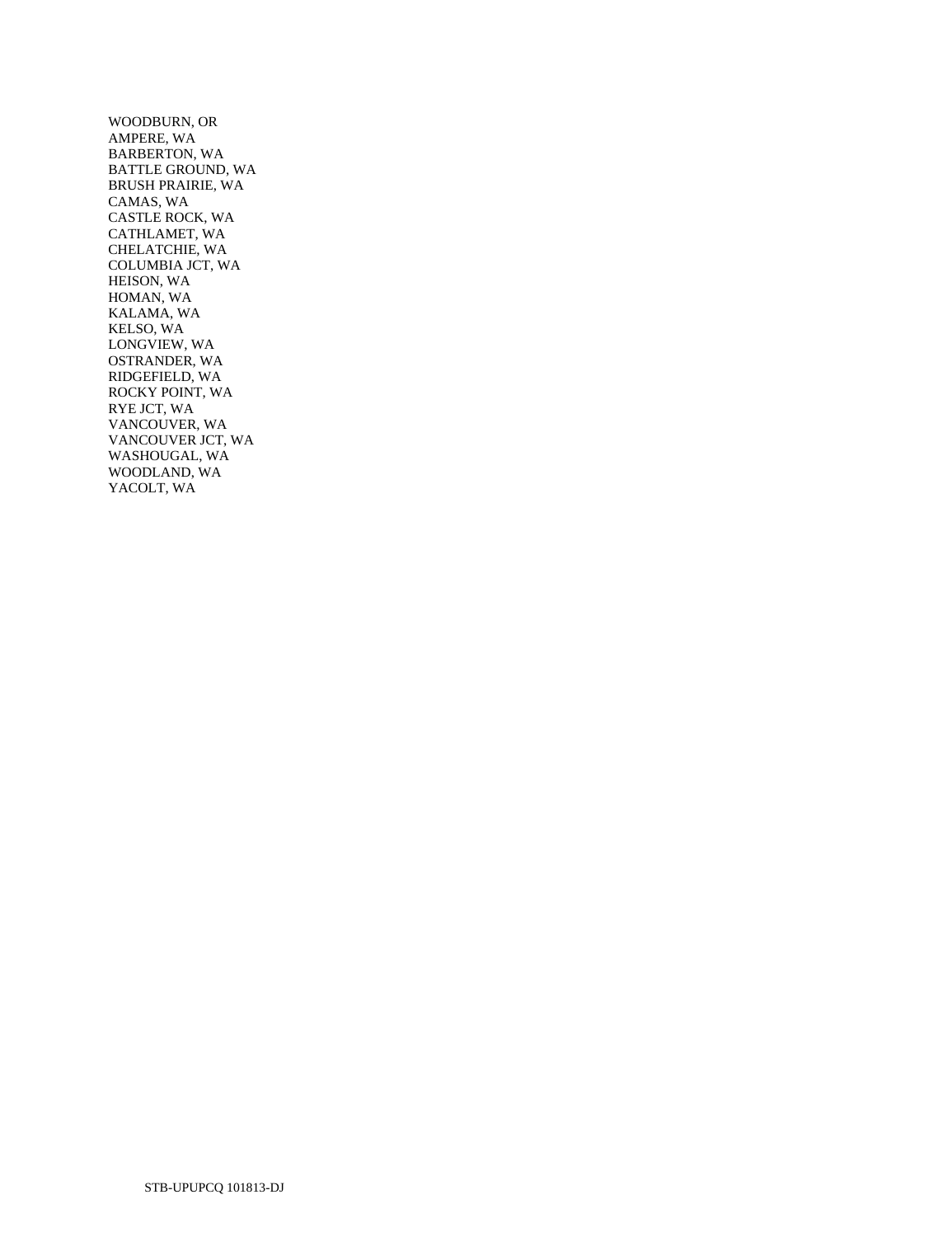

STB-UPUPCQ 102124-X

# **UNION PACIFIC RAILROAD COMPANY**

# **AMENDED CONTRACT SUMMARY**

**Issued:**  April 14, 2022

**Effective:** September 1, 2021

**Issued by:**  Rosa M. La Puente-Flowers Lead Price Applications 1400 Douglas Street Mail Stop 1340 OMAHA, NEBRASKA 68179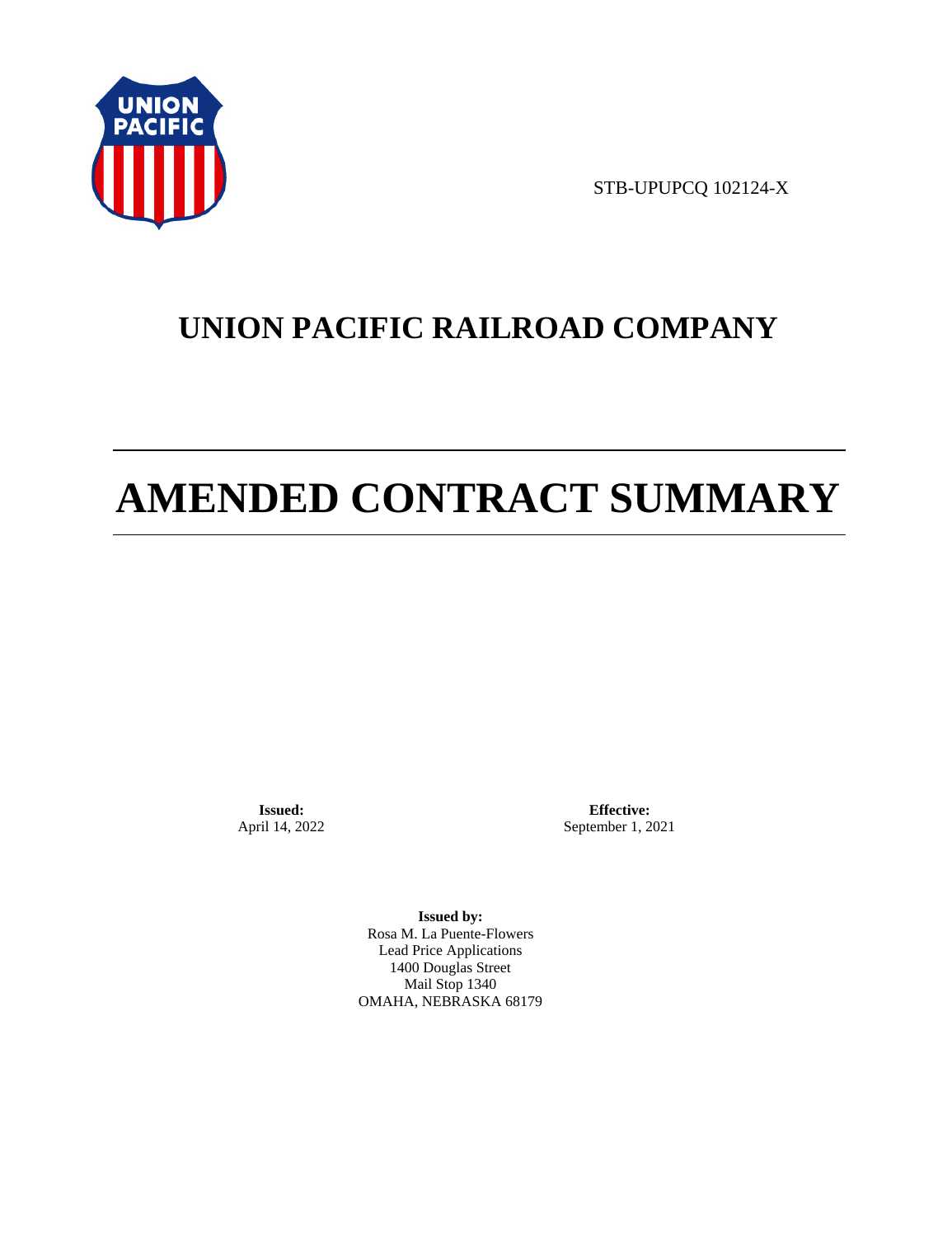#### **PARTICIPATING CARRIERS:**

 UNION PACIFIC RAILROAD COMPANY 1400 Douglas St. Omaha, NE 68179

#### **COMMODITY:**

 Soybeans,Dried, Organically Grown Free Of Fertilizer & Or Pesticide Applications Barley Corn Exc.Popcorn See 01152 Wheat Exc.Buckwheat See 01139 Corn,Organically Grown Free Of Fertilizer & Or Pesticide Applications **ADDITION**  Wheat,Organically Grown Free Of Fertilizer & Or Pesticide Applications **ADDITION** 

#### **SHIPPER:**

SUNRISE FOODS INTERNATIONAL INC

#### **ORIGIN(S):**

 ASHTON, ID REDWOOD FALLS, MN LITTLE ROCK, AR EASTPORT, ID COZAD, NE GRANITE CITY, IL **ADDITION**  HERCULANEUM, MO NORTH LITTLE ROCK, AR **ADDITION** 

#### **DESTINATION(S):**

 WINONA, MN CENTRAL POINT, OR PETALUMA, CA WILLIAMS, CA HATCH, CA EAST ST LOUIS, IL EAST MODESTO, CA CHICAGO, IL MODESTO, CA COLLINSTON, UT WORDEN, OR **ADDITION**  CHINESE CAMP, CA STOCKTON, CA WARNERVILLE, CA **ADDITION**  TRAVER, CA COMMERCE CITY, CO **ADDITION**  OGDEN, UT **ADDITION**  CA - FRESNO AGS (See Exhibit Definition) CA - SACRAMENTO AGS (See Exhibit Definition)

#### **PORT(S):**

Not Applicable

#### **DURATION:**

 Effective Date: September 1, 2018 Amendment Effective Date: September 1, 2021 **ADDITION**  Expiration Date: August 31, 2022 **EXTENSION** 

#### **RAIL CAR DATA:**

No cars dedicated to service under this Contract. Cars are provided on a common carrier basis only.

#### **RATES & CHARGES:**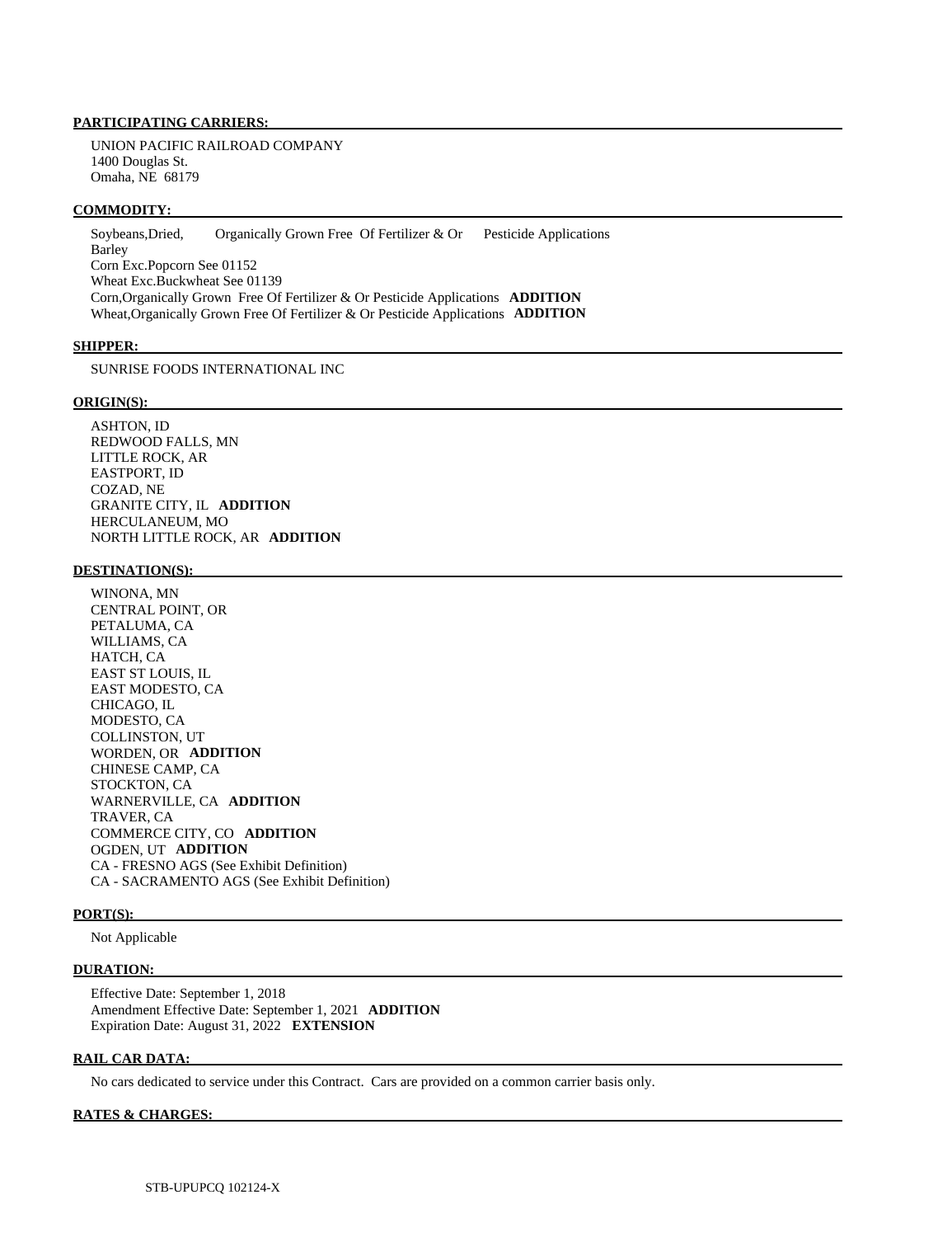Not applicable

# **VOLUME:**

Single Car Shipments

# **SPECIAL FEATURES:**

Special Switching Provision

# **SPECIAL NOTICE:**

Not applicable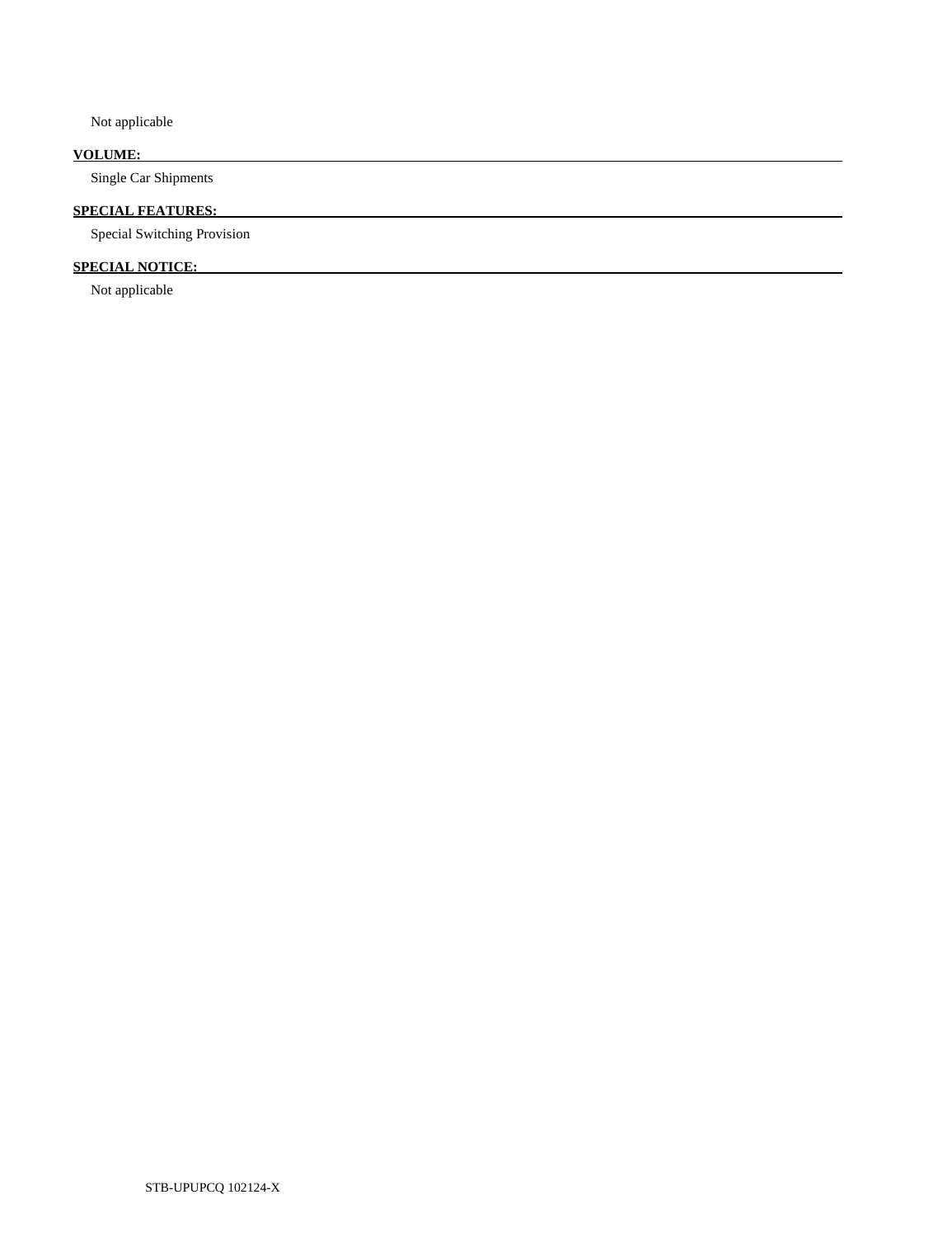CA - FRESNO AGS consist of: AGNEW, CA **ADDITION**  ALPAUGH, CA **ADDITION**  AROMAS, CA **ADDITION**  ATASCADERO, CA **ADDITION**  BAHIA, CA **ADDITION**  BEALVILLE, CA **ADDITION**  BENA, CA **ADDITION**  BERENDA, CA **ADDITION**  BERRYESSA, CA **ADDITION**  BETTERAVIA JUNCTION, CA **ADDITION**  BIOLA JUNCTION, CA **ADDITION**  BOLSA, CA **ADDITION**  BORDEN, CA **ADDITION**  BRADLEY, CA **ADDITION**  BROMELA, CA **ADDITION**  CABERNET, CA **ADDITION**  CABLE, CA **ADDITION**  CALIENTE, CA **ADDITION**  CALLENDER, CA **ADDITION**  CALWA, CA **ADDITION**  CAMERON, CA **ADDITION**  CAMPBELL, CA **ADDITION**  CAMPHORA, CA **ADDITION**  CANTIL, CA **ADDITION**  CARNADERO, CA **ADDITION**  CASTRO, CA **ADDITION**  CASTROVILLE, CA **ADDITION**  CAWELO, CA **ADDITION**  CHAFFEE, CA **ADDITION**  CHORRO, CA **ADDITION**  CHOWCHILLA, CA **ADDITION**  CLIFF, CA **ADDITION**  COOPER, CA **ADDITION**  CORCORAN, CA **ADDITION**  CORPORAL, CA **ADDITION**  COYOTE, CA **ADDITION**  CREAL, CA **ADDITION**  CREEGAN, CA **ADDITION**  CUESTA, CA **ADDITION**  DELANO, CA **ADDITION**  DEVON, CA **ADDITION**  DOUGHERTY, CA **ADDITION**  EARLIMART, CA **ADDITION**  EAST SAN LUIS OBIS, CA **ADDITION**  EDISON, CA **ADDITION**  FAMOSO, CA **ADDITION**  FELTON, CA **ADDITION**  FLETA, CA **ADDITION**  FOWLER, CA **ADDITION**  FRESNO, CA **ADDITION**  GIANT, CA **ADDITION**  GILROY, CA **ADDITION**  GOBLE, CA **ADDITION**  GONZALES, CA **ADDITION**  SPLC CA, GOSHEN (SPLC as described in OPSL 6000 series.) **ADDITION**  GOSHEN JCT, CA **ADDITION**  GUADALUPE, CA **ADDITION**  HIGBY, CA **ADDITION**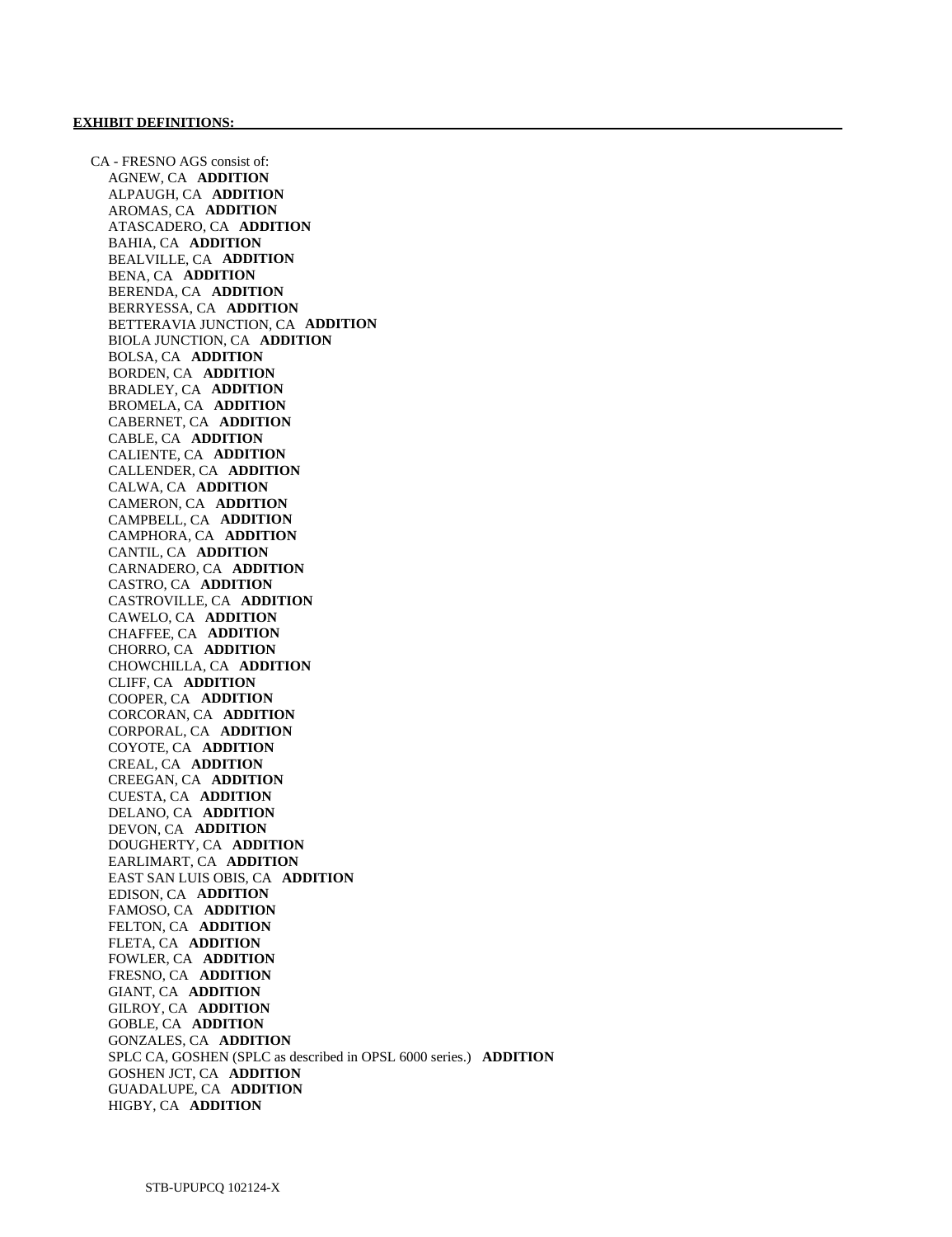HOLLISTER, CA **ADDITION**  IRRIGOSA, CA **ADDITION**  JASTRO, CA **ADDITION**  KERN JCT, CA **ADDITION**  KING CITY, CA **ADDITION**  KINGSBURG, CA **ADDITION**  KRUG, CA **ADDITION**  LERDO, CA **ADDITION**  LICK, CA **ADDITION**  LINGARD, CA **ADDITION**  LOGAN, CA **ADDITION**  LUTHER, CA **ADDITION**  MADERA, CA **ADDITION**  MALAGA, CA **ADDITION**  MARCEL, CA **ADDITION**  MCFARLAND, CA **ADDITION**  MCKAY, CA **ADDITION**  MOJAVE, CA **ADDITION**  MOLUS, CA **ADDITION**  MONOLITH, CA **ADDITION**  MONTA VISTA, CA **ADDITION**  MORGAN HILL, CA **ADDITION**  MOSS LANDING, CA **ADDITION**  MOUNTAIN VIEW, CA **ADDITION**  NAPA, CA **ADDITION**  NEIL, CA **ADDITION**  NORTH SAN JOSE, CA **ADDITION**  NOTARB, CA **ADDITION**  OAK GROVE, CA **ADDITION**  OAK KNOLL, CA **ADDITION**  OAKVILLE, CA **ADDITION**  OCEANO, CA **ADDITION**  OLYMPIA, CA **ADDITION**  PASO ROBLES, CA **ADDITION**  PENTLAND, CA **ADDITION**  PERMANENTE, CA **ADDITION**  PERRY, CA **ADDITION**  PISMO, CA **ADDITION**  PIXLEY, CA **ADDITION**  ROSAMOND, CA **ADDITION**  ROWEN, CA **ADDITION**  RUCKER, CA **ADDITION**  RUTHERFORD, CA **ADDITION**  SACO, CA **ADDITION**  SALINAS, CA **ADDITION**  SALTDALE, CA **ADDITION**  SAN ARDO, CA **ADDITION**  SAN JOSE, CA **ADDITION**  SAN LUCAS, CA **ADDITION**  SAN LUIS OBISPO, CA **ADDITION**  SAN MARTIN, CA **ADDITION**  SAN MIGUEL, CA **ADDITION**  SAN PABLO, CA **ADDITION**  SANBORN, CA **ADDITION**  SANTA CLARA, CA **ADDITION**  SANTA MARGARITA, CA **ADDITION**  SARGENT, CA **ADDITION**  SEARLES, CA **ADDITION**  SEBASTIANA, CA **ADDITION**  SELMA, CA **ADDITION**  SERRANO, CA **ADDITION**  SLATER, CA **ADDITION**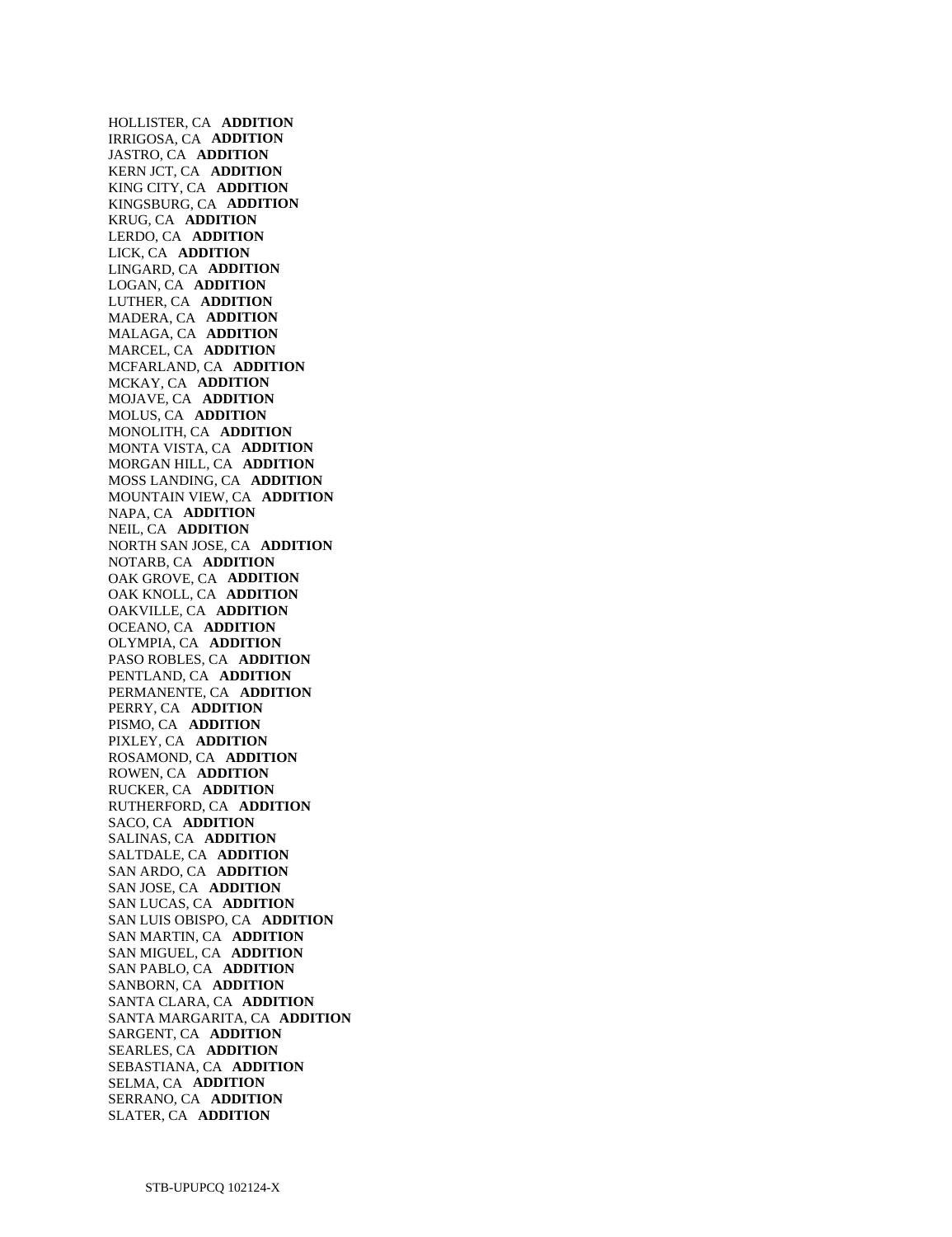SOLEDAD, CA **ADDITION**  SPANGLER, CA **ADDITION**  SPENCE, CA **ADDITION**  SPRECKELS JCT, CA **ADDITION**  ST HELENA, CA **ADDITION**  SUMMIT SWITCH, CA **ADDITION**  SUN MAID, CA **ADDITION**  SUNNYVALE, CA **ADDITION**  TAFT, CA **ADDITION**  TAGUS, CA **ADDITION**  TEHACHAPI, CA **ADDITION**  TEMPLETON, CA **ADDITION**  THOMANN, CA **ADDITION**  TIPTON, CA **ADDITION**  TOLENAS, CA **ADDITION**  TRAVER, CA TRONA, CA **ADDITION**  TULARE, CA **ADDITION**  UNION, CA **ADDITION**  VASONA, CA **ADDITION**  VINLAND, CA **ADDITION**  W SANTA BARBARA, CA **ADDITION**  WALDORF, CA **ADDITION**  WALONG, CA **ADDITION**  WAYNE, CA **ADDITION**  WESTEND, CA **ADDITION**  WOODFORD, CA **ADDITION**  WOODLAKE, CA **ADDITION**  WUNPOST, CA **ADDITION**  YOUNTVILLE, CA **ADDITION**  CA - SACRAMENTO AGS consist of: ALAMEDA, CA **ADDITION**  ALBA, CA **ADDITION**  ALBRAE, CA **ADDITION**  ALICIA, CA **ADDITION**  ALTAMONT, CA **ADDITION**  ALVARADO, CA **ADDITION**  ALVISO, CA **ADDITION**  ANTELOPE, CA **ADDITION**  ANTIOCH, CA **ADDITION**  APPLEGATE, CA **ADDITION**  ATHERTON, CA **ADDITION**  ATLANTA, CA **ADDITION**  ATWATER, CA **ADDITION**  AUBURN, CA **ADDITION**  AVON, CA **ADDITION**  BAUMBERG, CA **ADDITION**  BAYSHORE, CA **ADDITION**  BEAR CREEK, CA **ADDITION**  BELLE HAVEN, CA **ADDITION**  BELMONT, CA **ADDITION**  BENALI, CA **ADDITION**  BENICIA, CA **ADDITION**  BERKELEY, CA **ADDITION**  BIXLER, CA **ADDITION**  BLACKLANDS, CA **ADDITION**  BLUE CANON, CA **ADDITION**  BOMBAY, CA **ADDITION**  BOWMAN, CA **ADDITION**  BOYD, CA **ADDITION**  BRENTWOOD, CA **ADDITION**  BRISBANE, CA **ADDITION**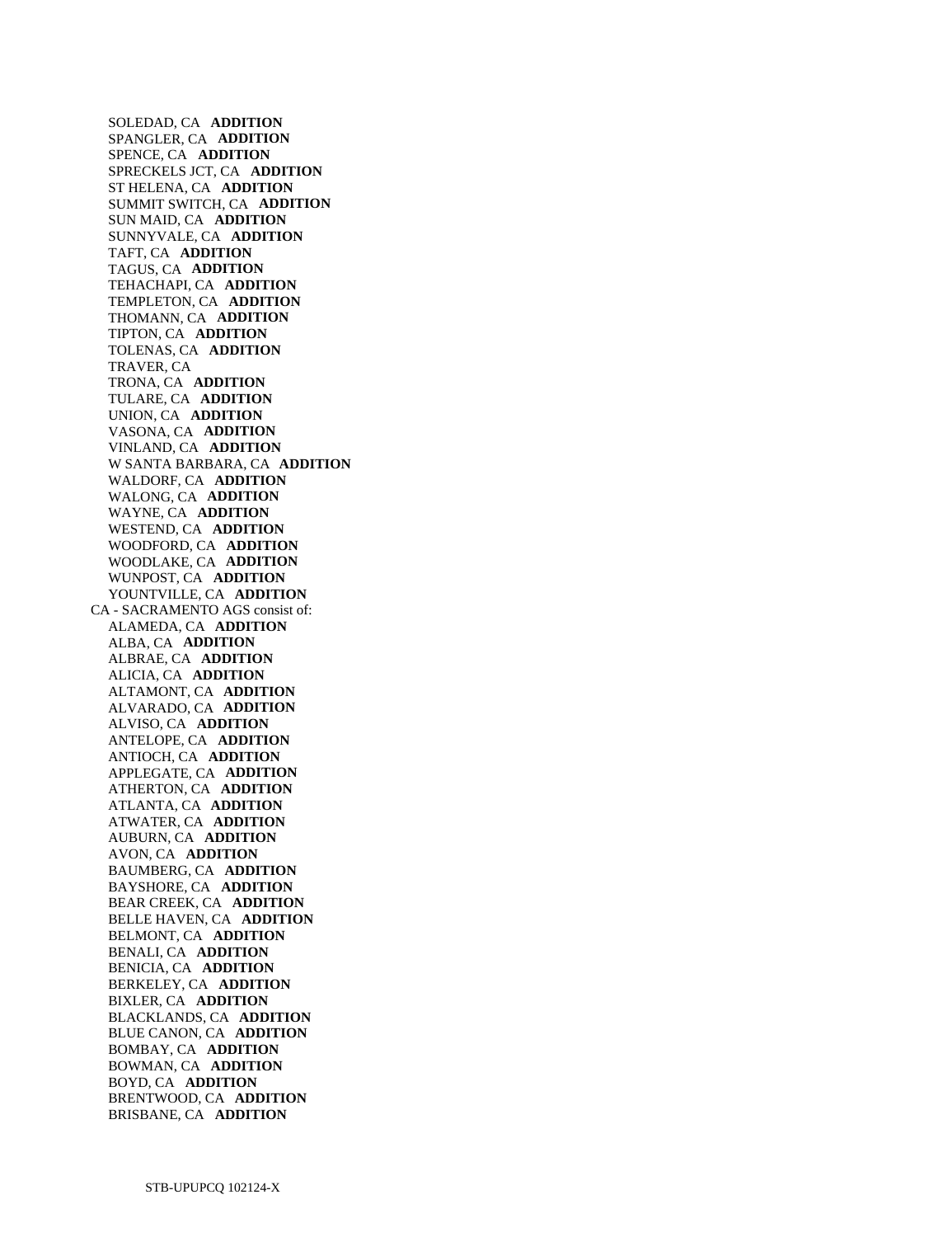BROCK, CA **ADDITION**  BRONCO, CA **ADDITION**  BURLINGAME, CA **ADDITION**  BYRON, CA **ADDITION**  CALLA, CA **ADDITION**  CANNON, CA **ADDITION**  CAPE HORN, CA **ADDITION**  CARBONDALE, CA **ADDITION**  CARPENTER, CA **ADDITION**  CASTLE, CA **ADDITION**  CENTRALIA, CA **ADDITION**  CERES, CA **ADDITION**  CHEMURGIC, CA **ADDITION**  CHEROKEE, CA **ADDITION**  CISCO, CA **ADDITION**  CITRUS, CA **ADDITION**  CLAY, CA **ADDITION**  CLIPPER GAP, CA **ADDITION**  COCHRAN, CA **ADDITION**  COLFAX, CA **ADDITION**  CONCORD, CA **ADDITION**  CORDOVA, CA **ADDITION**  CROCKETT, CA **ADDITION**  DANTONI JUNCTION, CA **ADDITION**  DECOTO, CA **ADDITION**  DEL PASO, CA **ADDITION**  DELHI, CA **ADDITION**  DETOUR, CA **ADDITION**  DIXON, CA **ADDITION**  DRAWBRIDGE, CA **ADDITION**  DU PONT, CA **ADDITION**  EAST ANTIOCH, CA **ADDITION**  EAST APPLEGATE, CA **ADDITION**  EAST OAKLAND, CA **ADDITION**  EAST SIDE, CA **ADDITION**  EAST STOCKTON, CA **ADDITION**  EL PINAL, CA **ADDITION**  ELK GROVE, CA **ADDITION**  ELMHURST, CA **ADDITION**  ELMIRA, CA **ADDITION**  ELVAS, CA **ADDITION**  EMERYVILLE, CA **ADDITION**  EMIGRANT GAP, CA **ADDITION**  ERLE, CA **ADDITION**  ESCALON, CA **ADDITION**  ESTUDILLO, CA **ADDITION**  EWING, CA **ADDITION**  FERGUS, CA **ADDITION**  FLORIN, CA **ADDITION**  FLORIN RD, CA **ADDITION**  FLORIN ROAD, CA **ADDITION**  FOOTHILL, CA **ADDITION**  FRANKLIN, CA **ADDITION**  FREMONT, CA **ADDITION**  FRENCH CAMP, CA **ADDITION**  FRUITRIDGE, CA **ADDITION**  FRUITVALE, CA **ADDITION**  GALT, CA **ADDITION**  GILLIS, CA **ADDITION**  GLOBE, CA **ADDITION**  GOLD RUN, CA **ADDITION**  GUILD, CA **ADDITION**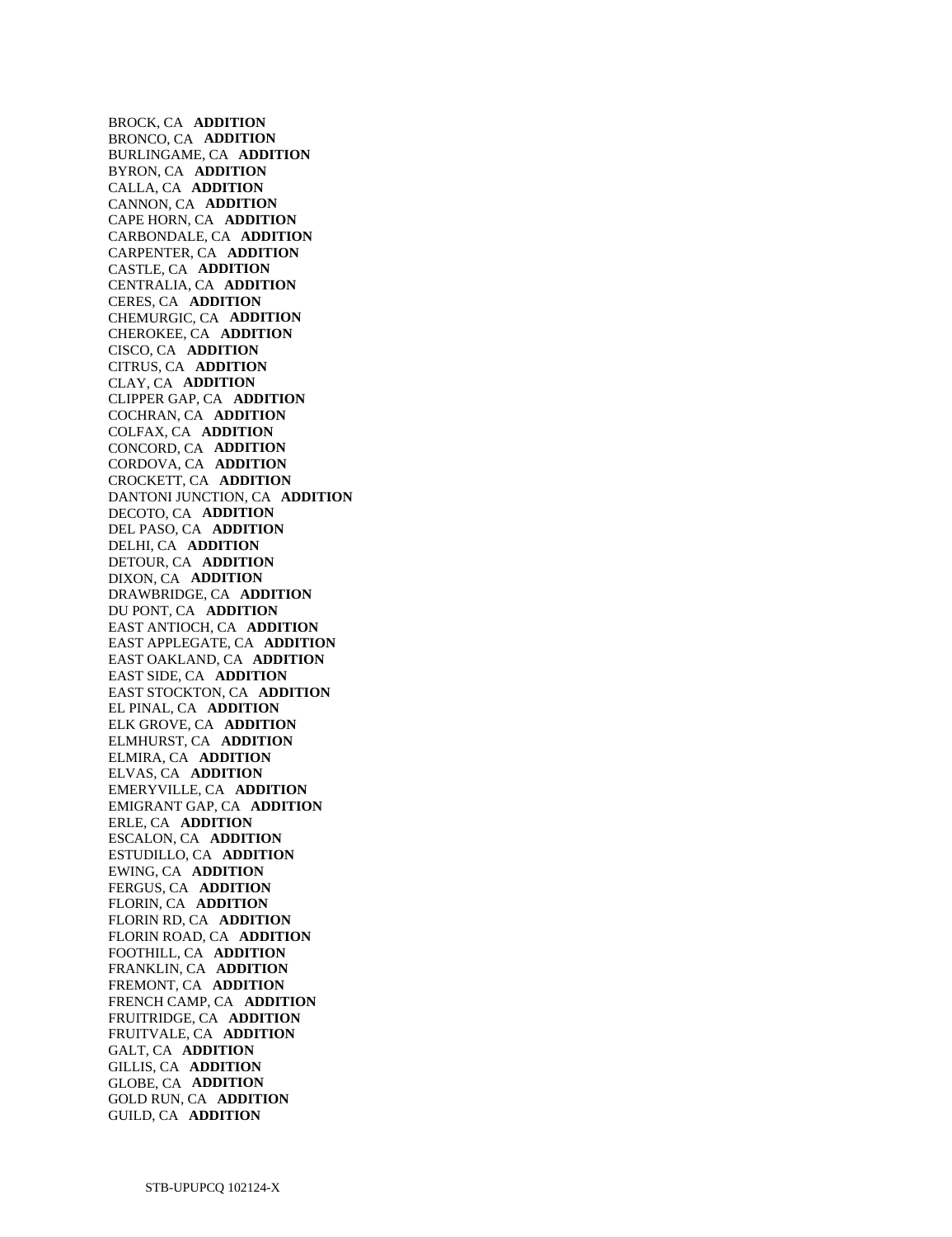HATCH, CA HAYWARD, CA **ADDITION**  HEARST, CA **ADDITION**  HENDERSON, CA **ADDITION**  HERCULES, CA **ADDITION**  HERSHEY, CA **ADDITION**  HOLT, CA **ADDITION**  INDIAN HILL, CA **ADDITION**  IONE, CA **ADDITION**  IRVINGTON, CA **ADDITION**  JANNEY, CA **ADDITION**  JOHNSTON, CA **ADDITION**  KEARNEY, CA **ADDITION**  KENWOOD, CA **ADDITION**  KETTLEMAN, CA **ADDITION**  KEYES, CA **ADDITION**  KINGDON, CA **ADDITION**  KNIGHTSEN, CA **ADDITION**  KOHLER, CA **ADDITION**  LAGUNA, CA **ADDITION**  LAGUNA CREEK, CA **ADDITION**  LANE, CA **ADDITION**  LATHROP, CA **ADDITION**  LINCOLN, CA **ADDITION**  LINDEN, CA **ADDITION**  LIVERMORE, CA **ADDITION**  LIVINGSTON, CA **ADDITION**  LODI, CA **ADDITION**  LODI JCT, CA **ADDITION**  LOOMIS, CA **ADDITION**  LOS MEDANOS, CA **ADDITION**  MAGRA, CA **ADDITION**  MANTECA, CA **ADDITION**  MANTECA JCT, CA **ADDITION**  MARTELL, CA **ADDITION**  MARTINEZ, CA **ADDITION**  MAYHEW, CA **ADDITION**  MCAVOY, CA **ADDITION**  MELROSE, CA **ADDITION**  MENLO PARK, CA **ADDITION**  MERCED, CA **ADDITION**  MIDAS, CA **ADDITION**  MIDDLE RIVER, CA **ADDITION**  MIDWAY, CA **ADDITION**  MIKON, CA **ADDITION**  MILLBRAE, CA **ADDITION**  MILLS, CA **ADDITION**  MILPITAS, CA **ADDITION**  MOCOCO, CA **ADDITION**  MONSANTO, CA **ADDITION**  MOORE, CA **ADDITION**  MOUNKES, CA **ADDITION**  MT EDEN, CA **ADDITION**  MULFORD, CA **ADDITION**  NEED, CA **ADDITION**  NEW ENGLAND MILL, CA **ADDITION**  NEWARK, CA **ADDITION**  NEWCASTLE, CA **ADDITION**  NEWLOVE, CA **ADDITION**  NICHOLS, CA **ADDITION**  NILES, CA **ADDITION**  NIMBUS, CA **ADDITION**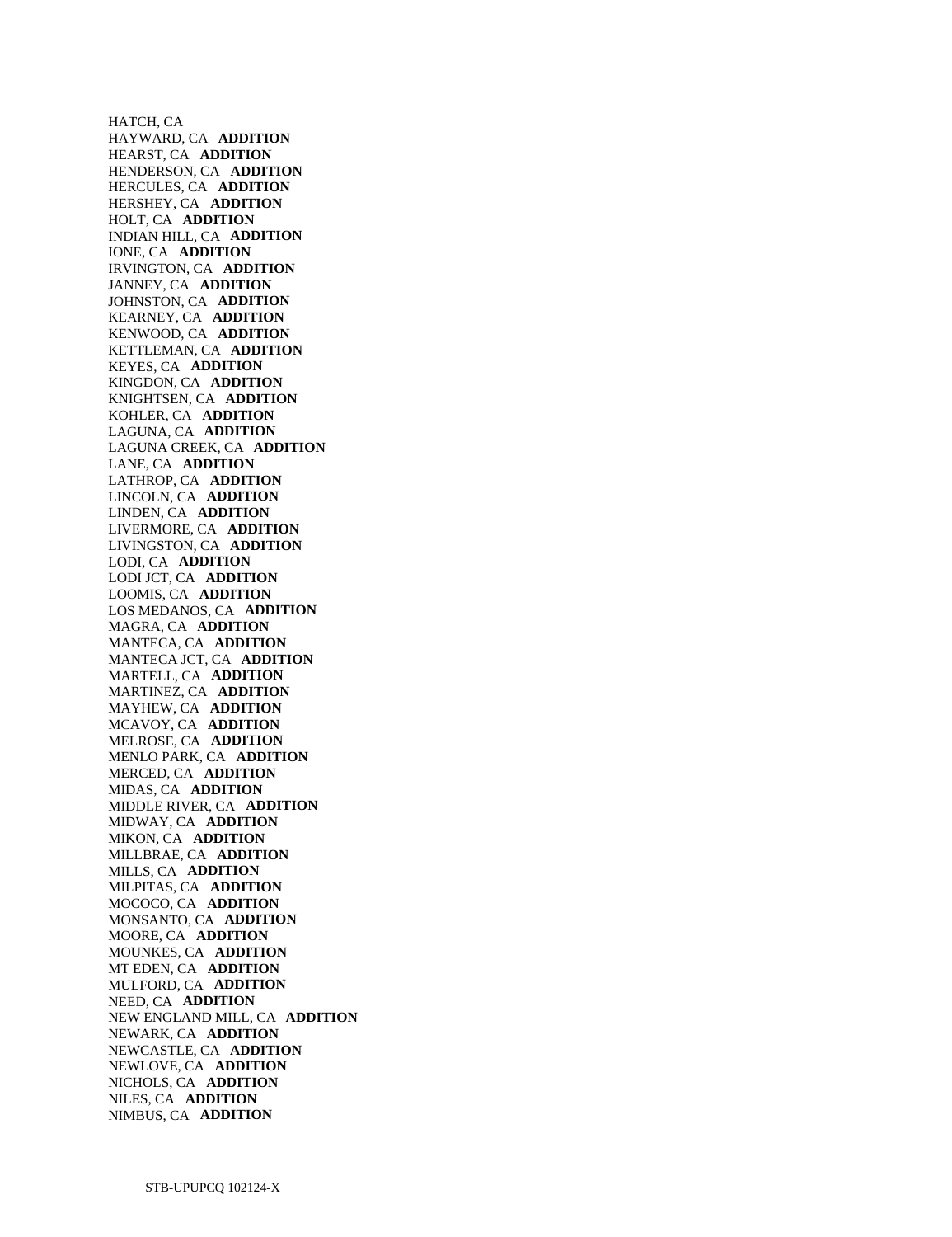NORTON, CA **ADDITION**  NUMMI, CA **ADDITION**  OAKLAND, CA **ADDITION**  OAKLAND INT GATEWAY, CA **ADDITION**  OAKLAND PIER 58, CA **ADDITION**  OAKLAND PIER 62, CA **ADDITION**  OAKLEY, CA **ADDITION**  OLEUM, CA **ADDITION**  ORTEGA, CA **ADDITION**  ORWOOD, CA **ADDITION**  OSTROM, CA **ADDITION**  OZOL, CA **ADDITION**  PABRICO, CA **ADDITION**  PALO ALTO, CA **ADDITION**  PEARSON, CA **ADDITION**  PERKINS, CA **ADDITION**  PINOLE, CA **ADDITION**  PITTSBURG, CA **ADDITION**  PLANEHAVEN, CA **ADDITION**  PLEASANT GROVE, CA **ADDITION**  PLEASANTON, CA **ADDITION**  POLK, CA **ADDITION**  PORT CHICAGO, CA **ADDITION**  PORT STOCKTON, CA **ADDITION**  RADUM, CA **ADDITION**  RANCHO SECO, CA **ADDITION**  RAVENSWOOD, CA **ADDITION**  REDWOOD CITY, CA **ADDITION**  REDWOOD HARBOR, CA **ADDITION**  REDWOOD JUNCTION, CA **ADDITION**  RIPON, CA **ADDITION**  RIVERVIEW, CA **ADDITION**  ROBERT, CA **ADDITION**  ROCKLIN, CA **ADDITION**  RODEO, CA **ADDITION**  ROGERS, CA **ADDITION**  ROSEVILLE, CA **ADDITION**  RUSSELL, CA **ADDITION**  SACRAMENTO, CA **ADDITION**  SALIDA, CA **ADDITION**  SAN CARLOS, CA **ADDITION**  SAN FRANCISCO, CA **ADDITION**  SAN LEANDRO, CA **ADDITION**  SAN LORENZO, CA **ADDITION**  SAN MATEO, CA **ADDITION**  SANDO, CA **ADDITION**  SANKEY, CA **ADDITION**  SELBY, CA **ADDITION**  SHARPS LANE, CA **ADDITION**  SHELDON, CA **ADDITION**  SHELL POINT, CA **ADDITION**  SHINN, CA **ADDITION**  SHOPS, CA **ADDITION**  SIMMS, CA **ADDITION**  SNOBOY, CA **ADDITION**  SOUTH SAN FRANCISCO, CA **ADDITION**  STEGE, CA **ADDITION**  STOCKTON, CA SUCRO, CA **ADDITION**  SUNSET WHITNEY RANC, CA **ADDITION**  SWANSTON, CA **ADDITION**  SWINGLE, CA **ADDITION**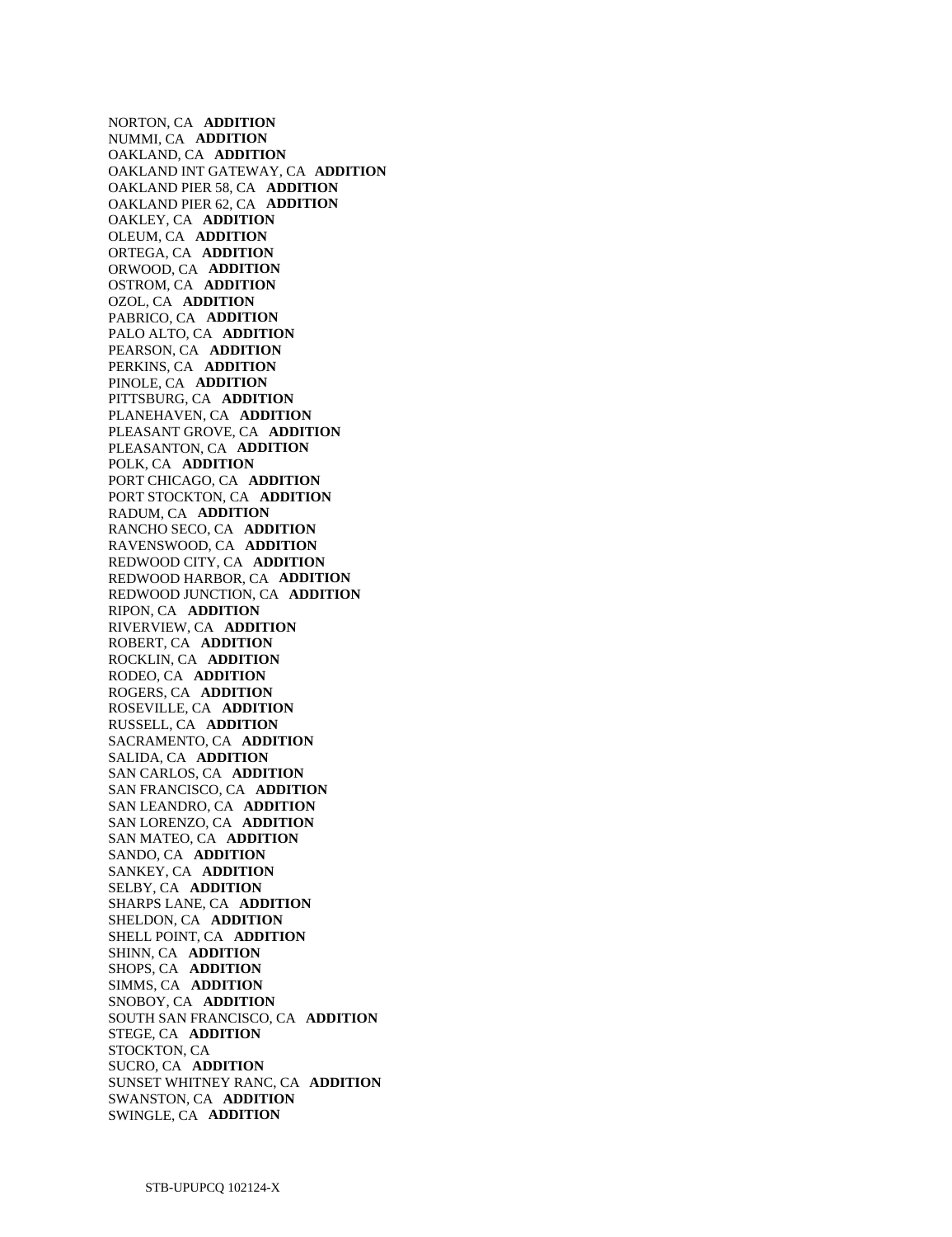TERMINOUS JCT, CA **ADDITION**  THORNTON, CA **ADDITION**  TOMSPUR, CA **ADDITION**  TORMEY, CA **ADDITION**  TOWLE, CA **ADDITION**  TREMONT, CA **ADDITION**  TREVARNO, CA **ADDITION**  TROY, CA **ADDITION**  TURLOCK, CA **ADDITION**  TURNER, CA **ADDITION**  UNION CITY, CA **ADDITION**  URGON, CA **ADDITION**  VALIMET, CA **ADDITION**  VILLINGER, CA **ADDITION**  WALERGA, CA **ADDITION**  WARM SPRINGS, CA **ADDITION**  WESTGATE, CA **ADDITION**  WILTON, CA **ADDITION**  WOODSBRO, CA **ADDITION**  YOLO PORT, CA **ADDITION**  YOUNGSTOWN, CA **ADDITION**  ZEE, CA **ADDITION**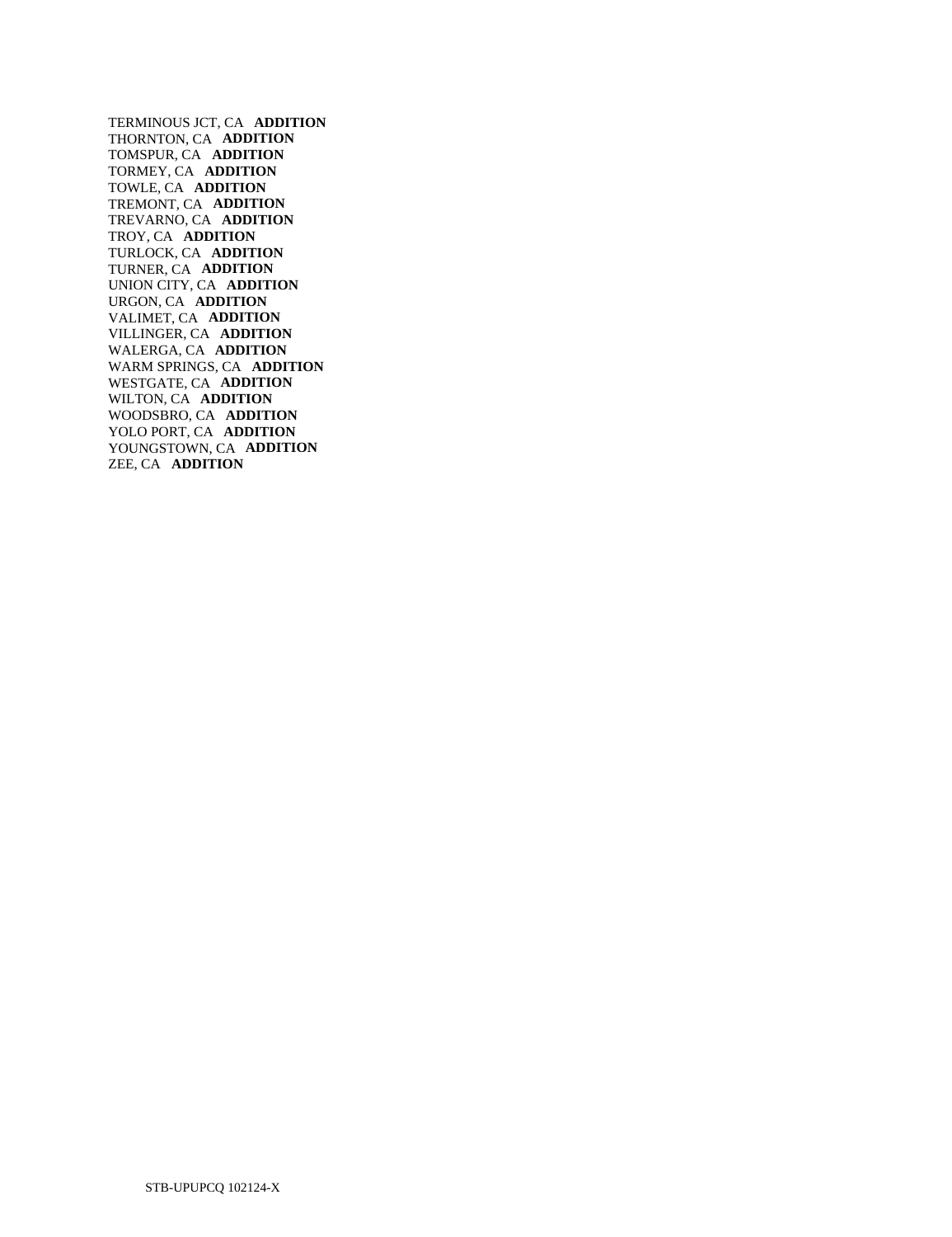

STB-UPUPCQ 102787-R

# **UNION PACIFIC RAILROAD COMPANY**

# **AMENDED CONTRACT SUMMARY**

**Issued:**  April 14, 2022

**Effective:** January 1, 2022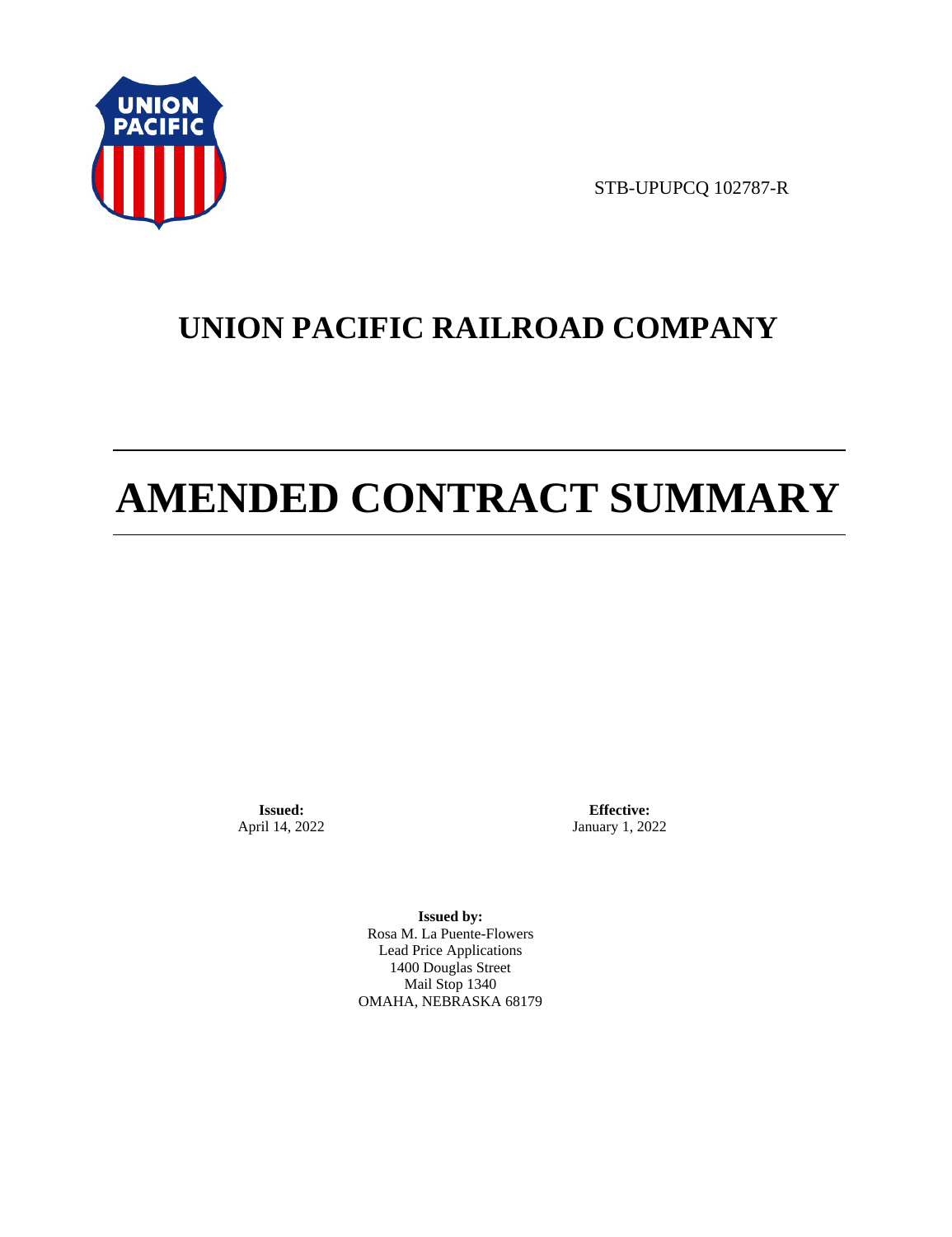UNION PACIFIC RAILROAD COMPANY 1400 Douglas St. Omaha, NE 68179

#### **COMMODITY:**

Wheat, Not Organically Grown Free Of Fertilizer And Or Pesticide Applications **ADDITION** 

#### **SHIPPER:**

# MGM MARKETING

#### **ORIGIN(S):**

 CHICAGO, IL GURNEE, IL ARGO, IL SOMMER, IL IVORY, MO **ADDITION** 

# **DESTINATION(S):**

 STOCKTON, CA **ADDITION**  FALLS CITY, ID WASCO, ID NAMPA, ID RUPERT, ID TWIN FALLS, ID **ADDITION**  TAGUS, CA **ADDITION** 

#### **PORT(S):**

Not Applicable

## **DURATION:**

 Effective Date: April 25, 2020 Amendment Effective Date: January 1, 2022 **ADDITION**  Expiration Date: December 31, 2022 **EXTENSION** 

# **RAIL CAR DATA:**

No cars dedicated to service under this Contract. Cars are provided on a common carrier basis only.

#### **RATES & CHARGES:**

Not applicable

## **VOLUME:**

Single Car Shipments

# **SPECIAL FEATURES:**

Special Switching Provision

# **SPECIAL NOTICE:**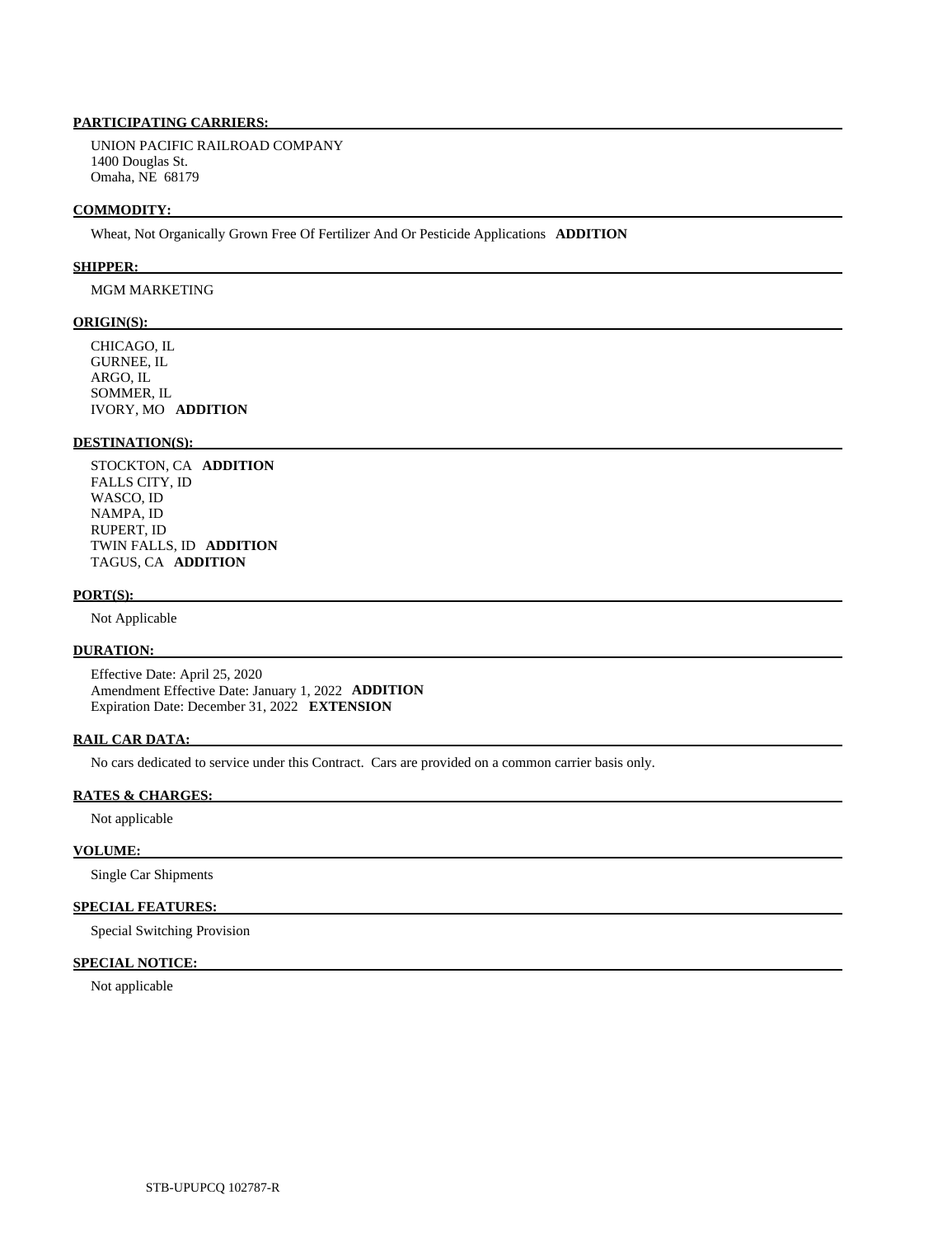

STB-UPUPCQ 102949-P

# **UNION PACIFIC RAILROAD COMPANY**

# **AMENDED CONTRACT SUMMARY**

**Issued:**  April 14, 2022

**Effective:** June 1, 2021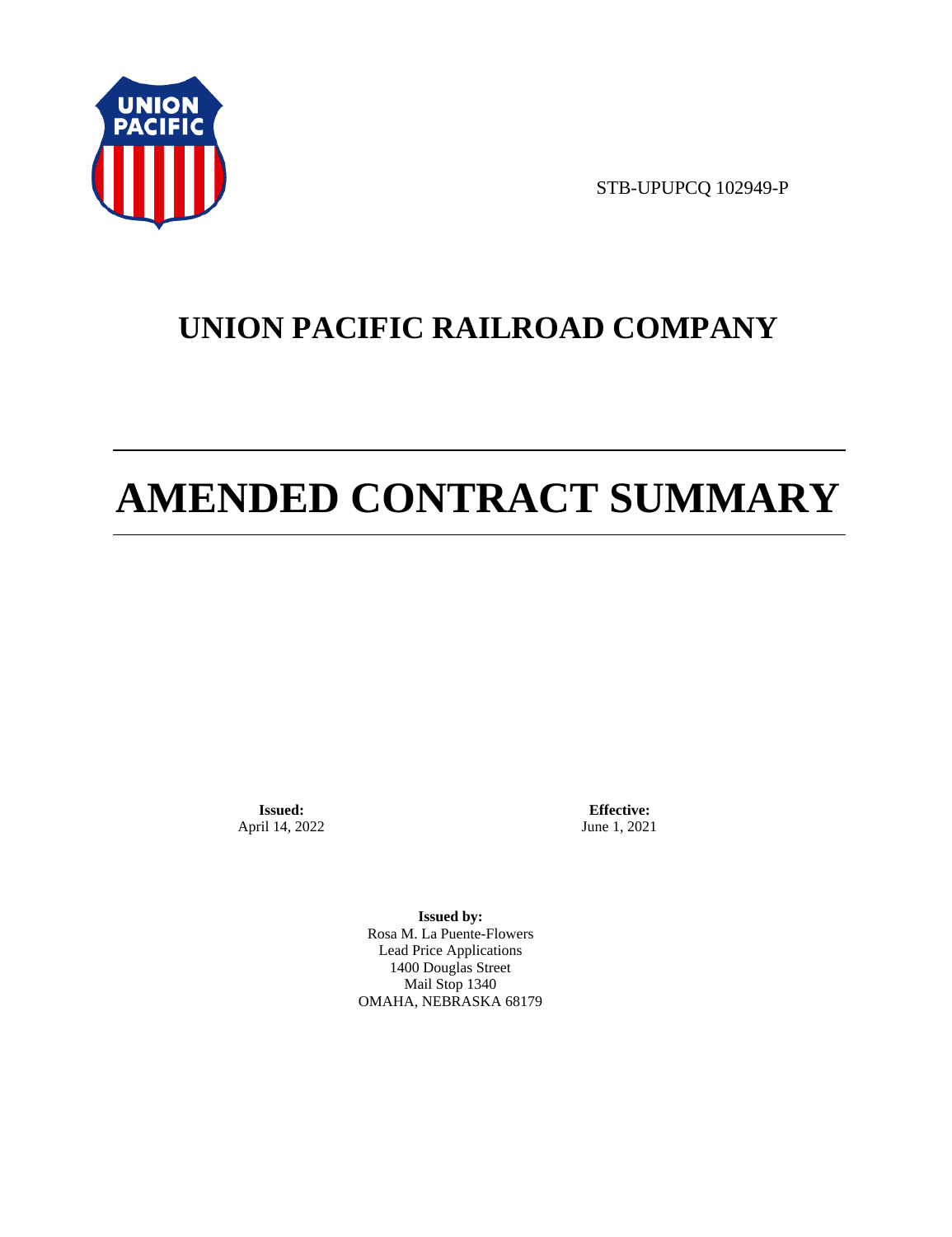UNION PACIFIC RAILROAD COMPANY 1400 Douglas St. Omaha, NE 68179

#### **COMMODITY:**

Wheat Exc.Buckwheat See 01139

#### **SHIPPER:**

#### MILLER MILLING COMPANY LLC

#### **ORIGIN(S):**

 OAKLAND, CA **ADDITION**  BREWSTER, KS **ADDITION**  OAKLEY, KS **ADDITION**  MONUMENT, KS **ADDITION**  CALWA, CA HAVILAND, KS GOODLAND, KS **ADDITION**  BANCROFT, ID **ADDITION**  AMERICAN FALLS, ID **ADDITION**  ROBERTS, ID **ADDITION**  MICHAUD, ID **ADDITION**  IONA, ID **ADDITION**  RIRIE, ID **ADDITION**  TEXHOMA, OK **ADDITION**  PLAINS, KS OPTIMA, OK TEXHOMA, TX **ADDITION**  ASHTON, ID **ADDITION**  MILWAUKEE, WI **ADDITION** 

#### **DESTINATION(S):**

 CITY OF COMMERCE, CA CALWA, CA FRESNO, CA LOS ANGELES, CA OAKLAND, CA COLLINSTON, UT **ADDITION**  TOLLESON, AZ SAGINAW, TX CHICAGO, IL **ADDITION**  SUPERIOR, WI **ADDITION**  DULUTH, MN **ADDITION** 

#### **PORT(S):**

Not Applicable

#### **DURATION:**

 Effective Date: September 1, 2020 Amendment Effective Date: June 1, 2021 **ADDITION**  Expiration Date: May 31, 2022 **EXTENSION** 

## **RAIL CAR DATA:**

No cars dedicated to service under this Contract. Cars are provided on a common carrier basis only.

#### **RATES & CHARGES:**

Subject to increases.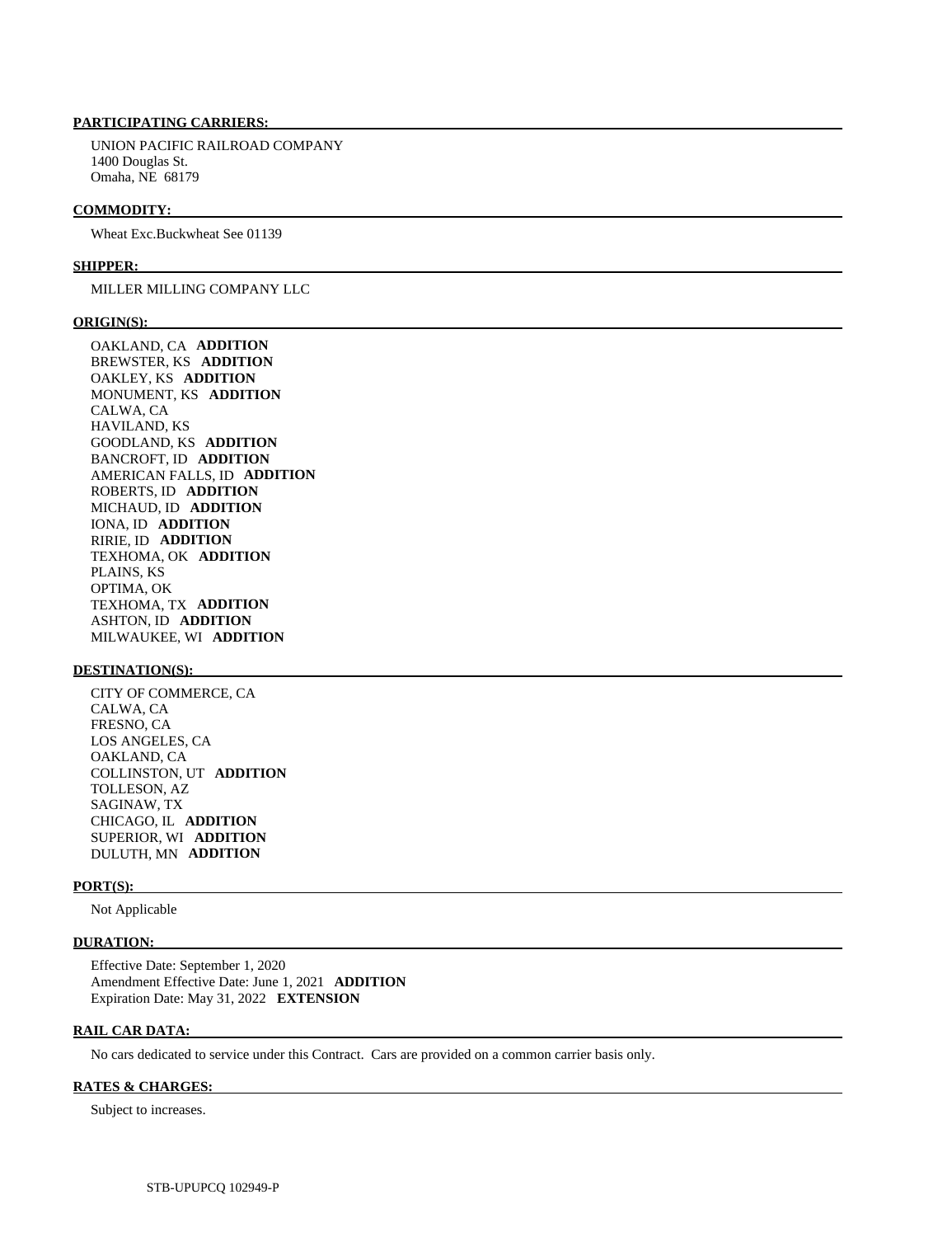# **VOLUME:**

Single Car Shipments

# **SPECIAL FEATURES:**

Special Switching Provision

# **SPECIAL NOTICE:**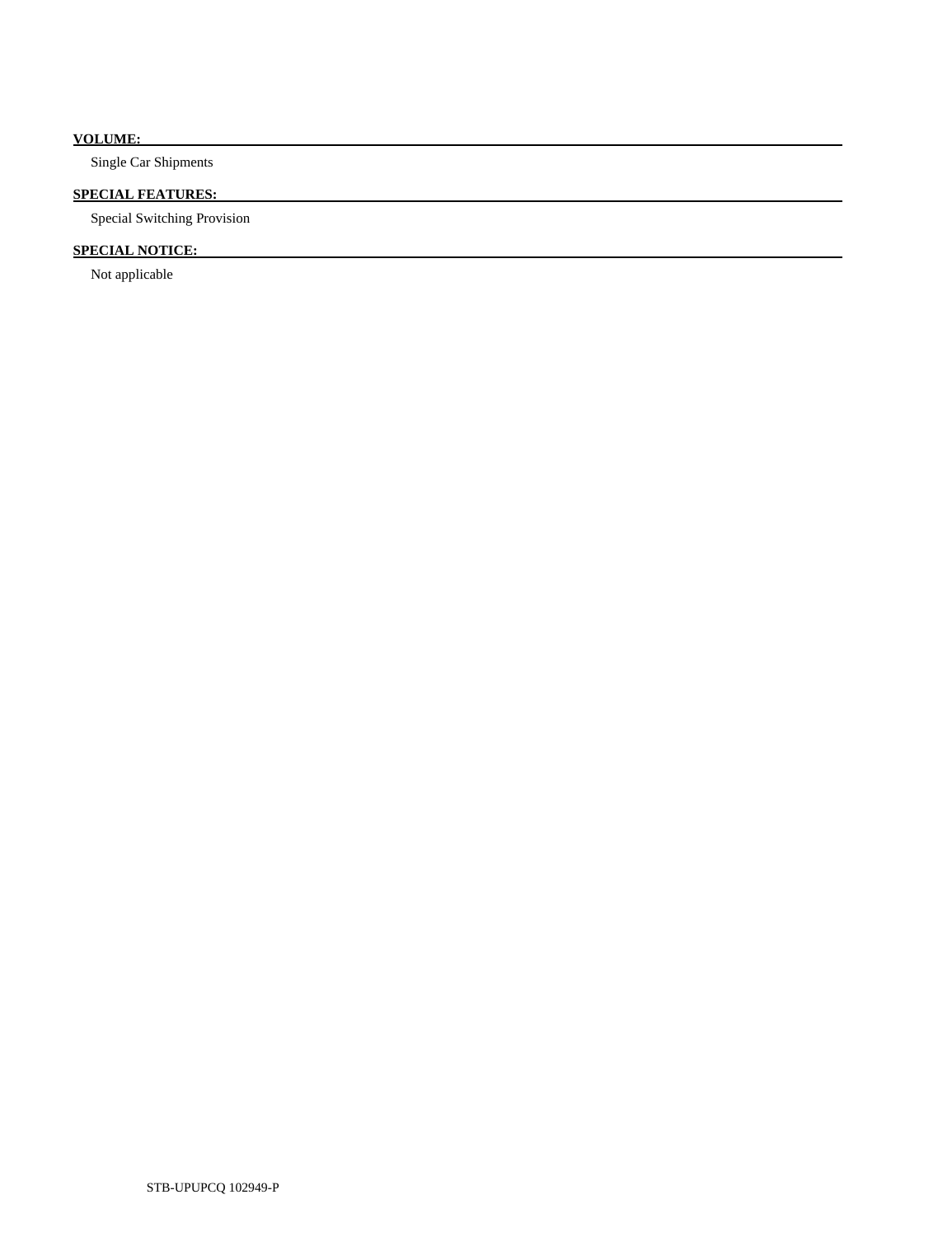

STB-UPUPCQ 103278-E

# **UNION PACIFIC RAILROAD COMPANY**

# **AMENDED CONTRACT SUMMARY**

**Issued:**  April 12, 2022

**Effective:** June 1, 2022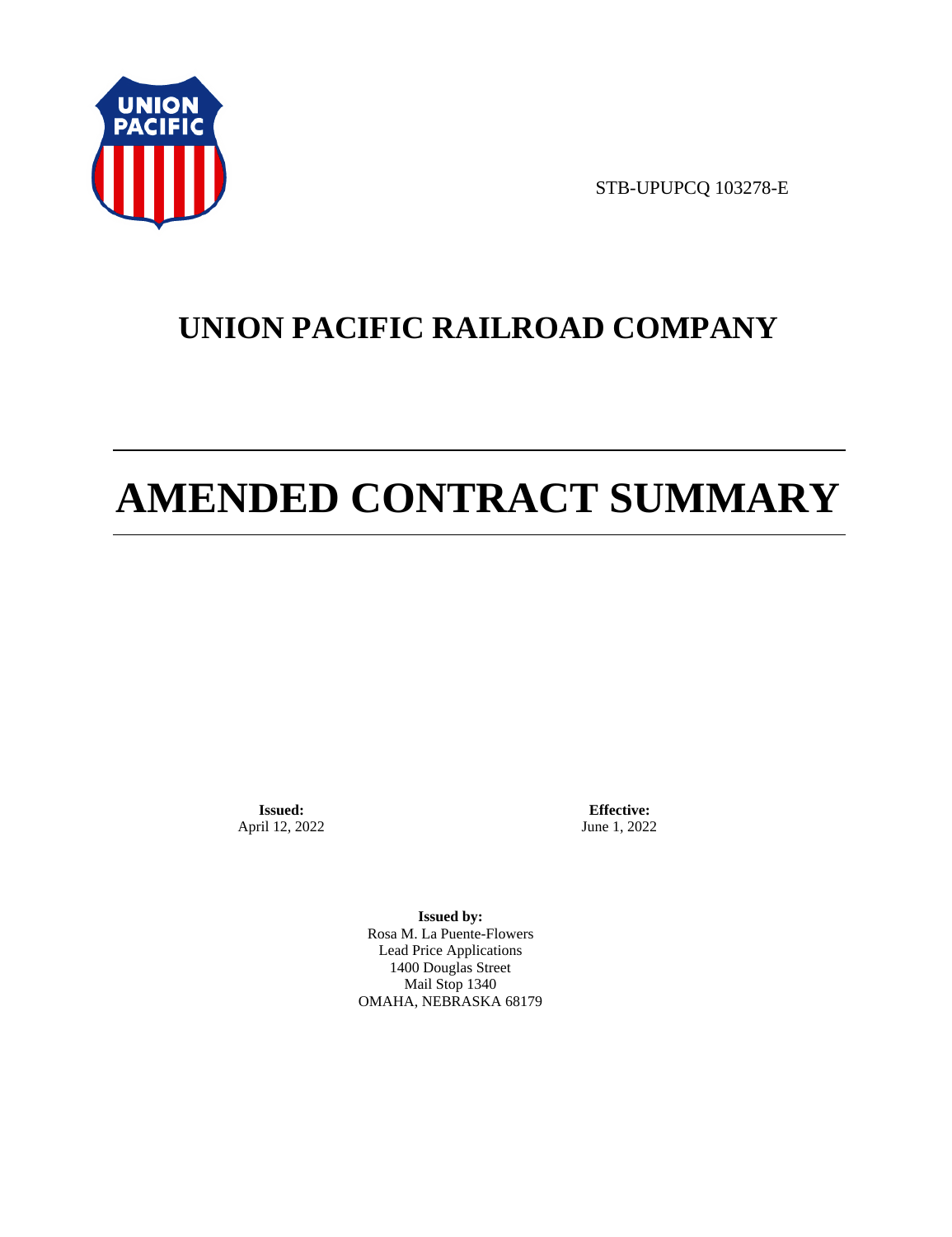UNION PACIFIC RAILROAD COMPANY 1400 Douglas St. Omaha, NE 68179

#### **COMMODITY:**

 Flour Or Other Grain Mill Products,Nec Barley, Pearled

## **SHIPPER:**

NESTLE PURINA PETCARE CO

#### **ORIGIN(S):**

BANCROFT, ID

### **DESTINATION(S):**

 DENVER, CO CHICAGO, IL BARSTOW, CA OKLAHOMA CITY, OK **DELETION** 

#### **PORT(S):**

Not Applicable

## **DURATION:**

 Effective Date: January 1, 2021 Amendment Effective Date: June 1, 2022 **ADDITION**  Expiration Date: May 31, 2023 **EXTENSION** 

#### **RAIL CAR DATA:**

No cars dedicated to service under this Contract. Cars are provided on a common carrier basis only.

# **RATES & CHARGES:**

Subject to increases.

#### **VOLUME:**

Single Car Shipments

# **SPECIAL FEATURES:**

Special Switching Provision

## **SPECIAL NOTICE:**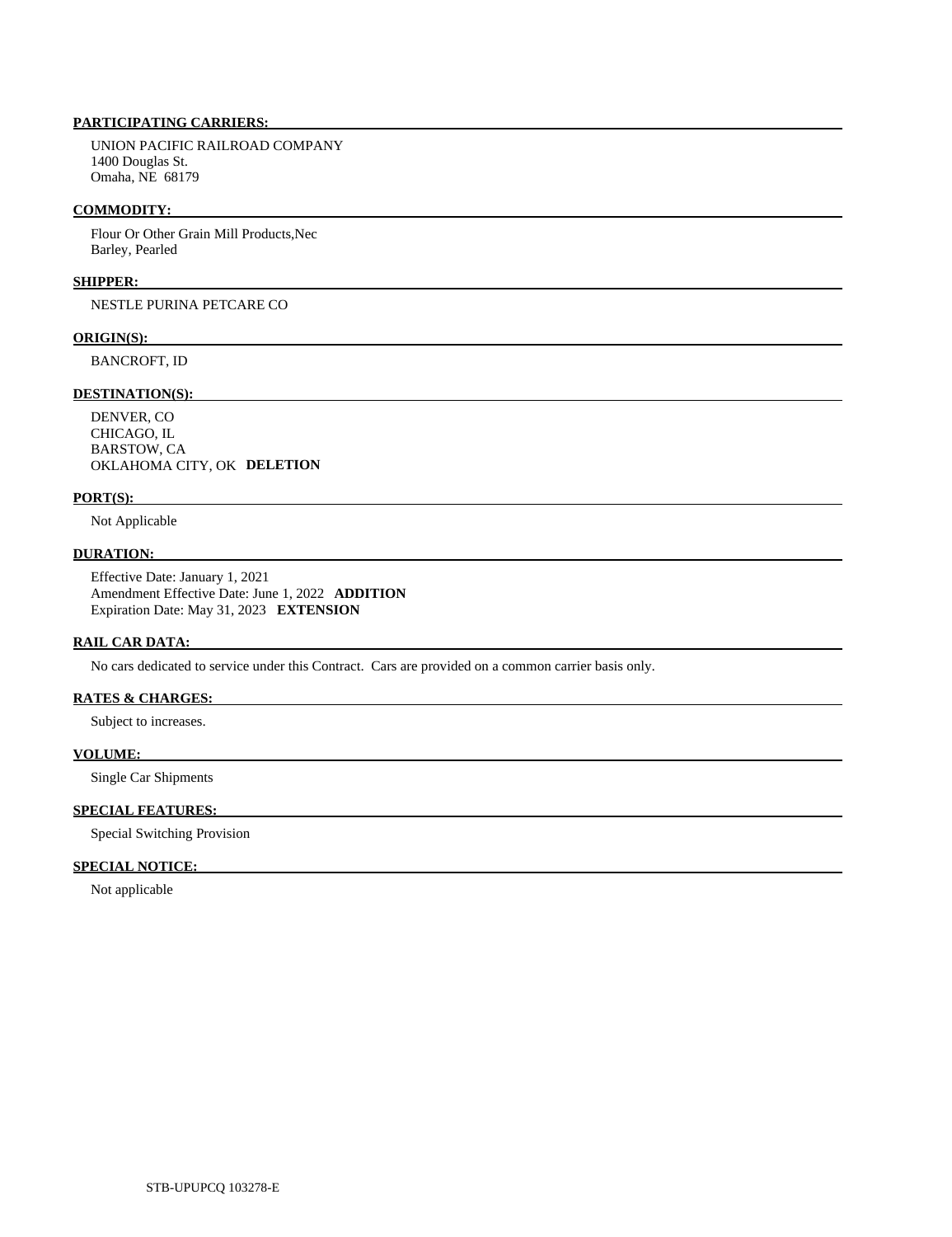

STB-UPUPCQ 103333-C

# **UNION PACIFIC RAILROAD COMPANY**

# **AMENDED CONTRACT SUMMARY**

**Issued:**  April 12, 2022

**Effective:** October 1, 2021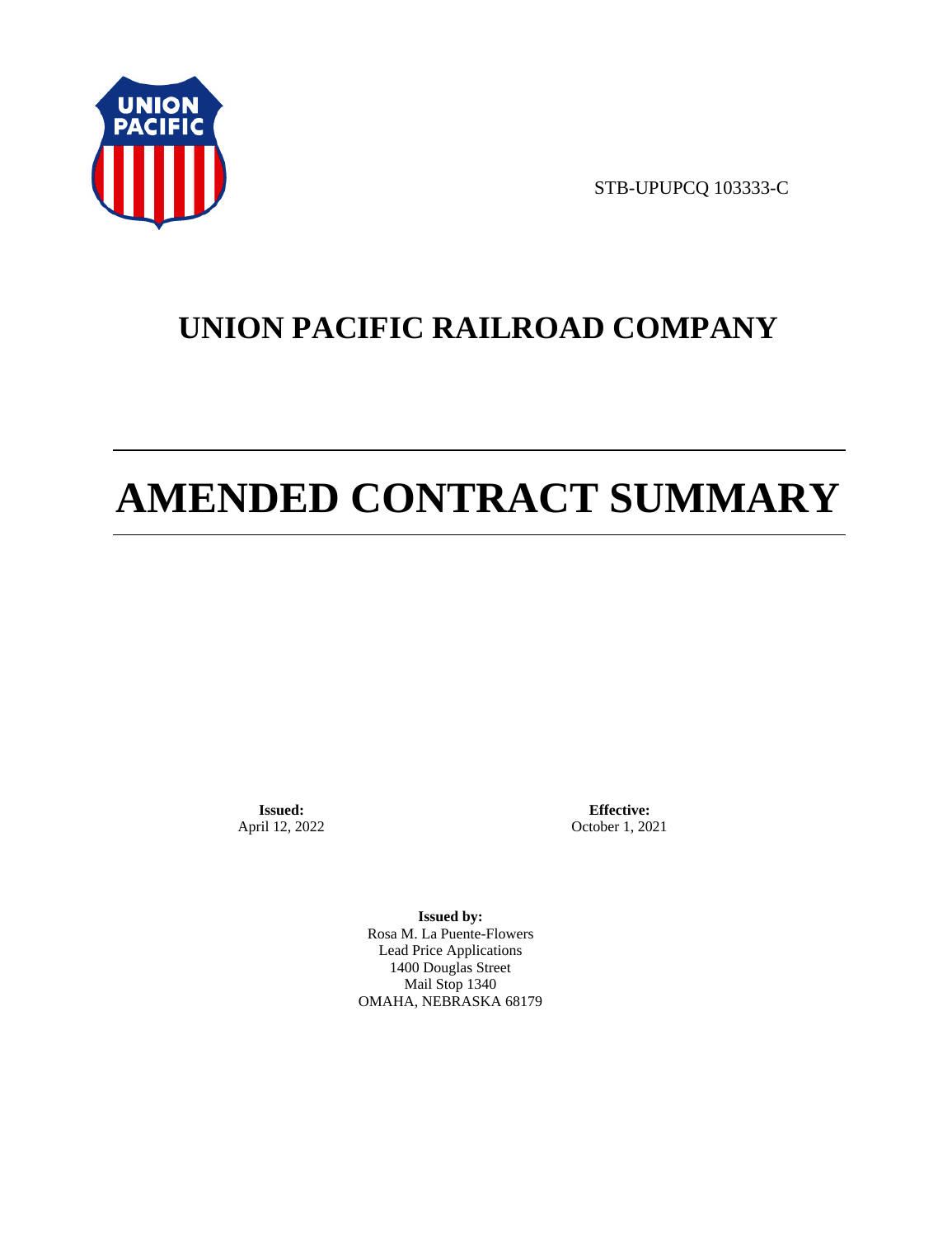UNION PACIFIC RAILROAD COMPANY 1400 Douglas St. Omaha, NE 68179

#### **COMMODITY:**

Sorghum Grains **ADDITION** 

#### **SHIPPER:**

LOUIS DREYFUS COMPANY LLC **ADDITION** 

#### **ORIGIN(S):**

 CANTON, KS **ADDITION**  COLBY, KS **ADDITION**  CHAPPELL, NE **ADDITION**  WAKEENEY, KS **ADDITION**  OGALLAH, KS **ADDITION** 

### **DESTINATION(S):**

 OR - PORTLAND AGS (See Exhibit Definition) WA - SEATTLE AGS (See Exhibit Definition)

#### **PORT(S):**

Not Applicable

# **DURATION:**

 Effective Date: October 1, 2021 Amendment Effective Date: October 1, 2021 **ADDITION**  Expiration Date: May 31, 2022 **EXTENSION** 

#### **RAIL CAR DATA:**

No cars dedicated to service under this Contract. Cars are provided on a common carrier basis only.

#### **RATES & CHARGES:**

Subject to increases.

#### **VOLUME:**

 Minimum shipment of 107 carloads. **ADDITION**  Multiple Car Shipments **ADDITION** 

# **SPECIAL FEATURES:**

 Special Switching Provision Not Applicable. This change pertained only to confidential data. (Switching)

#### **SPECIAL NOTICE:**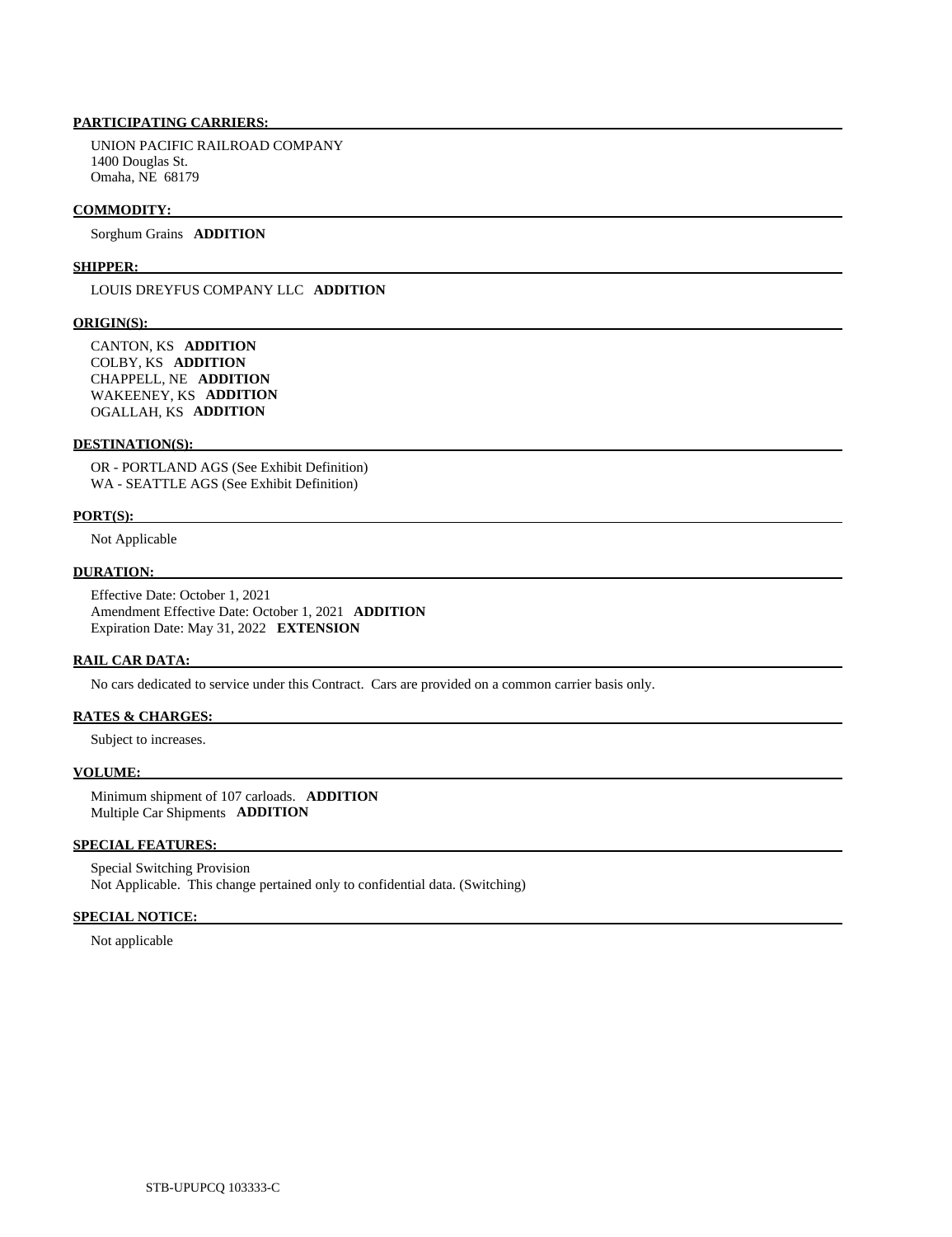OR - PORTLAND AGS consist of: ALBINA, OR **ADDITION**  ASTORIA, OR **ADDITION**  AUMSVILLE, OR **ADDITION**  AURORA, OR **ADDITION**  BARNES YARD, OR **ADDITION**  BATTERSON, OR **ADDITION**  BONNEVILLE, OR **ADDITION**  BRIDAL VEIL, OR **ADDITION**  BROOKS, OR **ADDITION**  BUXTON, OR **ADDITION**  CANBY, OR **ADDITION**  CLACKAMAS, OR **ADDITION**  COALCA, OR **ADDITION**  COCHRAN, OR **ADDITION**  DODSON, OR **ADDITION**  EAST MILWAUKIE, OR **ADDITION**  EAST PORTLAND, OR **ADDITION**  FIR, OR **ADDITION**  GARBALDI, OR **ADDITION**  GARIBALDI, OR **ADDITION**  GEER, OR **ADDITION**  GERVAIS, OR **ADDITION**  HEMLOCK, OR **ADDITION**  HITO, OR **ADDITION**  HUBBARD, OR **ADDITION**  KENTON, OR **ADDITION**  LAKE YARD, OR **ADDITION**  LIBERAL, OR **ADDITION**  MILWAUKIE, OR **ADDITION**  MOHLER, OR **ADDITION**  MT ANGEL, OR **ADDITION**  NORTH PORTLAND, OR **ADDITION**  OREGON CITY, OR **ADDITION**  OSWEGO, OR **ADDITION**  PORTLAND, OR **ADDITION**  PRATUM, OR **ADDITION**  PULP, OR **ADDITION**  RENARD, OR **ADDITION**  RIVER GATE, OR **ADDITION**  ROCKWOOD, OR **ADDITION**  SHAW, OR **ADDITION**  SILVERTON, OR **ADDITION**  ST JOHNS, OR **ADDITION**  STAYTON, OR **ADDITION**  TILLAMOOK, OR **ADDITION**  TROUTDALE, OR **ADDITION**  WARRENTON, OR **ADDITION**  WEST LINN, OR **ADDITION**  WHEELER, OR **ADDITION**  WOODBURN, OR **ADDITION**  AMPERE, WA **ADDITION**  BARBERTON, WA **ADDITION**  BATTLE GROUND, WA **ADDITION**  BRUSH PRAIRIE, WA **ADDITION**  CAMAS, WA **ADDITION**  CASTLE ROCK, WA **ADDITION**  CATHLAMET, WA **ADDITION**  CHELATCHIE, WA **ADDITION**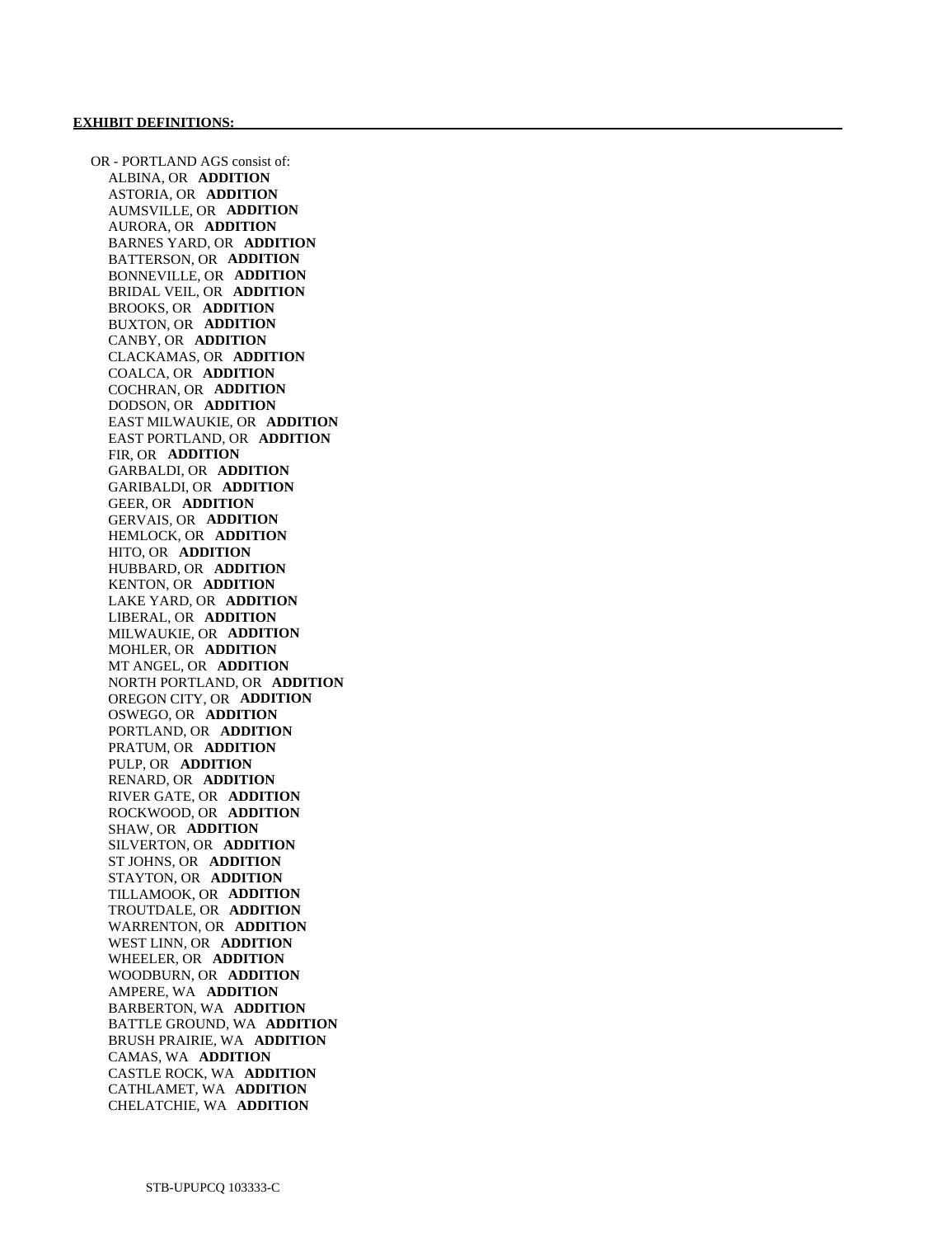COLUMBIA JCT, WA **ADDITION**  HEISON, WA **ADDITION**  HOMAN, WA **ADDITION**  KALAMA, WA **ADDITION**  KELSO, WA **ADDITION**  LONGVIEW, WA **ADDITION**  OSTRANDER, WA **ADDITION**  RIDGEFIELD, WA **ADDITION**  ROCKY POINT, WA **ADDITION**  RYE JCT, WA **ADDITION**  VANCOUVER, WA **ADDITION**  VANCOUVER JCT, WA **ADDITION**  WASHOUGAL, WA **ADDITION**  WOODLAND, WA **ADDITION**  YACOLT, WA **ADDITION**  WA - SEATTLE AGS consist of: ABERDEEN, WA **ADDITION**  ABERDEEN JCT, WA **ADDITION**  ALDERTON, WA **ADDITION**  ALLISON, WA **ADDITION**  ANDOVER, WA **ADDITION**  ARGO, WA **ADDITION**  AUBURN, WA **ADDITION**  BALLARD, WA **ADDITION**  BALLARD JCT, WA **ADDITION**  BANGOR, WA **ADDITION**  BAY SHORE, WA **ADDITION**  BELFAIR, WA **ADDITION**  BELLINGHAM, WA **ADDITION**  BELMORE, WA **ADDITION**  BLACK RIVER, WA **ADDITION**  BLAJCT, WA **ADDITION**  BLAKESLEE JCT, WA **ADDITION**  BREMERTON, WA **ADDITION**  BRIARWOOD, WA **ADDITION**  BUCODA, WA **ADDITION**  BURLINGTON, WA **ADDITION**  CAMP MURRAY, WA **ADDITION**  CAPITOL, WA **ADDITION**  CENPARK, WA **ADDITION**  CENTRALIA, WA **ADDITION**  CHEHALIS, WA **ADDITION**  CLAY CITY, WA **ADDITION**  CONCORA, WA **ADDITION**  DIVIDE, WA **ADDITION**  DUPONT, WA **ADDITION**  EAST OLYMPIA, WA **ADDITION**  EAST PUYALLUP, WA **ADDITION**  EATONVILLE JCT, WA **ADDITION**  EDMOND, WA **ADDITION**  EDMONDS, WA **ADDITION**  ELBE, WA **ADDITION**  ELMA, WA **ADDITION**  ESSEX, WA **ADDITION**  EVERETT, WA **ADDITION**  EVERETT, WA **ADDITION**  FERNDALE, WA **ADDITION**  FIFE, WA **ADDITION**  FREDERICKSON, WA **ADDITION**  FT LEWIS, WA **ADDITION**  GATE, WA **ADDITION**  GLOBAL GATEWAY NO, WA **ADDITION**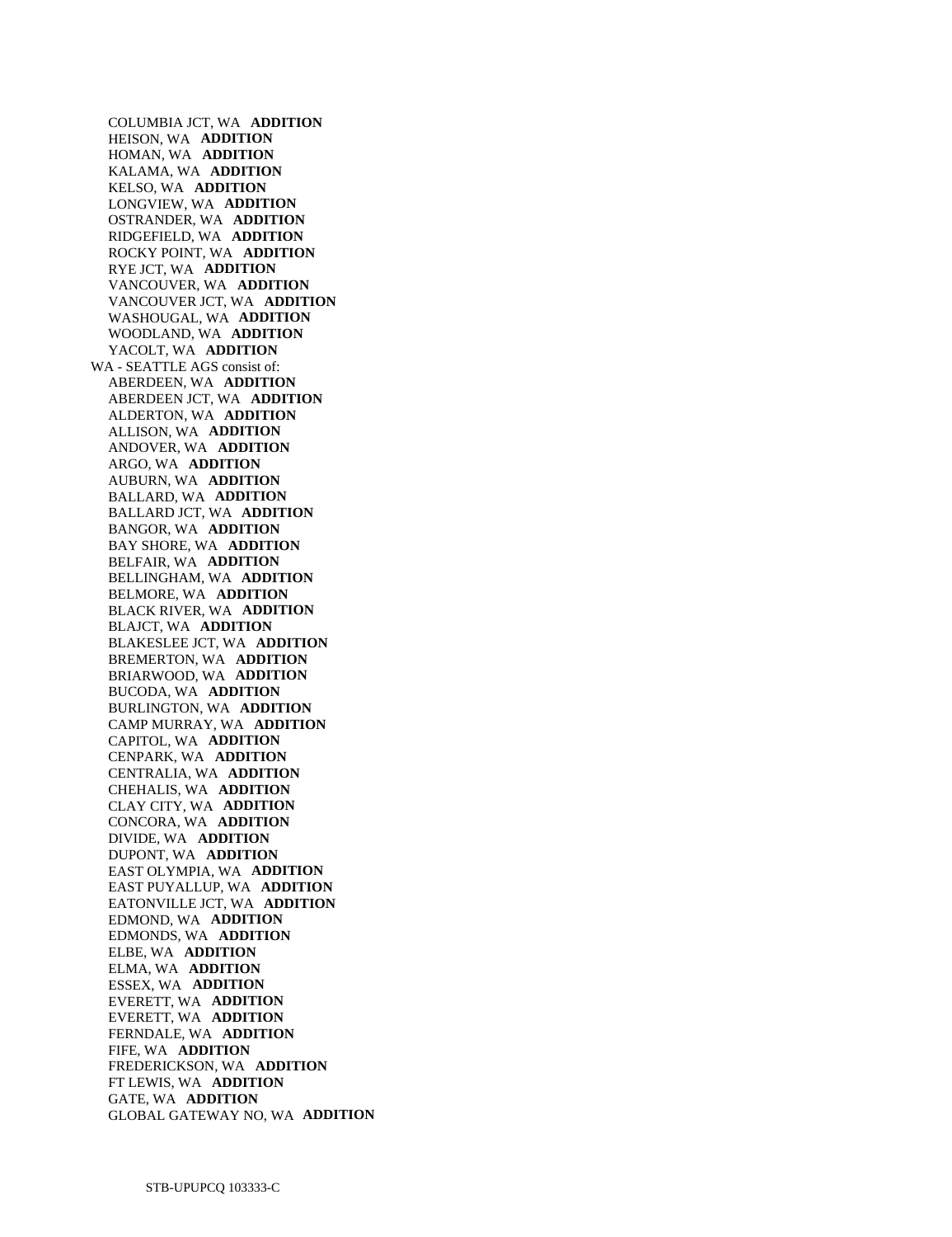GRAHAM, WA **ADDITION**  GRAND MOUND, WA **ADDITION**  GREENDALE, WA **ADDITION**  HARBOR ISLAND, WA **ADDITION**  HILLSDALE, WA **ADDITION**  HOQUIAM, WA **ADDITION**  INTERBAY, WA **ADDITION**  JUNCTION CITY, WA **ADDITION**  KAPOWSIN, WA **ADDITION**  KENT, WA **ADDITION**  KETRON, WA **ADDITION**  KYRO, WA **ADDITION**  LAKESIDE, WA **ADDITION**  LAKEVIEW, WA **ADDITION**  LOVELAND, WA **ADDITION**  LYNCH CREEK, WA **ADDITION**  LYNDEN, WA **ADDITION**  MALTBY, WA **ADDITION**  MARMAC, WA **ADDITION**  MAYTOWN, WA **ADDITION**  MCCLEARY, WA **ADDITION**  MCKENNA, WA **ADDITION**  MCMILLIN, WA **ADDITION**  MEEKER, WA **ADDITION**  MIDLAND, WA **ADDITION**  MINERAL, WA **ADDITION**  MONROE, WA **ADDITION**  MONTESANO, WA **ADDITION**  MORTON, WA **ADDITION**  MOUNT VERNON, WA **ADDITION**  MT VERNON, WA **ADDITION**  NAD JCT, WA **ADDITION**  NAPAVINE, WA **ADDITION**  NEW RELIANCE, WA **ADDITION**  NISQUALLY, WA **ADDITION**  NORTH PUYALLUP, WA **ADDITION**  OAKVILLE, WA **ADDITION**  OFFLAKE, WA **ADDITION**  OFFUTT LAKE, WA **ADDITION**  OHOP, WA **ADDITION**  OLYMPIA, WA **ADDITION**  PARK JCT, WA **ADDITION**  PIONEER, WA **ADDITION**  PORT TOWNSEND, WA **ADDITION**  PUYALLUP, WA **ADDITION**  RAINIER, WA **ADDITION**  RAISH, WA **ADDITION**  RESERVATION, WA **ADDITION**  ROCHESTER, WA **ADDITION**  ROY, WA **ADDITION**  SEATTLE, WA **ADDITION**  SEATTLE PIER, WA **ADDITION**  SHELTON, WA **ADDITION**  SILVERDALE, WA **ADDITION**  SKOOKUMCH, WA **ADDITION**  SKOOKUMCHUCK, WA **ADDITION**  SOUTH BELFAIR, WA **ADDITION**  SOUTH TACOMA, WA **ADDITION**  ST CLAIR, WA **ADDITION**  STEILACOOM, WA **ADDITION**  STIMSON, WA **ADDITION**  SUMNER, WA **ADDITION**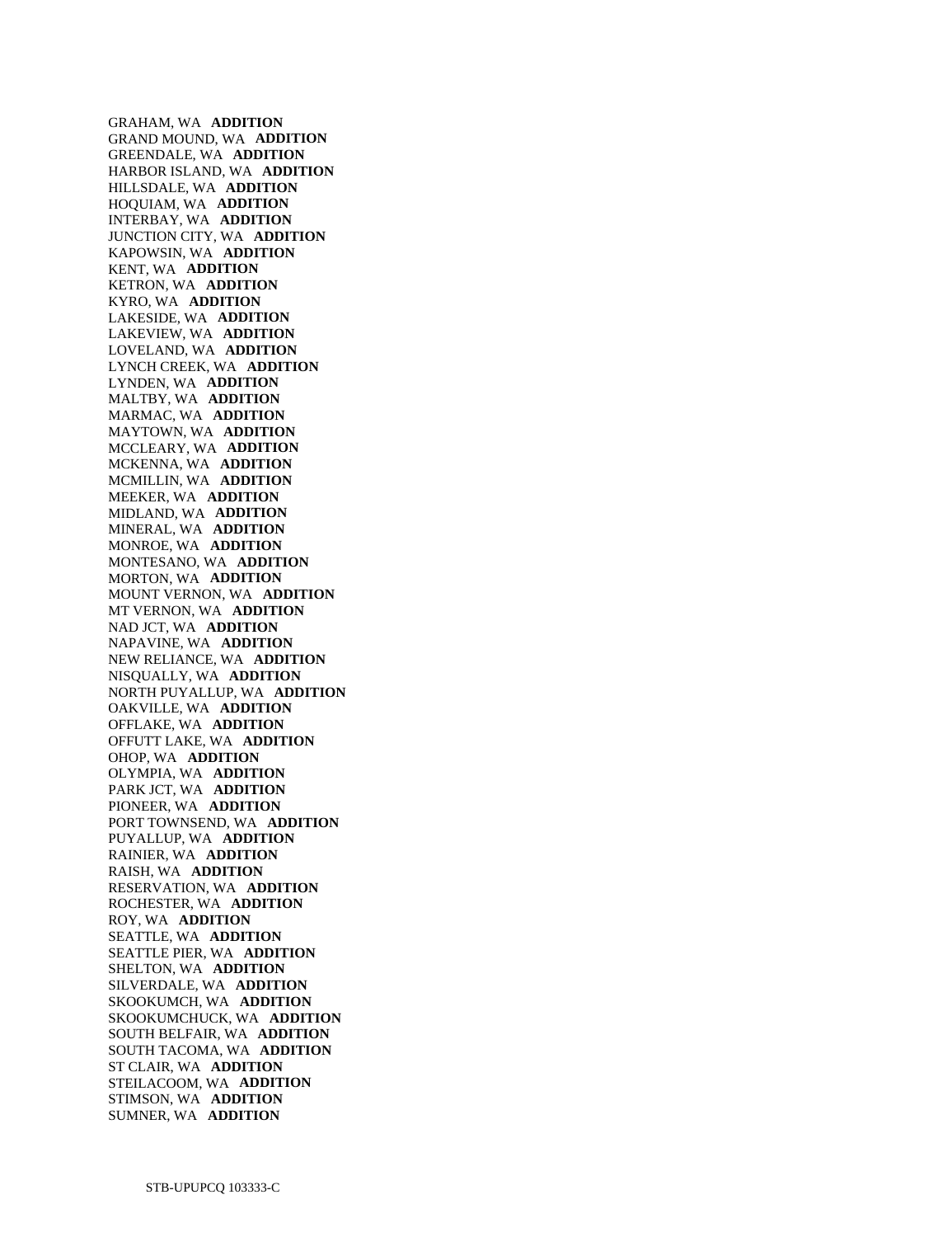TACOMA, WA **ADDITION**  TACOMA EXP, WA **ADDITION**  TACOMA EXPORT, WA **ADDITION**  TACOMA JCT, WA **ADDITION**  TACOMA PCT, WA **ADDITION**  TAYLOR WAY, WA **ADDITION**  TENINO, WA **ADDITION**  THRIFT, WA **ADDITION**  TITLOW, WA **ADDITION**  TUKWILA, WA **ADDITION**  TUMWATER, WA **ADDITION**  VADER, WA **ADDITION**  WABASH, WA **ADDITION**  WESCO, WA **ADDITION**  WEST BLAIR, WA **ADDITION**  WEST HILLSDALE, WA **ADDITION**  WEST TACOMA, WA **ADDITION**  WESTERN JCT, WA **ADDITION**  WHITES, WA **ADDITION**  WINLOCK, WA **ADDITION**  WJCT, WA **ADDITION**  WOODINVILLE, WA **ADDITION**  YELM, WA **ADDITION**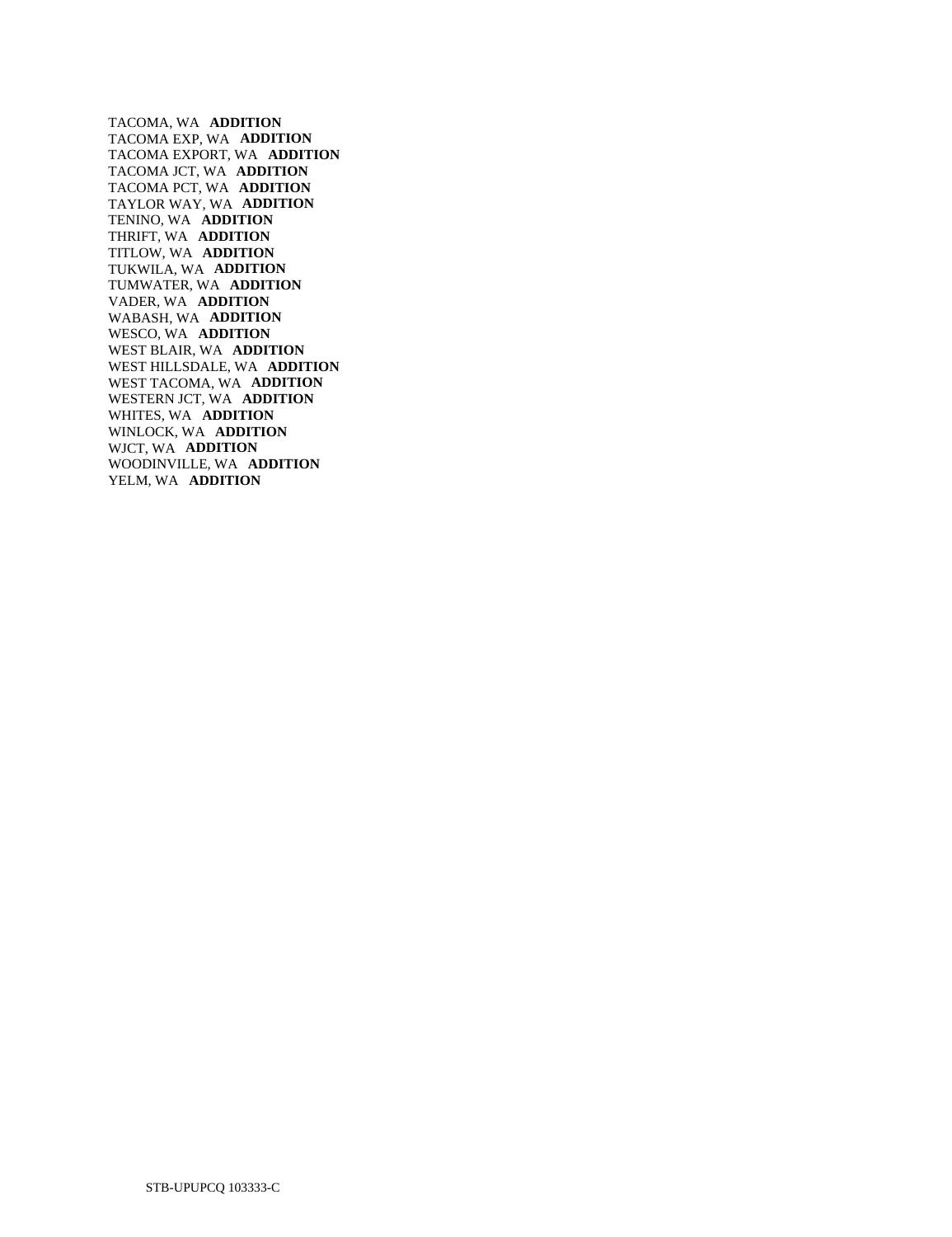

STB-UPUPCQ 103498

# **UNION PACIFIC RAILROAD COMPANY**

# **CONTRACT SUMMARY**

**Issued:**  April 13, 2022

**Effective:** April 1, 2022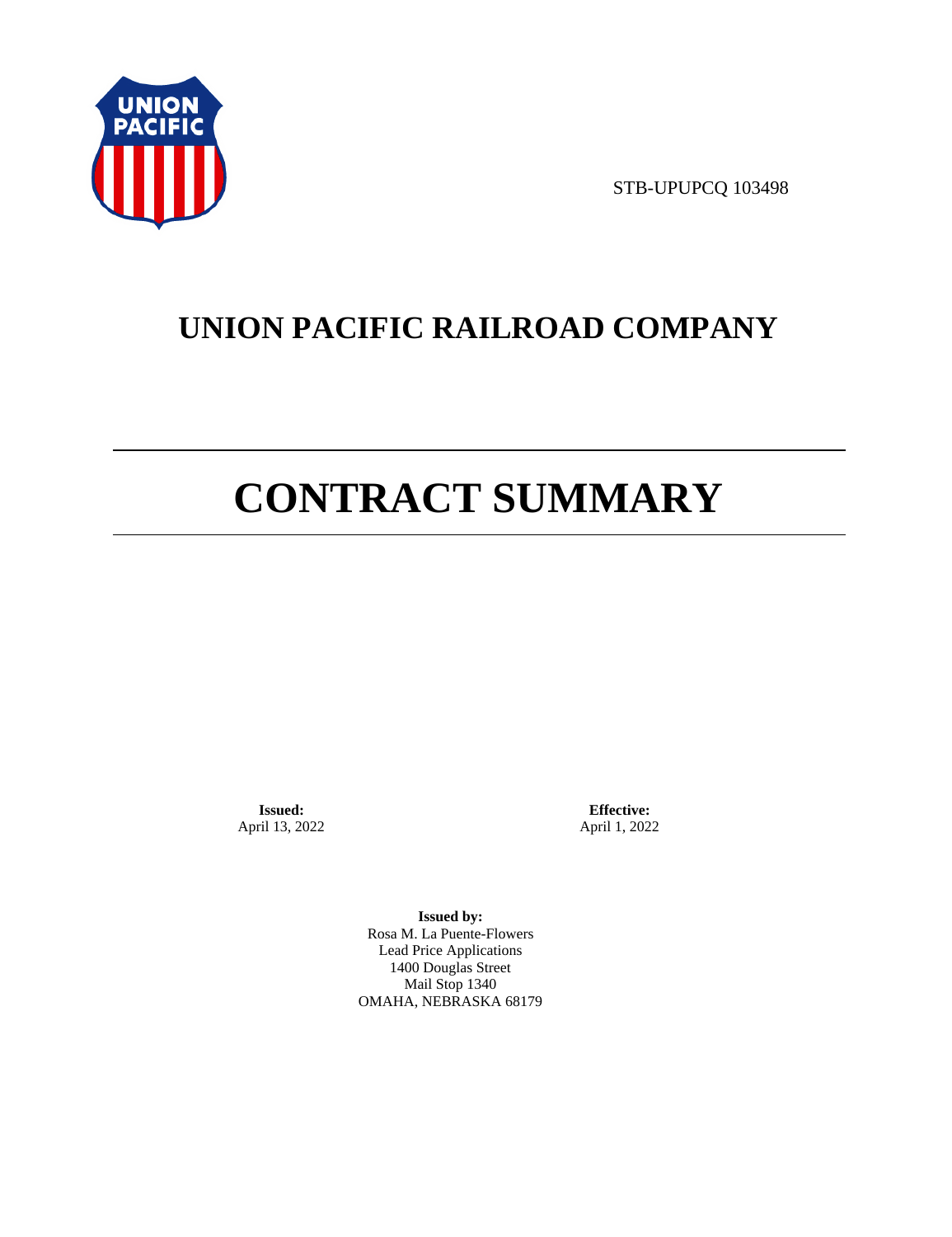UNION PACIFIC RAILROAD COMPANY 1400 Douglas St. Omaha, NE 68179

#### **COMMODITY:**

 Distillers Slops, Liquid, Feed Gluten Liquor Residuum (Manufactured From Mono- Sodium Glutamate), Liquid Feed Supplement, Animal, Liquid, Consisting Of Alcohol, Phosphoric Acid, Inorganic Chloride Salts, Urea And Not Less Than 33 1/3 Percent Water By Weight Choline Chloride Animal Or Poultry Feed Supple- Ment, In Solution, Not To Exceed 80 Percent Choline Chloride Corn Gluten Residuum, Dry Corn Germ Or Corn Oil Cake Or Meal, Crushed Or Ground Cake, Or Cake Screenings Corn Germ Corn Steep Water Sediment, Wet Distillery Molasses Residuum, Liquid Cake,Meal Or Screenings, Soybean,Not Fit For Human Consumption Oil Foots, Oil Sediments Or Tank Bottoms, Soybean (Soya Bean), Liquid Or Solidified Soybean (Soya Bean) Oil Soap Stock Solubles, Soybean, Residue From Manufacture Of Soybean Flour, Liquid Canola Meal Canola Meal Pellets Cake Or Meal, Rape Seed Or Canola Seed Oil Foots, Sediments Or Tank Bottoms, Nec

#### **SHIPPER:**

SAINT PAUL COMMODITIES INC

#### **ORIGIN(S):**

NORMA, WI

## **DESTINATION(S):**

 CHICAGO, IL BATON ROUGE, LA

#### **PORT(S):**

Not Applicable

# **DURATION:**

 Effective Date: April 1, 2022 Expiration Date: September 30, 2022

#### **RAIL CAR DATA:**

No cars dedicated to service under this Contract. Cars are provided on a common carrier basis only.

# **RATES & CHARGES:**

Subject to increases.

#### **VOLUME:**

Single Car Shipments

#### **SPECIAL FEATURES:**

Special Switching Provision

#### **SPECIAL NOTICE:**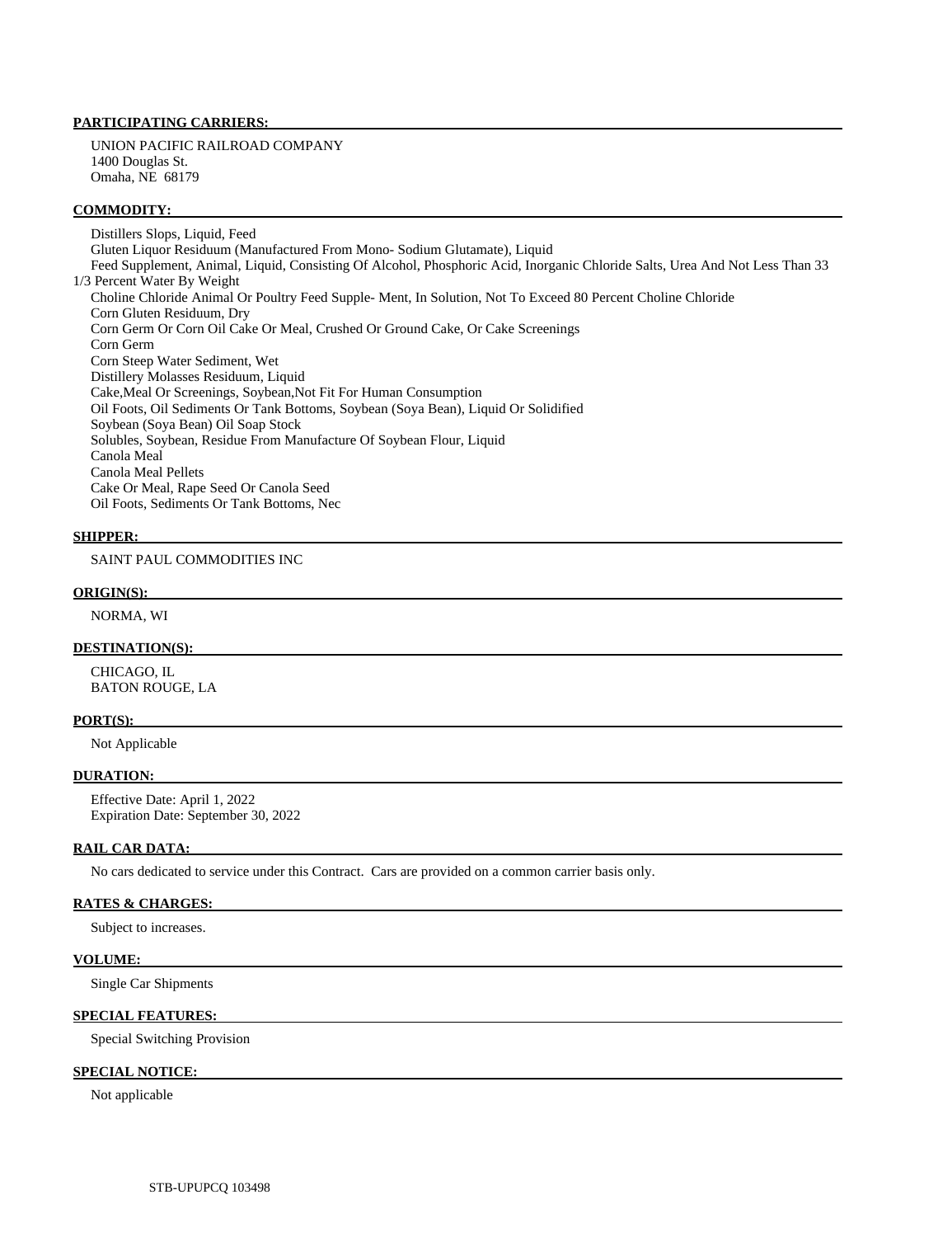

STB-UPUPCQ 98835-V

# **UNION PACIFIC RAILROAD COMPANY**

# **AMENDED CONTRACT SUMMARY**

**Issued:**  April 12, 2022

**Effective:** October 1, 2021